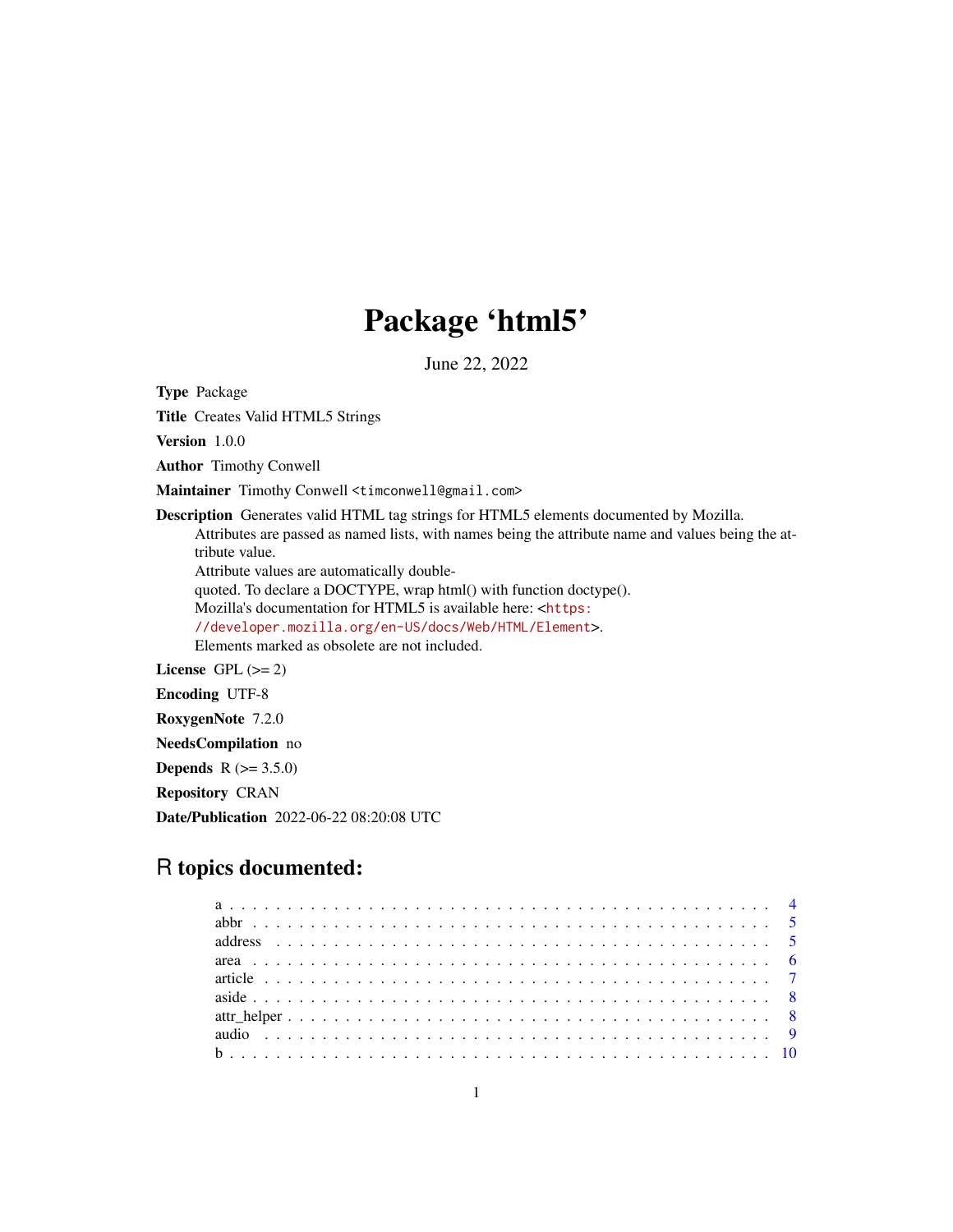| base                                | 11 |
|-------------------------------------|----|
|                                     | 11 |
| bdo                                 | 12 |
|                                     | 13 |
|                                     | 14 |
|                                     | 14 |
| br                                  | 15 |
|                                     | 15 |
|                                     |    |
|                                     | 16 |
|                                     | 17 |
|                                     | 18 |
|                                     | 18 |
|                                     | 19 |
|                                     | 20 |
| data                                | 21 |
|                                     | 21 |
| dd                                  | 22 |
|                                     | 23 |
|                                     | 24 |
|                                     | 24 |
|                                     |    |
|                                     | 25 |
|                                     | 26 |
| dl                                  | 27 |
|                                     | 27 |
| dt                                  | 28 |
|                                     | 29 |
|                                     | 29 |
|                                     | 30 |
|                                     | 31 |
| figure                              | 32 |
|                                     | 32 |
|                                     | 33 |
| h1                                  | 34 |
|                                     |    |
| h2                                  | 35 |
| h <sub>3</sub>                      | 35 |
| h4                                  | 36 |
| h <sub>5</sub>                      | 37 |
| h6                                  | 38 |
| head $\ldots$ , $\ldots$ , $\ldots$ | 38 |
|                                     | 39 |
|                                     | 40 |
| hr                                  | 41 |
|                                     | 41 |
|                                     | 42 |
|                                     | 43 |
|                                     |    |
| img                                 | 44 |
|                                     | 44 |
|                                     | 45 |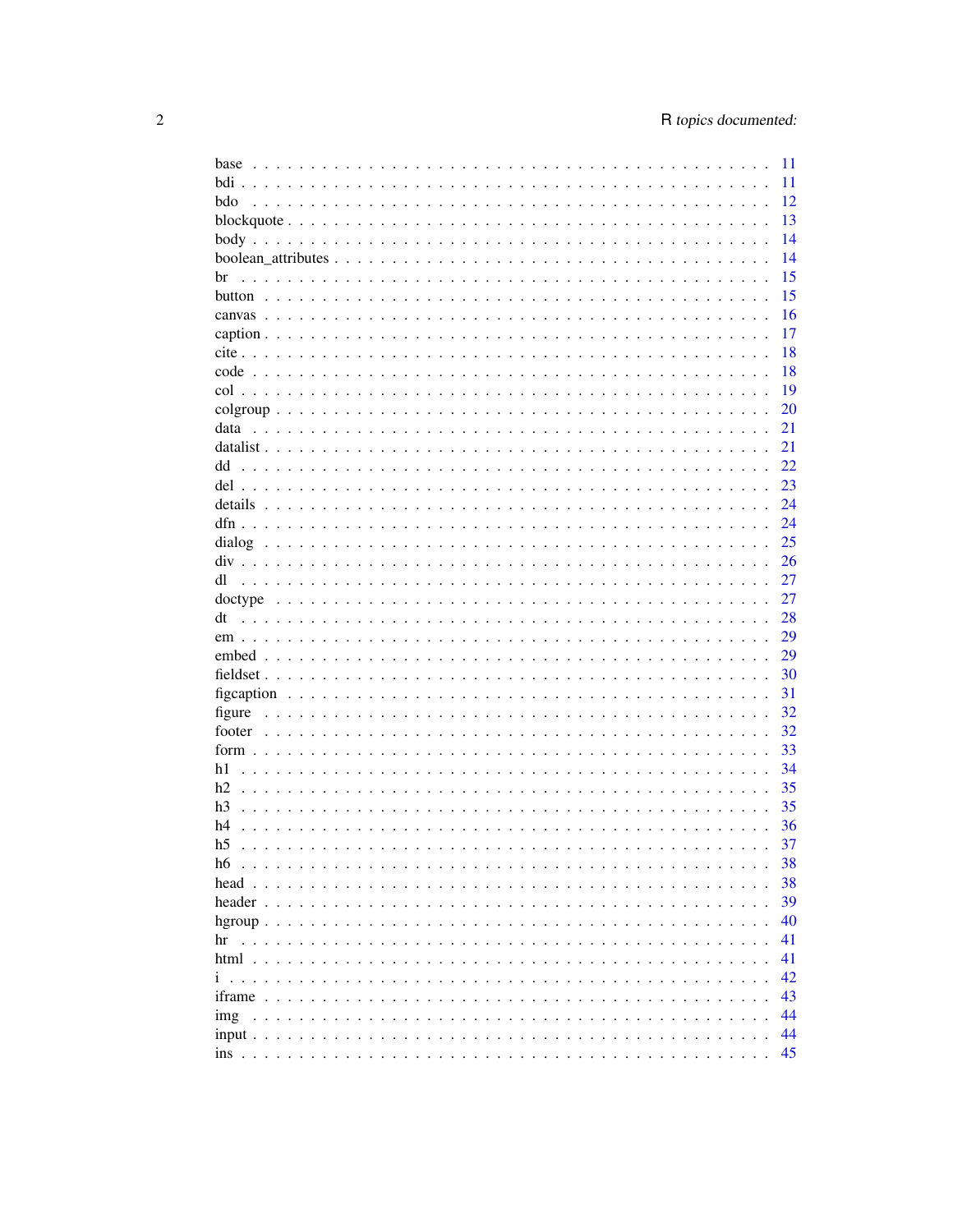| kbd                                                                                     | 46 |
|-----------------------------------------------------------------------------------------|----|
| $label \ldots$                                                                          | 47 |
|                                                                                         | 47 |
| li                                                                                      | 48 |
| link                                                                                    | 49 |
| $main \dots$                                                                            | 50 |
| $map \dots \dots$                                                                       | 50 |
| $mark \dots$                                                                            | 51 |
| menu                                                                                    | 52 |
|                                                                                         | 53 |
|                                                                                         | 53 |
| meter                                                                                   |    |
|                                                                                         | 54 |
|                                                                                         | 55 |
|                                                                                         | 56 |
| οl                                                                                      | 56 |
|                                                                                         | 57 |
|                                                                                         | 58 |
|                                                                                         | 59 |
|                                                                                         | 59 |
|                                                                                         | 60 |
|                                                                                         | 61 |
|                                                                                         | 62 |
|                                                                                         | 62 |
| q.                                                                                      | 63 |
| rp                                                                                      | 64 |
|                                                                                         | 65 |
|                                                                                         | 65 |
|                                                                                         | 66 |
|                                                                                         |    |
|                                                                                         | 67 |
| script                                                                                  | 68 |
|                                                                                         | 68 |
| select                                                                                  | 69 |
|                                                                                         | 70 |
| small $\ldots$                                                                          | 71 |
| source                                                                                  | 71 |
|                                                                                         | 72 |
| strong                                                                                  | 73 |
|                                                                                         | 74 |
| sub.<br>.                                                                               | 74 |
| summary                                                                                 | 75 |
|                                                                                         | 76 |
|                                                                                         | 77 |
|                                                                                         | 77 |
|                                                                                         | 78 |
| td                                                                                      | 79 |
|                                                                                         | 80 |
| template $\ldots \ldots \ldots \ldots \ldots \ldots \ldots \ldots \ldots \ldots \ldots$ |    |
|                                                                                         | 81 |
|                                                                                         | 81 |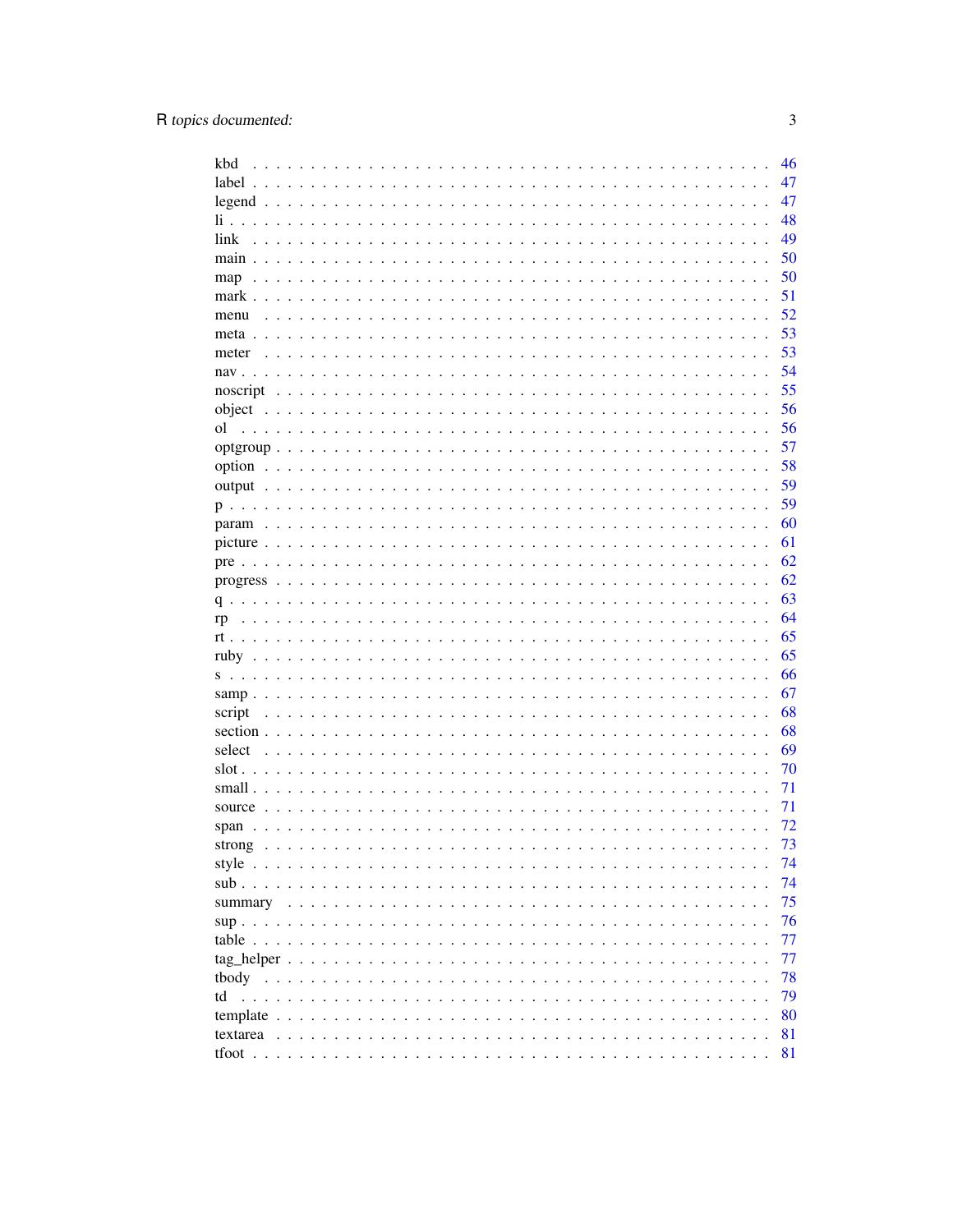<span id="page-3-0"></span>

|  |  |  |  |  |  |  |  |  |  |  |  |  |  |  |  |  |  |  |  |  |  |  | 91 |
|--|--|--|--|--|--|--|--|--|--|--|--|--|--|--|--|--|--|--|--|--|--|--|----|
|  |  |  |  |  |  |  |  |  |  |  |  |  |  |  |  |  |  |  |  |  |  |  |    |
|  |  |  |  |  |  |  |  |  |  |  |  |  |  |  |  |  |  |  |  |  |  |  |    |
|  |  |  |  |  |  |  |  |  |  |  |  |  |  |  |  |  |  |  |  |  |  |  |    |
|  |  |  |  |  |  |  |  |  |  |  |  |  |  |  |  |  |  |  |  |  |  |  |    |
|  |  |  |  |  |  |  |  |  |  |  |  |  |  |  |  |  |  |  |  |  |  |  |    |
|  |  |  |  |  |  |  |  |  |  |  |  |  |  |  |  |  |  |  |  |  |  |  |    |
|  |  |  |  |  |  |  |  |  |  |  |  |  |  |  |  |  |  |  |  |  |  |  |    |
|  |  |  |  |  |  |  |  |  |  |  |  |  |  |  |  |  |  |  |  |  |  |  |    |
|  |  |  |  |  |  |  |  |  |  |  |  |  |  |  |  |  |  |  |  |  |  |  |    |
|  |  |  |  |  |  |  |  |  |  |  |  |  |  |  |  |  |  |  |  |  |  |  |    |
|  |  |  |  |  |  |  |  |  |  |  |  |  |  |  |  |  |  |  |  |  |  |  |    |

a *Generate the <a> HTML tag.*

## Description

The <a> HTML element (or anchor element), with its href attribute, creates a hyperlink to web pages, files, email addresses, locations in the same page, or anything else a URL can address.

## Usage

```
a(\ldots, \text{attr} = \text{NULL}, \text{ separate} = \text{FALSE}, \text{ collapse} = \text{""\;})
```
## Arguments

| $\cdots$ | A string or vector of content to pass to the tag.                                                                                 |
|----------|-----------------------------------------------------------------------------------------------------------------------------------|
| attr     | A named list or named vector, names are attribute names and values are attribute<br>values.                                       |
| separate | TRUE/FALSE, If TRUE, returns separate tags for each item of ; if FALSE,<br>returns one tag with the items of  in the tag content. |
| collapse | A string. If NULL, returns a vector the same length as  instead of collapsing<br>the tags into one string.                        |

## Details

Learn more at <https://developer.mozilla.org/en-US/docs/Web/HTML/Element/a>.

## Value

A HTML tag string.

## Examples

 $a(attr = list(class = "test"))$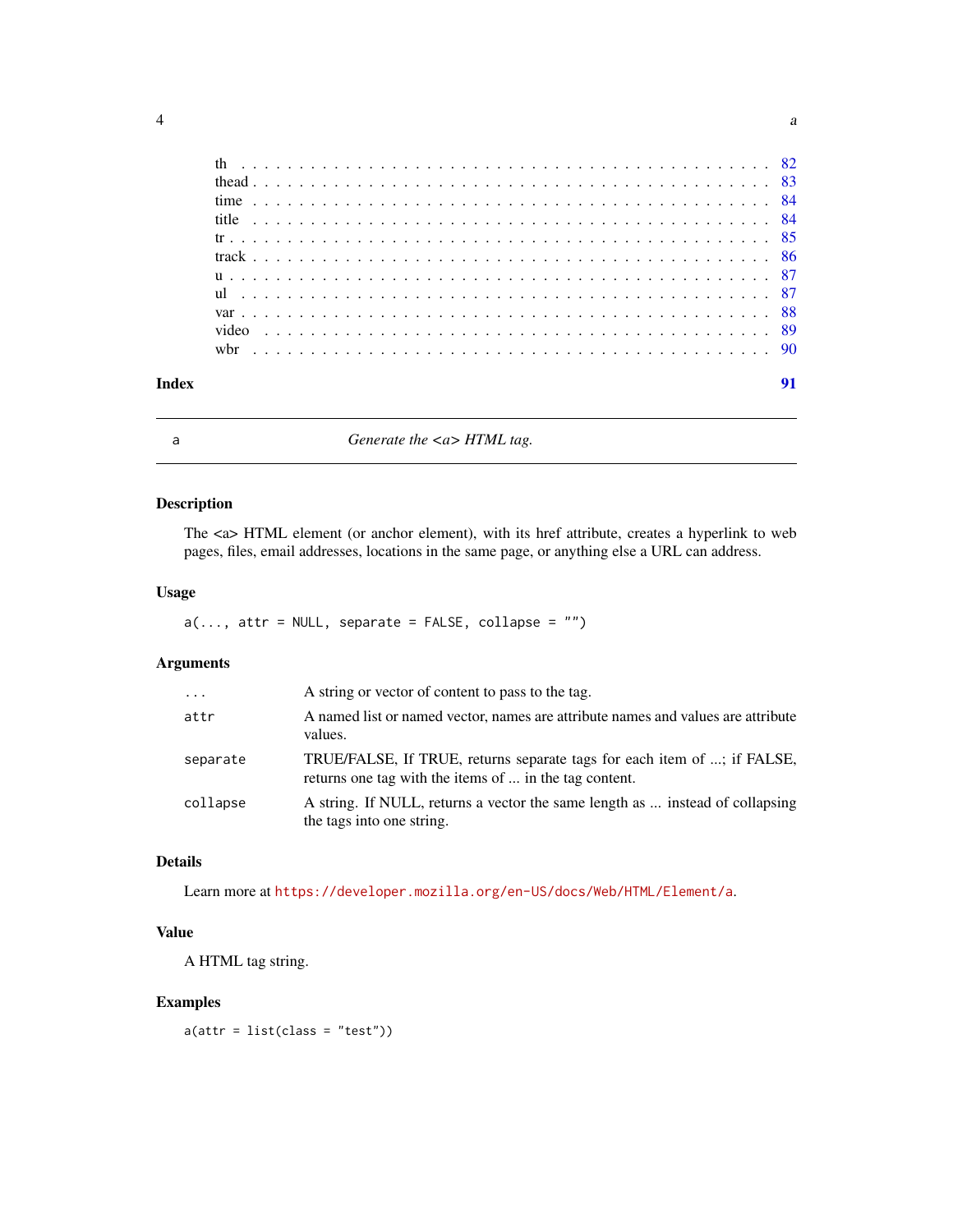#### <span id="page-4-0"></span>abbr *Generate the <abbr> HTML tag.*

#### Description

The <abbr> HTML element represents an abbreviation or acronym; the optional title attribute can provide an expansion or description for the abbreviation. If present, title must contain this full description and nothing else.

## Usage

 $abbr(..., attr = NULL, separate = FALSE, collapse = "")$ 

#### Arguments

| $\cdots$ | A string or vector of content to pass to the tag.                                                                                 |
|----------|-----------------------------------------------------------------------------------------------------------------------------------|
| attr     | A named list or named vector, names are attribute names and values are attribute<br>values.                                       |
| separate | TRUE/FALSE, If TRUE, returns separate tags for each item of ; if FALSE,<br>returns one tag with the items of  in the tag content. |
| collapse | A string. If NULL, returns a vector the same length as  instead of collapsing<br>the tags into one string.                        |

## Details

Learn more at <https://developer.mozilla.org/en-US/docs/Web/HTML/Element/abbr>.

## Value

A HTML tag string.

## Examples

 $abbr(attr = list(class = "test"))$ 

address *Generate the <address> HTML tag.* 

## Description

The <address> HTML element indicates that the enclosed HTML provides contact information for a person or people, or for an organization.

#### Usage

```
address(..., attr = NULL, separate = FALSE, collapse = "")
```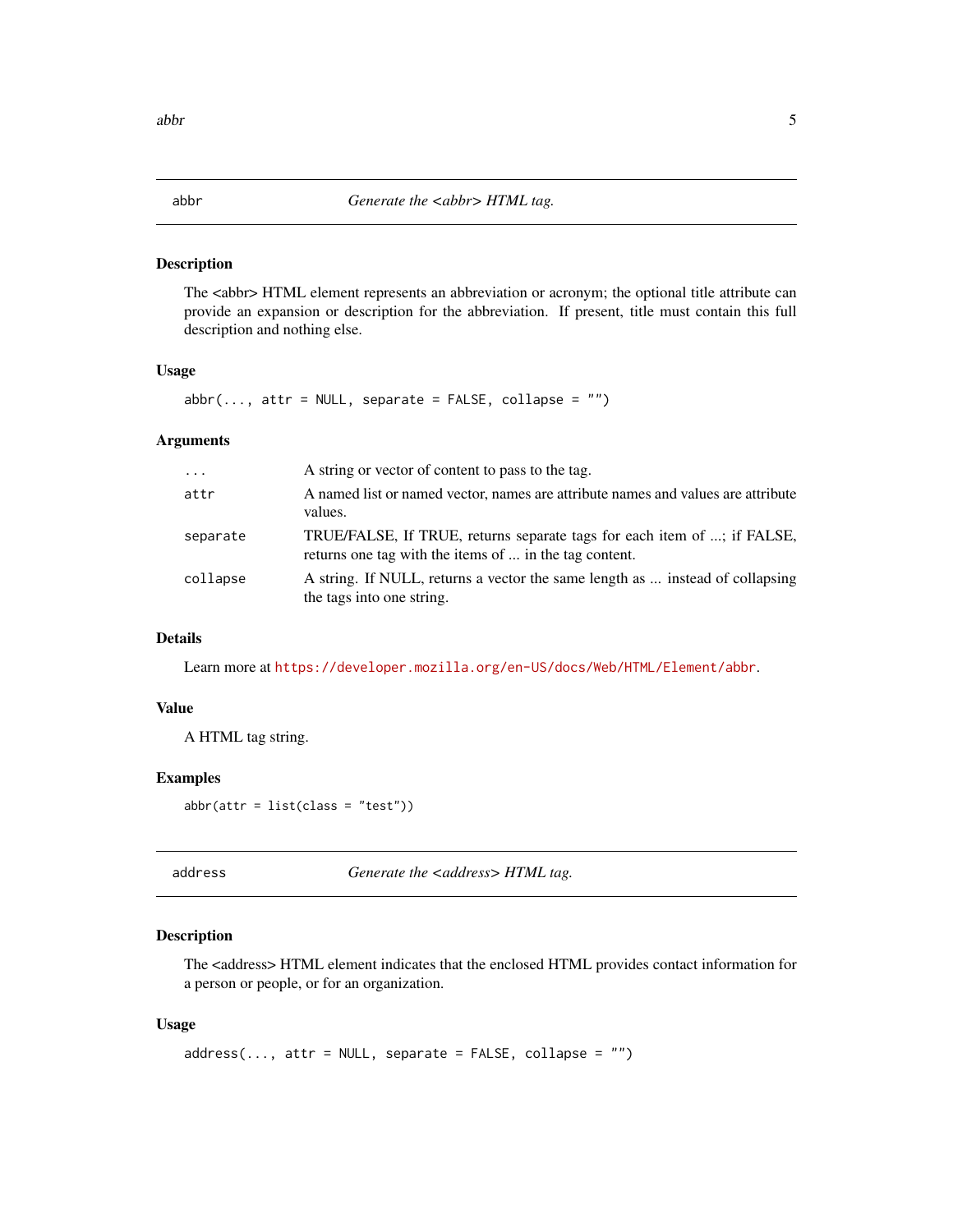<span id="page-5-0"></span>

| $\cdots$ | A string or vector of content to pass to the tag.                                                                                 |
|----------|-----------------------------------------------------------------------------------------------------------------------------------|
| attr     | A named list or named vector, names are attribute names and values are attribute<br>values.                                       |
| separate | TRUE/FALSE, If TRUE, returns separate tags for each item of ; if FALSE,<br>returns one tag with the items of  in the tag content. |
| collapse | A string. If NULL, returns a vector the same length as  instead of collapsing<br>the tags into one string.                        |

## Details

Learn more at <https://developer.mozilla.org/en-US/docs/Web/HTML/Element/address>.

#### Value

A HTML tag string.

## Examples

address(attr = list(class = "test"))

area *Generate the <area> HTML tag.*

## Description

The <area> HTML element defines an area inside an image map that has predefined clickable areas. An image map allows geometric areas on an image to be associated with Hyperlink.

#### Usage

area(attr = NULL, separate = FALSE, collapse = "")

## Arguments

| attr     | A named list or named vector, names are attribute names and values are attribute<br>values.                                              |
|----------|------------------------------------------------------------------------------------------------------------------------------------------|
| separate | TRUE/FALSE, If TRUE, returns separate tags for each item of attr if length of<br>that item is greater than 1; if FALSE, returns one tag. |
| collapse | A string. If NULL, returns a vector the same length as the longest item of attr.<br>instead of one string.                               |

## Details

Learn more at <https://developer.mozilla.org/en-US/docs/Web/HTML/Element/area>.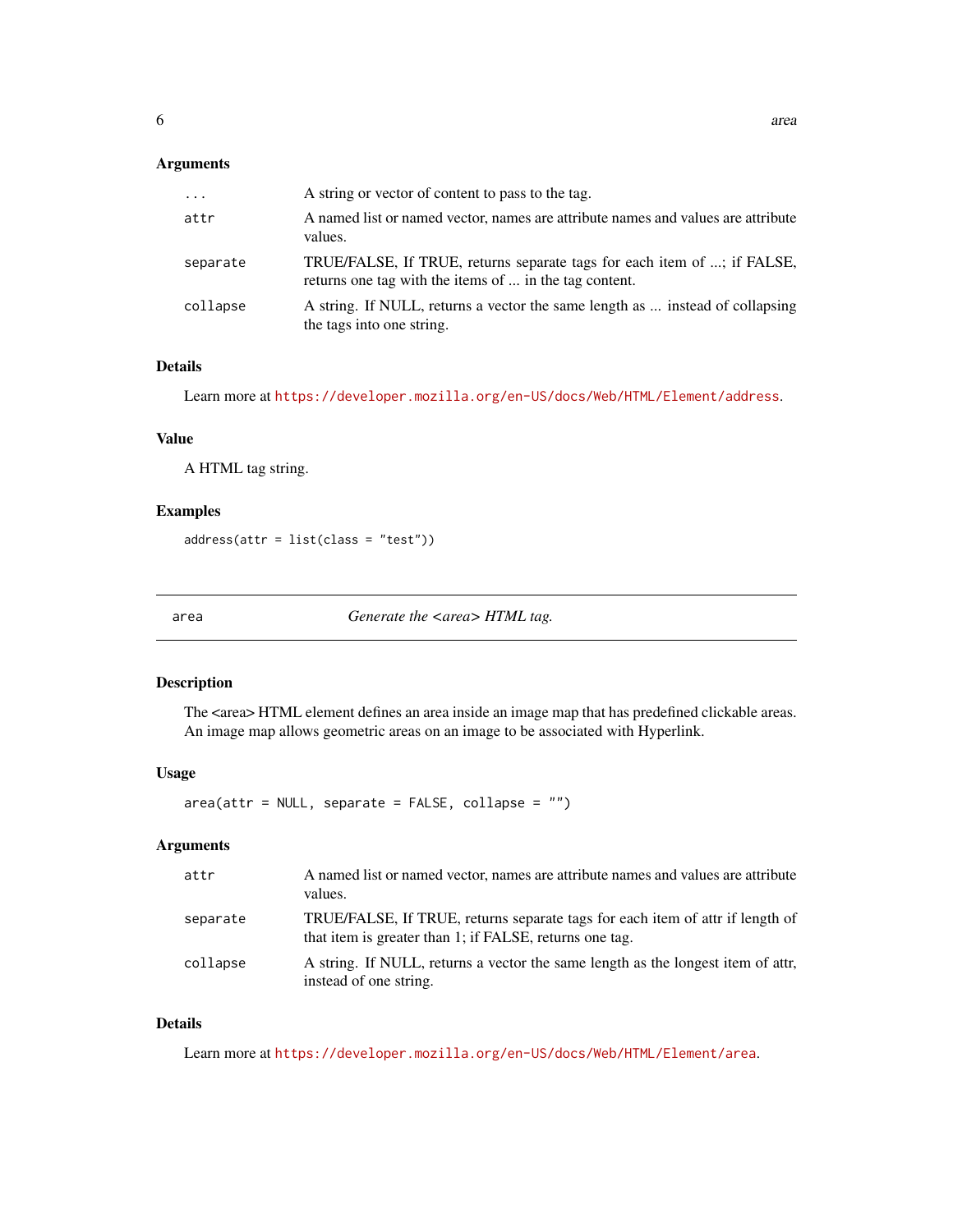#### <span id="page-6-0"></span>article 7 and 7 and 7 and 7 and 7 and 7 and 7 and 7 and 7 and 7 and 7 and 7 and 7 and 7 and 7 and 7 and 7 and 7

## Value

A HTML tag string.

## Examples

 $area(attr = list(class = "test"))$ 

article *Generate the <article> HTML tag.*

## Description

The <article> HTML element represents a self-contained composition in a document, page, application, or site, which is intended to be independently distributable or reusable (e.g., in syndication). Examples include: a forum post, a magazine or newspaper article, or a blog entry, a product card, a user-submitted comment, an interactive widget or gadget, or any other independent item of content.

## Usage

 $article(..., attr = NULL, separate = FALSE, collapse = "")$ 

## Arguments

| $\cdot$  | A string or vector of content to pass to the tag.                                                                                 |
|----------|-----------------------------------------------------------------------------------------------------------------------------------|
| attr     | A named list or named vector, names are attribute names and values are attribute<br>values.                                       |
| separate | TRUE/FALSE, If TRUE, returns separate tags for each item of ; if FALSE,<br>returns one tag with the items of  in the tag content. |
| collapse | A string. If NULL, returns a vector the same length as  instead of collapsing<br>the tags into one string.                        |

## Details

Learn more at <https://developer.mozilla.org/en-US/docs/Web/HTML/Element/article>.

## Value

A HTML tag string.

#### Examples

 $article (attr = list (class = "test"))$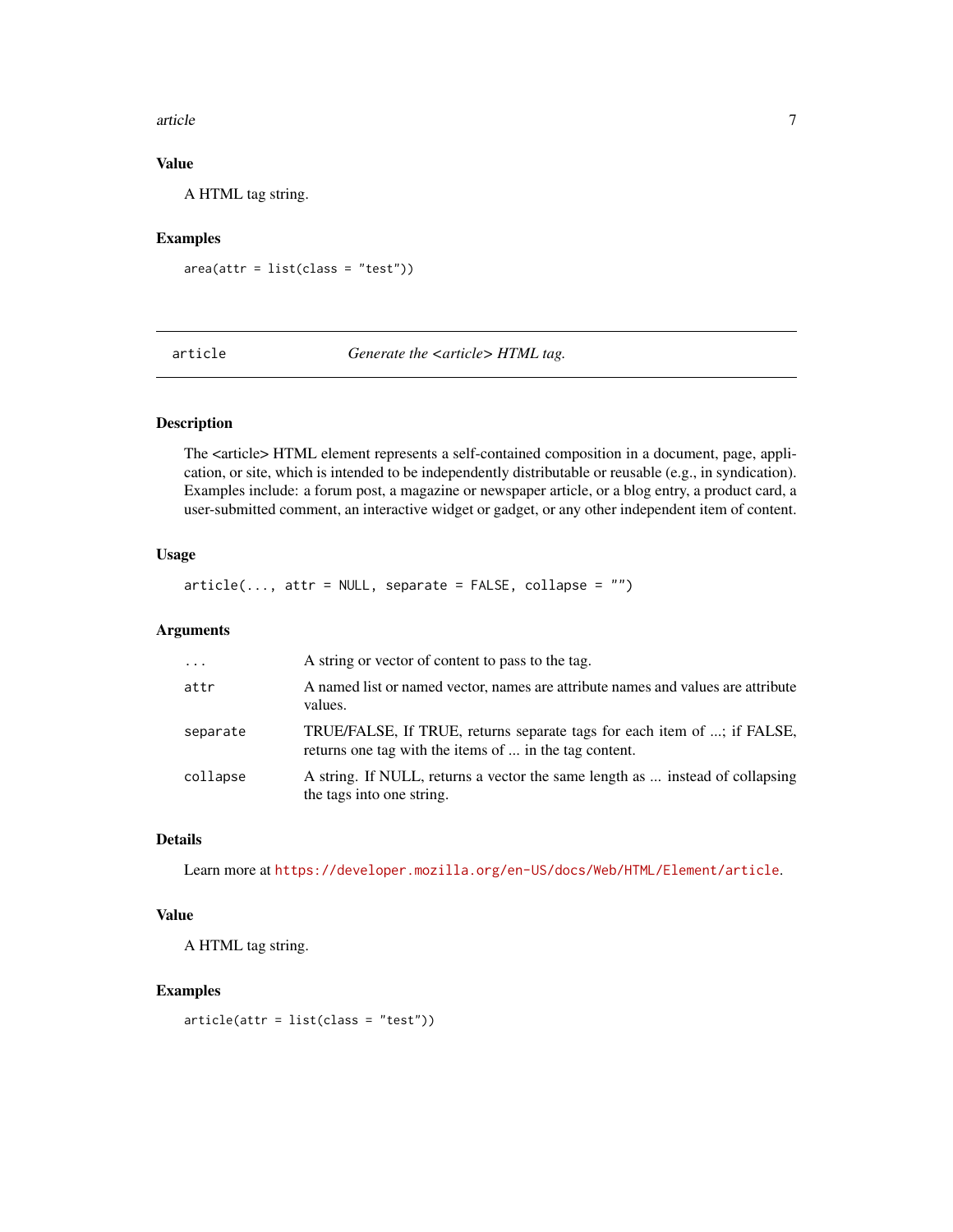<span id="page-7-0"></span>The <aside> HTML element represents a portion of a document whose content is only indirectly related to the document's main content. Asides are frequently presented as sidebars or call-out boxes.

## Usage

 $aside(..., attr = NULL, separate = FALSE, collapse = "")$ 

## Arguments

| $\cdot$ $\cdot$ $\cdot$ | A string or vector of content to pass to the tag.                                                                                 |
|-------------------------|-----------------------------------------------------------------------------------------------------------------------------------|
| attr                    | A named list or named vector, names are attribute names and values are attribute<br>values.                                       |
| separate                | TRUE/FALSE, If TRUE, returns separate tags for each item of ; if FALSE,<br>returns one tag with the items of  in the tag content. |
| collapse                | A string. If NULL, returns a vector the same length as  instead of collapsing<br>the tags into one string.                        |

## Details

Learn more at <https://developer.mozilla.org/en-US/docs/Web/HTML/Element/aside>.

#### Value

A HTML tag string.

## Examples

 $aside(attr = list(class = "test"))$ 

attr\_helper *Helper function to generate HTML5 attribute strings*

## Description

Helper function to generate HTML5 attribute strings

## Usage

attr\_helper(attr, separate = FALSE)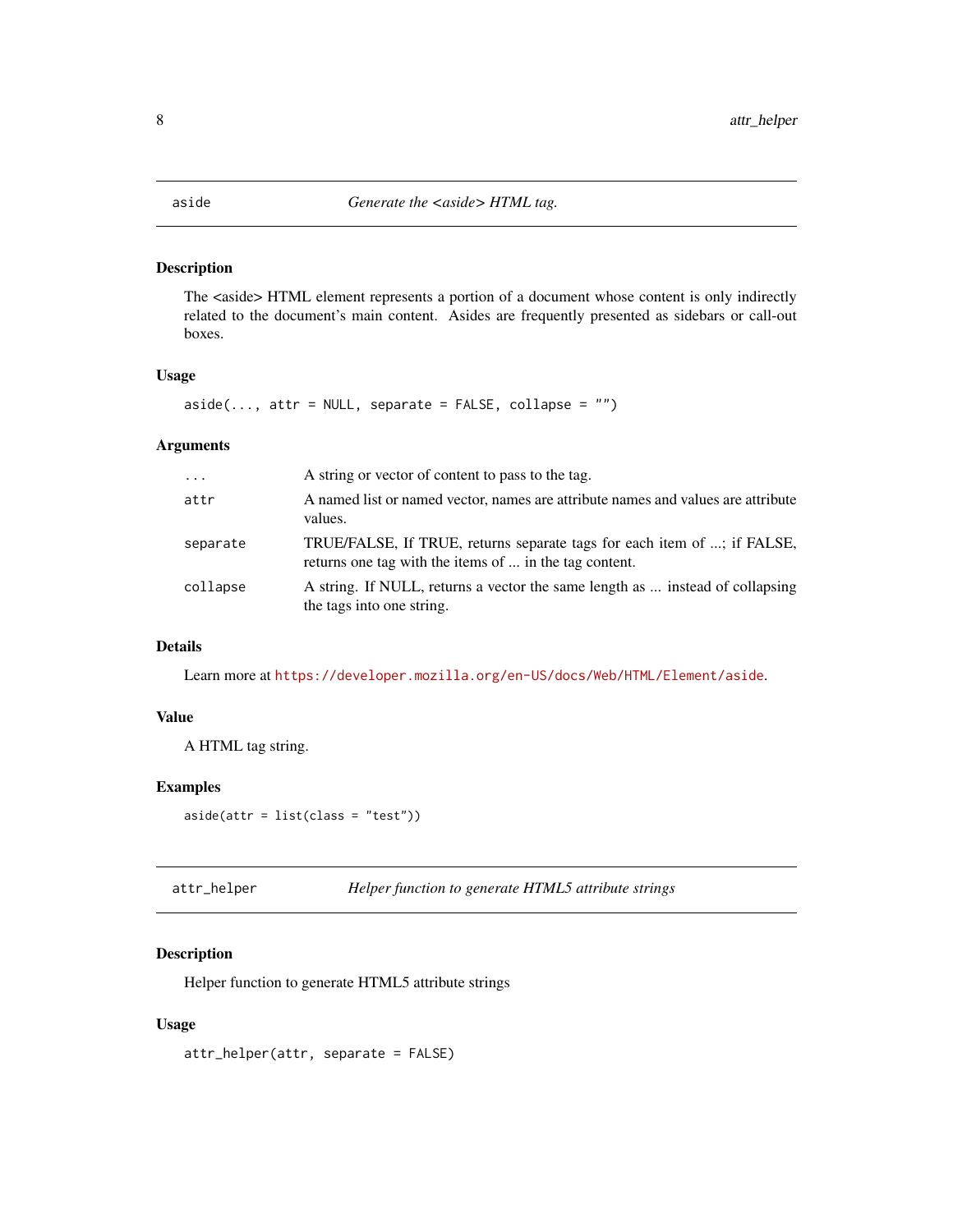#### <span id="page-8-0"></span>audio 9

## Arguments

| attr     | A named list, names are attribute names and values are attribute values. If the<br>items of the list and the items of the tag content are longer than length 1, the<br>items for the attribute will correspond with the items of the content in the same<br>position. For example, when generating a series of option tags, you might want<br>to pass a different id attribute for each item of the content, you can pass the<br>vector of ids in the named list of attributes. If an attribute is a boolean attribute |
|----------|------------------------------------------------------------------------------------------------------------------------------------------------------------------------------------------------------------------------------------------------------------------------------------------------------------------------------------------------------------------------------------------------------------------------------------------------------------------------------------------------------------------------|
|          | and the value is the R FALSE value, the boolean attribute will not be added.                                                                                                                                                                                                                                                                                                                                                                                                                                           |
| separate | TRUE/FALSE, if TRUE, returns a vector for creating multiple tags at once.                                                                                                                                                                                                                                                                                                                                                                                                                                              |
|          |                                                                                                                                                                                                                                                                                                                                                                                                                                                                                                                        |

### Value

A HTML tag string.

## Examples

attr\_helper(attr = list(class = 'test'))

audio **Generate the <audio> HTML** tag.

#### Description

The <audio> HTML element is used to embed sound content in documents. It may contain one or more audio sources, represented using the src attribute or the source element: the browser will choose the most suitable one. It can also be the destination for streamed media, using a MediaStream.

#### Usage

 $audio(\ldots, attr = NULL, separate = FALSE, collapse = "")$ 

## Arguments

| $\cdot$  | A string or vector of content to pass to the tag.                                                                                 |
|----------|-----------------------------------------------------------------------------------------------------------------------------------|
| attr     | A named list or named vector, names are attribute names and values are attribute<br>values.                                       |
| separate | TRUE/FALSE, If TRUE, returns separate tags for each item of ; if FALSE,<br>returns one tag with the items of  in the tag content. |
| collapse | A string. If NULL, returns a vector the same length as  instead of collapsing<br>the tags into one string.                        |

## Details

Learn more at <https://developer.mozilla.org/en-US/docs/Web/HTML/Element/audio>.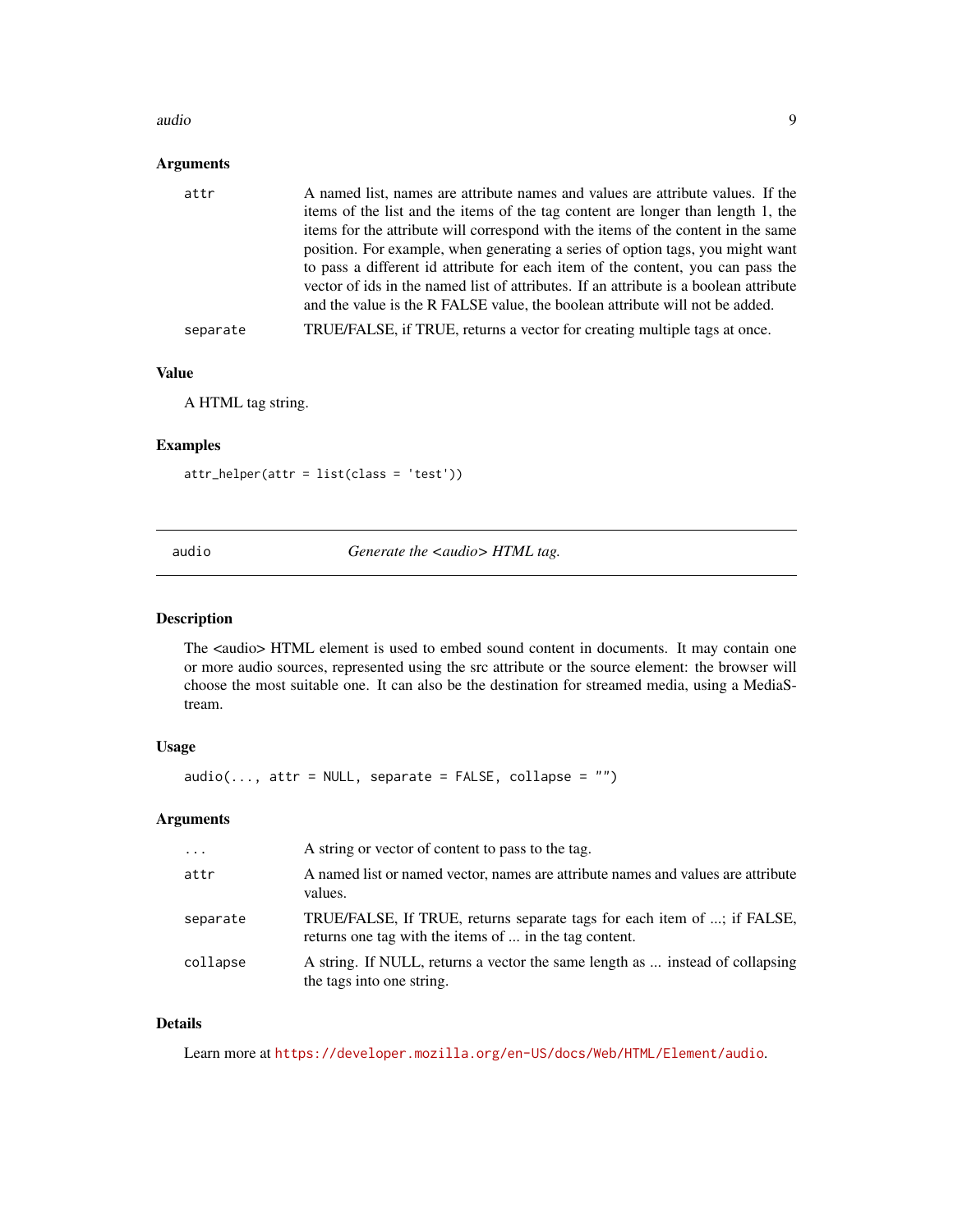## Value

A HTML tag string.

#### Examples

 $audio(attr = list(class = "test"))$ 

#### b *Generate the <b> HTML tag.*

#### Description

The  **element is used to draw the reader's attention to the element's contents, which are** not otherwise granted special importance. This was formerly known as the Boldface element, and most browsers still draw the text in boldface. However, you should not use  **for styling text;** instead, you should use the CSS font-weight property to create boldface text, or the strong element to indicate that text is of special importance.

## Usage

 $b(\ldots, \text{attr} = \text{NULL}, \text{ separate} = \text{FALSE}, \text{ collapse} = \text{""\,})$ 

#### Arguments

| $\ddots$ | A string or vector of content to pass to the tag.                                                                                 |
|----------|-----------------------------------------------------------------------------------------------------------------------------------|
| attr     | A named list or named vector, names are attribute names and values are attribute<br>values.                                       |
| separate | TRUE/FALSE, If TRUE, returns separate tags for each item of ; if FALSE,<br>returns one tag with the items of  in the tag content. |
| collapse | A string. If NULL, returns a vector the same length as  instead of collapsing<br>the tags into one string.                        |

## Details

Learn more at <https://developer.mozilla.org/en-US/docs/Web/HTML/Element/b>.

#### Value

A HTML tag string.

#### Examples

 $b(attr = list(class = "test"))$ 

<span id="page-9-0"></span> $10$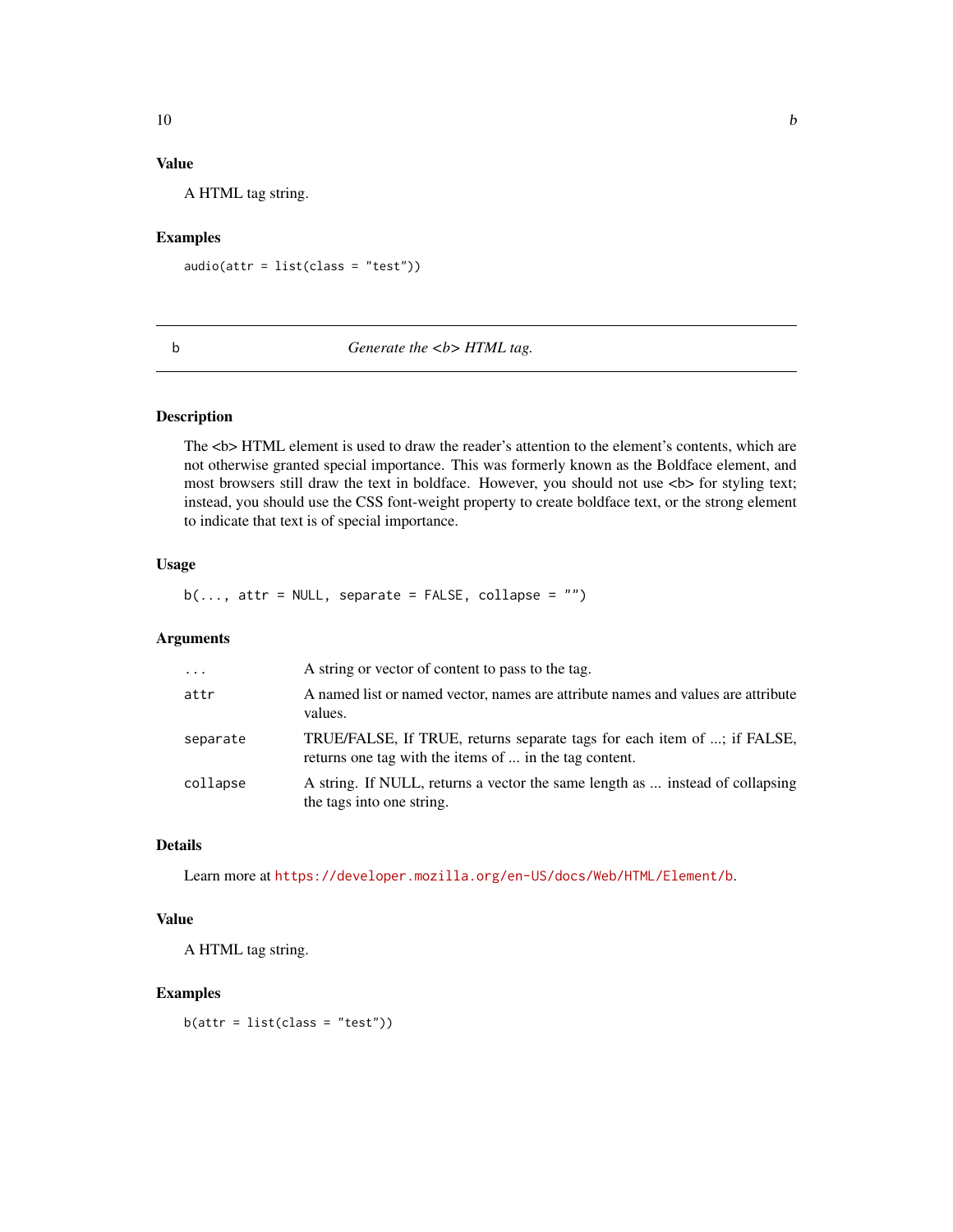The <br/>base> HTML element specifies the base URL to use for all relative URLs in a document. There can be only one <br/>base> element in a document.

## Usage

 $base(attr = NULL, separate = FALSE, collapse = "")$ 

#### Arguments

| attr     | A named list or named vector, names are attribute names and values are attribute<br>values.                                              |
|----------|------------------------------------------------------------------------------------------------------------------------------------------|
| separate | TRUE/FALSE, If TRUE, returns separate tags for each item of attr if length of<br>that item is greater than 1; if FALSE, returns one tag. |
| collapse | A string. If NULL, returns a vector the same length as the longest item of attr.<br>instead of one string.                               |

#### Details

Learn more at <https://developer.mozilla.org/en-US/docs/Web/HTML/Element/base>.

#### Value

A HTML tag string.

#### Examples

 $base(attr = list(class = "test"))$ 

bdi *Generate the <bdi> HTML tag.*

## Description

The <bdi> HTML element tells the browser's bidirectional algorithm to treat the text it contains in isolation from its surrounding text. It's particularly useful when a website dynamically inserts some text and doesn't know the directionality of the text being inserted.

#### Usage

 $bdi(..., attr = NULL, separate = FALSE, collapse = "")$ 

<span id="page-10-0"></span>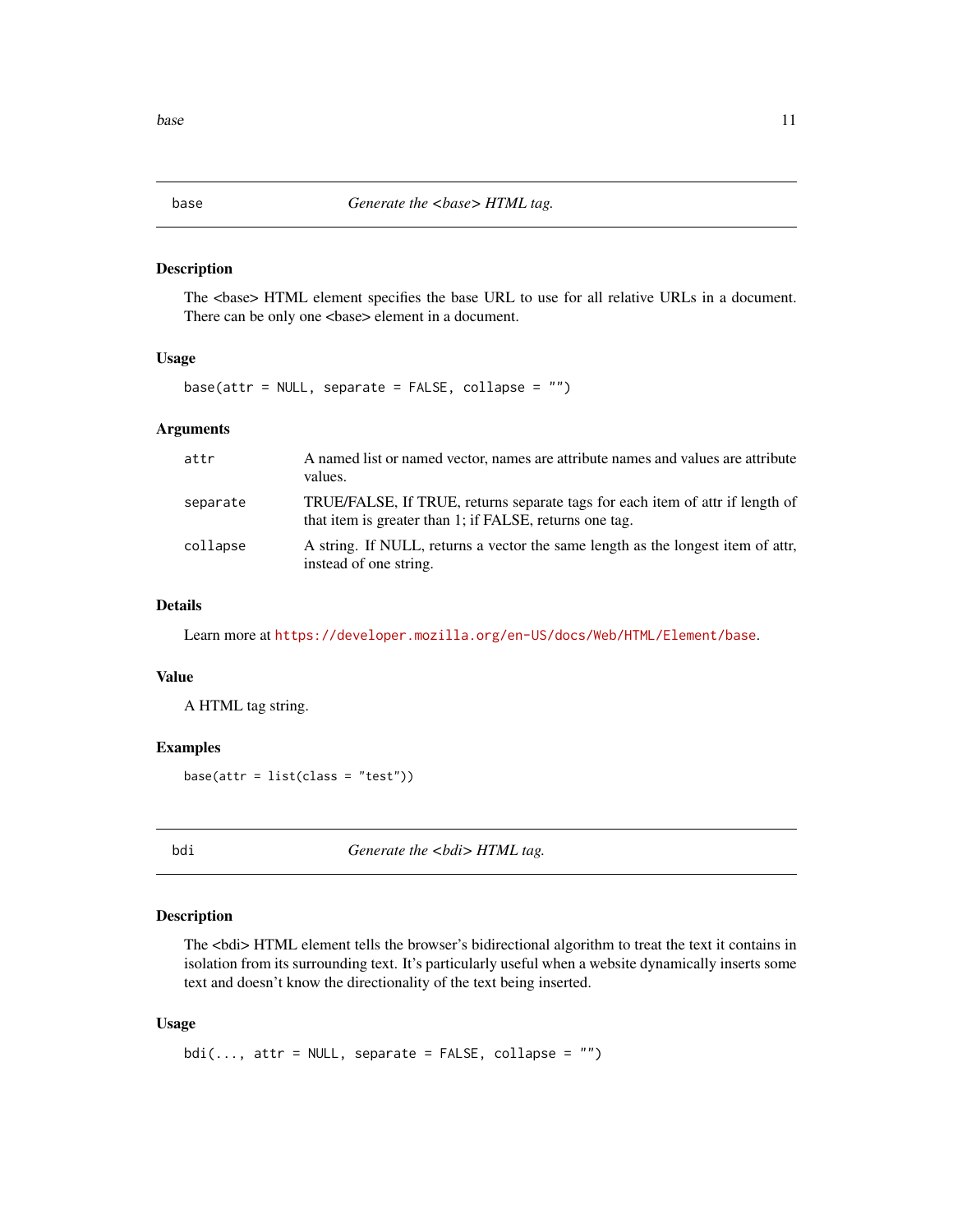<span id="page-11-0"></span>

| $\cdots$ | A string or vector of content to pass to the tag.                                                                                 |
|----------|-----------------------------------------------------------------------------------------------------------------------------------|
| attr     | A named list or named vector, names are attribute names and values are attribute<br>values.                                       |
| separate | TRUE/FALSE, If TRUE, returns separate tags for each item of ; if FALSE,<br>returns one tag with the items of  in the tag content. |
| collapse | A string. If NULL, returns a vector the same length as  instead of collapsing<br>the tags into one string.                        |

## Details

Learn more at <https://developer.mozilla.org/en-US/docs/Web/HTML/Element/bdi>.

## Value

A HTML tag string.

## Examples

bdi(attr = list(class = "test"))

bdo *Generate the <bdo> HTML tag.*

## Description

The <br/>bdo> HTML element overrides the current directionality of text, so that the text within is rendered in a different direction.

## Usage

 $bdo(..., attr = NULL, separate = FALSE, collapse = "")$ 

#### Arguments

| $\cdot$  | A string or vector of content to pass to the tag.                                                                                 |
|----------|-----------------------------------------------------------------------------------------------------------------------------------|
| attr     | A named list or named vector, names are attribute names and values are attribute<br>values.                                       |
| separate | TRUE/FALSE, If TRUE, returns separate tags for each item of ; if FALSE,<br>returns one tag with the items of  in the tag content. |
| collapse | A string. If NULL, returns a vector the same length as  instead of collapsing<br>the tags into one string.                        |

## Details

Learn more at <https://developer.mozilla.org/en-US/docs/Web/HTML/Element/bdo>.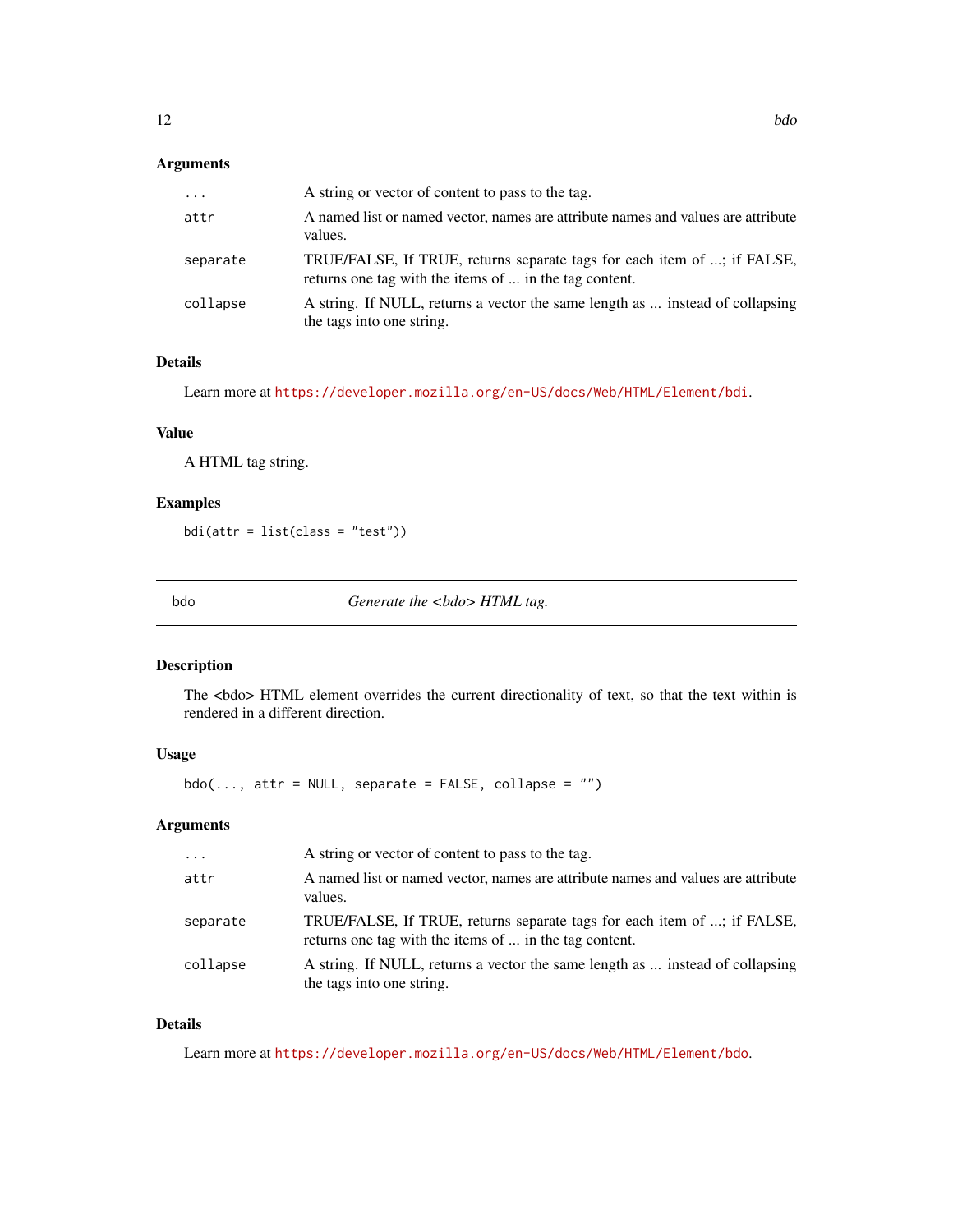## <span id="page-12-0"></span>blockquote 13

## Value

A HTML tag string.

## Examples

bdo(attr = list(class = "test"))

blockquote *Generate the <blockquote> HTML tag.*

## Description

The <br/>blockquote> HTML element indicates that the enclosed text is an extended quotation. Usually, this is rendered visually by indentation (see Notes for how to change it). A URL for the source of the quotation may be given using the cite attribute, while a text representation of the source can be given using the cite element.

## Usage

 $blockquote(..., attr = NULL, separate = FALSE, collapse = "")$ 

## Arguments

| $\cdot \cdot \cdot$ | A string or vector of content to pass to the tag.                                                                                 |
|---------------------|-----------------------------------------------------------------------------------------------------------------------------------|
| attr                | A named list or named vector, names are attribute names and values are attribute<br>values.                                       |
| separate            | TRUE/FALSE, If TRUE, returns separate tags for each item of ; if FALSE,<br>returns one tag with the items of  in the tag content. |
| collapse            | A string. If NULL, returns a vector the same length as  instead of collapsing<br>the tags into one string.                        |

## Details

Learn more at <https://developer.mozilla.org/en-US/docs/Web/HTML/Element/blockquote>.

## Value

A HTML tag string.

#### Examples

blockquote(attr = list(class = "test"))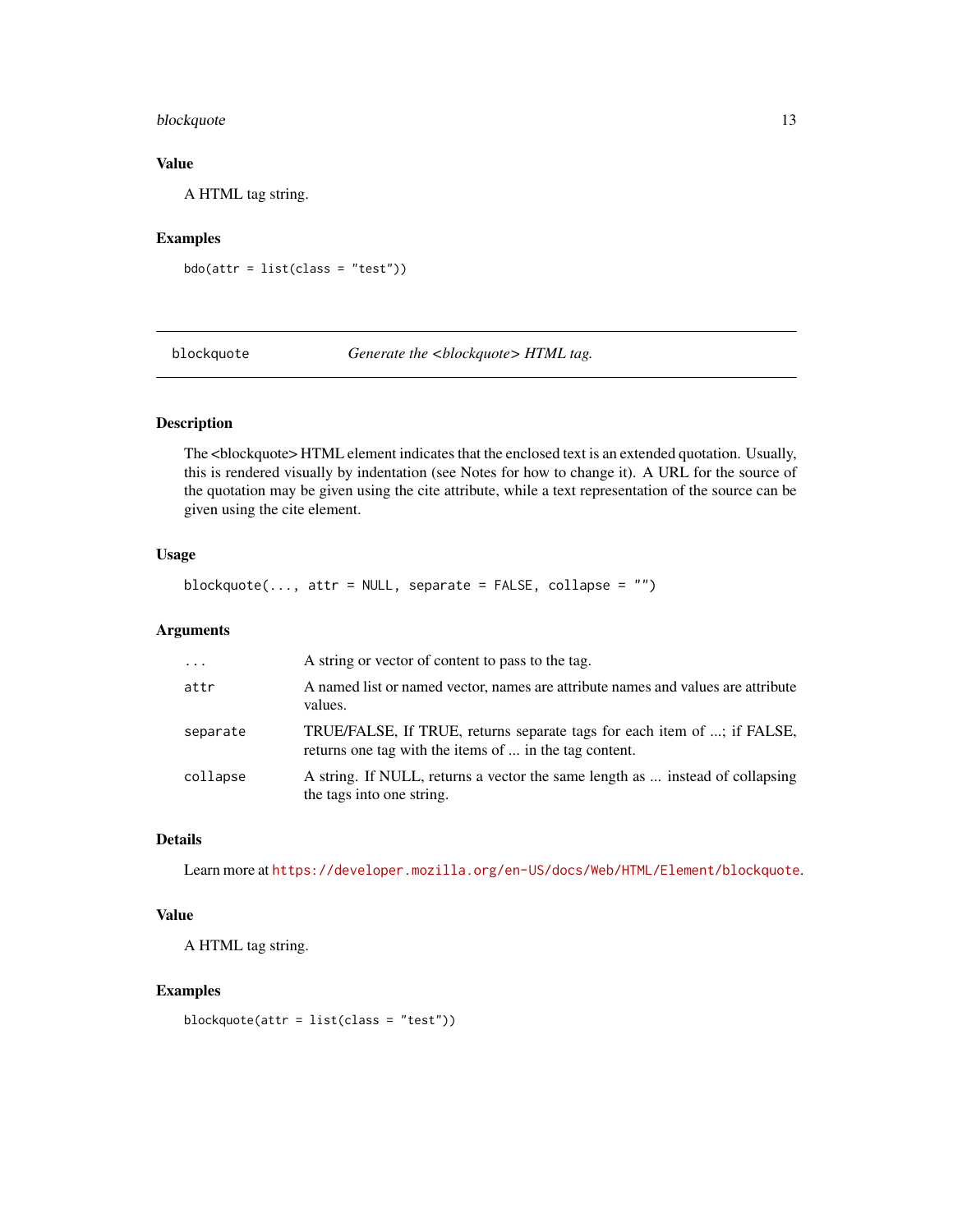<span id="page-13-0"></span>

The <br/>body> HTML element represents the content of an HTML document. There can be only one <body> element in a document.

## Usage

 $body(\ldots, attr = NULL, separate = FALSE, collapse = "")$ 

## Arguments

| $\cdot$  | A string or vector of content to pass to the tag.                                |
|----------|----------------------------------------------------------------------------------|
| attr     | A named list or named vector, names are attribute names and values are attribute |
|          | values.                                                                          |
| separate | TRUE/FALSE, If TRUE, returns separate tags for each item of ; if FALSE,          |
|          | returns one tag with the items of  in the tag content.                           |
| collapse | A string. If NULL, returns a vector the same length as  instead of collapsing    |
|          | the tags into one string.                                                        |

## Details

Learn more at <https://developer.mozilla.org/en-US/docs/Web/HTML/Element/body>.

#### Value

A HTML tag string.

### Examples

```
body(attr = list(class = "test"))
```
boolean\_attributes *Vector of boolean attributes*

## Description

A vector of boolean attributes

## Usage

boolean\_attributes

## Format

A vector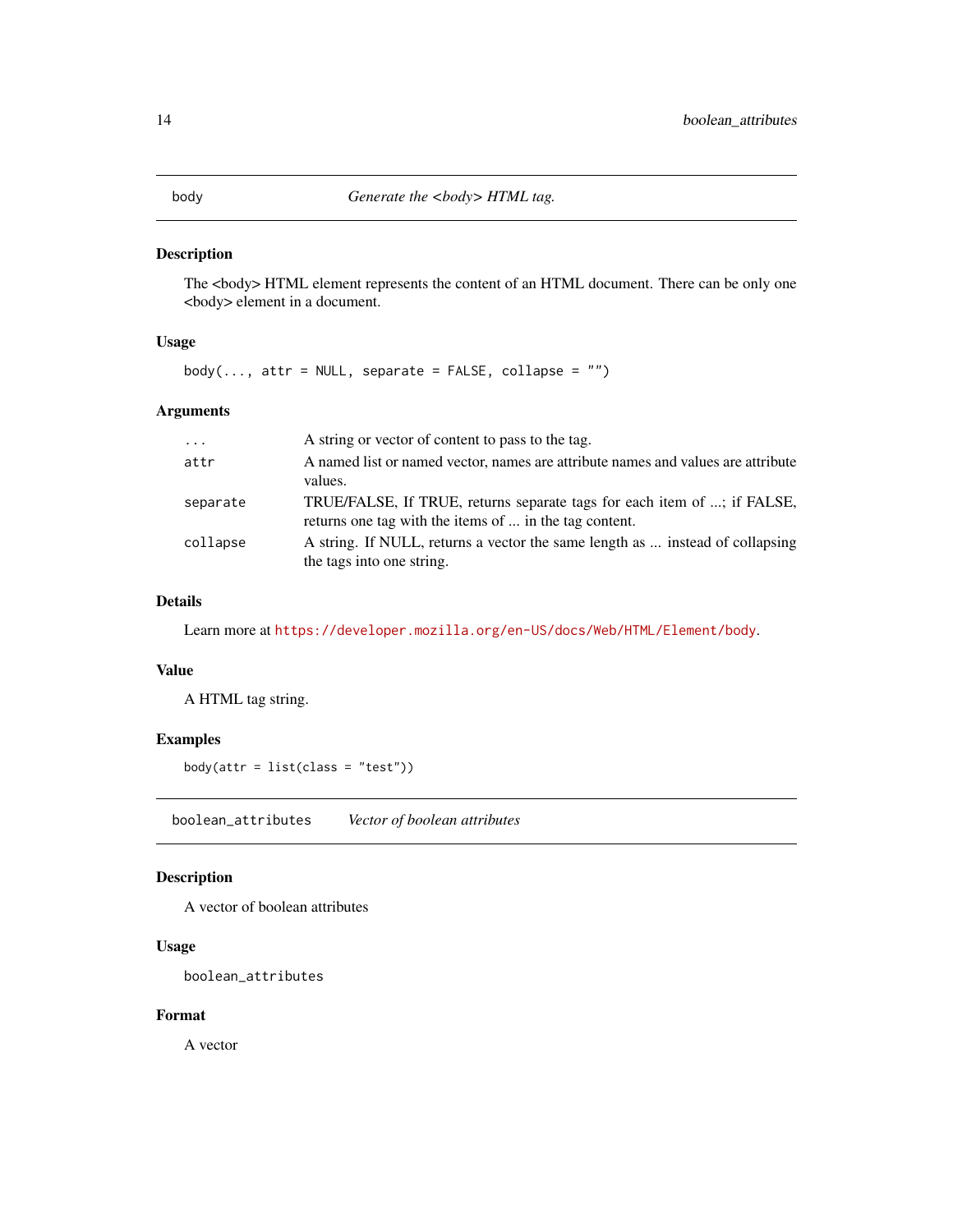<span id="page-14-0"></span>The <br> HTML element produces a line break in text (carriage-return). It is useful for writing a poem or an address, where the division of lines is significant.

## Usage

br(attr = NULL, separate = FALSE, collapse = "")

## Arguments

| attr     | A named list or named vector, names are attribute names and values are attribute<br>values.                                              |
|----------|------------------------------------------------------------------------------------------------------------------------------------------|
| separate | TRUE/FALSE, If TRUE, returns separate tags for each item of attr if length of<br>that item is greater than 1; if FALSE, returns one tag. |
| collapse | A string. If NULL, returns a vector the same length as the longest item of attr.<br>instead of one string.                               |

## Details

Learn more at <https://developer.mozilla.org/en-US/docs/Web/HTML/Element/br>.

## Value

A HTML tag string.

#### Examples

br(attr = list(class = "test"))

button **Generate the <br/>Sultion> HTML tag.** 

## Description

The <br/> <br/>  $\text{HTML element represents a clickable button, used to submit forms or anywhere in a}$ document for accessible, standard button functionality.

#### Usage

button(..., attr = NULL, separate = FALSE, collapse =  $"$ ")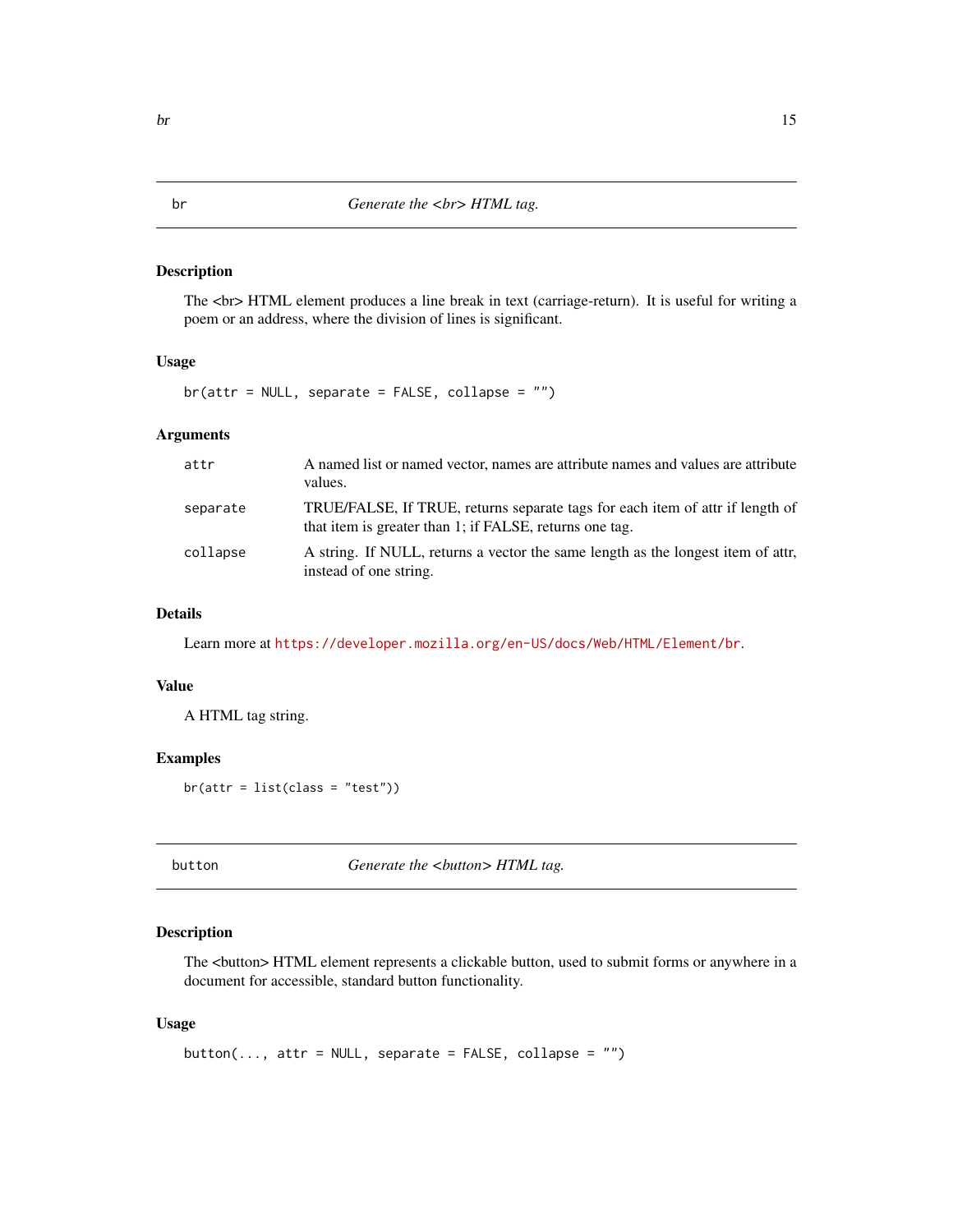<span id="page-15-0"></span>

| $\cdots$ | A string or vector of content to pass to the tag.                                                                                 |
|----------|-----------------------------------------------------------------------------------------------------------------------------------|
| attr     | A named list or named vector, names are attribute names and values are attribute<br>values.                                       |
| separate | TRUE/FALSE, If TRUE, returns separate tags for each item of ; if FALSE,<br>returns one tag with the items of  in the tag content. |
| collapse | A string. If NULL, returns a vector the same length as  instead of collapsing<br>the tags into one string.                        |

### Details

Learn more at <https://developer.mozilla.org/en-US/docs/Web/HTML/Element/button>.

## Value

A HTML tag string.

## Examples

button(attr = list(class = "test"))

canvas *Generate the <canvas> HTML tag.*

## Description

Use the HTML <canvas> element with either the canvas scripting API or the WebGL API to draw graphics and animations.

## Usage

 $c$ anvas $(...,$  attr = NULL, separate = FALSE, collapse = "")

#### Arguments

| $\cdot$  | A string or vector of content to pass to the tag.                                                                                 |
|----------|-----------------------------------------------------------------------------------------------------------------------------------|
| attr     | A named list or named vector, names are attribute names and values are attribute<br>values.                                       |
| separate | TRUE/FALSE, If TRUE, returns separate tags for each item of ; if FALSE,<br>returns one tag with the items of  in the tag content. |
| collapse | A string. If NULL, returns a vector the same length as  instead of collapsing<br>the tags into one string.                        |

## Details

Learn more at <https://developer.mozilla.org/en-US/docs/Web/HTML/Element/canvas>.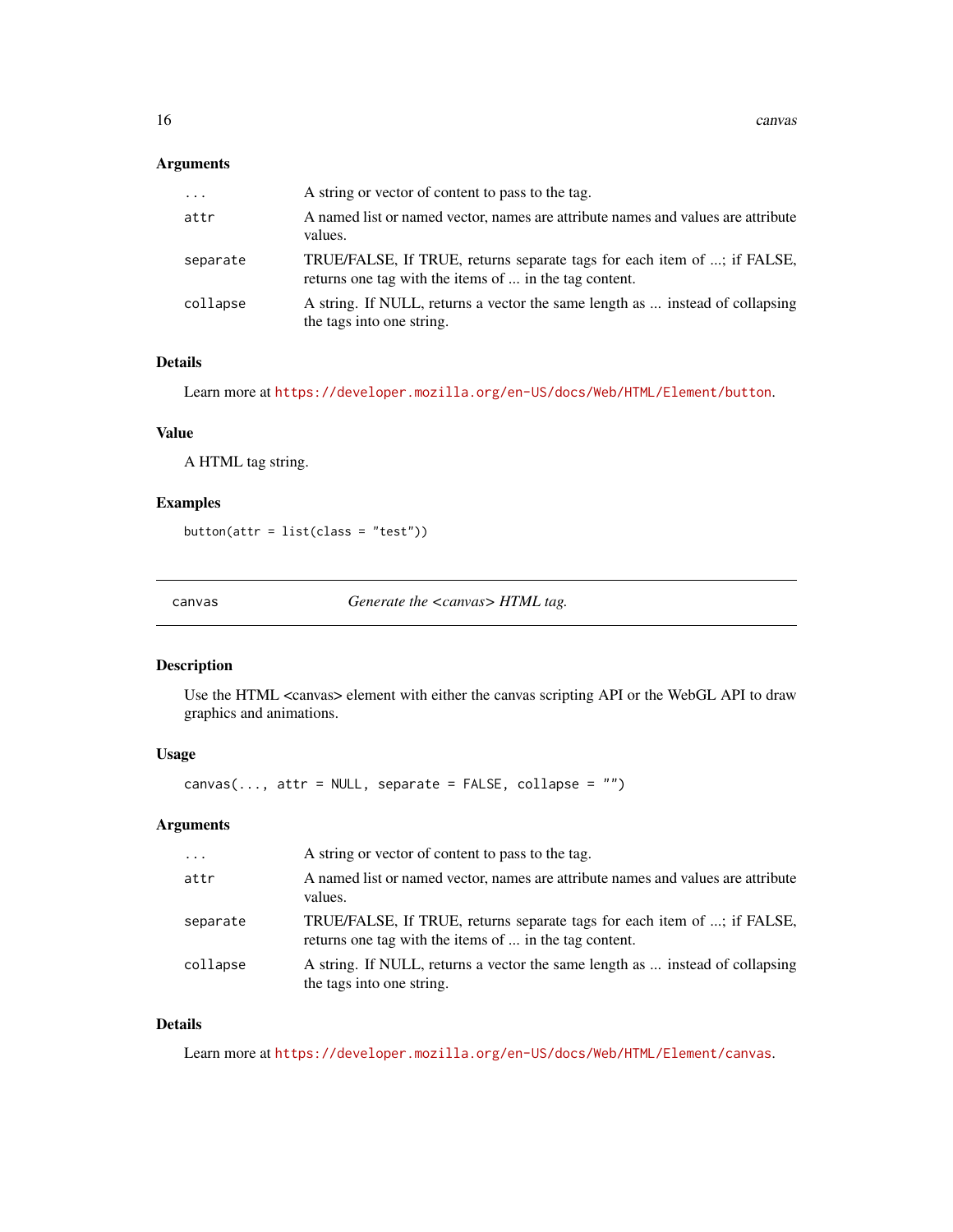#### <span id="page-16-0"></span>caption that the contract of the contract of the contract of the contract of the contract of the contract of the contract of the contract of the contract of the contract of the contract of the contract of the contract of t

## Value

A HTML tag string.

## Examples

```
canvas(attr = list(class = "test"))
```
#### caption *Generate the <caption> HTML tag.*

## Description

The <caption> HTML element specifies the caption (or title) of a table.

## Usage

 $caption(..., attr = NULL, separate = FALSE, collapse = "")$ 

## Arguments

| $\cdot \cdot \cdot$ | A string or vector of content to pass to the tag.                                                                                 |
|---------------------|-----------------------------------------------------------------------------------------------------------------------------------|
| attr                | A named list or named vector, names are attribute names and values are attribute<br>values.                                       |
| separate            | TRUE/FALSE, If TRUE, returns separate tags for each item of ; if FALSE,<br>returns one tag with the items of  in the tag content. |
| collapse            | A string. If NULL, returns a vector the same length as  instead of collapsing<br>the tags into one string.                        |

## Details

Learn more at <https://developer.mozilla.org/en-US/docs/Web/HTML/Element/caption>.

## Value

A HTML tag string.

## Examples

 $caption(attr = list(class = "test"))$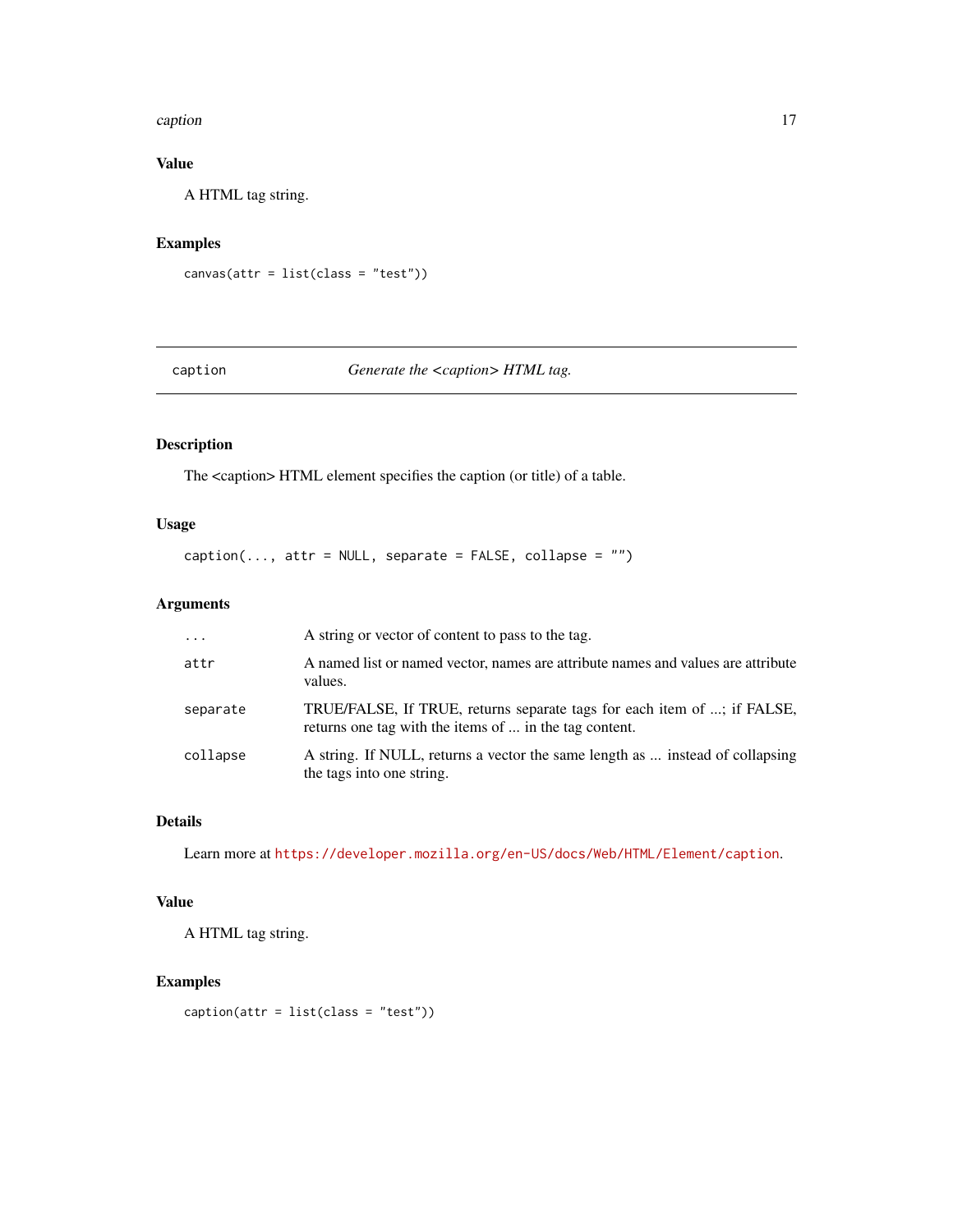<span id="page-17-0"></span>The <cite> HTML element is used to describe a reference to a cited creative work, and must include the title of that work. The reference may be in an abbreviated form according to context-appropriate conventions related to citation metadata.

#### Usage

```
cite(..., attr = NULL, separate = FALSE, collapse = "")
```
#### Arguments

| $\ddots$ . | A string or vector of content to pass to the tag.                                                                                 |
|------------|-----------------------------------------------------------------------------------------------------------------------------------|
| attr       | A named list or named vector, names are attribute names and values are attribute<br>values.                                       |
| separate   | TRUE/FALSE, If TRUE, returns separate tags for each item of ; if FALSE,<br>returns one tag with the items of  in the tag content. |
| collapse   | A string. If NULL, returns a vector the same length as  instead of collapsing<br>the tags into one string.                        |

## Details

Learn more at <https://developer.mozilla.org/en-US/docs/Web/HTML/Element/cite>.

## Value

A HTML tag string.

#### Examples

```
cite(attr = list(class = "test"))
```
code **Generate the <code>HTML** tag.

#### Description

The <code> HTML element displays its contents styled in a fashion intended to indicate that the text is a short fragment of computer code. By default, the content text is displayed using the user agent default monospace font.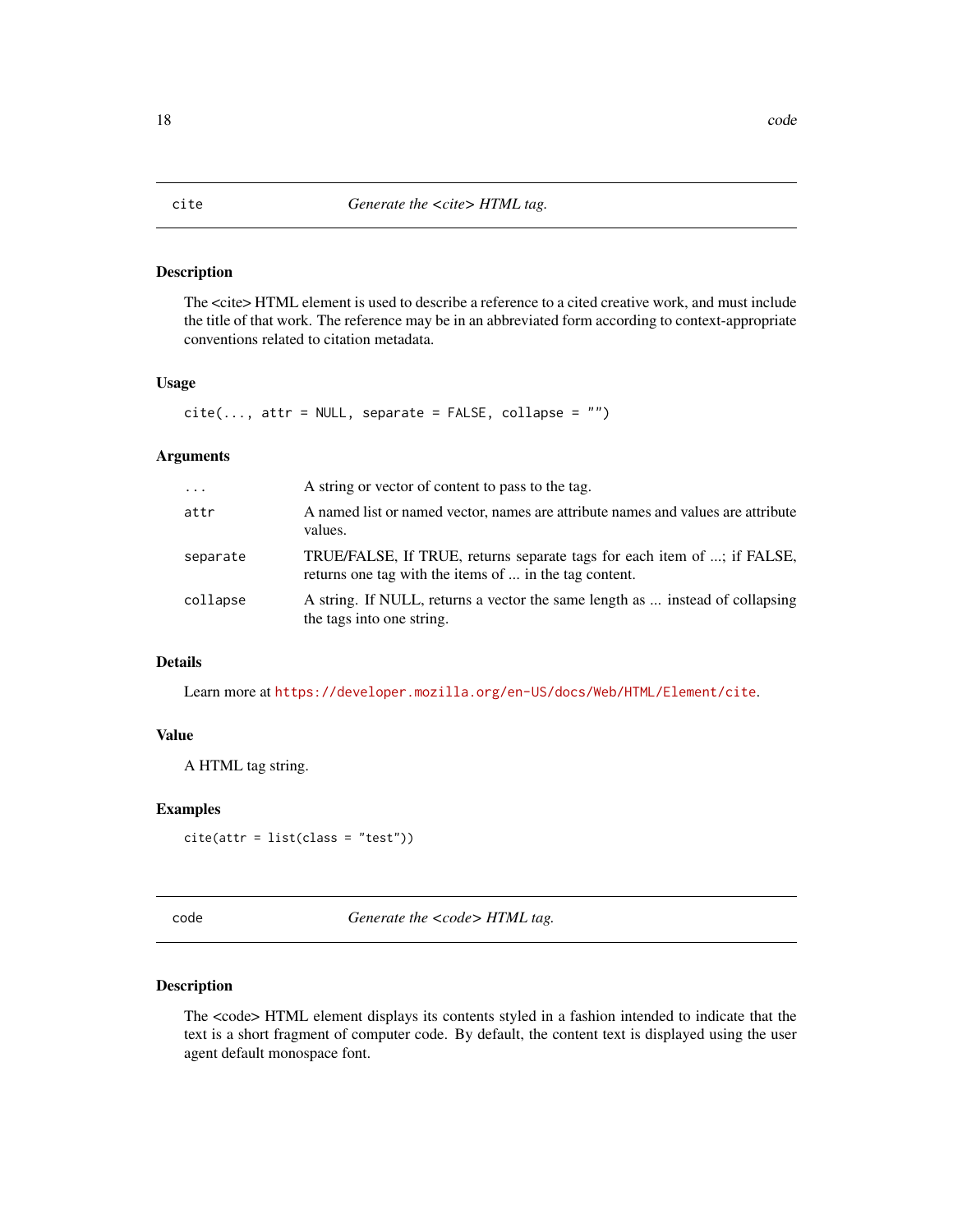## <span id="page-18-0"></span>Usage

 $code(..., attr = NULL, separate = FALSE, collapse = "")$ 

## Arguments

| $\cdot$  | A string or vector of content to pass to the tag.                                                                                 |
|----------|-----------------------------------------------------------------------------------------------------------------------------------|
| attr     | A named list or named vector, names are attribute names and values are attribute<br>values.                                       |
| separate | TRUE/FALSE, If TRUE, returns separate tags for each item of ; if FALSE,<br>returns one tag with the items of  in the tag content. |
| collapse | A string. If NULL, returns a vector the same length as  instead of collapsing<br>the tags into one string.                        |

## Details

Learn more at <https://developer.mozilla.org/en-US/docs/Web/HTML/Element/code>.

#### Value

A HTML tag string.

#### Examples

 $code(attr = list(class = "test"))$ 

col *Generate the <col> HTML tag.*

## Description

The <col> HTML element defines a column within a table and is used for defining common semantics on all common cells. It is generally found within a colgroup element.

#### Usage

 $col(attr = NULL, separate = FALSE, collapse = ''")$ 

#### Arguments

| attr     | A named list or named vector, names are attribute names and values are attribute<br>values.                                              |
|----------|------------------------------------------------------------------------------------------------------------------------------------------|
| separate | TRUE/FALSE, If TRUE, returns separate tags for each item of attr if length of<br>that item is greater than 1; if FALSE, returns one tag. |
| collapse | A string. If NULL, returns a vector the same length as the longest item of attr.<br>instead of one string.                               |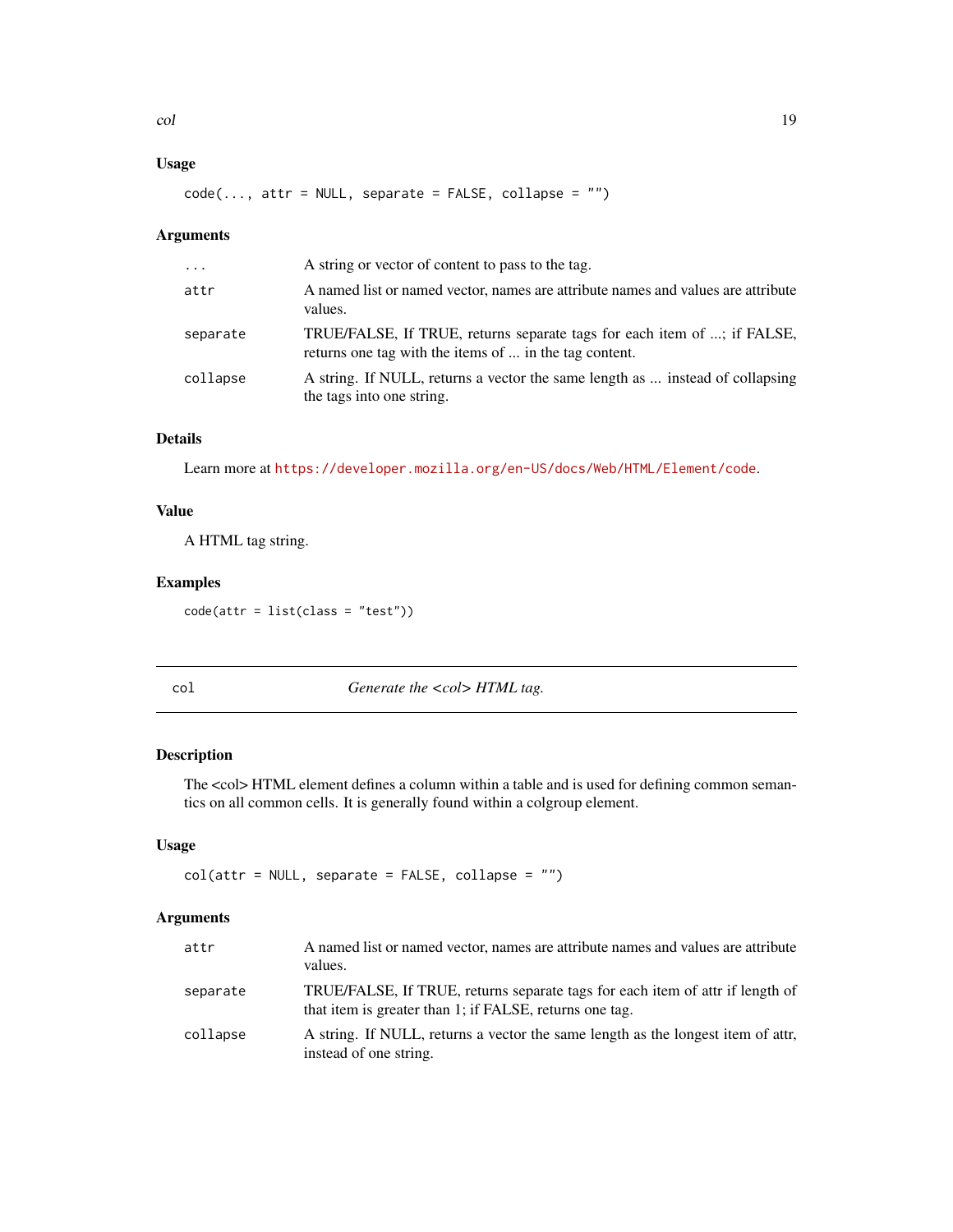## <span id="page-19-0"></span>Details

Learn more at <https://developer.mozilla.org/en-US/docs/Web/HTML/Element/col>.

## Value

A HTML tag string.

#### Examples

col(attr = list(class = "test"))

colgroup *Generate the <colgroup> HTML tag.*

## Description

The <colgroup> HTML element defines a group of columns within a table.

## Usage

 $colgroup(..., attr = NULL, separate = FALSE, collapse = "")$ 

## Arguments

| $\ddots$ | A string or vector of content to pass to the tag.                                                                                 |
|----------|-----------------------------------------------------------------------------------------------------------------------------------|
| attr     | A named list or named vector, names are attribute names and values are attribute<br>values.                                       |
| separate | TRUE/FALSE, If TRUE, returns separate tags for each item of ; if FALSE,<br>returns one tag with the items of  in the tag content. |
| collapse | A string. If NULL, returns a vector the same length as  instead of collapsing<br>the tags into one string.                        |

## Details

Learn more at <https://developer.mozilla.org/en-US/docs/Web/HTML/Element/colgroup>.

## Value

A HTML tag string.

## Examples

 $colgroup(attr = list(class = "test"))$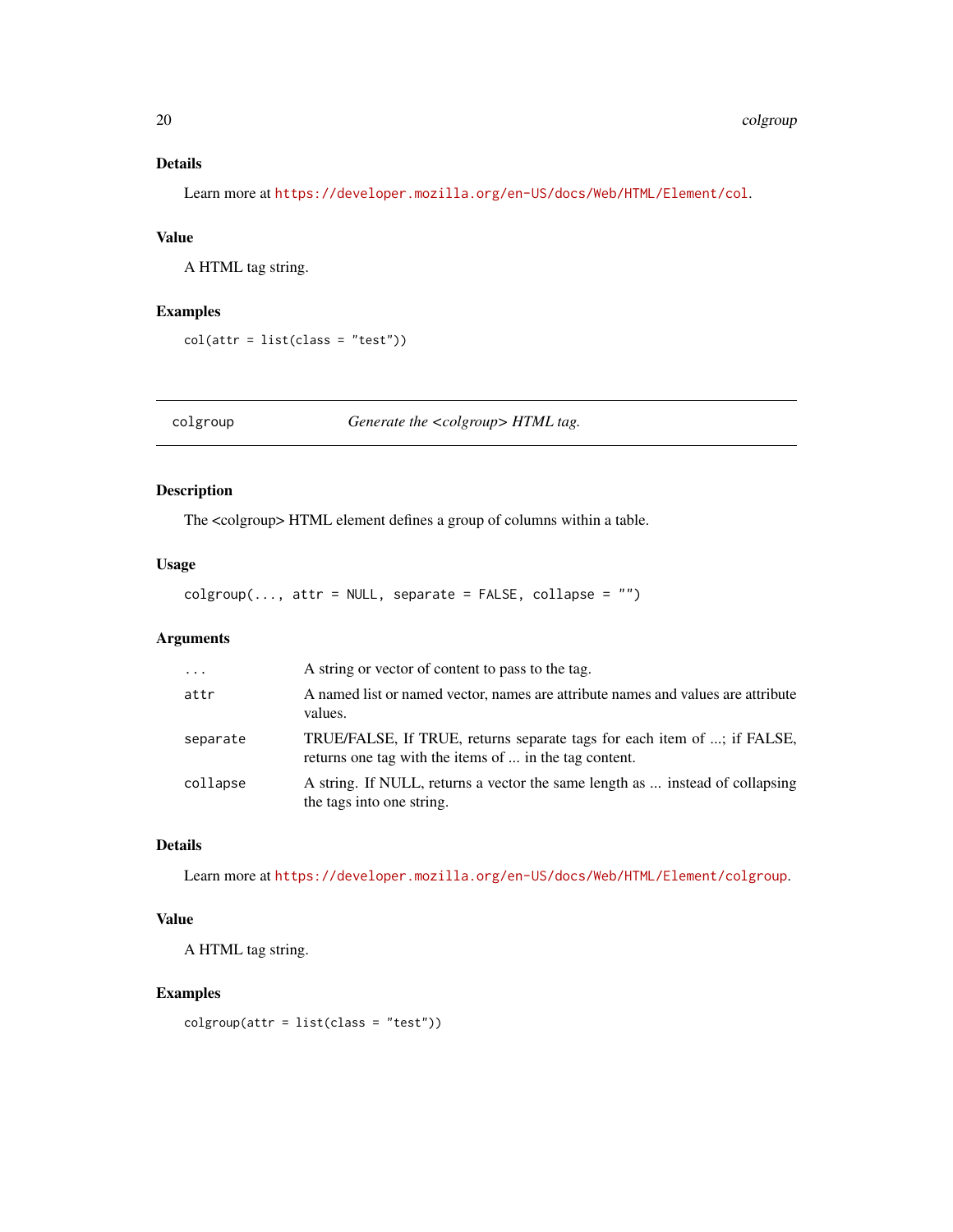The <data> HTML element links a given piece of content with a machine-readable translation. If the content is time- or date-related, the time element must be used.

#### Usage

 $data(..., attr = NULL, separate = FALSE, collapse = "")$ 

## Arguments

| $\cdot$  | A string or vector of content to pass to the tag.                                                                                 |
|----------|-----------------------------------------------------------------------------------------------------------------------------------|
| attr     | A named list or named vector, names are attribute names and values are attribute<br>values.                                       |
| separate | TRUE/FALSE, If TRUE, returns separate tags for each item of ; if FALSE,<br>returns one tag with the items of  in the tag content. |
| collapse | A string. If NULL, returns a vector the same length as  instead of collapsing<br>the tags into one string.                        |

#### Details

Learn more at <https://developer.mozilla.org/en-US/docs/Web/HTML/Element/data>.

#### Value

A HTML tag string.

#### Examples

 $data(attr = list(class = "test"))$ 

datalist *Generate the <datalist> HTML tag.*

#### Description

The <datalist> HTML element contains a set of option elements that represent the permissible or recommended options available to choose from within other controls.

#### Usage

```
datalist(..., attr = NULL, separate = FALSE, collapse = "")
```
<span id="page-20-0"></span>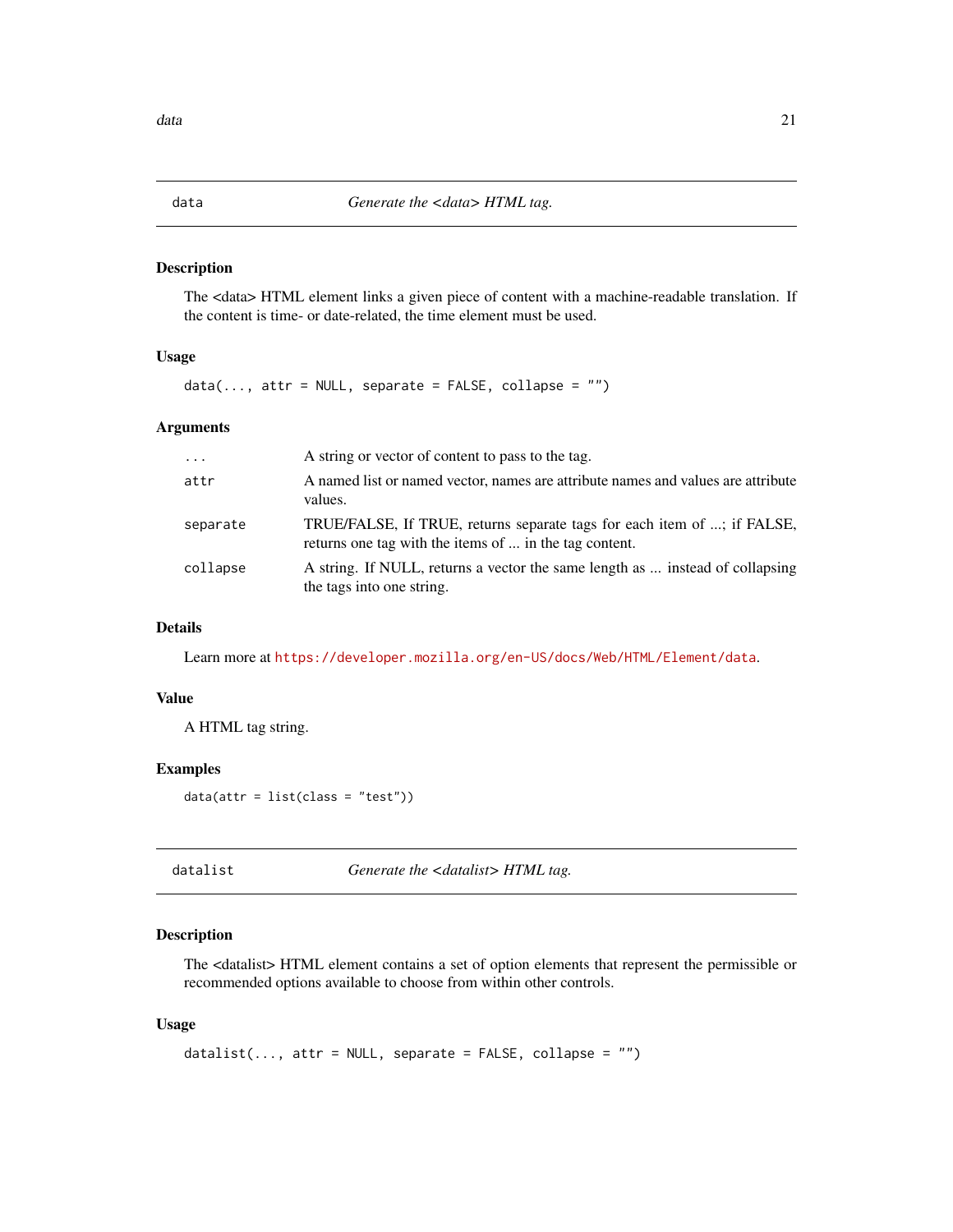<span id="page-21-0"></span>

| $\cdots$ | A string or vector of content to pass to the tag.                                                                                 |
|----------|-----------------------------------------------------------------------------------------------------------------------------------|
| attr     | A named list or named vector, names are attribute names and values are attribute<br>values.                                       |
| separate | TRUE/FALSE, If TRUE, returns separate tags for each item of ; if FALSE,<br>returns one tag with the items of  in the tag content. |
| collapse | A string. If NULL, returns a vector the same length as  instead of collapsing<br>the tags into one string.                        |

## Details

Learn more at <https://developer.mozilla.org/en-US/docs/Web/HTML/Element/datalist>.

## Value

A HTML tag string.

## Examples

datalist(attr = list(class = "test"))

dd *Generate the <dd> HTML tag.*

## Description

The <dd> HTML element provides the description, definition, or value for the preceding term (dt) in a description list (dl).

## Usage

 $dd(..., attr = NULL, separate = FALSE, collapse = "")$ 

#### Arguments

| $\cdot$  | A string or vector of content to pass to the tag.                                                                                 |
|----------|-----------------------------------------------------------------------------------------------------------------------------------|
| attr     | A named list or named vector, names are attribute names and values are attribute<br>values.                                       |
| separate | TRUE/FALSE, If TRUE, returns separate tags for each item of ; if FALSE,<br>returns one tag with the items of  in the tag content. |
| collapse | A string. If NULL, returns a vector the same length as  instead of collapsing<br>the tags into one string.                        |

## Details

Learn more at <https://developer.mozilla.org/en-US/docs/Web/HTML/Element/dd>.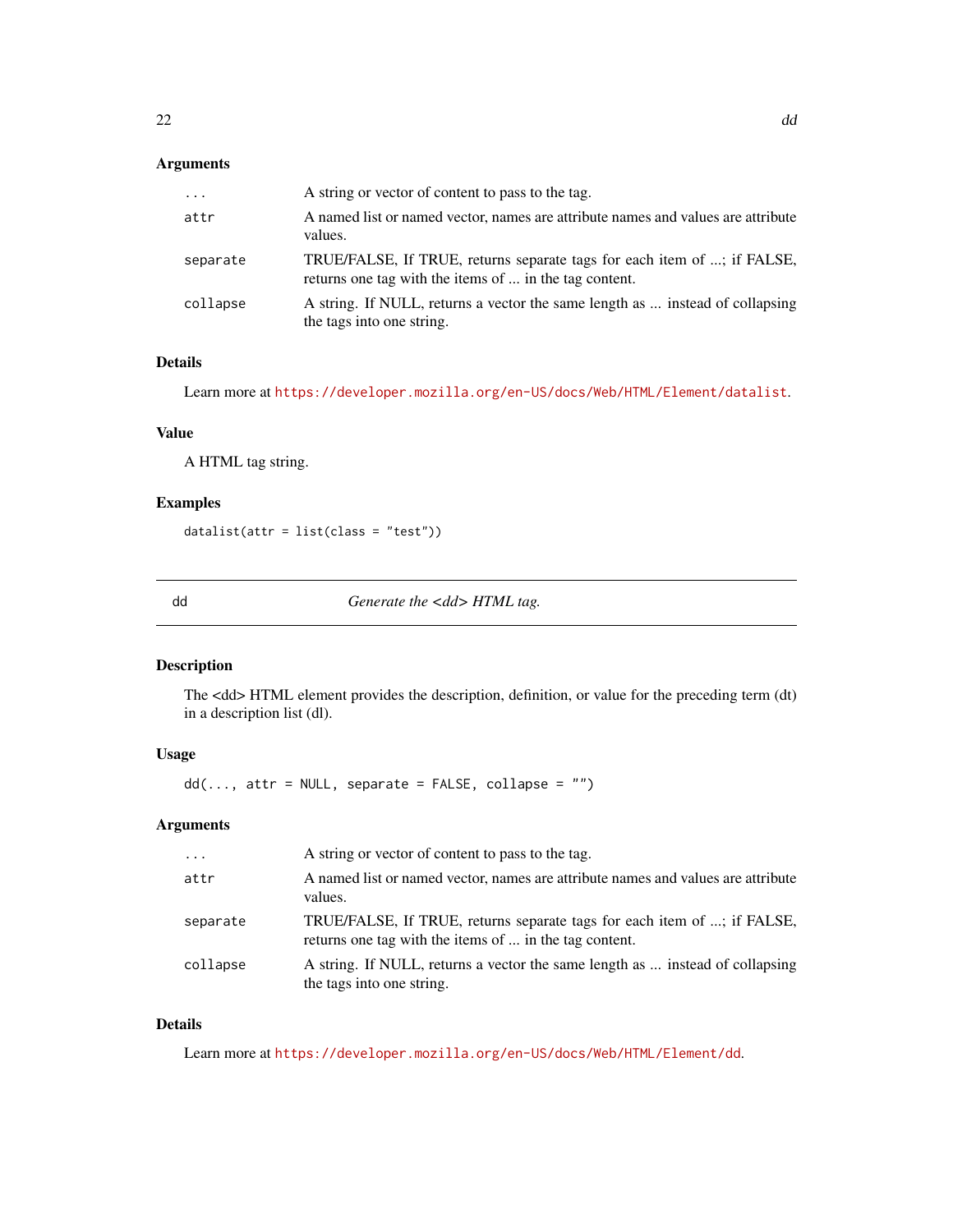## Value

A HTML tag string.

## Examples

 $dd(attr = list(class = "test"))$ 

## del **Generate** the <del>HTML tag.

## Description

The <del> HTML element represents a range of text that has been deleted from a document. This can be used when rendering "track changes" or source code diff information, for example. The ins element can be used for the opposite purpose: to indicate text that has been added to the document.

## Usage

 $del(..., attr = NULL, separate = FALSE, collapse = "")$ 

## Arguments

| $\cdot$ $\cdot$ $\cdot$ | A string or vector of content to pass to the tag.                                                                                 |
|-------------------------|-----------------------------------------------------------------------------------------------------------------------------------|
| attr                    | A named list or named vector, names are attribute names and values are attribute<br>values.                                       |
| separate                | TRUE/FALSE, If TRUE, returns separate tags for each item of ; if FALSE,<br>returns one tag with the items of  in the tag content. |
| collapse                | A string. If NULL, returns a vector the same length as  instead of collapsing<br>the tags into one string.                        |

## Details

Learn more at <https://developer.mozilla.org/en-US/docs/Web/HTML/Element/del>.

## Value

A HTML tag string.

### Examples

del(attr = list(class = "test"))

<span id="page-22-0"></span>del 23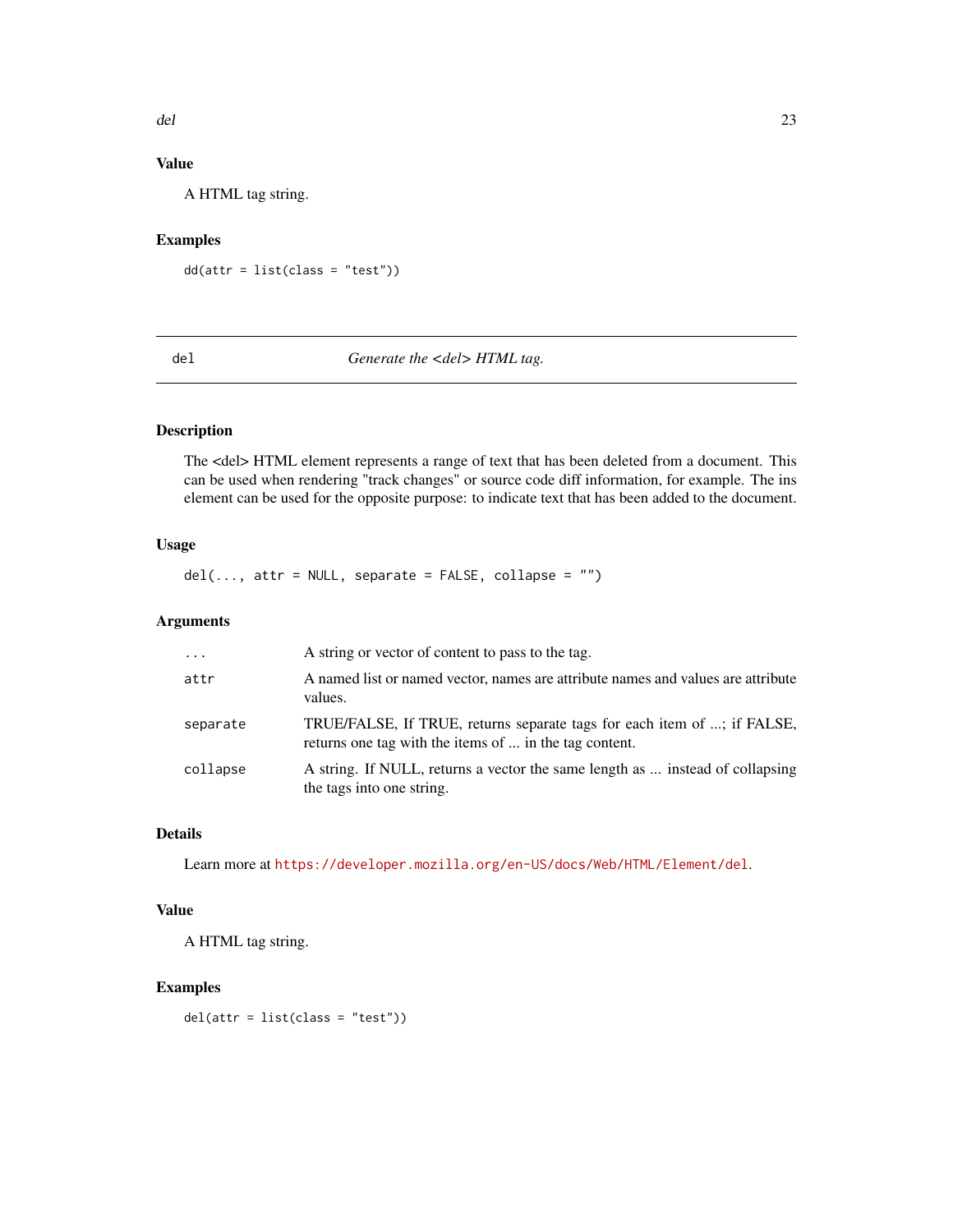<span id="page-23-0"></span>

The <details> HTML element creates a disclosure widget in which information is visible only when the widget is toggled into an "open" state. A summary or label must be provided using the summary element.

#### Usage

```
details(..., attr = NULL, separate = FALSE, collapse = "")
```
## Arguments

| $\cdots$ | A string or vector of content to pass to the tag.                                                                                 |
|----------|-----------------------------------------------------------------------------------------------------------------------------------|
| attr     | A named list or named vector, names are attribute names and values are attribute<br>values.                                       |
| separate | TRUE/FALSE, If TRUE, returns separate tags for each item of ; if FALSE,<br>returns one tag with the items of  in the tag content. |
| collapse | A string. If NULL, returns a vector the same length as  instead of collapsing<br>the tags into one string.                        |

### Details

Learn more at <https://developer.mozilla.org/en-US/docs/Web/HTML/Element/details>.

## Value

A HTML tag string.

#### Examples

```
details(attr = list(class = "test"))
```
dfn *Generate the <dfn> HTML tag.*

#### Description

The <dfn> HTML element is used to indicate the term being defined within the context of a definition phrase or sentence. The p element, the dt/dd pairing, or the section element which is the nearest ancestor of the <dfn> is considered to be the definition of the term.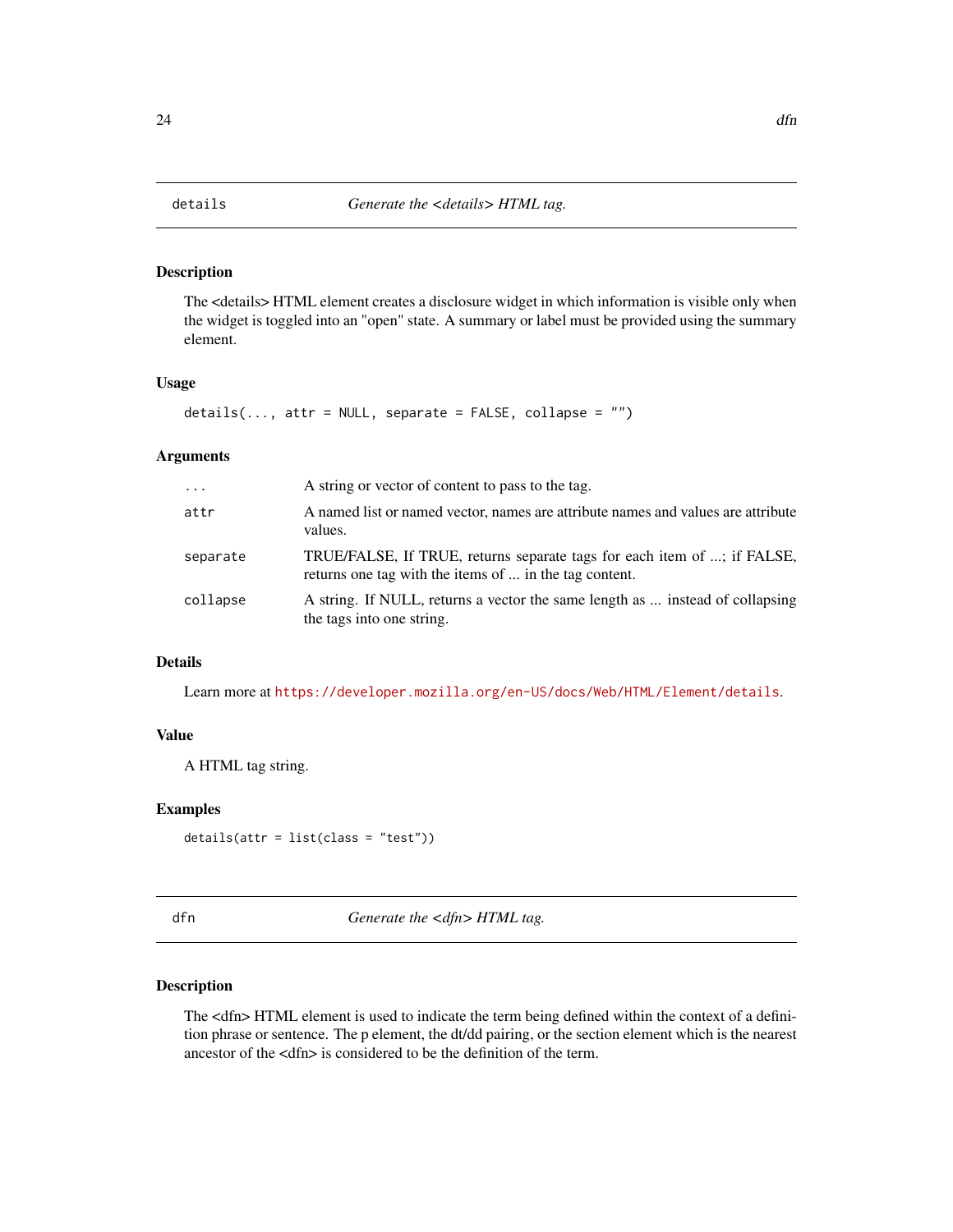#### <span id="page-24-0"></span>dialog **25** and 2012 to 25 and 2012 to 25 and 26 and 26 and 26 and 26 and 26 and 26 and 26 and 26 and 26 and 26

## Usage

 $dfn(..., attr = NULL, separate = FALSE, collapse = "")$ 

## Arguments

| $\cdots$ | A string or vector of content to pass to the tag.                                                                                 |
|----------|-----------------------------------------------------------------------------------------------------------------------------------|
| attr     | A named list or named vector, names are attribute names and values are attribute<br>values.                                       |
| separate | TRUE/FALSE, If TRUE, returns separate tags for each item of ; if FALSE,<br>returns one tag with the items of  in the tag content. |
| collapse | A string. If NULL, returns a vector the same length as  instead of collapsing<br>the tags into one string.                        |

## Details

Learn more at <https://developer.mozilla.org/en-US/docs/Web/HTML/Element/dfn>.

## Value

A HTML tag string.

## Examples

dfn(attr = list(class = "test"))

dialog *Generate the <dialog> HTML tag.*

## Description

The <dialog> HTML element represents a dialog box or other interactive component, such as a dismissible alert, inspector, or subwindow.

#### Usage

```
dialog(..., attr = NULL, separate = FALSE, collapse = "")
```
## Arguments

| $\cdots$ | A string or vector of content to pass to the tag.                                                                                 |
|----------|-----------------------------------------------------------------------------------------------------------------------------------|
| attr     | A named list or named vector, names are attribute names and values are attribute<br>values.                                       |
| separate | TRUE/FALSE, If TRUE, returns separate tags for each item of ; if FALSE,<br>returns one tag with the items of  in the tag content. |
| collapse | A string. If NULL, returns a vector the same length as  instead of collapsing<br>the tags into one string.                        |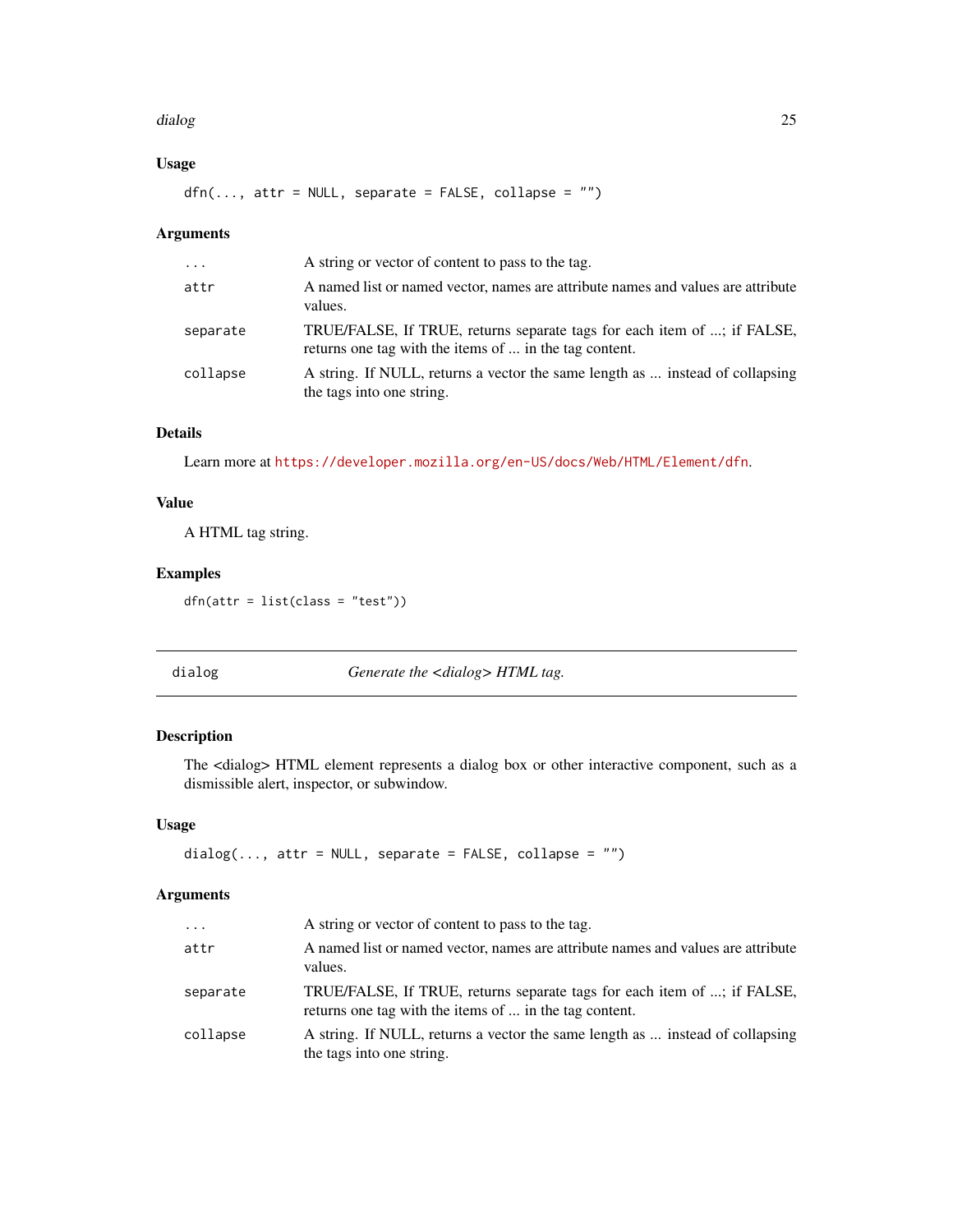## <span id="page-25-0"></span>Details

Learn more at <https://developer.mozilla.org/en-US/docs/Web/HTML/Element/dialog>.

#### Value

A HTML tag string.

## Examples

```
dialog(attr = list(class = "test"))
```
div *Generate the <div> HTML tag.*

## Description

The <div> HTML element is the generic container for flow content. It has no effect on the content or layout until styled in some way using CSS (e.g. styling is directly applied to it, or some kind of layout model like Flexbox is applied to its parent element).

#### Usage

 $div(..., attr = NULL, separate = FALSE, collapse = "")$ 

## Arguments

| $\cdots$ | A string or vector of content to pass to the tag.                                                                                 |
|----------|-----------------------------------------------------------------------------------------------------------------------------------|
| attr     | A named list or named vector, names are attribute names and values are attribute<br>values.                                       |
| separate | TRUE/FALSE, If TRUE, returns separate tags for each item of ; if FALSE,<br>returns one tag with the items of  in the tag content. |
| collapse | A string. If NULL, returns a vector the same length as  instead of collapsing<br>the tags into one string.                        |

## Details

Learn more at <https://developer.mozilla.org/en-US/docs/Web/HTML/Element/div>.

#### Value

A HTML tag string.

## Examples

div(attr = list(class = "test"))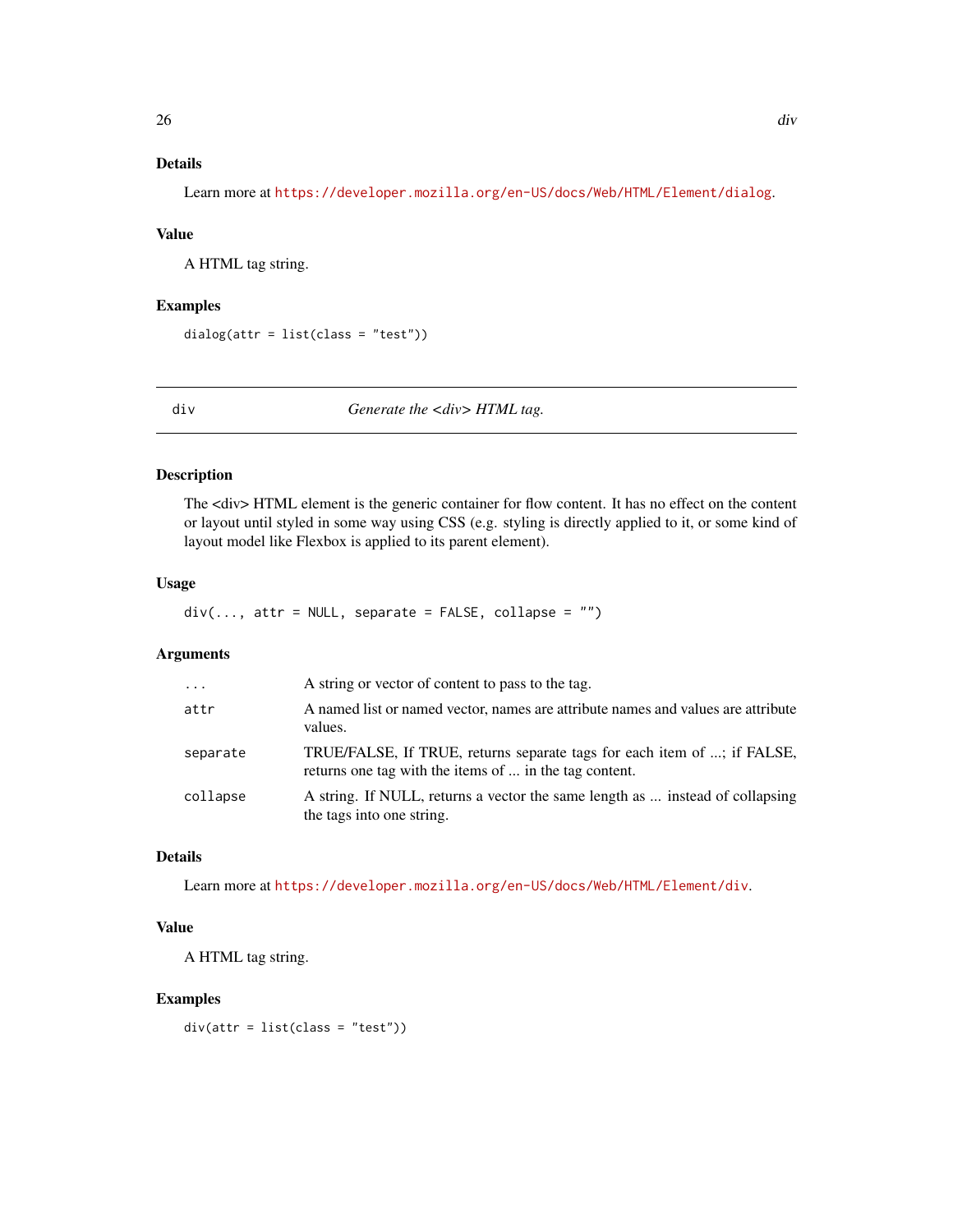<span id="page-26-0"></span>The <dl> HTML element represents a description list. The element encloses a list of groups of terms (specified using the dt element) and descriptions (provided by dd elements). Common uses for this element are to implement a glossary or to display metadata (a list of key-value pairs).

## Usage

 $dl(..., attr = NULL, separate = FALSE, collapse = "")$ 

## Arguments

| $\cdot$  | A string or vector of content to pass to the tag.                                                                                 |
|----------|-----------------------------------------------------------------------------------------------------------------------------------|
| attr     | A named list or named vector, names are attribute names and values are attribute<br>values.                                       |
| separate | TRUE/FALSE, If TRUE, returns separate tags for each item of ; if FALSE,<br>returns one tag with the items of  in the tag content. |
| collapse | A string. If NULL, returns a vector the same length as  instead of collapsing<br>the tags into one string.                        |

## Details

Learn more at <https://developer.mozilla.org/en-US/docs/Web/HTML/Element/dl>.

#### Value

A HTML tag string.

## Examples

 $dl(attr = list(class = "test"))$ 

doctype *Generate HTML document string with properly declared DOCTYPE.*

## Description

Generate HTML document string with properly declared DOCTYPE.

#### Usage

 $dottype(..., doctype = "html")$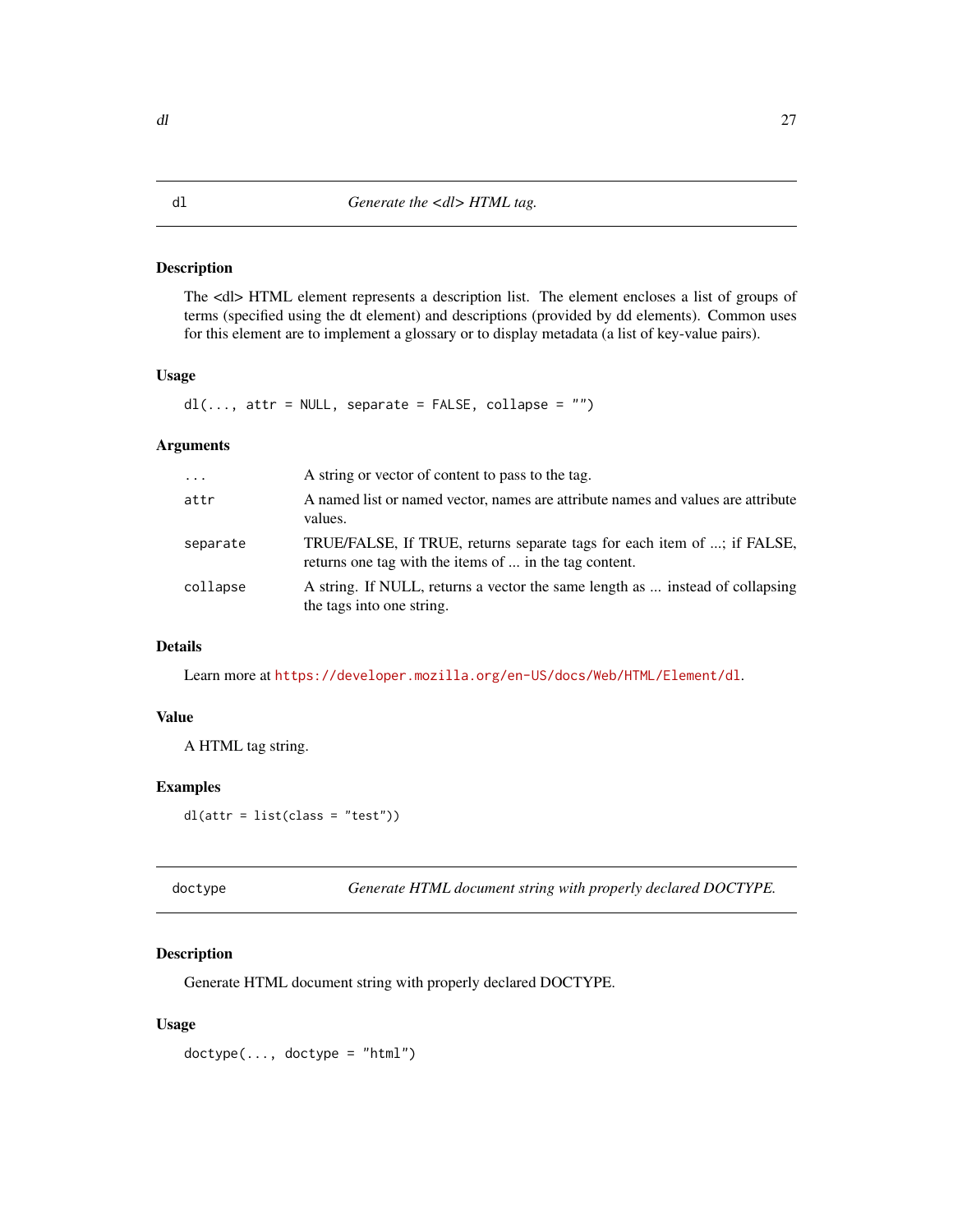<span id="page-27-0"></span>

| $\cdots$ | A string or strings of HTML element tags.            |
|----------|------------------------------------------------------|
| doctype  | A string declaring the DOCTYPE for the HTML content. |

## Value

A HTML document string.

dt *Generate the <dt> HTML tag.*

## Description

The <dt> HTML element specifies a term in a description or definition list, and as such must be used inside a dl element. It is usually followed by a dd element; however, multiple <dt> elements in a row indicate several terms that are all defined by the immediate next dd element.

## Usage

 $dt(..., attr = NULL, separate = FALSE, collapse = "")$ 

## Arguments

| $\ddots$ . | A string or vector of content to pass to the tag.                                                                                 |
|------------|-----------------------------------------------------------------------------------------------------------------------------------|
| attr       | A named list or named vector, names are attribute names and values are attribute<br>values.                                       |
| separate   | TRUE/FALSE, If TRUE, returns separate tags for each item of ; if FALSE,<br>returns one tag with the items of  in the tag content. |
| collapse   | A string. If NULL, returns a vector the same length as  instead of collapsing<br>the tags into one string.                        |

## Details

Learn more at <https://developer.mozilla.org/en-US/docs/Web/HTML/Element/dt>.

## Value

A HTML tag string.

## Examples

dt(attr = list(class = "test"))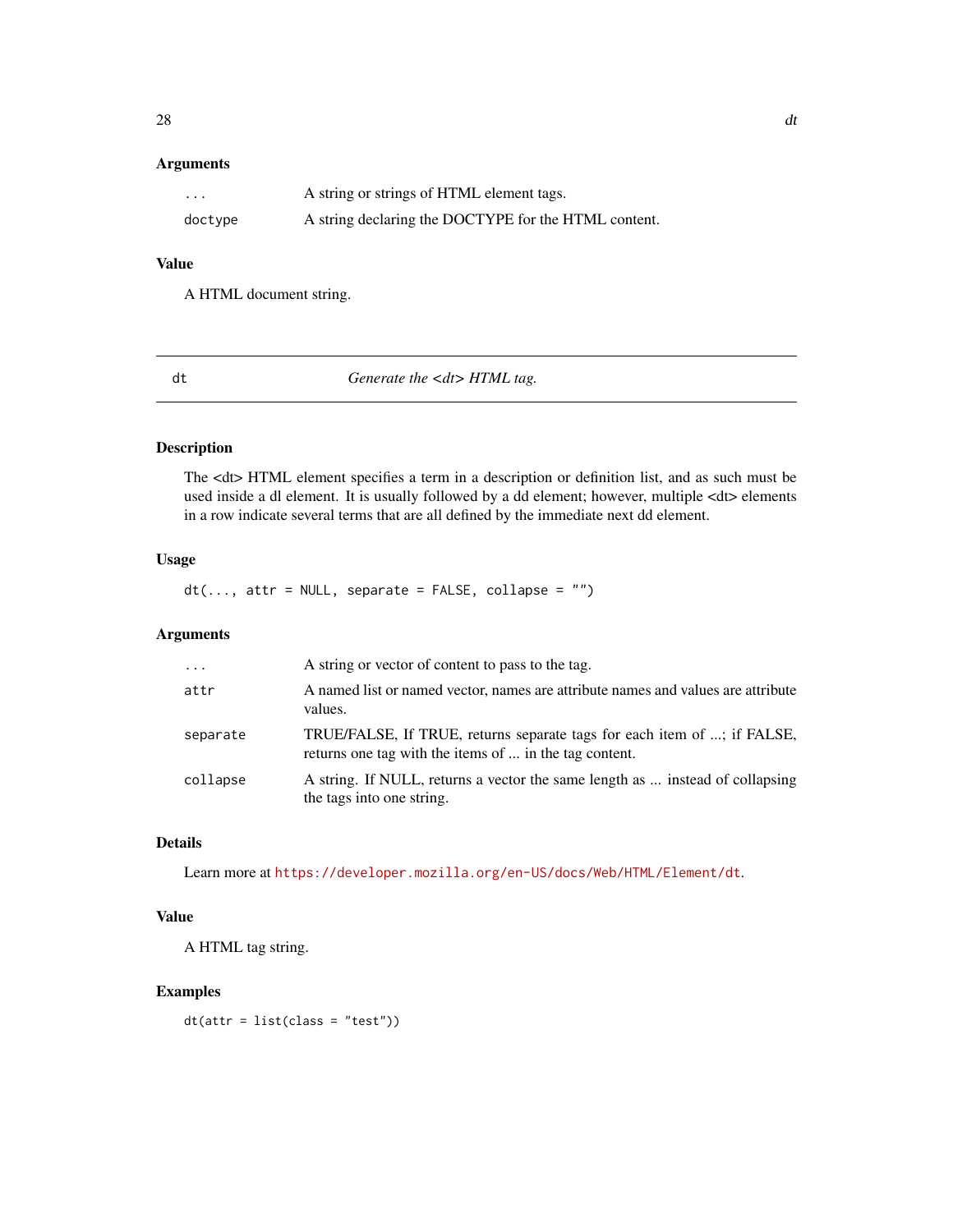<span id="page-28-0"></span>The <em> HTML element marks text that has stress emphasis. The <em> element can be nested, with each level of nesting indicating a greater degree of emphasis.

#### Usage

 $em(..., attr = NULL, separate = FALSE, collapse = "")$ 

#### Arguments

| $\cdot$  | A string or vector of content to pass to the tag.                                                                                 |
|----------|-----------------------------------------------------------------------------------------------------------------------------------|
| attr     | A named list or named vector, names are attribute names and values are attribute<br>values.                                       |
| separate | TRUE/FALSE, If TRUE, returns separate tags for each item of ; if FALSE,<br>returns one tag with the items of  in the tag content. |
| collapse | A string. If NULL, returns a vector the same length as  instead of collapsing<br>the tags into one string.                        |

#### Details

Learn more at <https://developer.mozilla.org/en-US/docs/Web/HTML/Element/em>.

#### Value

A HTML tag string.

#### Examples

em(attr = list(class = "test"))

embed *Generate the <embed> HTML tag.*

#### Description

The <embed> HTML element embeds external content at the specified point in the document. This content is provided by an external application or other source of interactive content such as a browser plug-in.

#### Usage

```
embed(attr = NULL, separate = FALSE, collapse = "")
```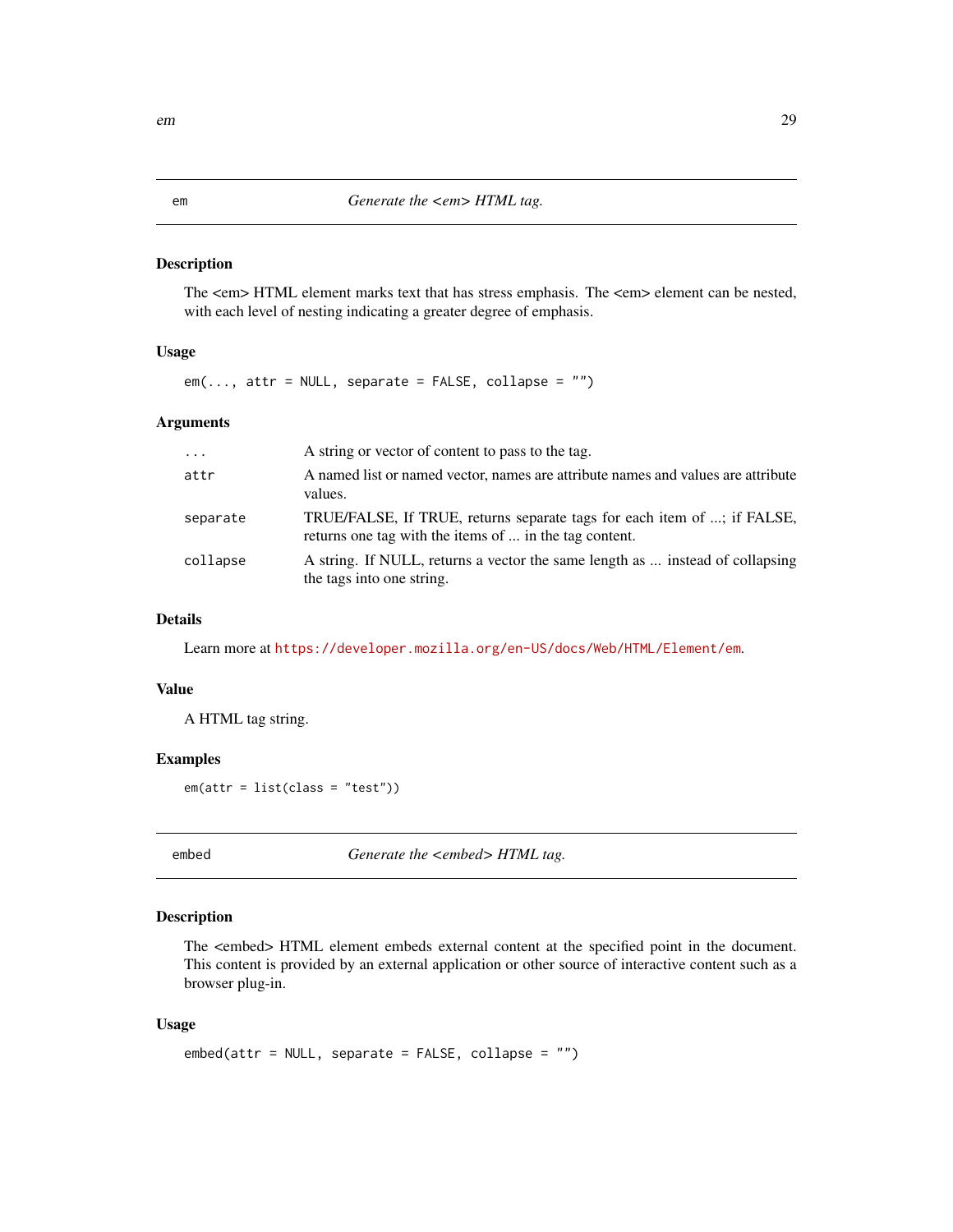<span id="page-29-0"></span>

| attr     | A named list or named vector, names are attribute names and values are attribute<br>values.                                              |
|----------|------------------------------------------------------------------------------------------------------------------------------------------|
| separate | TRUE/FALSE, If TRUE, returns separate tags for each item of attr if length of<br>that item is greater than 1; if FALSE, returns one tag. |
| collapse | A string. If NULL, returns a vector the same length as the longest item of attr.<br>instead of one string.                               |

## Details

Learn more at <https://developer.mozilla.org/en-US/docs/Web/HTML/Element/embed>.

#### Value

A HTML tag string.

## Examples

embed(attr = list(class = "test"))

fieldset *Generate the <fieldset> HTML tag.*

## Description

The <fieldset> HTML element is used to group several controls as well as labels (label) within a web form.

## Usage

```
fieldset(..., attr = NULL, separate = FALSE, collapse = "")
```
## Arguments

| $\cdot$  | A string or vector of content to pass to the tag.                                                                                 |
|----------|-----------------------------------------------------------------------------------------------------------------------------------|
| attr     | A named list or named vector, names are attribute names and values are attribute<br>values.                                       |
| separate | TRUE/FALSE, If TRUE, returns separate tags for each item of ; if FALSE,<br>returns one tag with the items of  in the tag content. |
| collapse | A string. If NULL, returns a vector the same length as  instead of collapsing<br>the tags into one string.                        |

## Details

Learn more at <https://developer.mozilla.org/en-US/docs/Web/HTML/Element/fieldset>.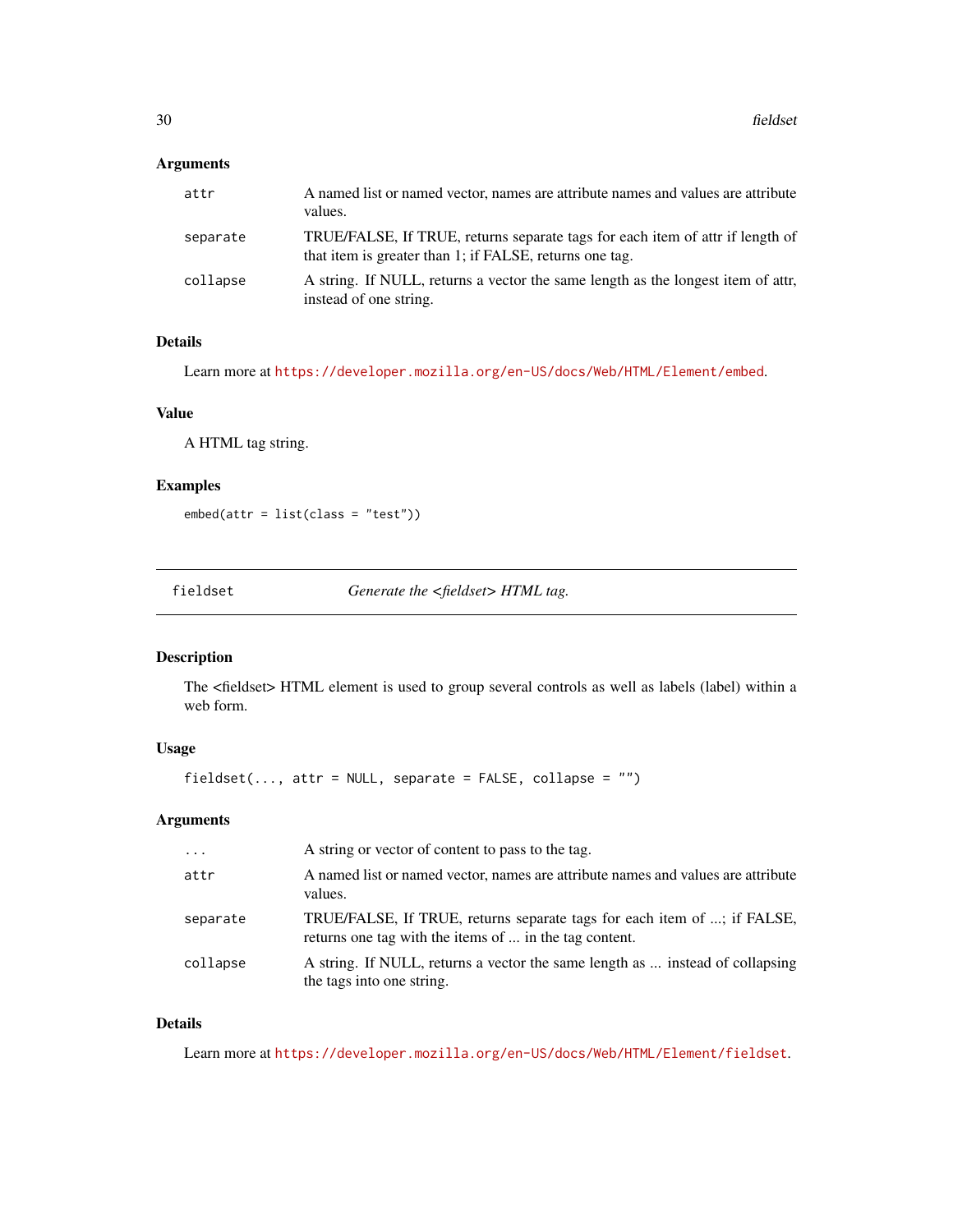#### <span id="page-30-0"></span>figcaption 31

## Value

A HTML tag string.

## Examples

```
fieldset(attr = list(class = "test"))
```
figcaption *Generate the <figcaption> HTML tag.*

## Description

The <figcaption> HTML element represents a caption or legend describing the rest of the contents of its parent figure element.

## Usage

 $figcaption(..., attr = NULL, separate = FALSE, collapse = "")$ 

## Arguments

| $\ddotsc$ | A string or vector of content to pass to the tag.                                                                                 |
|-----------|-----------------------------------------------------------------------------------------------------------------------------------|
| attr      | A named list or named vector, names are attribute names and values are attribute<br>values.                                       |
| separate  | TRUE/FALSE, If TRUE, returns separate tags for each item of ; if FALSE,<br>returns one tag with the items of  in the tag content. |
| collapse  | A string. If NULL, returns a vector the same length as  instead of collapsing<br>the tags into one string.                        |

## Details

Learn more at <https://developer.mozilla.org/en-US/docs/Web/HTML/Element/figcaption>.

## Value

A HTML tag string.

## Examples

figcaption(attr = list(class = "test"))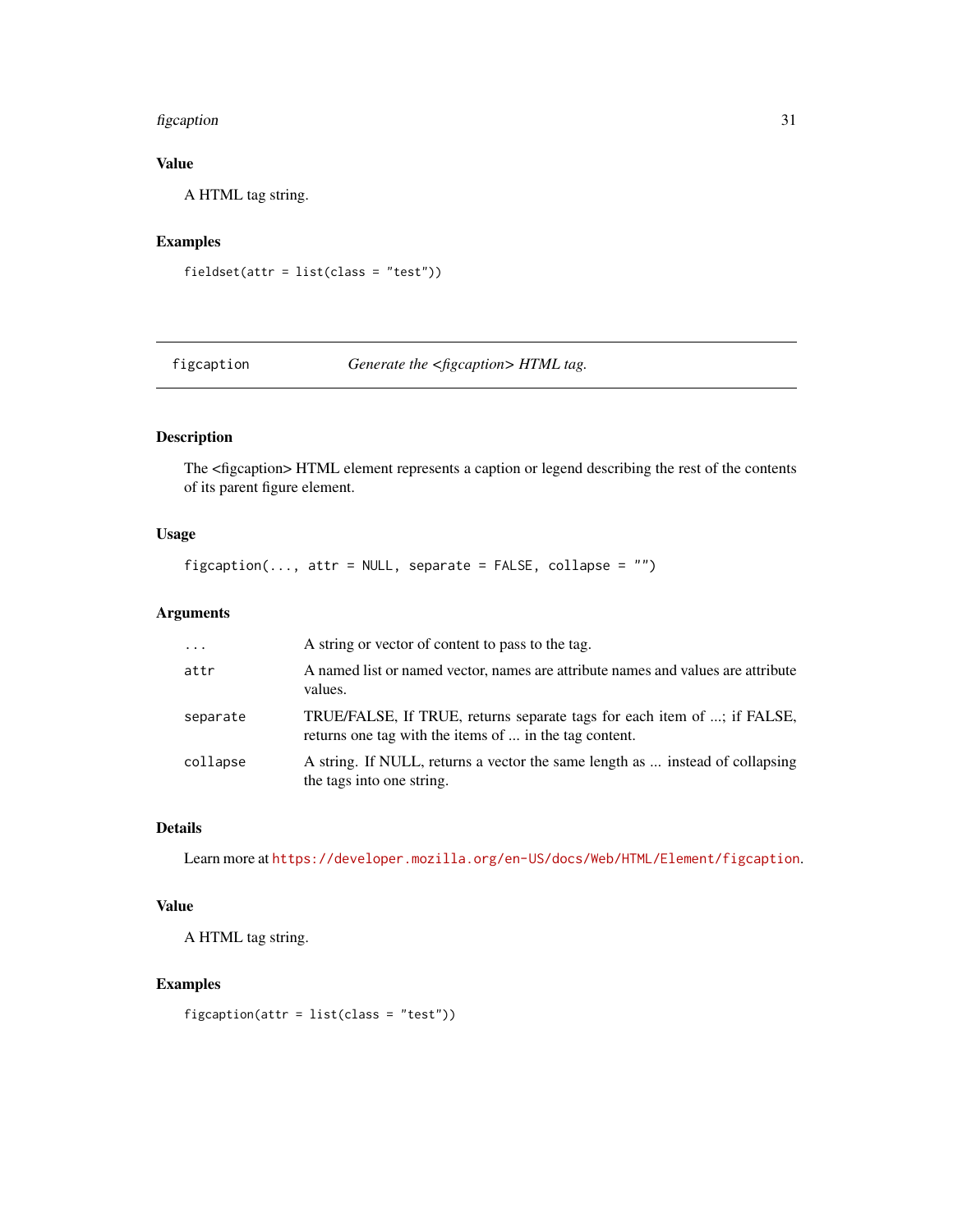<span id="page-31-0"></span>

The <figure> HTML element represents self-contained content, potentially with an optional caption, which is specified using the figcaption element. The figure, its caption, and its contents are referenced as a single unit.

### Usage

```
figure(..., attr = NULL, separate = FALSE, collapse = "")
```
## Arguments

| $\ddots$ . | A string or vector of content to pass to the tag.                                                                                 |
|------------|-----------------------------------------------------------------------------------------------------------------------------------|
| attr       | A named list or named vector, names are attribute names and values are attribute<br>values.                                       |
| separate   | TRUE/FALSE, If TRUE, returns separate tags for each item of ; if FALSE,<br>returns one tag with the items of  in the tag content. |
| collapse   | A string. If NULL, returns a vector the same length as  instead of collapsing<br>the tags into one string.                        |

### Details

Learn more at <https://developer.mozilla.org/en-US/docs/Web/HTML/Element/figure>.

## Value

A HTML tag string.

#### Examples

```
figure(attr = list(class = "test"))
```
footer *Generate the <footer> HTML tag.*

#### Description

The <footer> HTML element represents a footer for its nearest sectioning content or sectioning root element. A <footer> typically contains information about the author of the section, copyright data or links to related documents.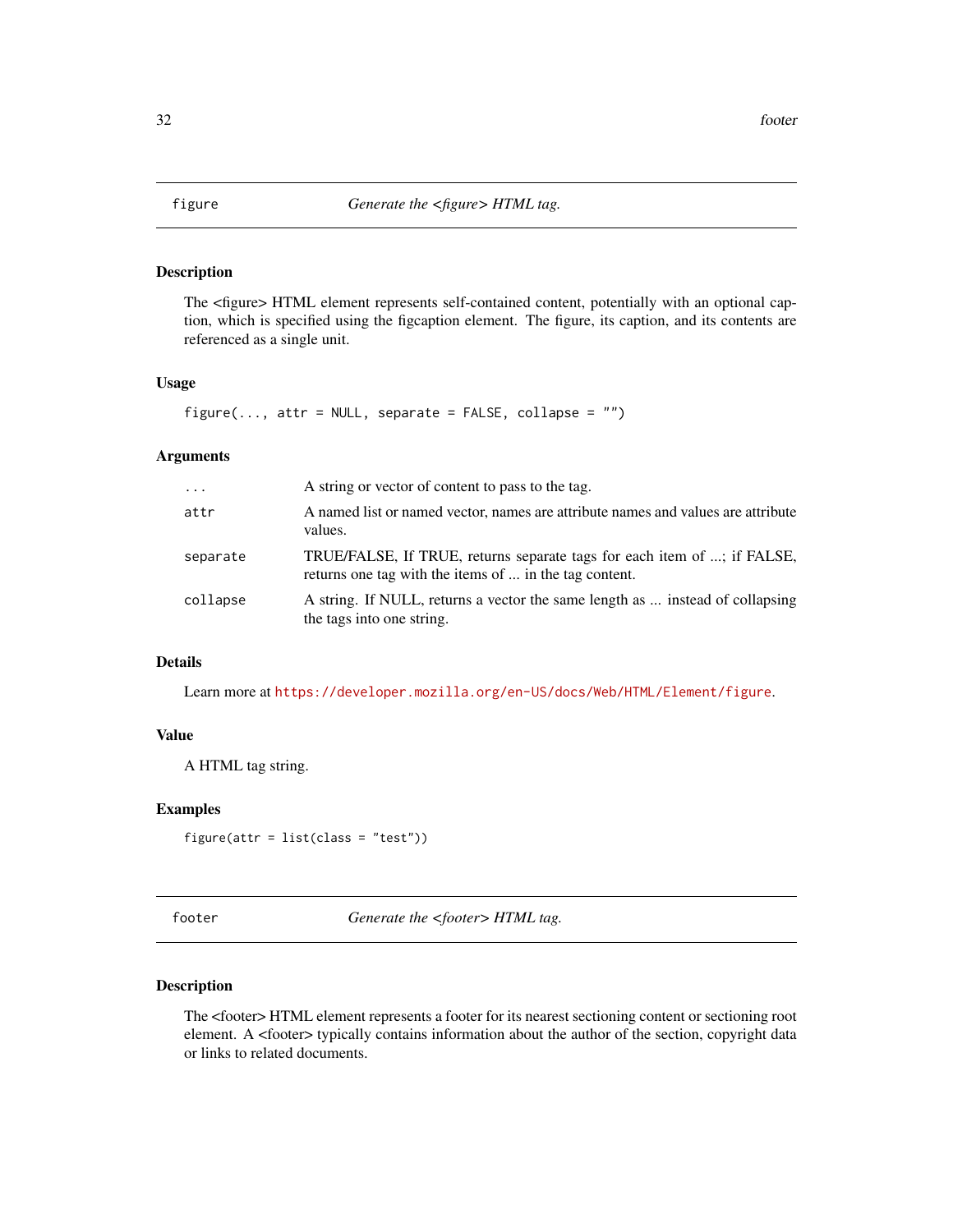#### <span id="page-32-0"></span>form 33

## Usage

 $footer(..., attr = NULL, separate = FALSE, collapse = "")$ 

## Arguments

| $\cdots$ | A string or vector of content to pass to the tag.                                                                                 |
|----------|-----------------------------------------------------------------------------------------------------------------------------------|
| attr     | A named list or named vector, names are attribute names and values are attribute<br>values.                                       |
| separate | TRUE/FALSE, If TRUE, returns separate tags for each item of ; if FALSE,<br>returns one tag with the items of  in the tag content. |
| collapse | A string. If NULL, returns a vector the same length as  instead of collapsing<br>the tags into one string.                        |

## Details

Learn more at <https://developer.mozilla.org/en-US/docs/Web/HTML/Element/footer>.

## Value

A HTML tag string.

## Examples

 $footer(attr = list(class = "test"))$ 

form *Generate the <form> HTML tag.*

## Description

The <form> HTML element represents a document section containing interactive controls for submitting information.

#### Usage

```
form(..., attr = NULL, separate = FALSE, collapse = "")
```
## Arguments

| $\cdots$ | A string or vector of content to pass to the tag.                                                                                 |
|----------|-----------------------------------------------------------------------------------------------------------------------------------|
| attr     | A named list or named vector, names are attribute names and values are attribute<br>values.                                       |
| separate | TRUE/FALSE, If TRUE, returns separate tags for each item of ; if FALSE,<br>returns one tag with the items of  in the tag content. |
| collapse | A string. If NULL, returns a vector the same length as  instead of collapsing<br>the tags into one string.                        |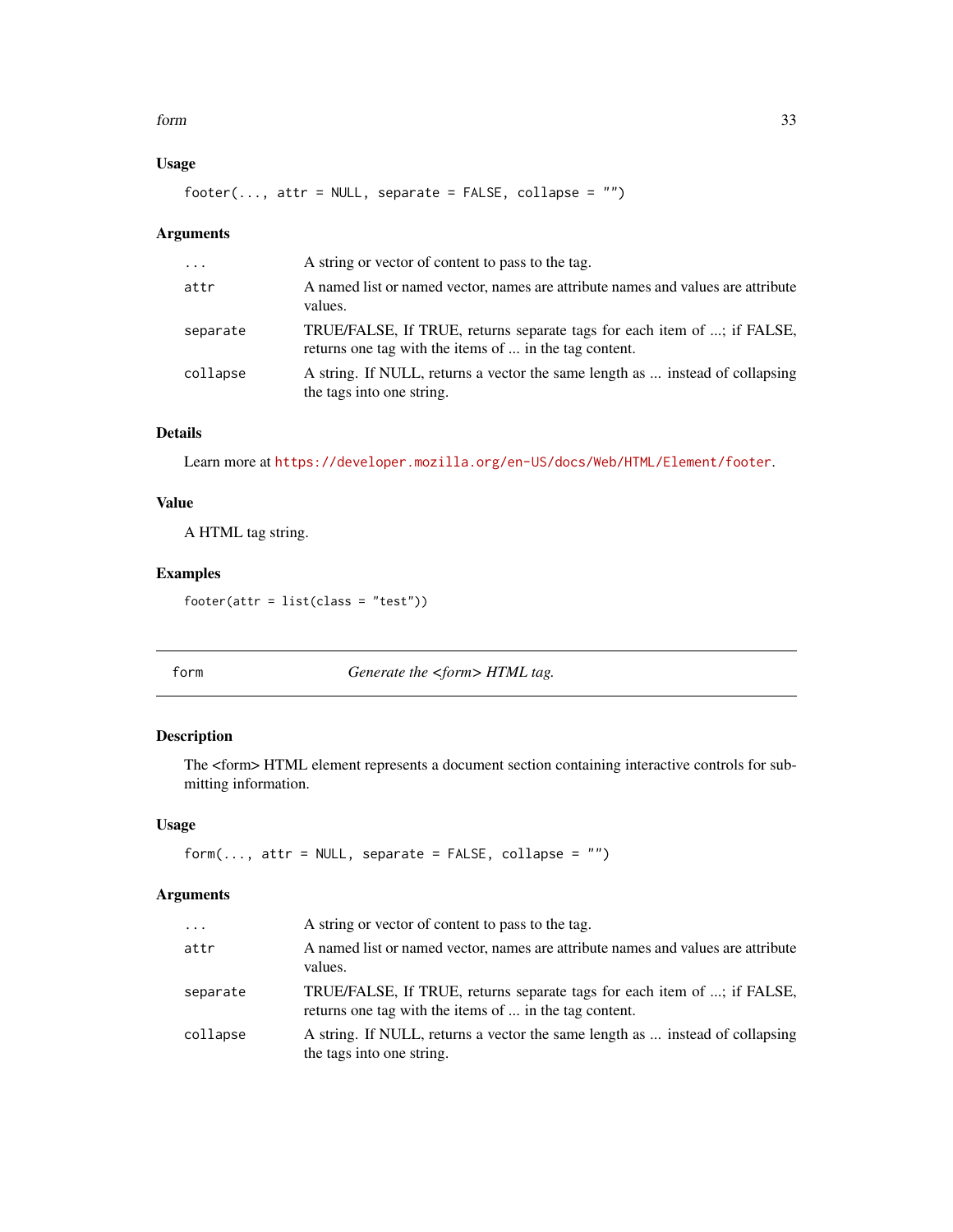## <span id="page-33-0"></span>Details

Learn more at <https://developer.mozilla.org/en-US/docs/Web/HTML/Element/form>.

## Value

A HTML tag string.

## Examples

 $form(attr = list(class = "test"))$ 

h1 *Generate the <h1> HTML tag.*

#### Description

The <h1> to <h6> HTML elements represent six levels of section headings. <h1> is the highest section level and <hm>
shows is the lowest.

## Usage

 $h1(..., attr = NULL, separate = FALSE, collapse = "")$ 

## Arguments

| $\ddotsc$ | A string or vector of content to pass to the tag.                                                                                 |
|-----------|-----------------------------------------------------------------------------------------------------------------------------------|
| attr      | A named list or named vector, names are attribute names and values are attribute<br>values.                                       |
| separate  | TRUE/FALSE, If TRUE, returns separate tags for each item of ; if FALSE,<br>returns one tag with the items of  in the tag content. |
| collapse  | A string. If NULL, returns a vector the same length as  instead of collapsing<br>the tags into one string.                        |

## Details

Learn more at [https://developer.mozilla.org/en-US/docs/Web/HTML/Element/Heading\\_Elements](https://developer.mozilla.org/en-US/docs/Web/HTML/Element/Heading_Elements).

## Value

A HTML tag string.

#### Examples

```
h1(attr = list(class = "test"))
```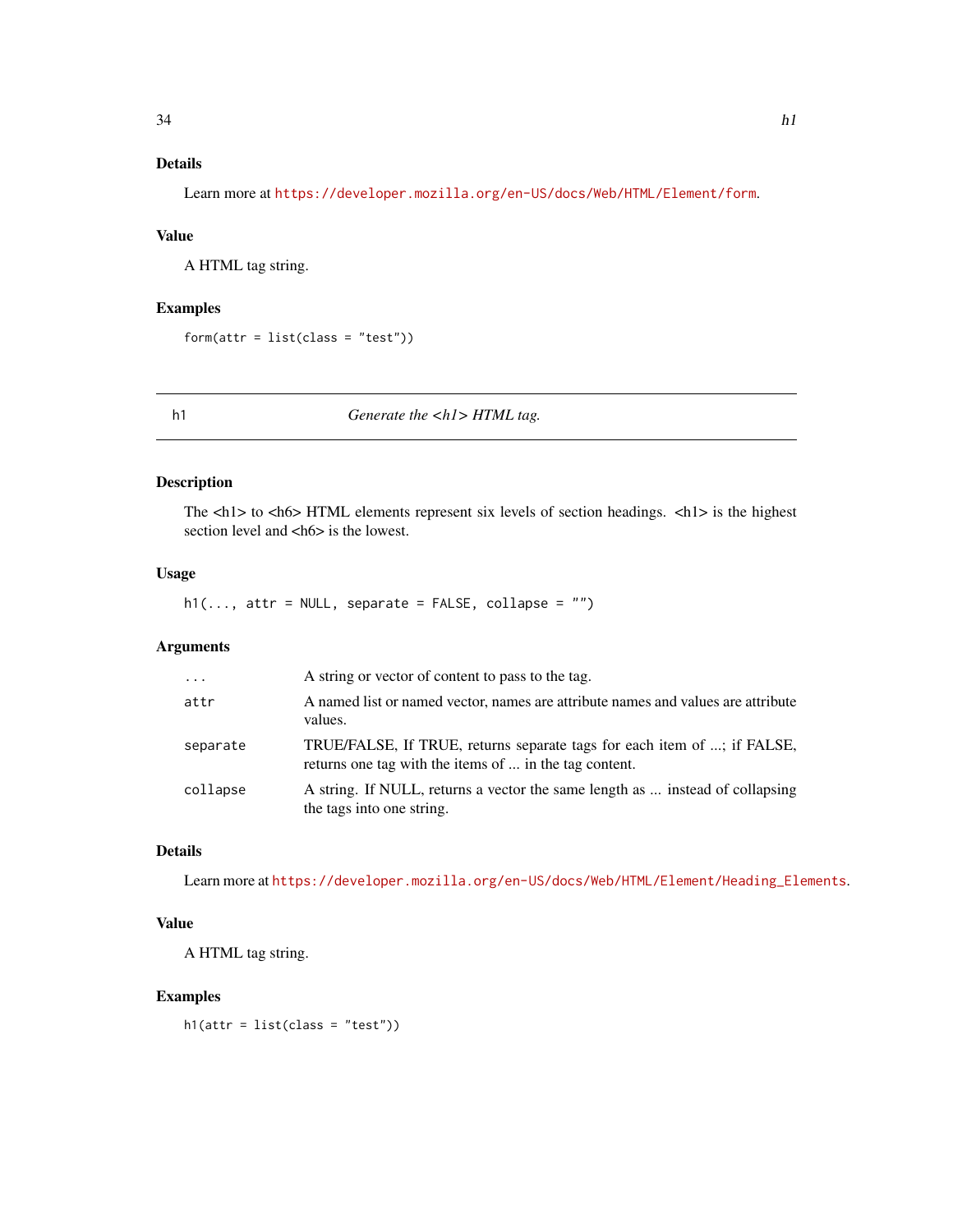<span id="page-34-0"></span>The <h1> to <h6> HTML elements represent six levels of section headings. <h1> is the highest section level and <h6> is the lowest.

#### Usage

 $h2(\ldots,$  attr = NULL, separate = FALSE, collapse = "")

## Arguments

| $\cdot$  | A string or vector of content to pass to the tag.                                                                                 |
|----------|-----------------------------------------------------------------------------------------------------------------------------------|
| attr     | A named list or named vector, names are attribute names and values are attribute<br>values.                                       |
| separate | TRUE/FALSE, If TRUE, returns separate tags for each item of ; if FALSE,<br>returns one tag with the items of  in the tag content. |
| collapse | A string. If NULL, returns a vector the same length as  instead of collapsing<br>the tags into one string.                        |

## Details

Learn more at [https://developer.mozilla.org/en-US/docs/Web/HTML/Element/Heading\\_Elements](https://developer.mozilla.org/en-US/docs/Web/HTML/Element/Heading_Elements).

#### Value

A HTML tag string.

## Examples

 $h2(attr = list(class = "test"))$ 

h3 *Generate the <h3> HTML tag.*

## Description

The  $\langle h1 \rangle$  to  $\langle h6 \rangle$  HTML elements represent six levels of section headings.  $\langle h1 \rangle$  is the highest section level and <h6> is the lowest.

#### Usage

 $h3(\ldots, \text{attr} = \text{NULL}, \text{ separate} = \text{FALSE}, \text{ collapse} = \text{""})$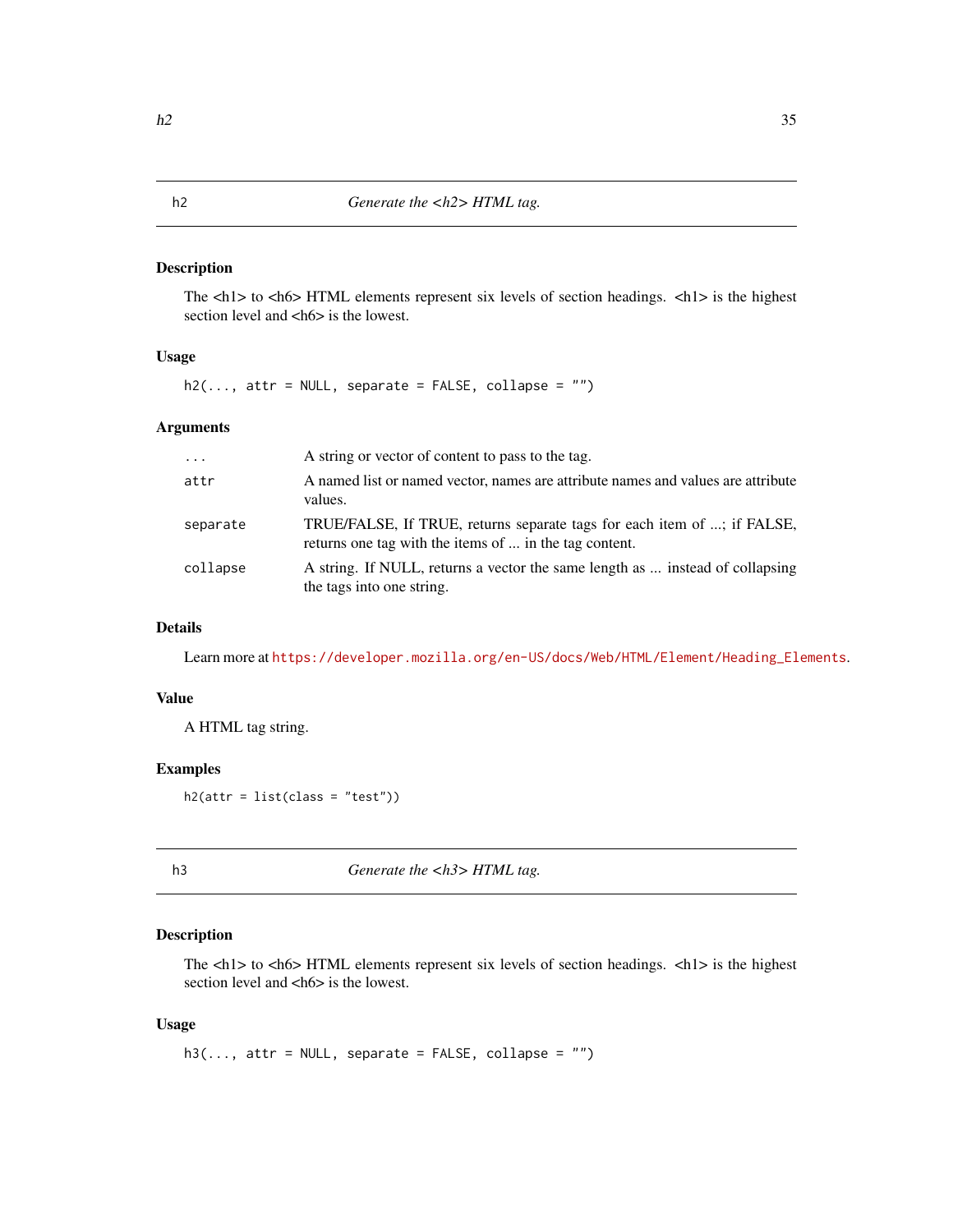<span id="page-35-0"></span>

| $\cdots$ | A string or vector of content to pass to the tag.                                                                                 |
|----------|-----------------------------------------------------------------------------------------------------------------------------------|
| attr     | A named list or named vector, names are attribute names and values are attribute<br>values.                                       |
| separate | TRUE/FALSE, If TRUE, returns separate tags for each item of ; if FALSE,<br>returns one tag with the items of  in the tag content. |
| collapse | A string. If NULL, returns a vector the same length as  instead of collapsing<br>the tags into one string.                        |

#### Details

Learn more at [https://developer.mozilla.org/en-US/docs/Web/HTML/Element/Heading\\_Elements](https://developer.mozilla.org/en-US/docs/Web/HTML/Element/Heading_Elements).

## Value

A HTML tag string.

## Examples

h3(attr = list(class = "test"))

h4 *Generate the <h4> HTML tag.*

## Description

The <h1> to <h6> HTML elements represent six levels of section headings. <h1> is the highest section level and <h6> is the lowest.

## Usage

 $h4(..., attr = NULL, separate = FALSE, collapse = "")$ 

#### Arguments

| $\cdot$  | A string or vector of content to pass to the tag.                                                                                 |
|----------|-----------------------------------------------------------------------------------------------------------------------------------|
| attr     | A named list or named vector, names are attribute names and values are attribute<br>values.                                       |
| separate | TRUE/FALSE, If TRUE, returns separate tags for each item of ; if FALSE,<br>returns one tag with the items of  in the tag content. |
| collapse | A string. If NULL, returns a vector the same length as  instead of collapsing<br>the tags into one string.                        |

## Details

Learn more at [https://developer.mozilla.org/en-US/docs/Web/HTML/Element/Heading\\_Elements](https://developer.mozilla.org/en-US/docs/Web/HTML/Element/Heading_Elements).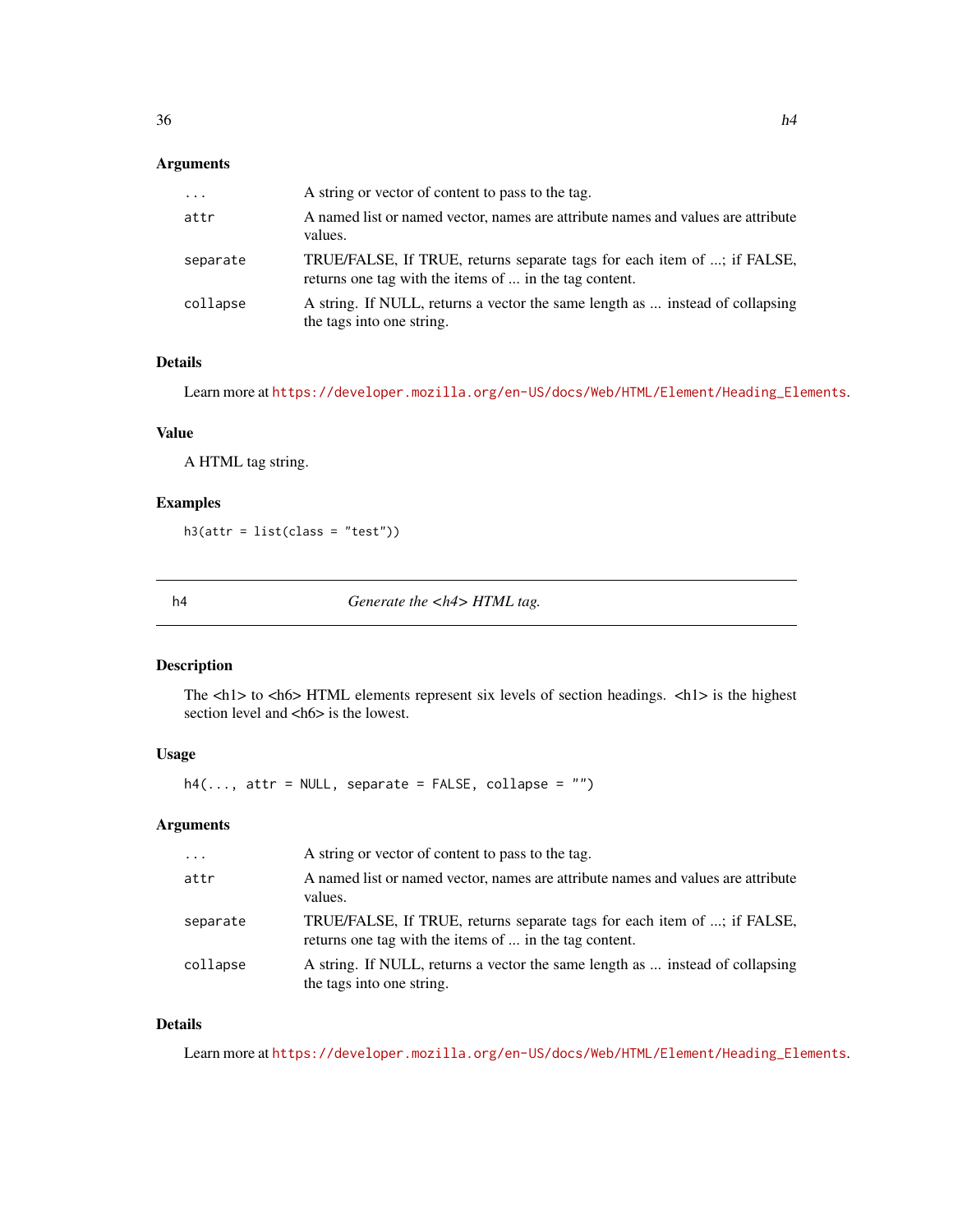# Value

A HTML tag string.

## Examples

```
h4(attr = list(class = "test"))
```
## h5 *Generate the <h5> HTML tag.*

# Description

The  $\langle h1 \rangle$  to  $\langle h6 \rangle$  HTML elements represent six levels of section headings.  $\langle h1 \rangle$  is the highest section level and <h6> is the lowest.

## Usage

 $h5(\ldots, \text{attr} = \text{NULL}, \text{ separate} = \text{FALSE}, \text{ collapse} = \text{""})$ 

## Arguments

| $\cdot \cdot \cdot$ | A string or vector of content to pass to the tag.                                                                                 |
|---------------------|-----------------------------------------------------------------------------------------------------------------------------------|
| attr                | A named list or named vector, names are attribute names and values are attribute<br>values.                                       |
| separate            | TRUE/FALSE, If TRUE, returns separate tags for each item of ; if FALSE,<br>returns one tag with the items of  in the tag content. |
| collapse            | A string. If NULL, returns a vector the same length as  instead of collapsing<br>the tags into one string.                        |

# Details

Learn more at [https://developer.mozilla.org/en-US/docs/Web/HTML/Element/Heading\\_Elements](https://developer.mozilla.org/en-US/docs/Web/HTML/Element/Heading_Elements).

## Value

A HTML tag string.

# Examples

h5(attr = list(class = "test"))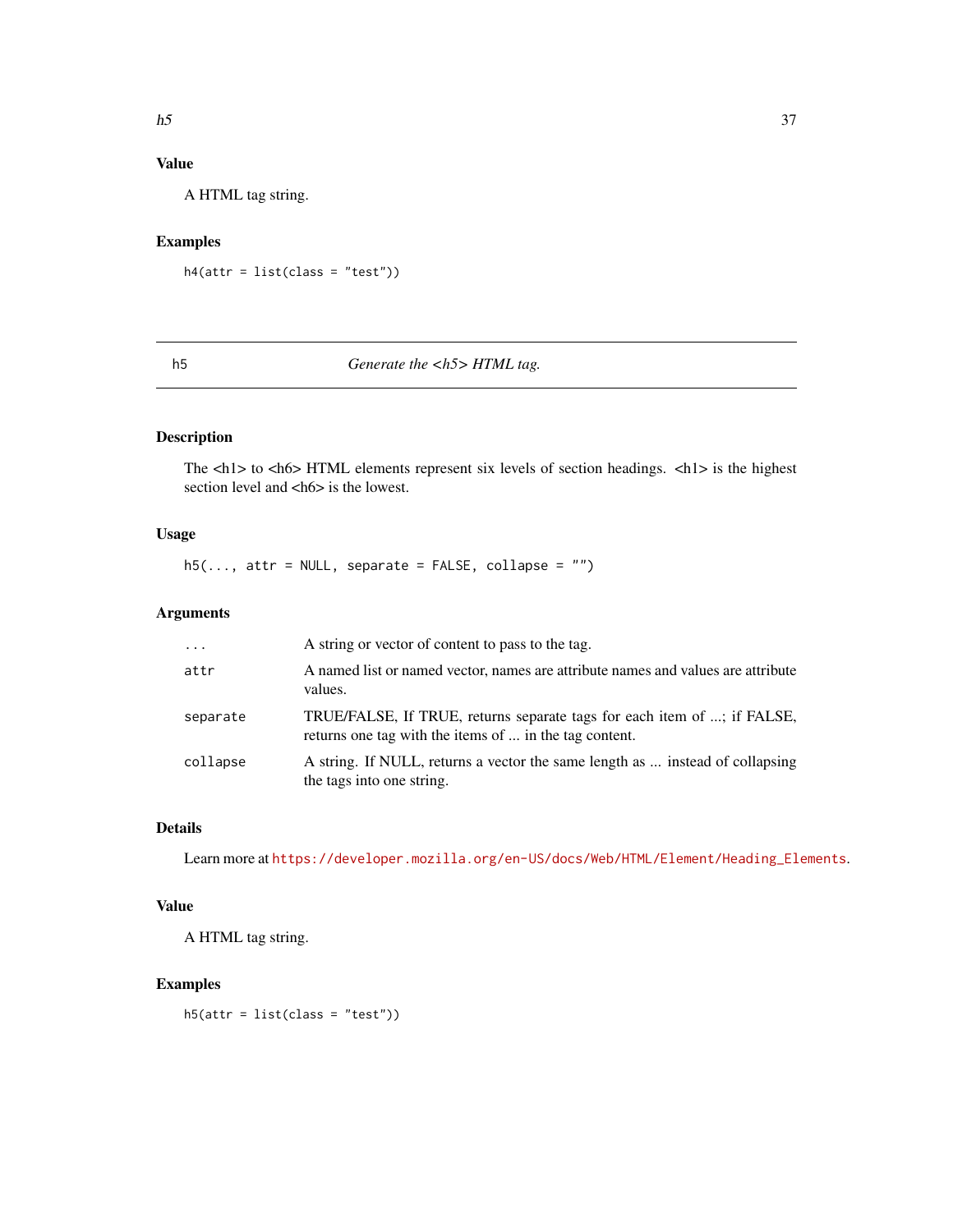The <h1> to <h6> HTML elements represent six levels of section headings. <h1> is the highest section level and <h6> is the lowest.

#### Usage

 $h6(..., attr = NULL, separate = FALSE, collapse = "")$ 

## Arguments

| $\cdot$  | A string or vector of content to pass to the tag.                                                                                 |
|----------|-----------------------------------------------------------------------------------------------------------------------------------|
| attr     | A named list or named vector, names are attribute names and values are attribute<br>values.                                       |
| separate | TRUE/FALSE, If TRUE, returns separate tags for each item of ; if FALSE,<br>returns one tag with the items of  in the tag content. |
| collapse | A string. If NULL, returns a vector the same length as  instead of collapsing<br>the tags into one string.                        |

## Details

Learn more at [https://developer.mozilla.org/en-US/docs/Web/HTML/Element/Heading\\_Elements](https://developer.mozilla.org/en-US/docs/Web/HTML/Element/Heading_Elements).

#### Value

A HTML tag string.

#### Examples

 $h6(attr = list(class = "test"))$ 

head *Generate the <head> HTML tag.* 

## Description

The <head> HTML element contains machine-readable information (metadata) about the document, like its title, scripts, and style sheets.

#### Usage

 $head(..., attr = NULL, separate = FALSE, collapse = "")$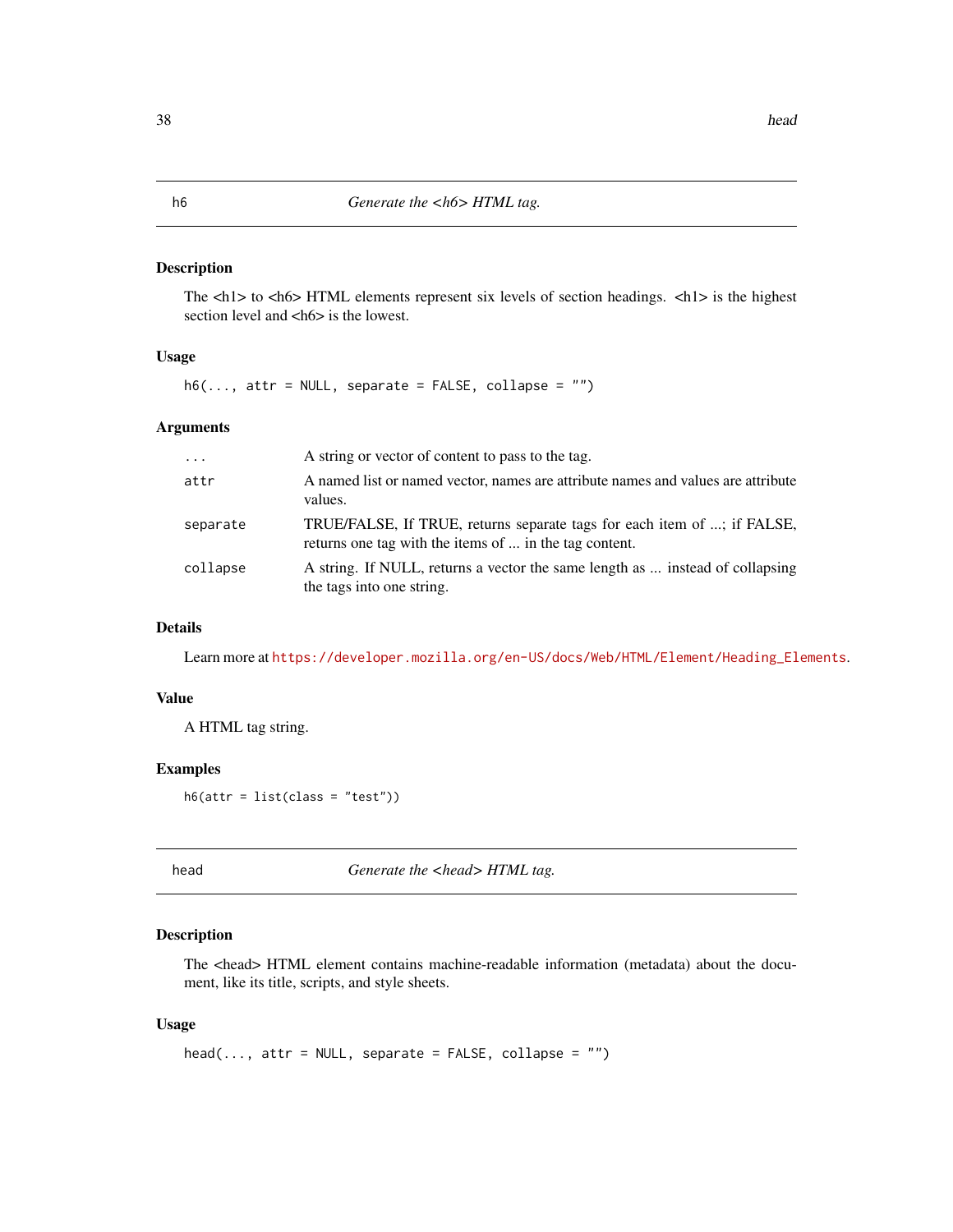#### header 39

## Arguments

| $\cdot$  | A string or vector of content to pass to the tag.                                                                                 |
|----------|-----------------------------------------------------------------------------------------------------------------------------------|
| attr     | A named list or named vector, names are attribute names and values are attribute<br>values.                                       |
| separate | TRUE/FALSE, If TRUE, returns separate tags for each item of ; if FALSE,<br>returns one tag with the items of  in the tag content. |
| collapse | A string. If NULL, returns a vector the same length as  instead of collapsing<br>the tags into one string.                        |

# Details

Learn more at <https://developer.mozilla.org/en-US/docs/Web/HTML/Element/head>.

## Value

A HTML tag string.

## Examples

head(attr = list(class = "test"))

header *Generate the <header> HTML tag.*

#### Description

The <header> HTML element represents introductory content, typically a group of introductory or navigational aids. It may contain some heading elements but also a logo, a search form, an author name, and other elements.

## Usage

```
header(..., attr = NULL, separate = FALSE, collapse = "")
```

| $\cdots$ | A string or vector of content to pass to the tag.                                                                                 |
|----------|-----------------------------------------------------------------------------------------------------------------------------------|
| attr     | A named list or named vector, names are attribute names and values are attribute<br>values.                                       |
| separate | TRUE/FALSE, If TRUE, returns separate tags for each item of ; if FALSE,<br>returns one tag with the items of  in the tag content. |
| collapse | A string. If NULL, returns a vector the same length as  instead of collapsing<br>the tags into one string.                        |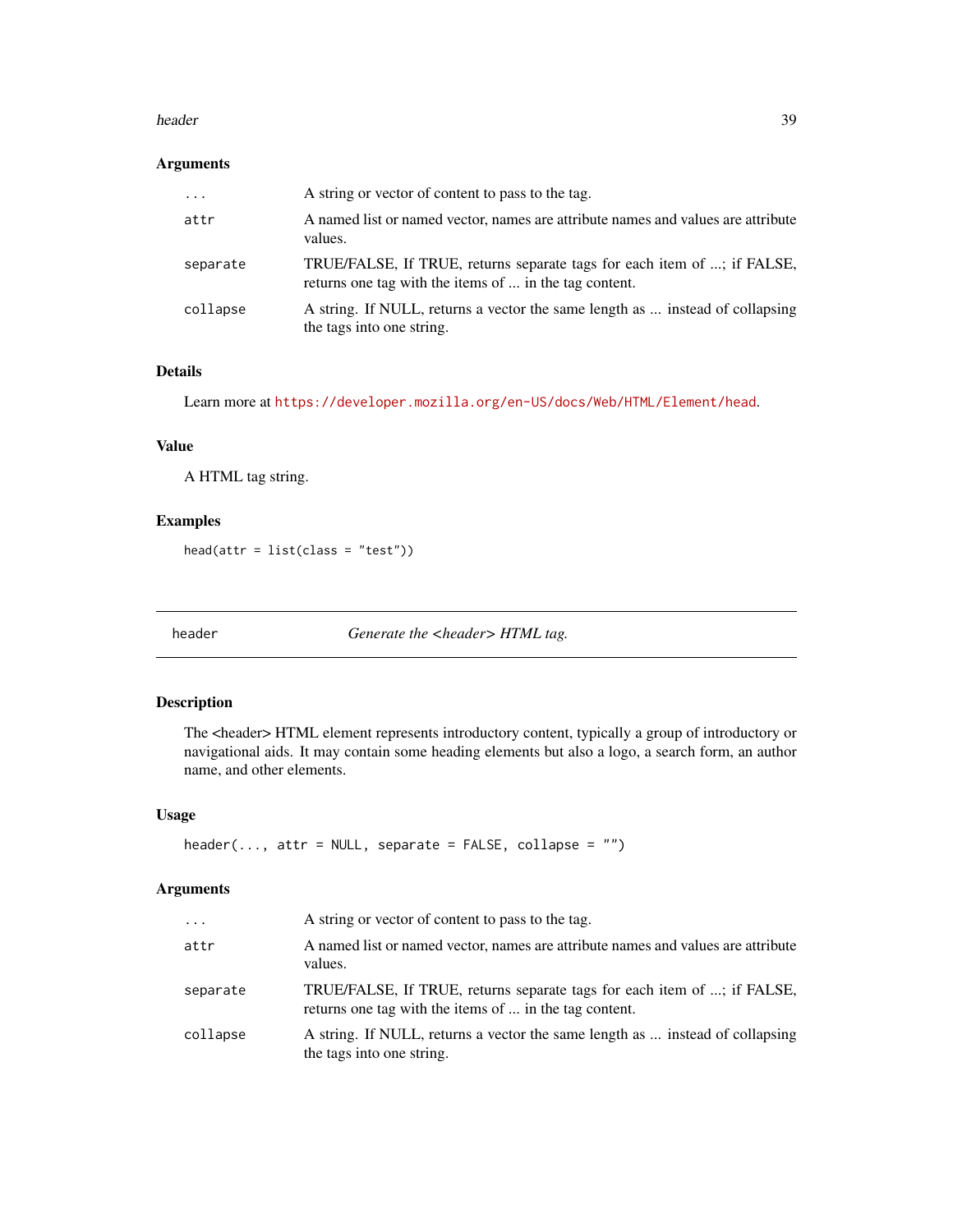# Details

Learn more at <https://developer.mozilla.org/en-US/docs/Web/HTML/Element/header>.

## Value

A HTML tag string.

## Examples

```
header(attr = list(class = "test"))
```
hgroup *Generate the <hgroup> HTML tag.*

## Description

The <hgroup> HTML element represents a multi-level heading for a section of a document. It groups a set of <h1>–<h6> elements.

# Usage

 $hgroup(..., attr = NULL, separate = FALSE, collapse = "")$ 

## Arguments

| $\ddotsc$ | A string or vector of content to pass to the tag.                                                                                 |
|-----------|-----------------------------------------------------------------------------------------------------------------------------------|
| attr      | A named list or named vector, names are attribute names and values are attribute<br>values.                                       |
| separate  | TRUE/FALSE, If TRUE, returns separate tags for each item of ; if FALSE,<br>returns one tag with the items of  in the tag content. |
| collapse  | A string. If NULL, returns a vector the same length as  instead of collapsing<br>the tags into one string.                        |

# Details

Learn more at <https://developer.mozilla.org/en-US/docs/Web/HTML/Element/hgroup>.

## Value

A HTML tag string.

#### Examples

hgroup(attr = list(class = "test"))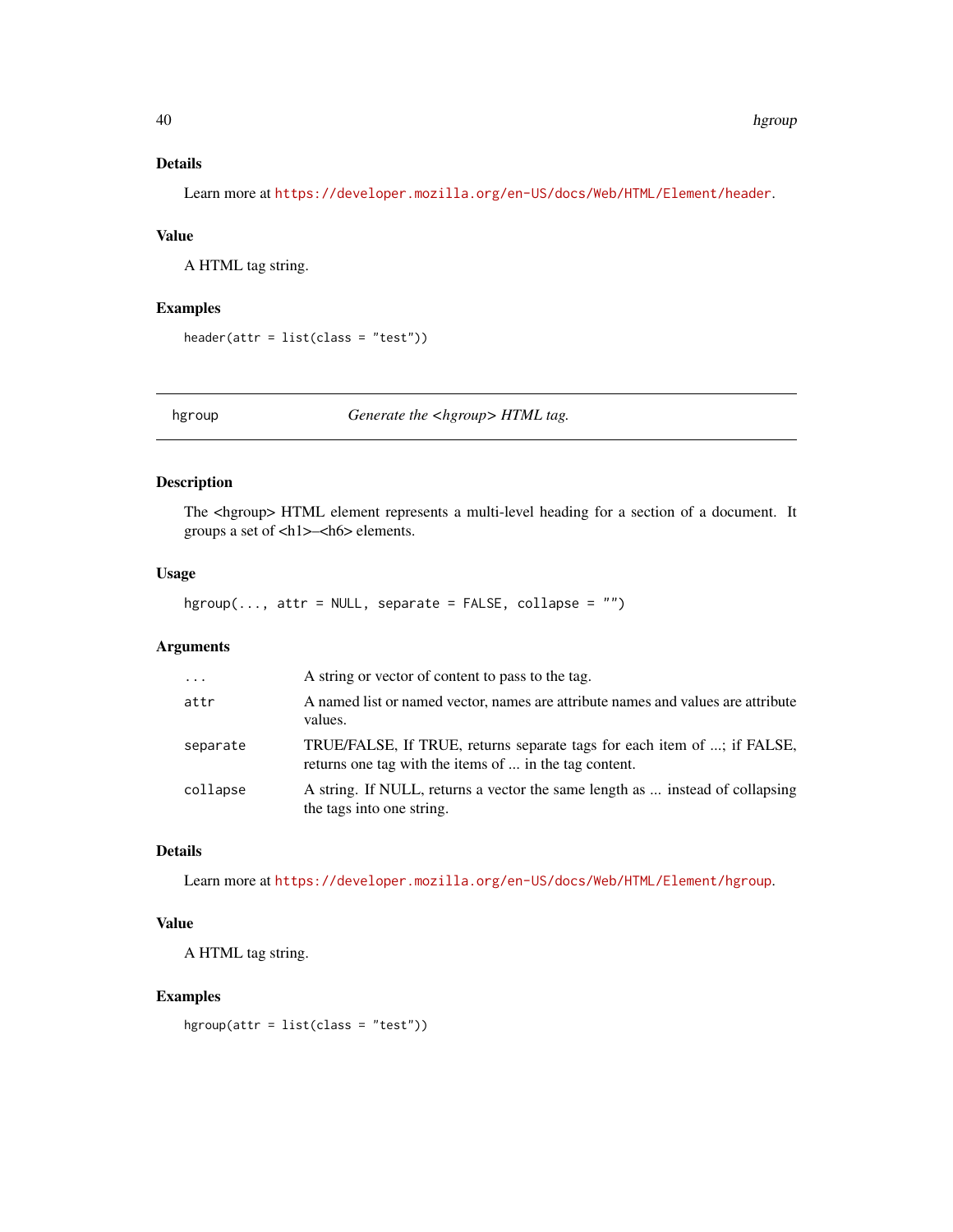The <hr> HTML element represents a thematic break between paragraph-level elements: for example, a change of scene in a story, or a shift of topic within a section.

## Usage

hr(attr = NULL, separate = FALSE, collapse = "")

## Arguments

| attr     | A named list or named vector, names are attribute names and values are attribute<br>values.                                              |
|----------|------------------------------------------------------------------------------------------------------------------------------------------|
| separate | TRUE/FALSE, If TRUE, returns separate tags for each item of attr if length of<br>that item is greater than 1; if FALSE, returns one tag. |
| collapse | A string. If NULL, returns a vector the same length as the longest item of attr.<br>instead of one string.                               |

## Details

Learn more at <https://developer.mozilla.org/en-US/docs/Web/HTML/Element/hr>.

## Value

A HTML tag string.

#### Examples

hr(attr = list(class = "test"))

html *Generate the <html> HTML tag.*

## Description

The <html> HTML element represents the root (top-level element) of an HTML document, so it is also referred to as the root element. All other elements must be descendants of this element.

#### Usage

 $html(..., attr = NULL, separate = FALSE, collapse = "")$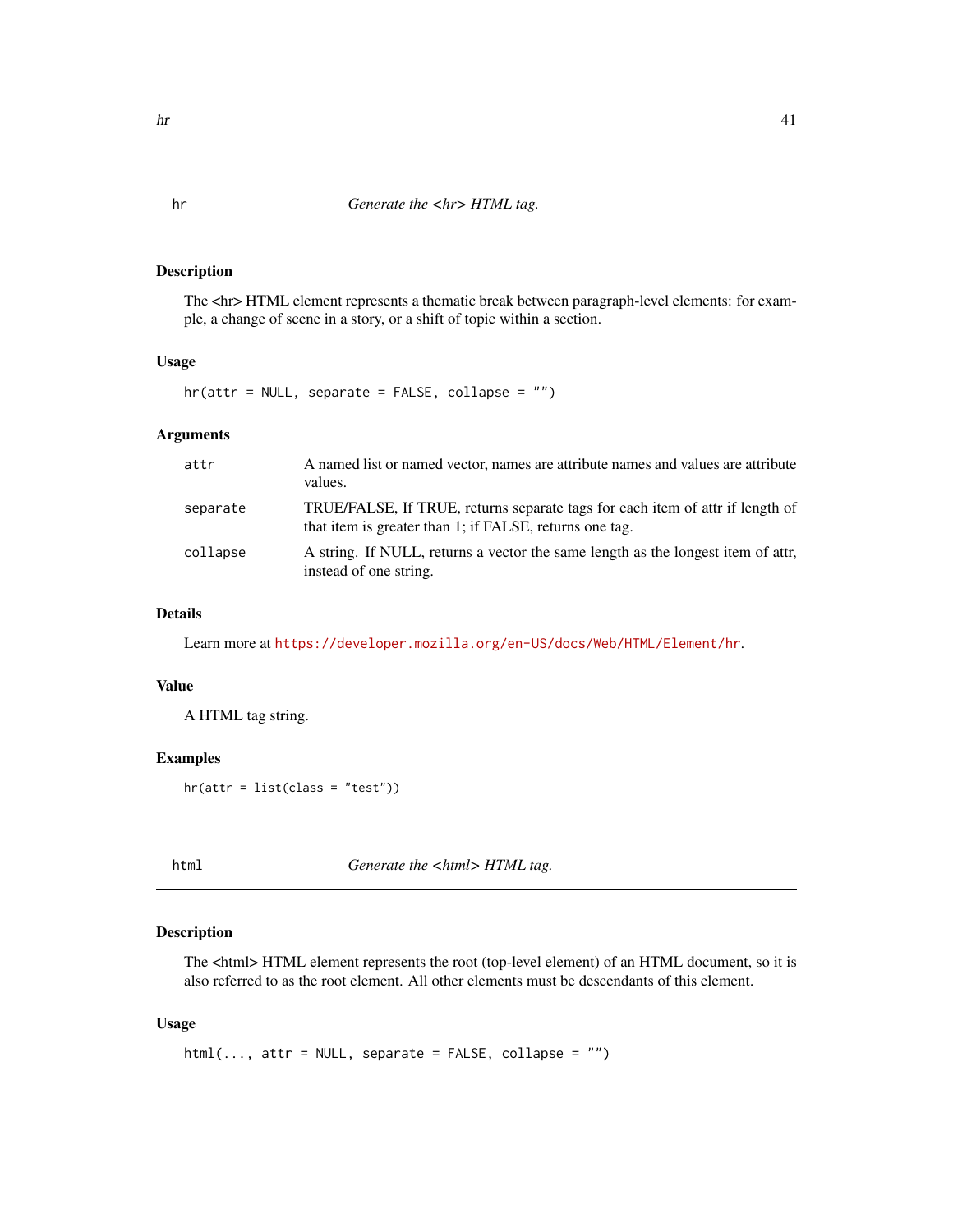# Arguments

| $\cdots$ | A string or vector of content to pass to the tag.                                                                                 |
|----------|-----------------------------------------------------------------------------------------------------------------------------------|
| attr     | A named list or named vector, names are attribute names and values are attribute<br>values.                                       |
| separate | TRUE/FALSE, If TRUE, returns separate tags for each item of ; if FALSE,<br>returns one tag with the items of  in the tag content. |
| collapse | A string. If NULL, returns a vector the same length as  instead of collapsing<br>the tags into one string.                        |

# Details

Learn more at <https://developer.mozilla.org/en-US/docs/Web/HTML/Element/html>.

## Value

A HTML tag string.

## Examples

html(attr = list(class = "test"))

i *Generate the <i>HTML tag.* 

#### Description

The  $\langle i \rangle$  HTML element represents a range of text that is set off from the normal text for some reason, such as idiomatic text, technical terms, taxonomical designations, among others. Historically, these have been presented using italicized type, which is the original source of the  $\langle i \rangle$  naming of this element.

## Usage

```
i(..., attr = NULL, separate = FALSE, collapse = "")
```

| $\cdots$ | A string or vector of content to pass to the tag.                                                                                 |
|----------|-----------------------------------------------------------------------------------------------------------------------------------|
| attr     | A named list or named vector, names are attribute names and values are attribute<br>values.                                       |
| separate | TRUE/FALSE, If TRUE, returns separate tags for each item of ; if FALSE,<br>returns one tag with the items of  in the tag content. |
| collapse | A string. If NULL, returns a vector the same length as  instead of collapsing<br>the tags into one string.                        |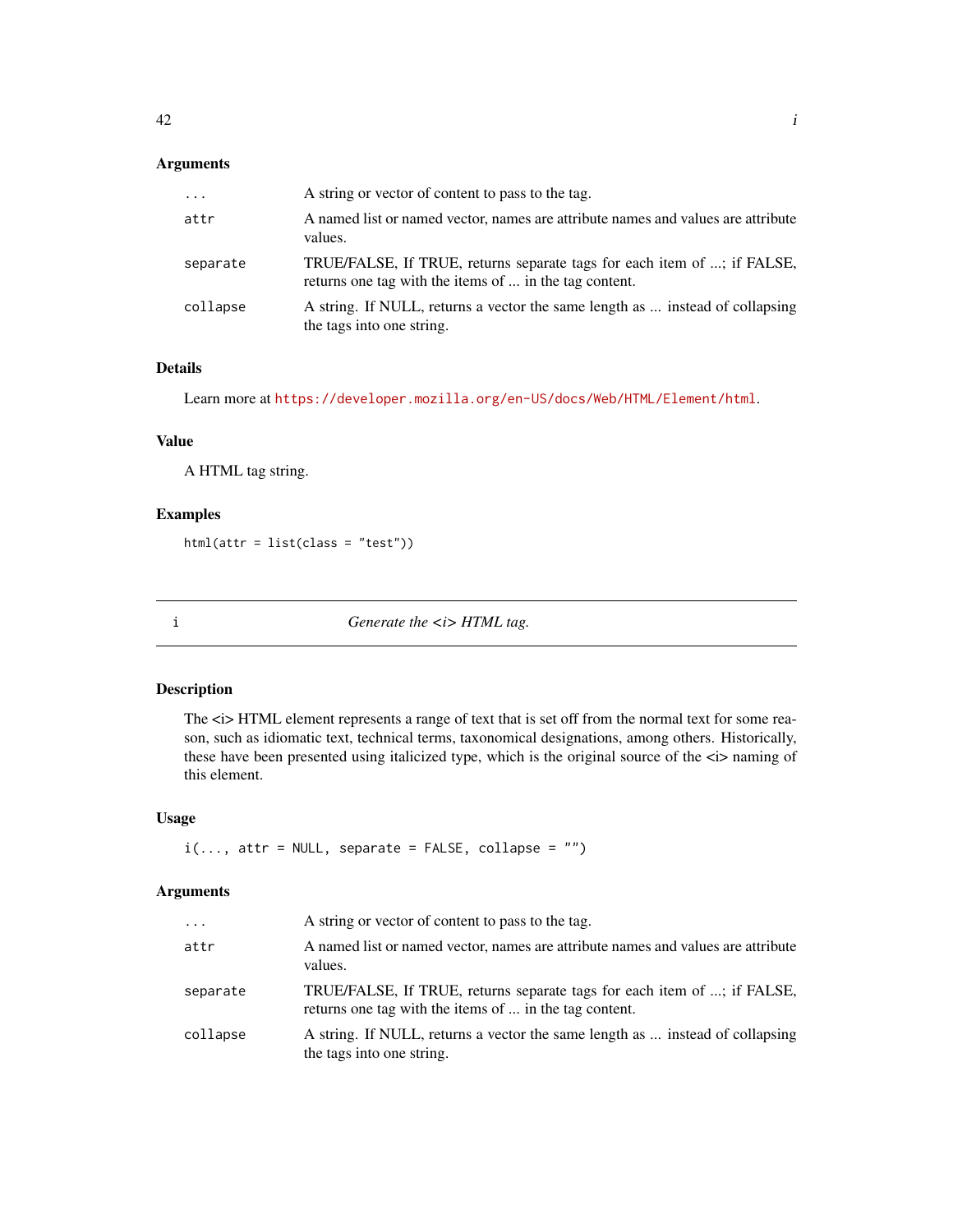#### iframe 43

# Details

Learn more at <https://developer.mozilla.org/en-US/docs/Web/HTML/Element/i>.

## Value

A HTML tag string.

## Examples

 $i$ (attr = list(class = "test"))

iframe *Generate the <iframe> HTML tag.*

## Description

The <iframe> HTML element represents a nested browsing context, embedding another HTML page into the current one.

# Usage

 $if$  rame(..., attr = NULL, separate = FALSE, collapse =  $"$ ")

## Arguments

| $\cdot$  | A string or vector of content to pass to the tag.                                                                                 |
|----------|-----------------------------------------------------------------------------------------------------------------------------------|
| attr     | A named list or named vector, names are attribute names and values are attribute<br>values.                                       |
| separate | TRUE/FALSE, If TRUE, returns separate tags for each item of ; if FALSE,<br>returns one tag with the items of  in the tag content. |
| collapse | A string. If NULL, returns a vector the same length as  instead of collapsing<br>the tags into one string.                        |

# Details

Learn more at <https://developer.mozilla.org/en-US/docs/Web/HTML/Element/iframe>.

## Value

A HTML tag string.

#### Examples

iframe(attr = list(class = "test"))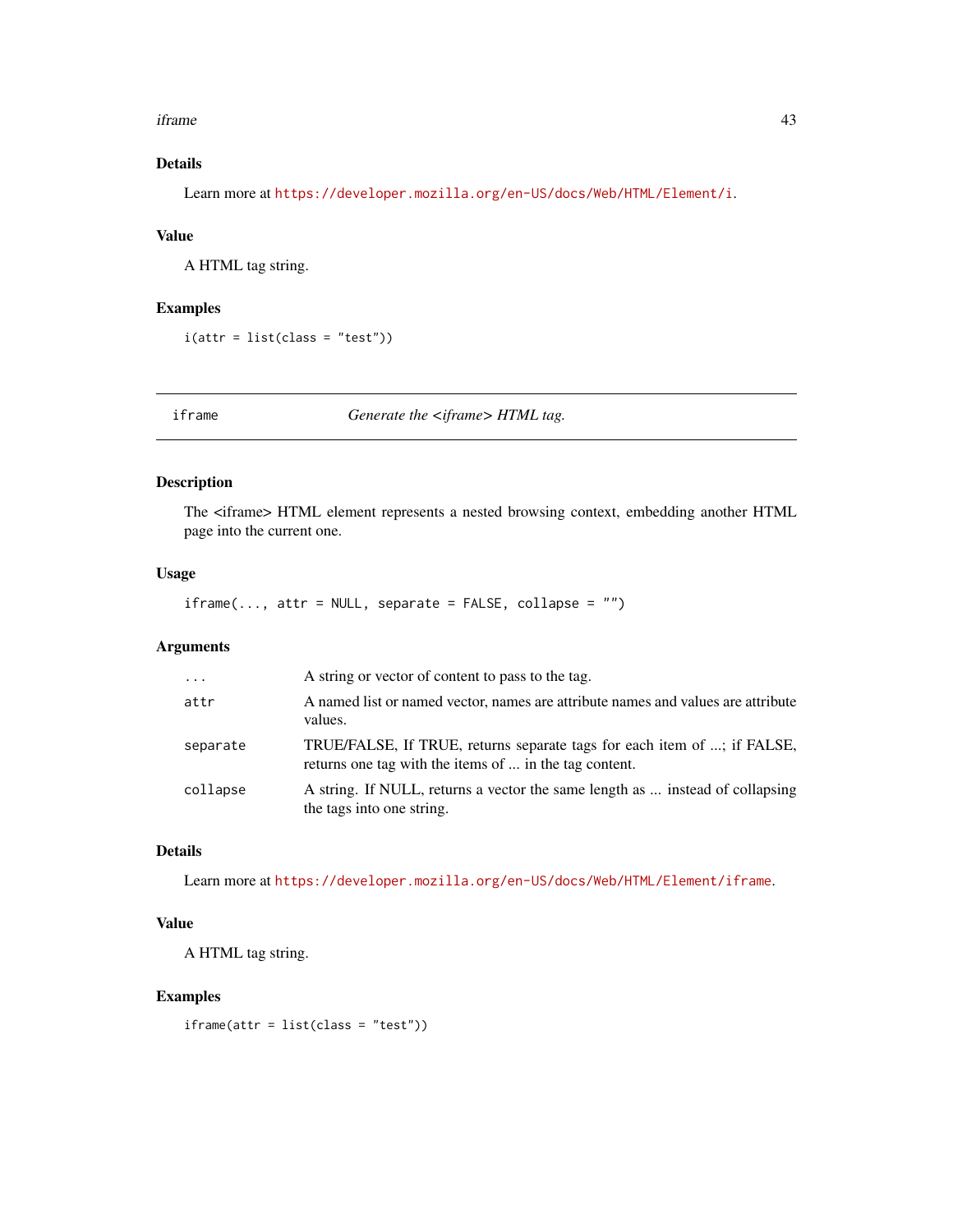The  $\langle$ img> HTML element embeds an image into the document.

## Usage

img(attr = NULL, separate = FALSE, collapse = "")

## Arguments

| attr     | A named list or named vector, names are attribute names and values are attribute<br>values.                                              |
|----------|------------------------------------------------------------------------------------------------------------------------------------------|
| separate | TRUE/FALSE, If TRUE, returns separate tags for each item of attr if length of<br>that item is greater than 1; if FALSE, returns one tag. |
| collapse | A string. If NULL, returns a vector the same length as the longest item of attr.<br>instead of one string.                               |

#### Details

Learn more at <https://developer.mozilla.org/en-US/docs/Web/HTML/Element/img>.

## Value

A HTML tag string.

## Examples

img(attr = list(class = "test"))

input *Generate the <input> HTML tag.* 

# Description

The <input> HTML element is used to create interactive controls for web-based forms in order to accept data from the user; a wide variety of types of input data and control widgets are available, depending on the device and user agent. The  $\langle \text{input} \rangle$  element is one of the most powerful and complex in all of HTML due to the sheer number of combinations of input types and attributes.

#### Usage

```
input(attr = NULL, separate = FALSE, collapse = "")
```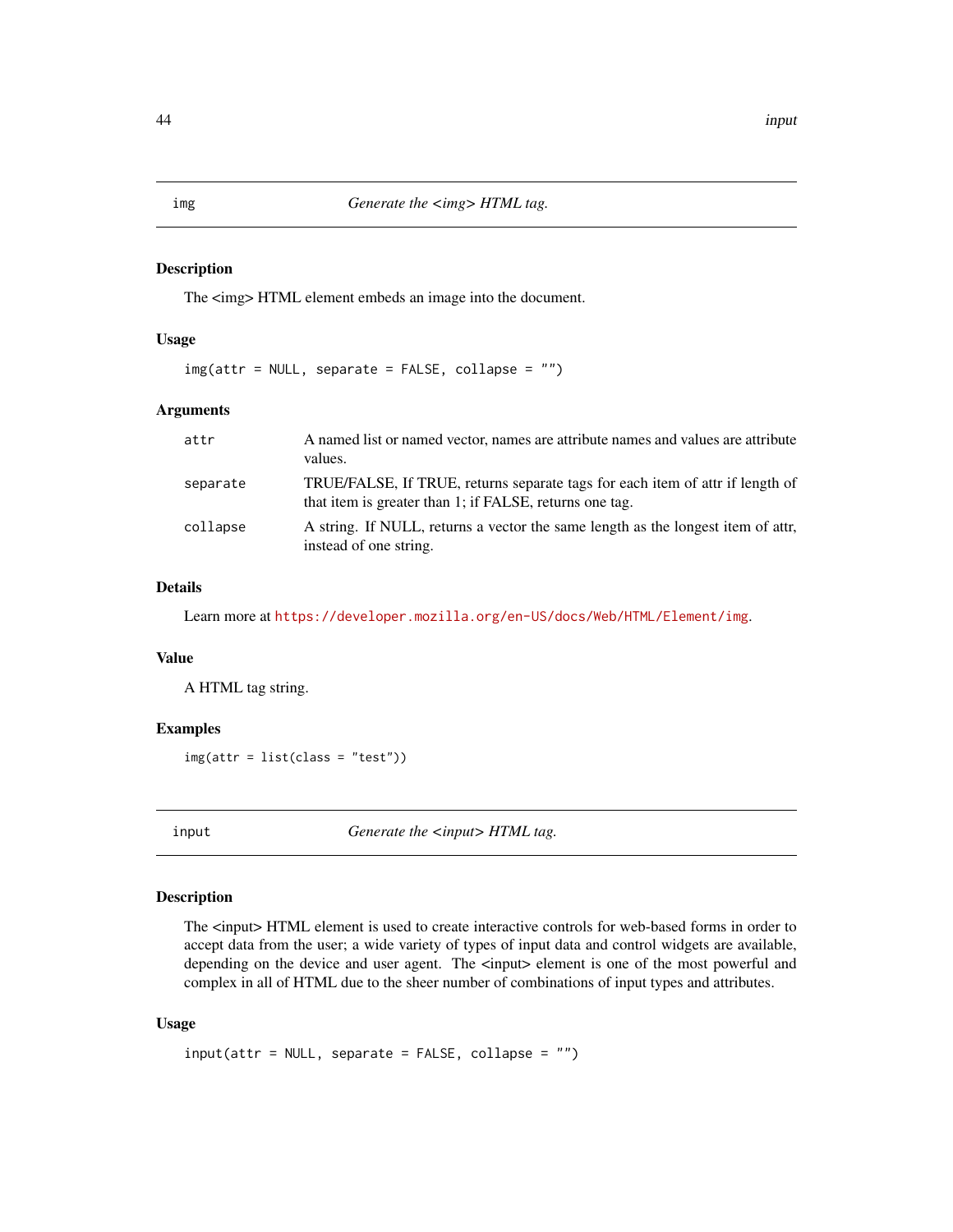# Arguments

| attr     | A named list or named vector, names are attribute names and values are attribute<br>values.                                              |
|----------|------------------------------------------------------------------------------------------------------------------------------------------|
| separate | TRUE/FALSE, If TRUE, returns separate tags for each item of attr if length of<br>that item is greater than 1; if FALSE, returns one tag. |
| collapse | A string. If NULL, returns a vector the same length as the longest item of attr.<br>instead of one string.                               |

## Details

Learn more at <https://developer.mozilla.org/en-US/docs/Web/HTML/Element/input>.

#### Value

A HTML tag string.

## Examples

input(attr = list(class = "test"))

ins *Generate the <ins> HTML tag.* 

## Description

The <ins> HTML element represents a range of text that has been added to a document. You can use the del element to similarly represent a range of text that has been deleted from the document.

## Usage

 $ins(..., attr = NULL, separate = FALSE, collapse = "")$ 

## Arguments

| $\cdot$  | A string or vector of content to pass to the tag.                                                                                 |
|----------|-----------------------------------------------------------------------------------------------------------------------------------|
| attr     | A named list or named vector, names are attribute names and values are attribute<br>values.                                       |
| separate | TRUE/FALSE, If TRUE, returns separate tags for each item of ; if FALSE,<br>returns one tag with the items of  in the tag content. |
| collapse | A string. If NULL, returns a vector the same length as  instead of collapsing<br>the tags into one string.                        |

# Details

Learn more at <https://developer.mozilla.org/en-US/docs/Web/HTML/Element/ins>.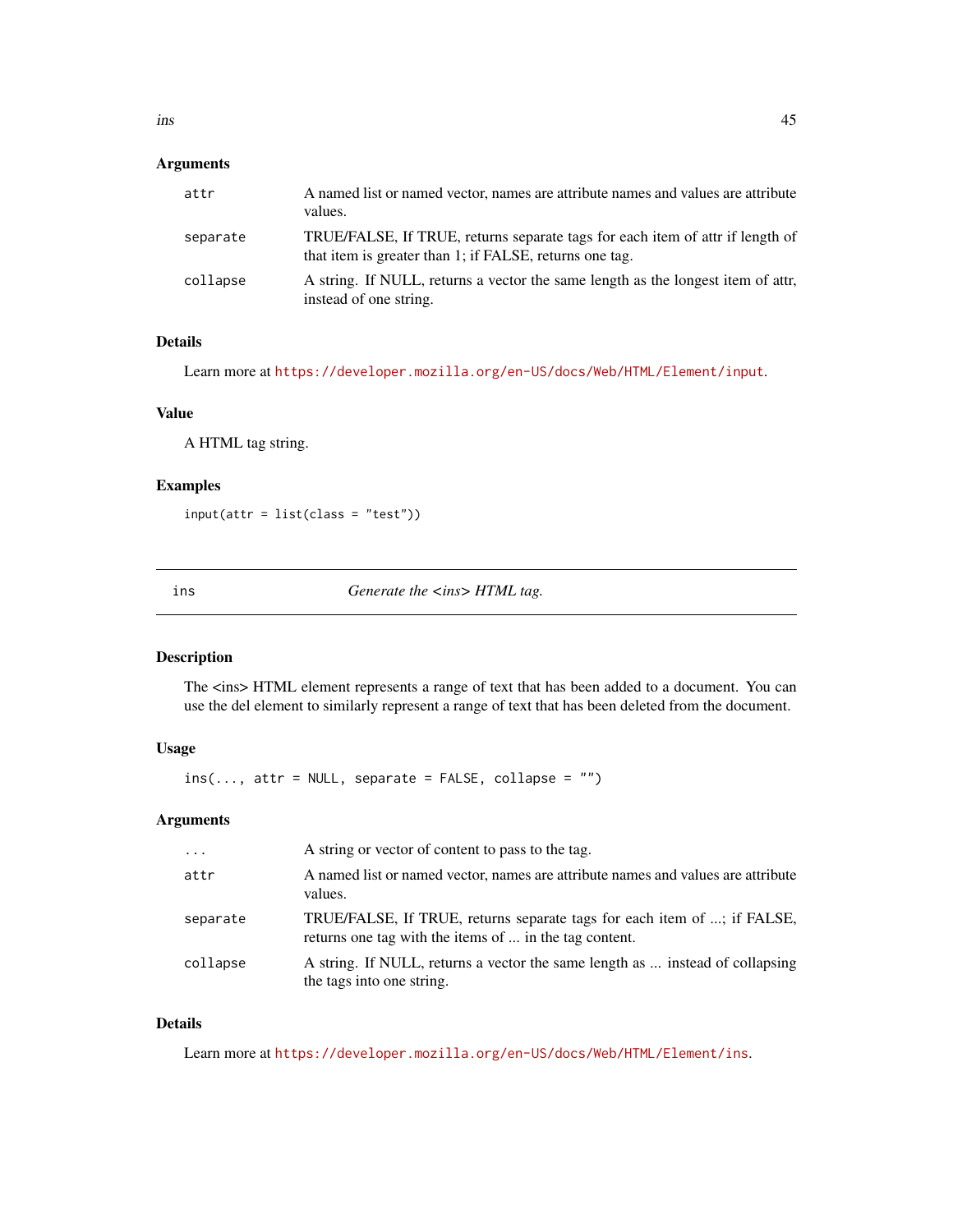# Value

A HTML tag string.

## Examples

ins(attr = list(class = "test"))

kbd *Generate the <kbd> HTML tag.*

## Description

The <kbd> HTML element represents a span of inline text denoting textual user input from a keyboard, voice input, or any other text entry device. By convention, the user agent defaults to rendering the contents of a <kbd> element using its default monospace font, although this is not mandated by the HTML standard.

## Usage

 $kbd(\ldots, attr = NULL, separate = FALSE, collapse = "")$ 

#### Arguments

| $\cdots$ | A string or vector of content to pass to the tag.                                                                                 |
|----------|-----------------------------------------------------------------------------------------------------------------------------------|
| attr     | A named list or named vector, names are attribute names and values are attribute<br>values.                                       |
| separate | TRUE/FALSE, If TRUE, returns separate tags for each item of ; if FALSE,<br>returns one tag with the items of  in the tag content. |
| collapse | A string. If NULL, returns a vector the same length as  instead of collapsing<br>the tags into one string.                        |

# Details

Learn more at <https://developer.mozilla.org/en-US/docs/Web/HTML/Element/kbd>.

## Value

A HTML tag string.

#### Examples

 $kbd(attr = list(class = "test"))$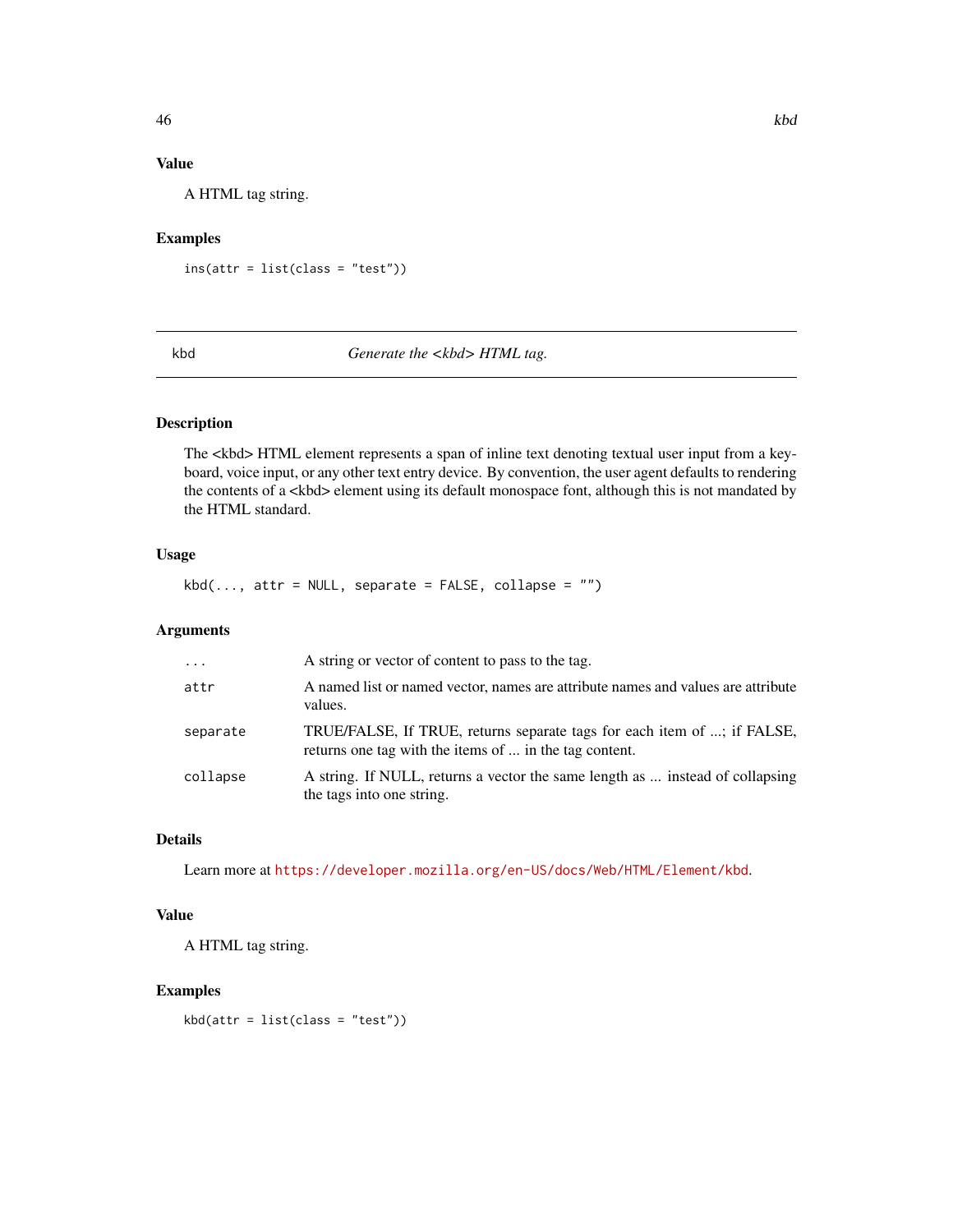The <label> HTML element represents a caption for an item in a user interface.

## Usage

 $label(..., attr = NULL, separate = FALSE, collapse = "")$ 

## Arguments

| $\ddots$ | A string or vector of content to pass to the tag.                                                                                 |
|----------|-----------------------------------------------------------------------------------------------------------------------------------|
| attr     | A named list or named vector, names are attribute names and values are attribute<br>values.                                       |
| separate | TRUE/FALSE, If TRUE, returns separate tags for each item of ; if FALSE,<br>returns one tag with the items of  in the tag content. |
| collapse | A string. If NULL, returns a vector the same length as  instead of collapsing<br>the tags into one string.                        |

# Details

Learn more at <https://developer.mozilla.org/en-US/docs/Web/HTML/Element/label>.

## Value

A HTML tag string.

## Examples

label(attr = list(class = "test"))

legend *Generate the <legend> HTML tag.*

## Description

The <legend> HTML element represents a caption for the content of its parent fieldset.

#### Usage

```
legend(..., attr = NULL, separate = FALSE, collapse = "")
```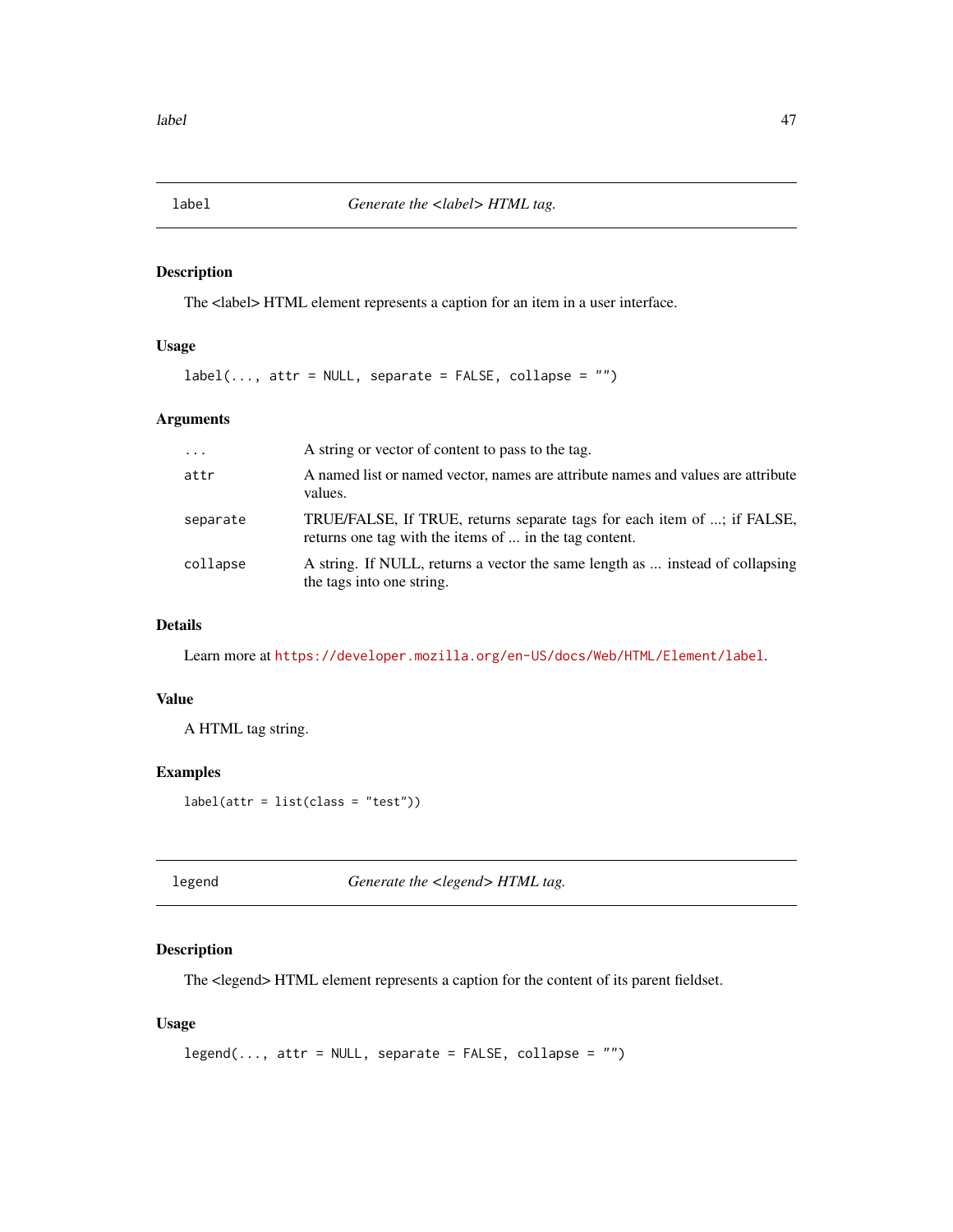## Arguments

| $\cdots$ | A string or vector of content to pass to the tag.                                                                                 |
|----------|-----------------------------------------------------------------------------------------------------------------------------------|
| attr     | A named list or named vector, names are attribute names and values are attribute<br>values.                                       |
| separate | TRUE/FALSE, If TRUE, returns separate tags for each item of ; if FALSE,<br>returns one tag with the items of  in the tag content. |
| collapse | A string. If NULL, returns a vector the same length as  instead of collapsing<br>the tags into one string.                        |

# Details

Learn more at <https://developer.mozilla.org/en-US/docs/Web/HTML/Element/legend>.

## Value

A HTML tag string.

## Examples

 $legend(attr = list(class = "test"))$ 

li *Generate the <li> HTML tag.*

#### Description

The <li> HTML element is used to represent an item in a list. It must be contained in a parent element: an ordered list (ol), an unordered list (ul), or a menu (menu). In menus and unordered lists, list items are usually displayed using bullet points. In ordered lists, they are usually displayed with an ascending counter on the left, such as a number or letter.

## Usage

```
li(..., attr = NULL, separate = FALSE, collapse = "")
```

| $\cdots$ | A string or vector of content to pass to the tag.                                                                                 |
|----------|-----------------------------------------------------------------------------------------------------------------------------------|
| attr     | A named list or named vector, names are attribute names and values are attribute<br>values.                                       |
| separate | TRUE/FALSE, If TRUE, returns separate tags for each item of ; if FALSE,<br>returns one tag with the items of  in the tag content. |
| collapse | A string. If NULL, returns a vector the same length as  instead of collapsing<br>the tags into one string.                        |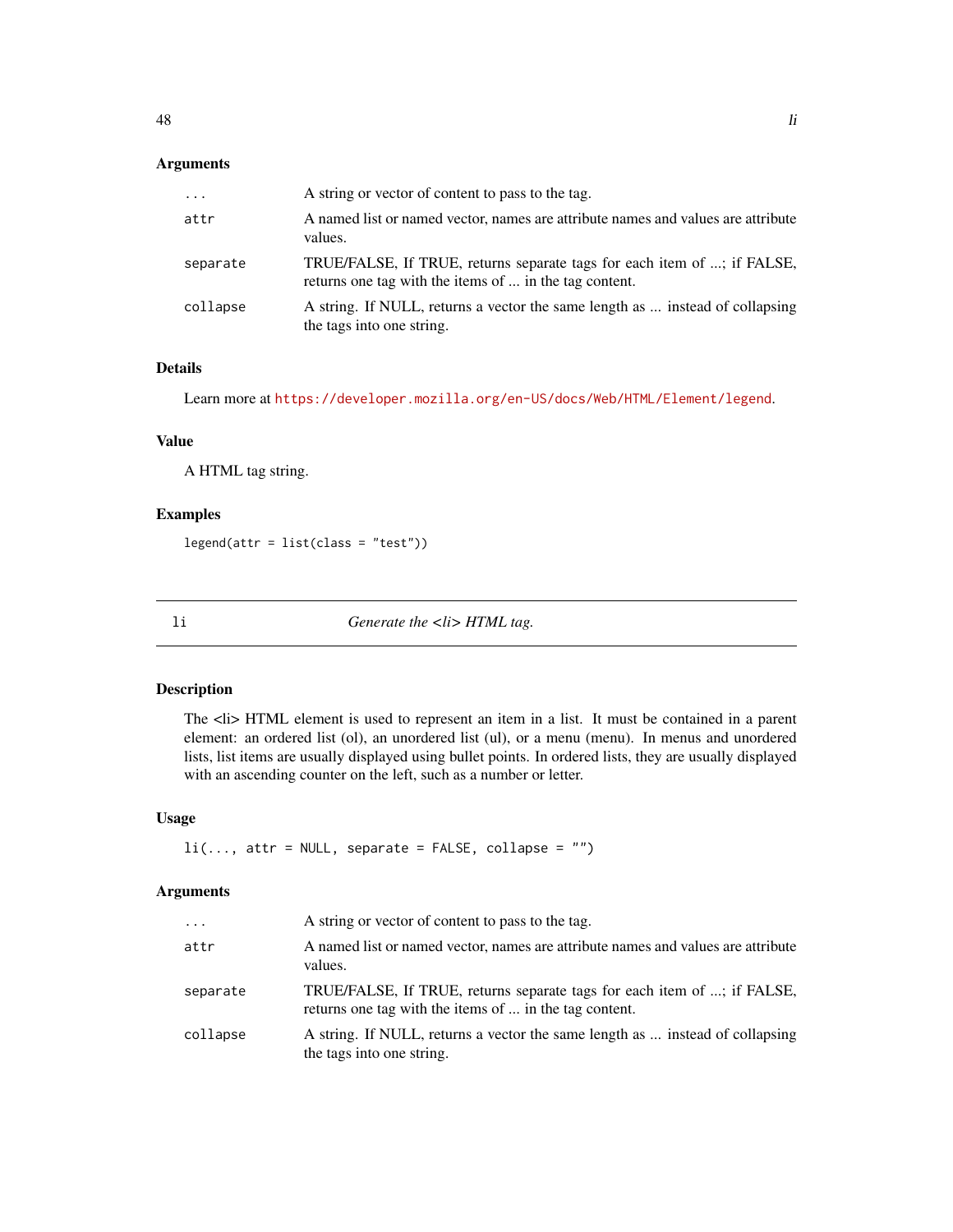link 49

# Details

Learn more at <https://developer.mozilla.org/en-US/docs/Web/HTML/Element/li>.

## Value

A HTML tag string.

## Examples

 $li(attr = list(class = "test"))$ 

link *Generate the <link> HTML tag.*

## Description

The <link> HTML element specifies relationships between the current document and an external resource. This element is most commonly used to link to CSS, but is also used to establish site icons (both "favicon" style icons and icons for the home screen and apps on mobile devices) among other things.

## Usage

```
link(attr = NULL, separate = FALSE, collapse = ''")
```
## Arguments

| attr     | A named list or named vector, names are attribute names and values are attribute<br>values.                                              |
|----------|------------------------------------------------------------------------------------------------------------------------------------------|
| separate | TRUE/FALSE, If TRUE, returns separate tags for each item of attr if length of<br>that item is greater than 1; if FALSE, returns one tag. |
| collapse | A string. If NULL, returns a vector the same length as the longest item of attr.<br>instead of one string.                               |

# Details

Learn more at <https://developer.mozilla.org/en-US/docs/Web/HTML/Element/link>.

## Value

A HTML tag string.

#### Examples

link(attr = list(class = "test"))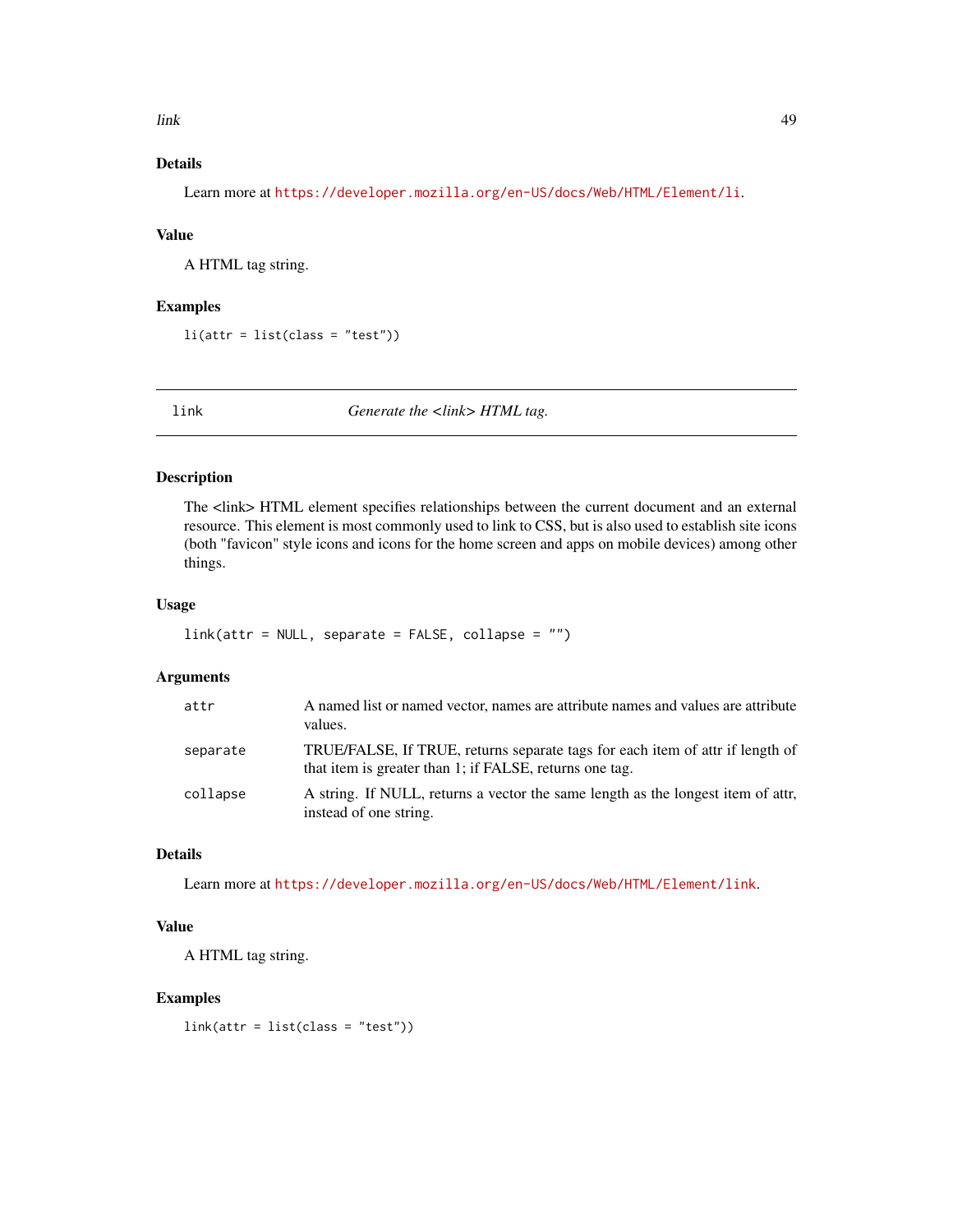The <main> HTML element represents the dominant content of the body of a document. The main content area consists of content that is directly related to or expands upon the central topic of a document, or the central functionality of an application.

## Usage

 $main(..., attr = NULL, separate = FALSE, collapse = "")$ 

## Arguments

| $\cdots$ | A string or vector of content to pass to the tag.                                                                                 |
|----------|-----------------------------------------------------------------------------------------------------------------------------------|
| attr     | A named list or named vector, names are attribute names and values are attribute<br>values.                                       |
| separate | TRUE/FALSE, If TRUE, returns separate tags for each item of ; if FALSE,<br>returns one tag with the items of  in the tag content. |
| collapse | A string. If NULL, returns a vector the same length as  instead of collapsing<br>the tags into one string.                        |

## Details

Learn more at <https://developer.mozilla.org/en-US/docs/Web/HTML/Element/main>.

## Value

A HTML tag string.

## Examples

 $main(attr = list(class = "test"))$ 

map **Generate the <map> HTML tag.** 

#### Description

The <map> HTML element is used with area elements to define an image map (a clickable link area).

#### Usage

```
map(..., attr = NULL, separate = FALSE, collapse = "")
```
#### 50 map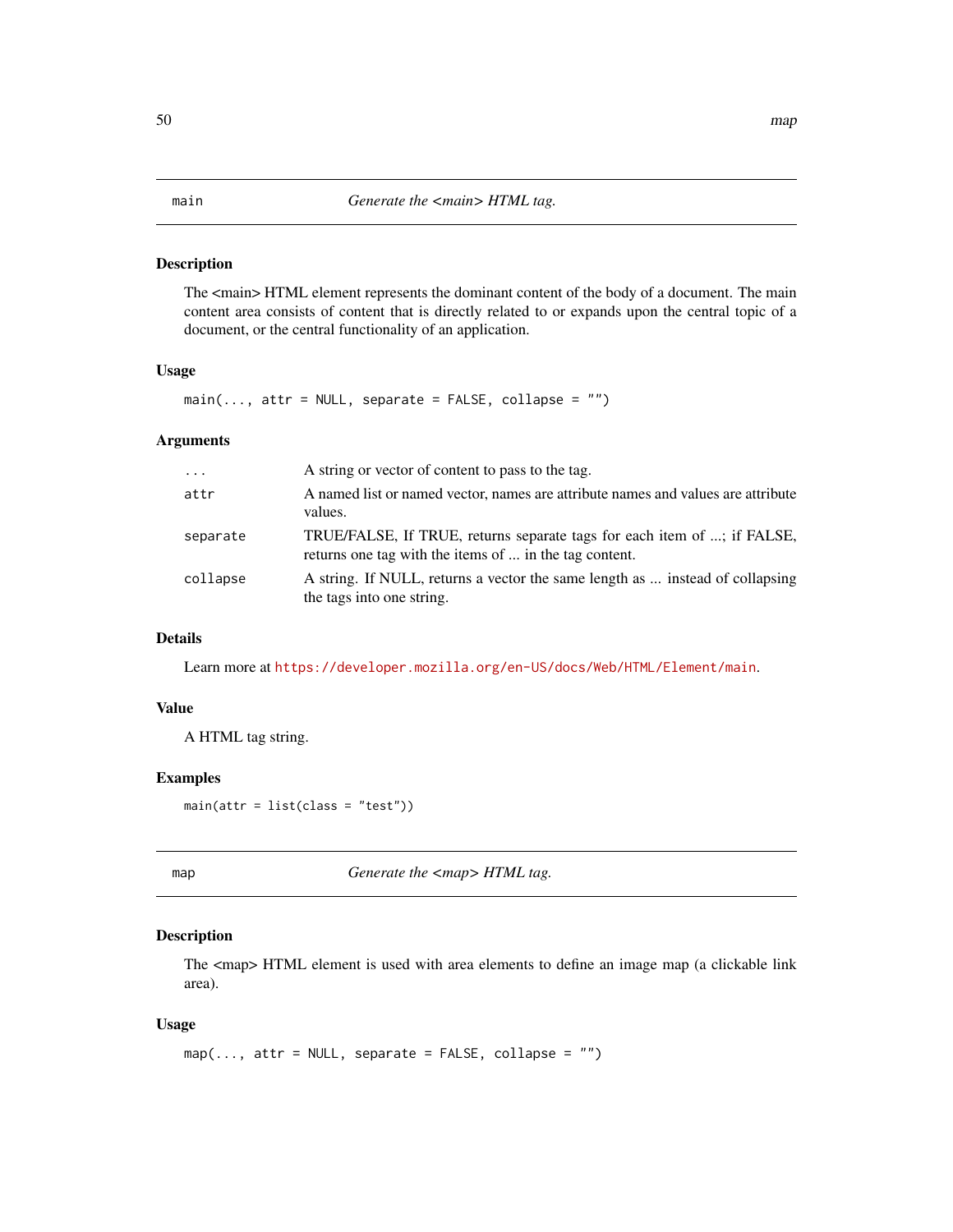#### $mark$  51

## Arguments

| $\ddots$ | A string or vector of content to pass to the tag.                                                                                 |
|----------|-----------------------------------------------------------------------------------------------------------------------------------|
| attr     | A named list or named vector, names are attribute names and values are attribute<br>values.                                       |
| separate | TRUE/FALSE, If TRUE, returns separate tags for each item of ; if FALSE,<br>returns one tag with the items of  in the tag content. |
| collapse | A string. If NULL, returns a vector the same length as  instead of collapsing<br>the tags into one string.                        |

## Details

Learn more at <https://developer.mozilla.org/en-US/docs/Web/HTML/Element/map>.

## Value

A HTML tag string.

## Examples

map(attr = list(class = "test"))

mark **Generate the <mark>HTML** tag.

## Description

The <mark>HTML element represents text which is marked or highlighted for reference or notation purposes, due to the marked passage's relevance or importance in the enclosing context.

## Usage

 $mark(..., attr = NULL, separate = FALSE, collapse = "")$ 

#### Arguments

| $\cdot$  | A string or vector of content to pass to the tag.                                                                                 |
|----------|-----------------------------------------------------------------------------------------------------------------------------------|
| attr     | A named list or named vector, names are attribute names and values are attribute<br>values.                                       |
| separate | TRUE/FALSE, If TRUE, returns separate tags for each item of ; if FALSE,<br>returns one tag with the items of  in the tag content. |
| collapse | A string. If NULL, returns a vector the same length as  instead of collapsing<br>the tags into one string.                        |

## Details

Learn more at <https://developer.mozilla.org/en-US/docs/Web/HTML/Element/mark>.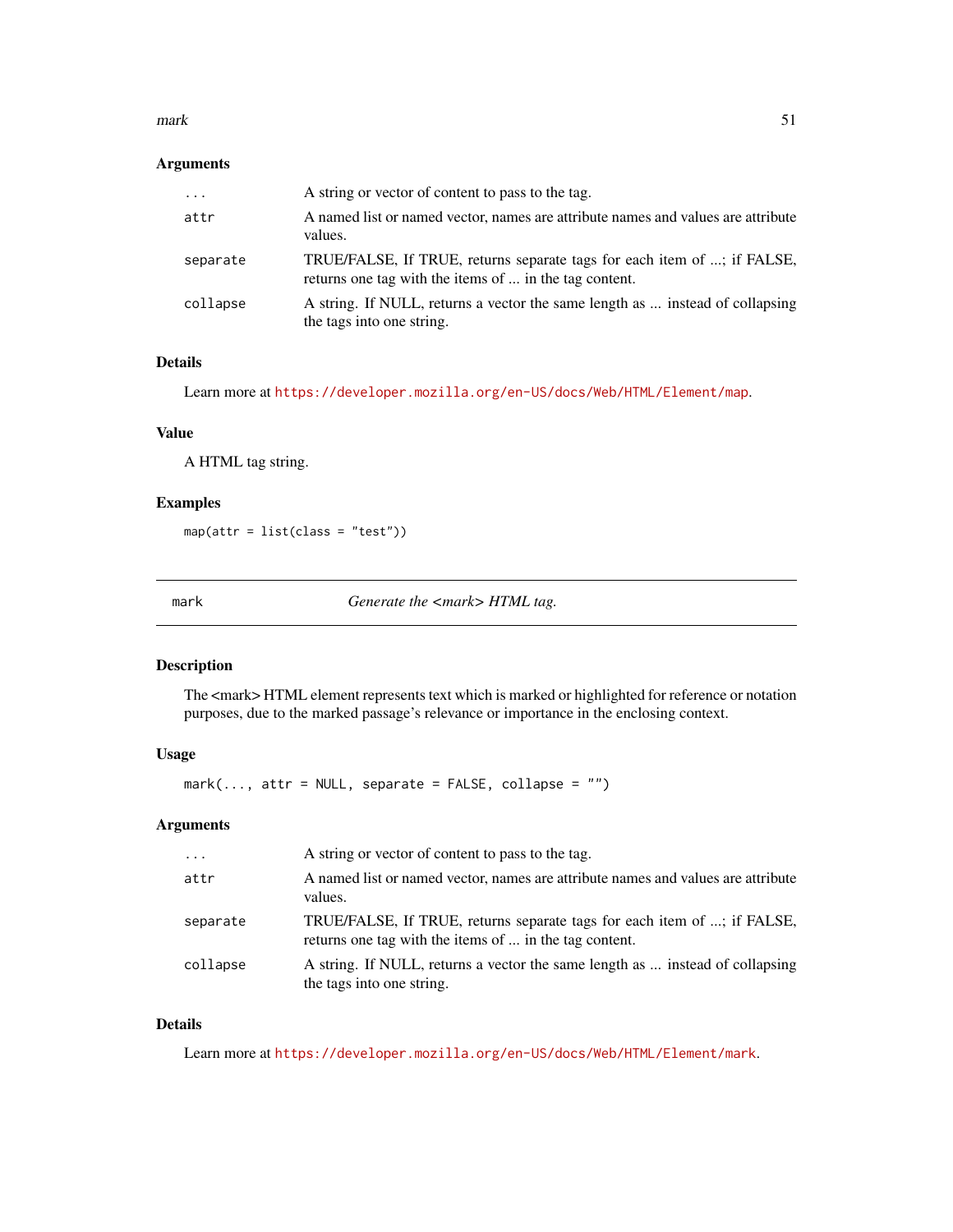## Value

A HTML tag string.

## Examples

 $mark(attr = list(class = "test"))$ 

## menu *Generate the <menu> HTML tag.*

## Description

The <menu> HTML element is a semantic alternative to ul. It represents an unordered list of items (represented by li elements), each of these represent a link or other command that the user can activate.

## Usage

 $menu(..., attr = NULL, separate = FALSE, collapse = "")$ 

## Arguments

| $\cdot$ $\cdot$ $\cdot$ | A string or vector of content to pass to the tag.                                                                                 |
|-------------------------|-----------------------------------------------------------------------------------------------------------------------------------|
| attr                    | A named list or named vector, names are attribute names and values are attribute<br>values.                                       |
| separate                | TRUE/FALSE, If TRUE, returns separate tags for each item of ; if FALSE,<br>returns one tag with the items of  in the tag content. |
| collapse                | A string. If NULL, returns a vector the same length as  instead of collapsing<br>the tags into one string.                        |

## Details

Learn more at <https://developer.mozilla.org/en-US/docs/Web/HTML/Element/menu>.

## Value

A HTML tag string.

## Examples

menu(attr = list(class = "test"))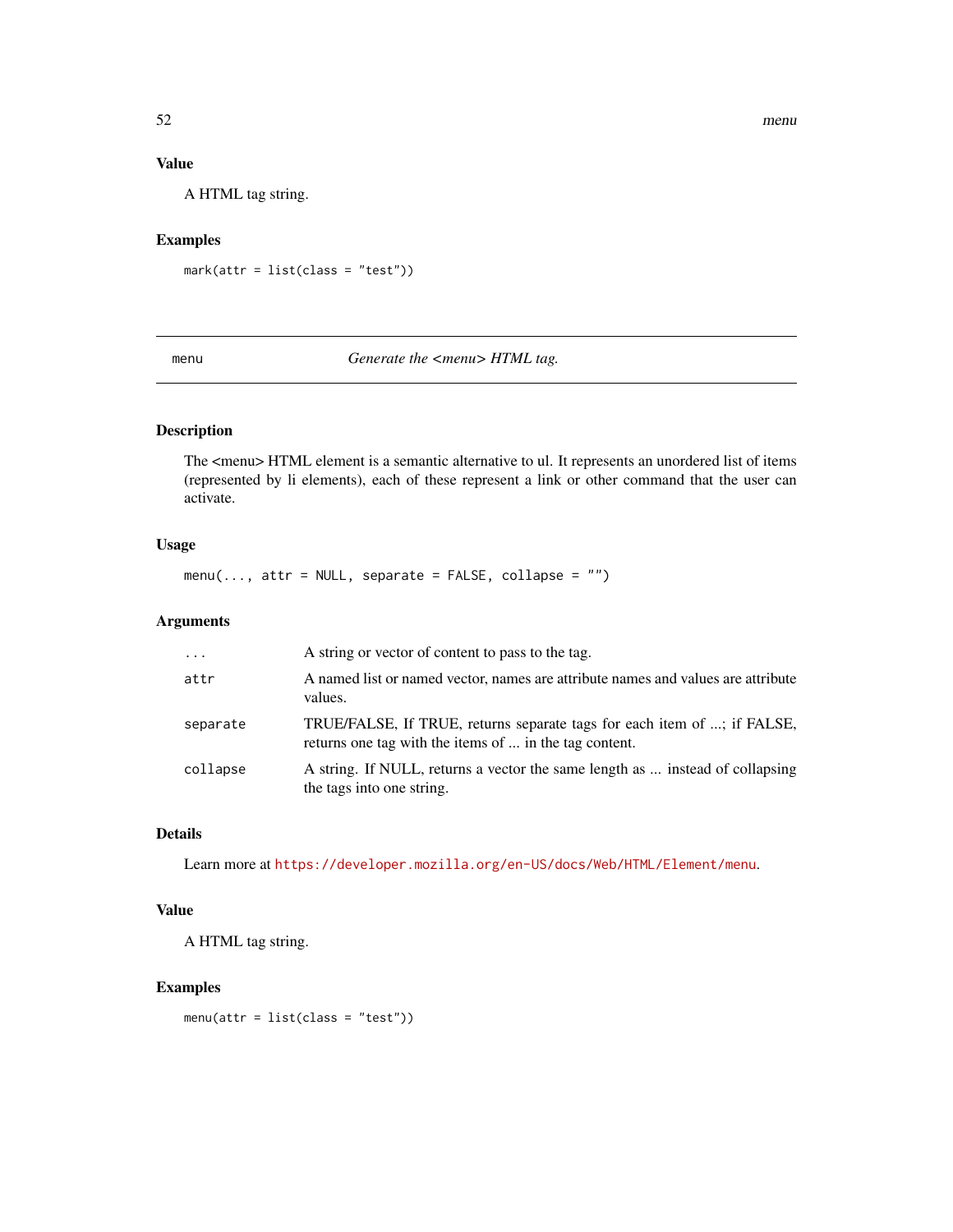The <meta> HTML element represents Metadata that cannot be represented by other HTML metarelated elements, like base, link, script, style or title.

## Usage

meta(attr = NULL, separate = FALSE, collapse = "")

## Arguments

| attr     | A named list or named vector, names are attribute names and values are attribute<br>values.                                              |
|----------|------------------------------------------------------------------------------------------------------------------------------------------|
| separate | TRUE/FALSE, If TRUE, returns separate tags for each item of attr if length of<br>that item is greater than 1; if FALSE, returns one tag. |
| collapse | A string. If NULL, returns a vector the same length as the longest item of attr.<br>instead of one string.                               |

## Details

Learn more at <https://developer.mozilla.org/en-US/docs/Web/HTML/Element/meta>.

#### Value

A HTML tag string.

#### Examples

meta(attr = list(class = "test"))

meter *Generate the <meter> HTML tag.* 

## Description

The <meter> HTML element represents either a scalar value within a known range or a fractional value.

#### Usage

```
meter(..., attr = NULL, separate = FALSE, collapse = "")
```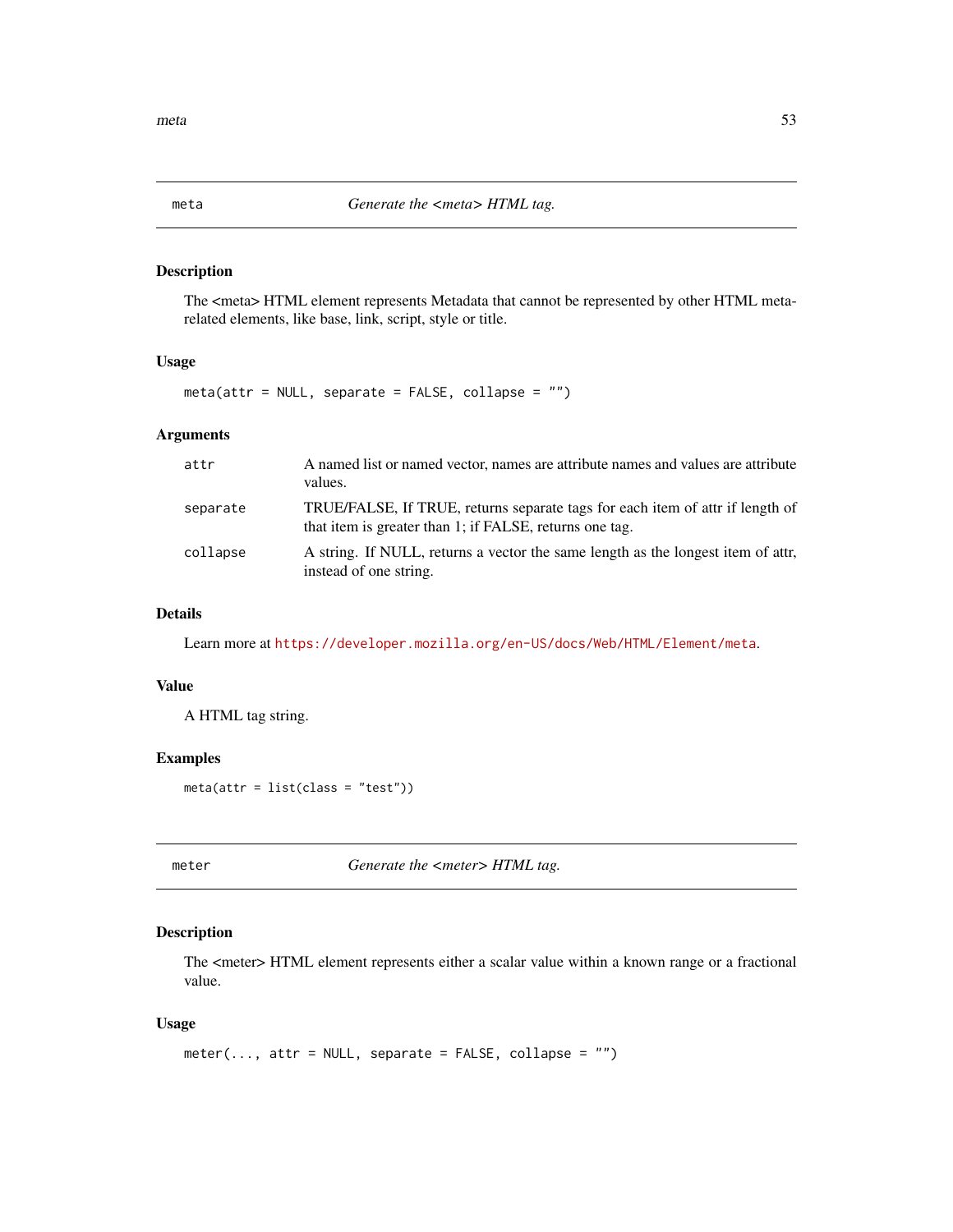## Arguments

| $\cdots$ | A string or vector of content to pass to the tag.                                                                                 |
|----------|-----------------------------------------------------------------------------------------------------------------------------------|
| attr     | A named list or named vector, names are attribute names and values are attribute<br>values.                                       |
| separate | TRUE/FALSE, If TRUE, returns separate tags for each item of ; if FALSE,<br>returns one tag with the items of  in the tag content. |
| collapse | A string. If NULL, returns a vector the same length as  instead of collapsing<br>the tags into one string.                        |

# Details

Learn more at <https://developer.mozilla.org/en-US/docs/Web/HTML/Element/meter>.

# Value

A HTML tag string.

## Examples

meter(attr = list(class = "test"))

nav *Generate the <nav> HTML tag.*

#### Description

The <nav> HTML element represents a section of a page whose purpose is to provide navigation links, either within the current document or to other documents. Common examples of navigation sections are menus, tables of contents, and indexes.

## Usage

```
nav(..., attr = NULL, separate = FALSE, collapse = "")
```

| $\cdots$ | A string or vector of content to pass to the tag.                                                                                 |
|----------|-----------------------------------------------------------------------------------------------------------------------------------|
| attr     | A named list or named vector, names are attribute names and values are attribute<br>values.                                       |
| separate | TRUE/FALSE, If TRUE, returns separate tags for each item of ; if FALSE,<br>returns one tag with the items of  in the tag content. |
| collapse | A string. If NULL, returns a vector the same length as  instead of collapsing<br>the tags into one string.                        |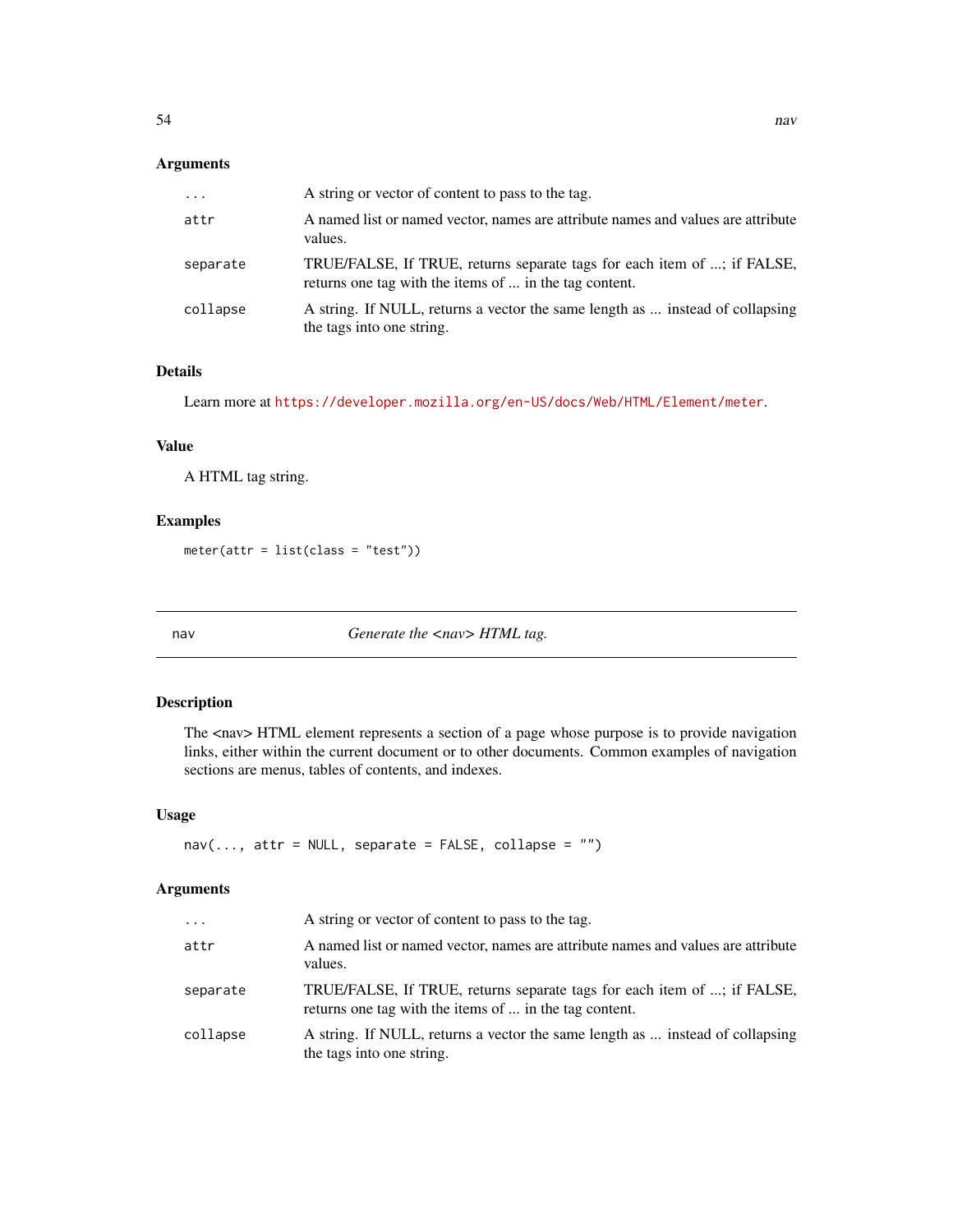#### noscript 55

# Details

Learn more at <https://developer.mozilla.org/en-US/docs/Web/HTML/Element/nav>.

## Value

A HTML tag string.

## Examples

nav(attr = list(class = "test"))

noscript *Generate the <noscript> HTML tag.*

## Description

The <noscript> HTML element defines a section of HTML to be inserted if a script type on the page is unsupported or if scripting is currently turned off in the browser.

# Usage

noscript(..., attr = NULL, separate = FALSE, collapse = "")

## Arguments

| $\cdots$ | A string or vector of content to pass to the tag.                                                                                 |
|----------|-----------------------------------------------------------------------------------------------------------------------------------|
| attr     | A named list or named vector, names are attribute names and values are attribute<br>values.                                       |
| separate | TRUE/FALSE, If TRUE, returns separate tags for each item of ; if FALSE,<br>returns one tag with the items of  in the tag content. |
| collapse | A string. If NULL, returns a vector the same length as  instead of collapsing<br>the tags into one string.                        |

## Details

Learn more at <https://developer.mozilla.org/en-US/docs/Web/HTML/Element/noscript>.

## Value

A HTML tag string.

#### Examples

noscript(attr = list(class = "test"))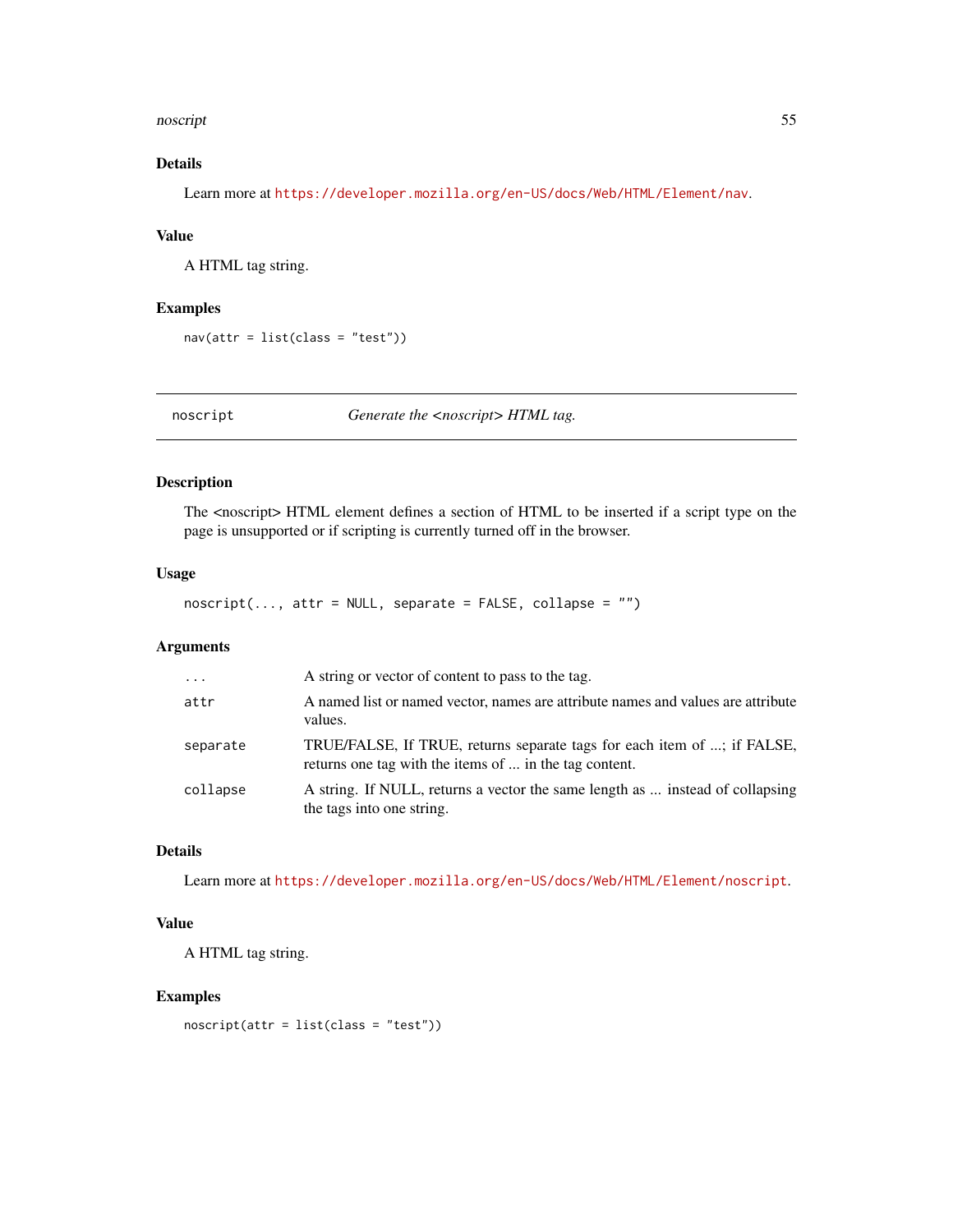The <object> HTML element represents an external resource, which can be treated as an image, a nested browsing context, or a resource to be handled by a plugin.

#### Usage

 $object(..., attr = NULL, separate = FALSE, collapse = "")$ 

## Arguments

| $\cdots$ | A string or vector of content to pass to the tag.                                                                                 |
|----------|-----------------------------------------------------------------------------------------------------------------------------------|
| attr     | A named list or named vector, names are attribute names and values are attribute<br>values.                                       |
| separate | TRUE/FALSE, If TRUE, returns separate tags for each item of ; if FALSE,<br>returns one tag with the items of  in the tag content. |
| collapse | A string. If NULL, returns a vector the same length as  instead of collapsing<br>the tags into one string.                        |

# Details

Learn more at <https://developer.mozilla.org/en-US/docs/Web/HTML/Element/object>.

#### Value

A HTML tag string.

#### Examples

object(attr = list(class = "test"))

ol *Generate the <ol>HTML tag.* 

## Description

The <ol> HTML element represents an ordered list of items — typically rendered as a numbered list.

#### Usage

```
ol(..., attr = NULL, separate = FALSE, collapse = "")
```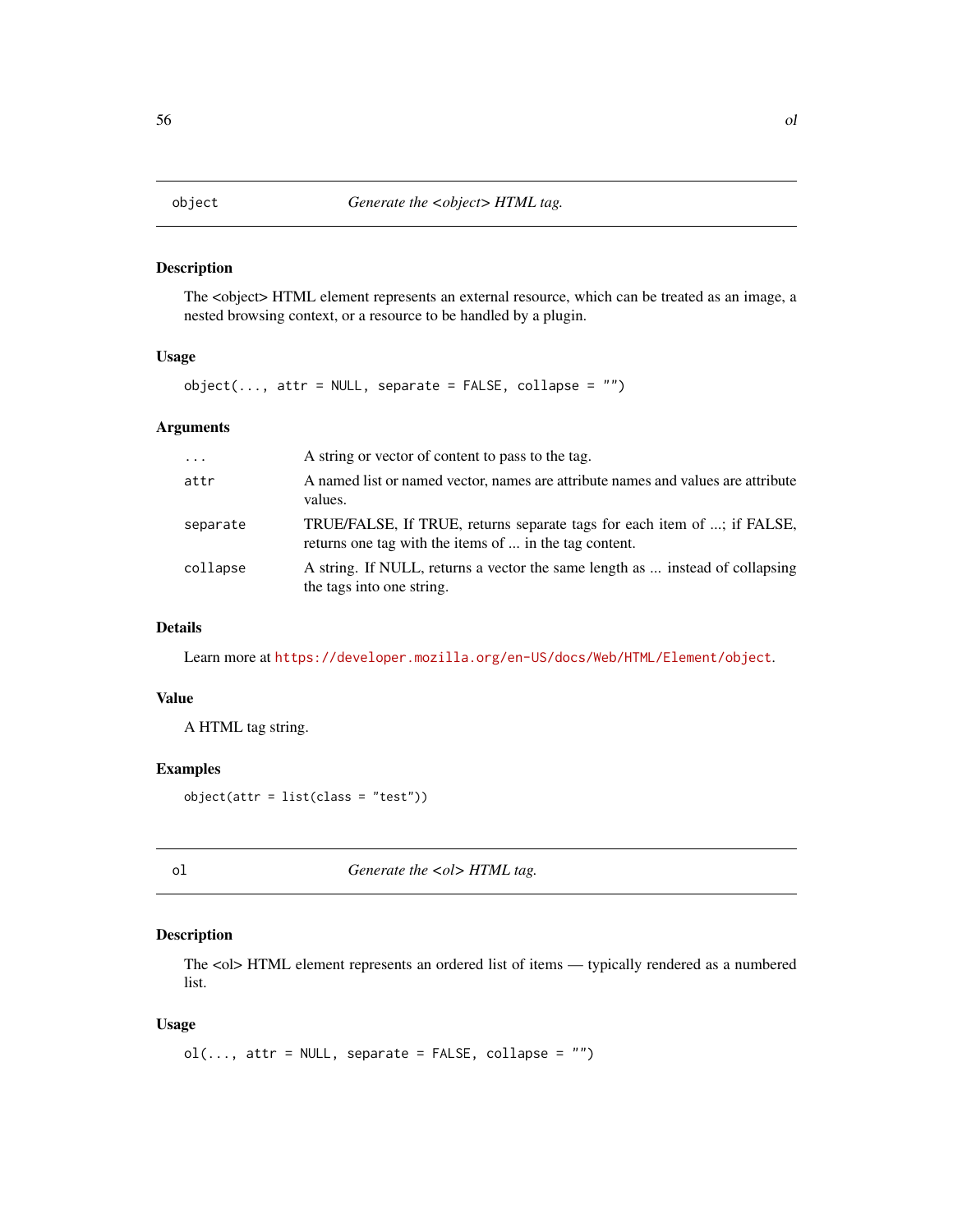#### optgroup 57 to 57 to 56 minutes and 50 minutes of 57 minutes and 50 minutes of 57 minutes and 57  $\,$

# Arguments

| $\cdots$ | A string or vector of content to pass to the tag.                                                                                 |
|----------|-----------------------------------------------------------------------------------------------------------------------------------|
| attr     | A named list or named vector, names are attribute names and values are attribute<br>values.                                       |
| separate | TRUE/FALSE, If TRUE, returns separate tags for each item of ; if FALSE,<br>returns one tag with the items of  in the tag content. |
| collapse | A string. If NULL, returns a vector the same length as  instead of collapsing<br>the tags into one string.                        |

## Details

Learn more at <https://developer.mozilla.org/en-US/docs/Web/HTML/Element/ol>.

## Value

A HTML tag string.

# Examples

ol(attr = list(class = "test"))

optgroup *Generate the <optgroup> HTML tag.*

#### Description

The <optgroup> HTML element creates a grouping of options within a select element.

#### Usage

```
optgroup(..., attr = NULL, separate = FALSE, collapse = "")
```
# Arguments

| $\cdot \cdot \cdot$ | A string or vector of content to pass to the tag.                                                                                 |
|---------------------|-----------------------------------------------------------------------------------------------------------------------------------|
| attr                | A named list or named vector, names are attribute names and values are attribute<br>values.                                       |
| separate            | TRUE/FALSE, If TRUE, returns separate tags for each item of ; if FALSE,<br>returns one tag with the items of  in the tag content. |
| collapse            | A string. If NULL, returns a vector the same length as  instead of collapsing<br>the tags into one string.                        |

## Details

Learn more at <https://developer.mozilla.org/en-US/docs/Web/HTML/Element/optgroup>.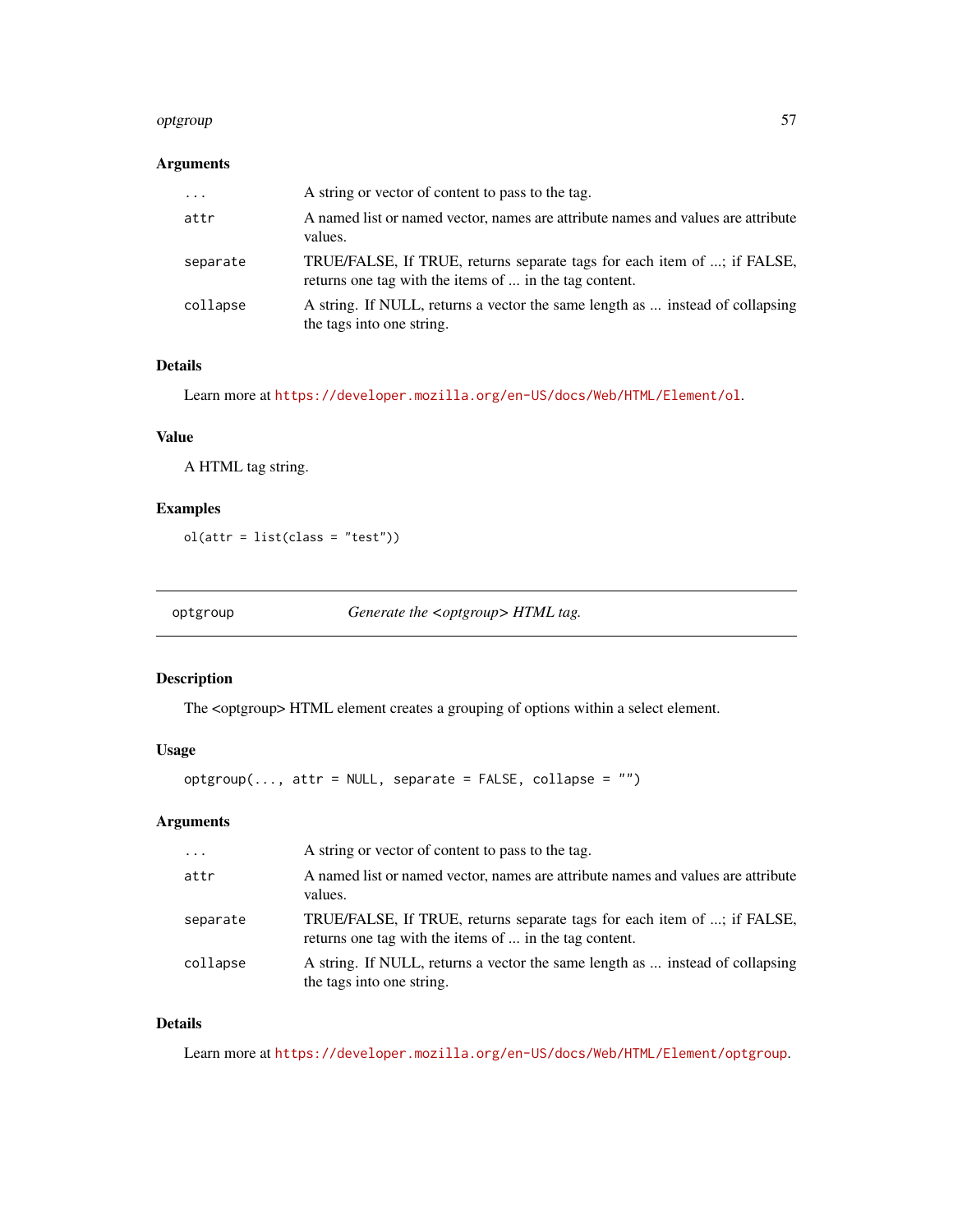58 option

## Value

A HTML tag string.

# Examples

optgroup(attr = list(class = "test"))

option *Generate the <option> HTML tag.*

## Description

The <option> HTML element is used to define an item contained in a select, an optgroup, or a datalist element. As such, <option> can represent menu items in popups and other lists of items in an HTML document.

## Usage

 $option(..., attr = NULL, separate = FALSE, collapse = "")$ 

## Arguments

| $\cdots$ | A string or vector of content to pass to the tag.                                                                                 |
|----------|-----------------------------------------------------------------------------------------------------------------------------------|
| attr     | A named list or named vector, names are attribute names and values are attribute<br>values.                                       |
| separate | TRUE/FALSE, If TRUE, returns separate tags for each item of ; if FALSE,<br>returns one tag with the items of  in the tag content. |
| collapse | A string. If NULL, returns a vector the same length as  instead of collapsing<br>the tags into one string.                        |

# Details

Learn more at <https://developer.mozilla.org/en-US/docs/Web/HTML/Element/option>.

## Value

A HTML tag string.

## Examples

option(attr = list(class = "test"))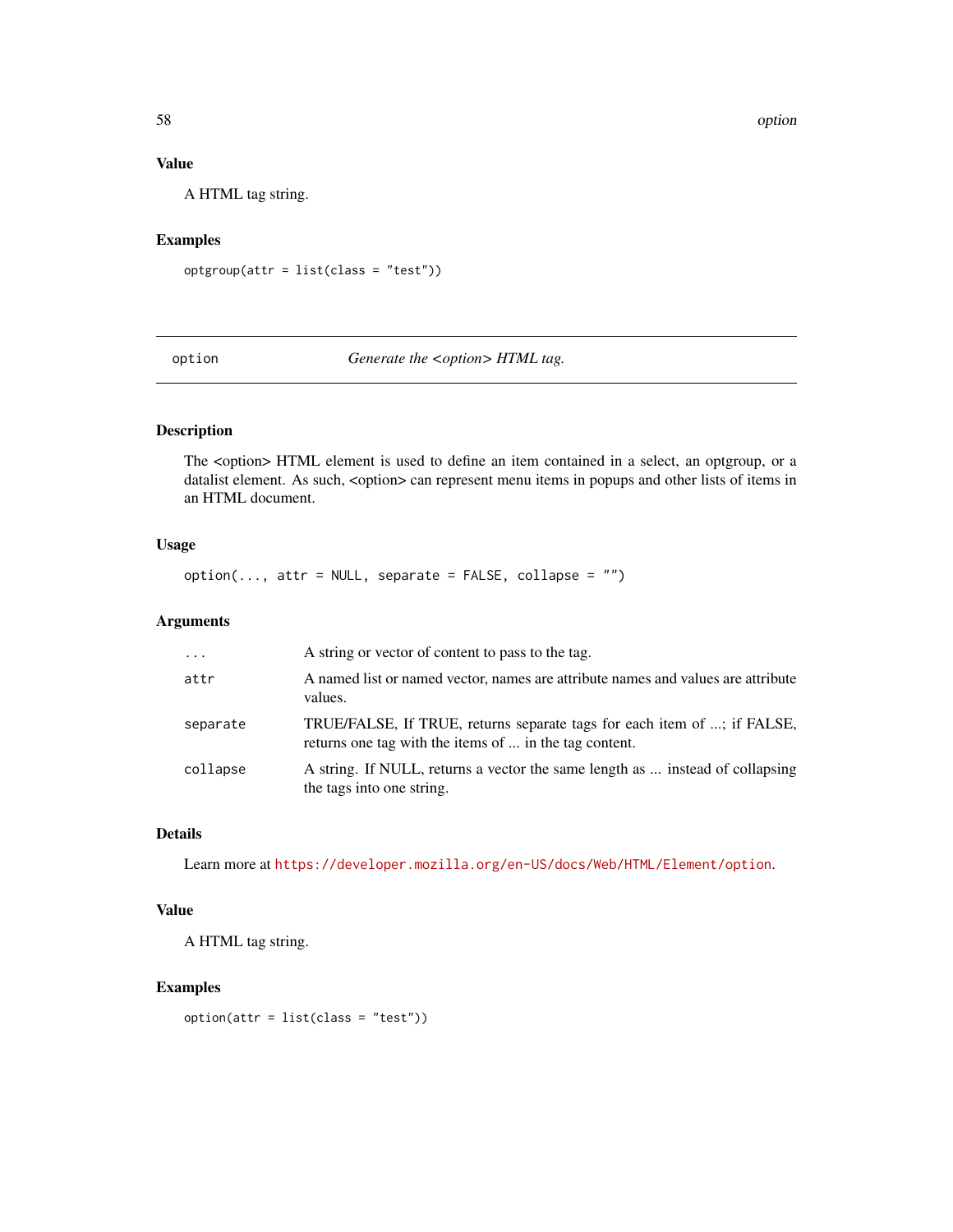The <output> HTML element is a container element into which a site or app can inject the results of a calculation or the outcome of a user action.

#### Usage

 $output(..., attr = NULL, separate = FALSE, collapse = "")$ 

#### Arguments

| $\cdots$ | A string or vector of content to pass to the tag.                                                                                 |
|----------|-----------------------------------------------------------------------------------------------------------------------------------|
| attr     | A named list or named vector, names are attribute names and values are attribute<br>values.                                       |
| separate | TRUE/FALSE, If TRUE, returns separate tags for each item of ; if FALSE,<br>returns one tag with the items of  in the tag content. |
| collapse | A string. If NULL, returns a vector the same length as  instead of collapsing<br>the tags into one string.                        |

## Details

Learn more at <https://developer.mozilla.org/en-US/docs/Web/HTML/Element/output>.

#### Value

A HTML tag string.

#### Examples

output(attr = list(class = "test"))

p *Generate the <p> HTML tag.*

## Description

The <p> HTML element represents a paragraph. Paragraphs are usually represented in visual media as blocks of text separated from adjacent blocks by blank lines and/or first-line indentation, but HTML paragraphs can be any structural grouping of related content, such as images or form fields.

#### Usage

 $p(\ldots, \text{attr} = \text{NULL}, \text{ separate} = \text{FALSE}, \text{ collapse} = \text{""\,})$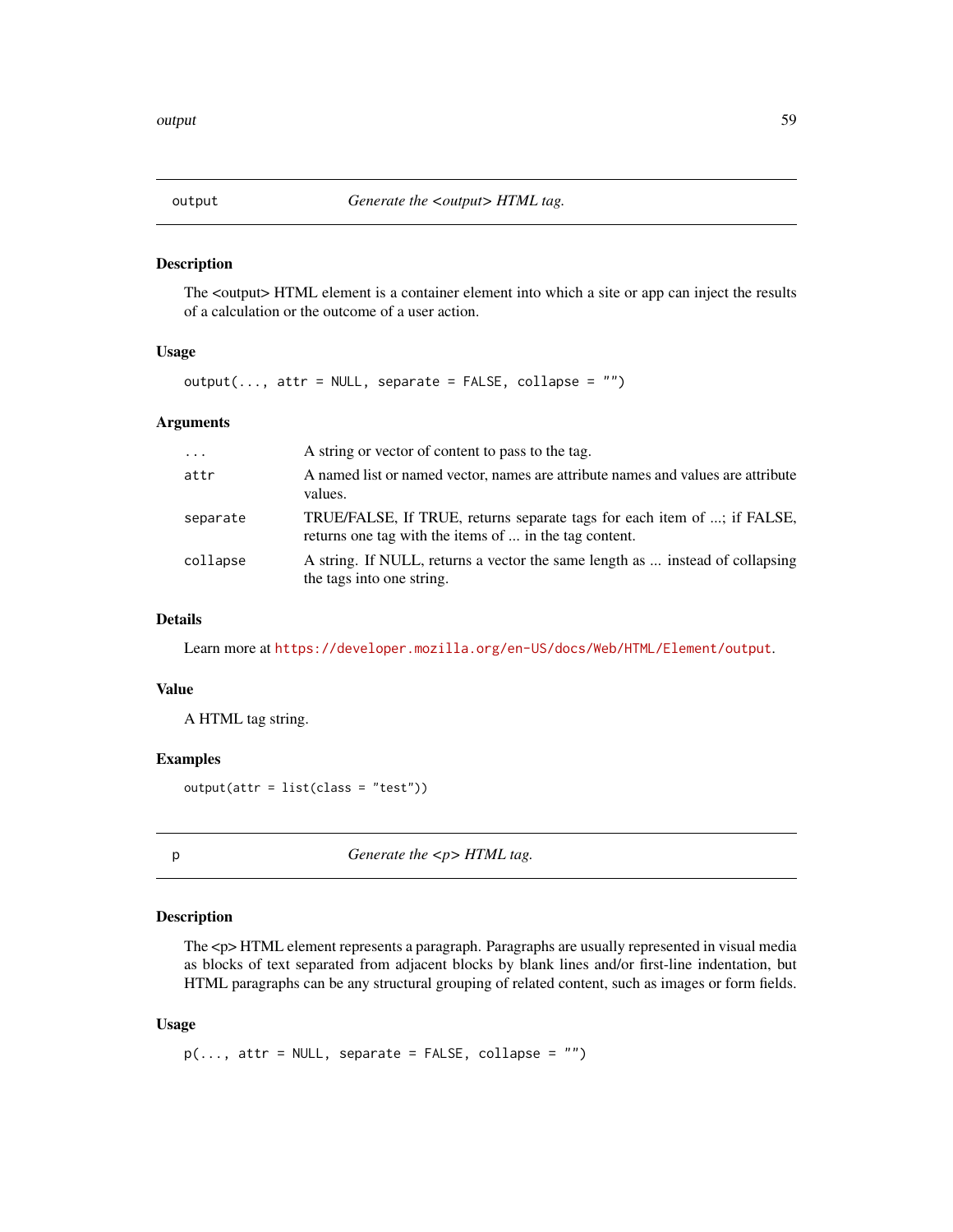## Arguments

| $\cdots$ | A string or vector of content to pass to the tag.                                                                                 |
|----------|-----------------------------------------------------------------------------------------------------------------------------------|
| attr     | A named list or named vector, names are attribute names and values are attribute<br>values.                                       |
| separate | TRUE/FALSE, If TRUE, returns separate tags for each item of ; if FALSE,<br>returns one tag with the items of  in the tag content. |
| collapse | A string. If NULL, returns a vector the same length as  instead of collapsing<br>the tags into one string.                        |

# Details

Learn more at <https://developer.mozilla.org/en-US/docs/Web/HTML/Element/p>.

## Value

A HTML tag string.

## Examples

p(attr = list(class = "test"))

param *Generate the <param> HTML tag.* 

## Description

The <param> HTML element defines parameters for an object element.

## Usage

param(attr = NULL, separate = FALSE, collapse = "")

## Arguments

| attr     | A named list or named vector, names are attribute names and values are attribute<br>values.                                              |
|----------|------------------------------------------------------------------------------------------------------------------------------------------|
| separate | TRUE/FALSE, If TRUE, returns separate tags for each item of attr if length of<br>that item is greater than 1; if FALSE, returns one tag. |
| collapse | A string. If NULL, returns a vector the same length as the longest item of attr.<br>instead of one string.                               |

## Details

Learn more at <https://developer.mozilla.org/en-US/docs/Web/HTML/Element/param>.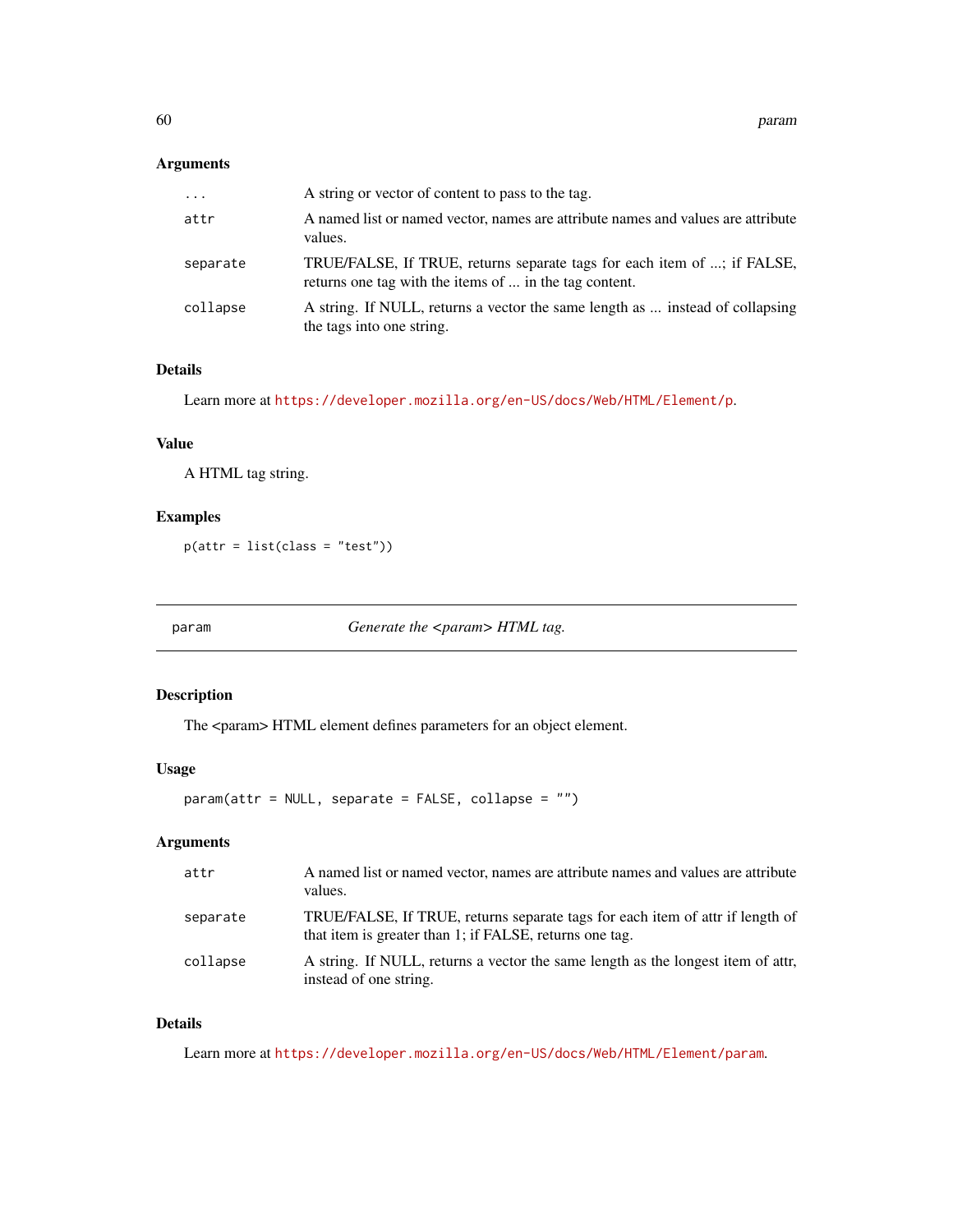#### picture 61

# Value

A HTML tag string.

## Examples

```
param(attr = list(class = "test"))
```
picture *Generate the <picture> HTML tag.* 

# Description

The <picture> HTML element contains zero or more source elements and one img element to offer alternative versions of an image for different display/device scenarios.

## Usage

 $picture(..., attr = NULL, separate = FALSE, collapse = "")$ 

## Arguments

| $\cdots$ | A string or vector of content to pass to the tag.                                                                                 |
|----------|-----------------------------------------------------------------------------------------------------------------------------------|
| attr     | A named list or named vector, names are attribute names and values are attribute<br>values.                                       |
| separate | TRUE/FALSE, If TRUE, returns separate tags for each item of ; if FALSE,<br>returns one tag with the items of  in the tag content. |
| collapse | A string. If NULL, returns a vector the same length as  instead of collapsing<br>the tags into one string.                        |

## Details

Learn more at <https://developer.mozilla.org/en-US/docs/Web/HTML/Element/picture>.

## Value

A HTML tag string.

## Examples

picture(attr = list(class = "test"))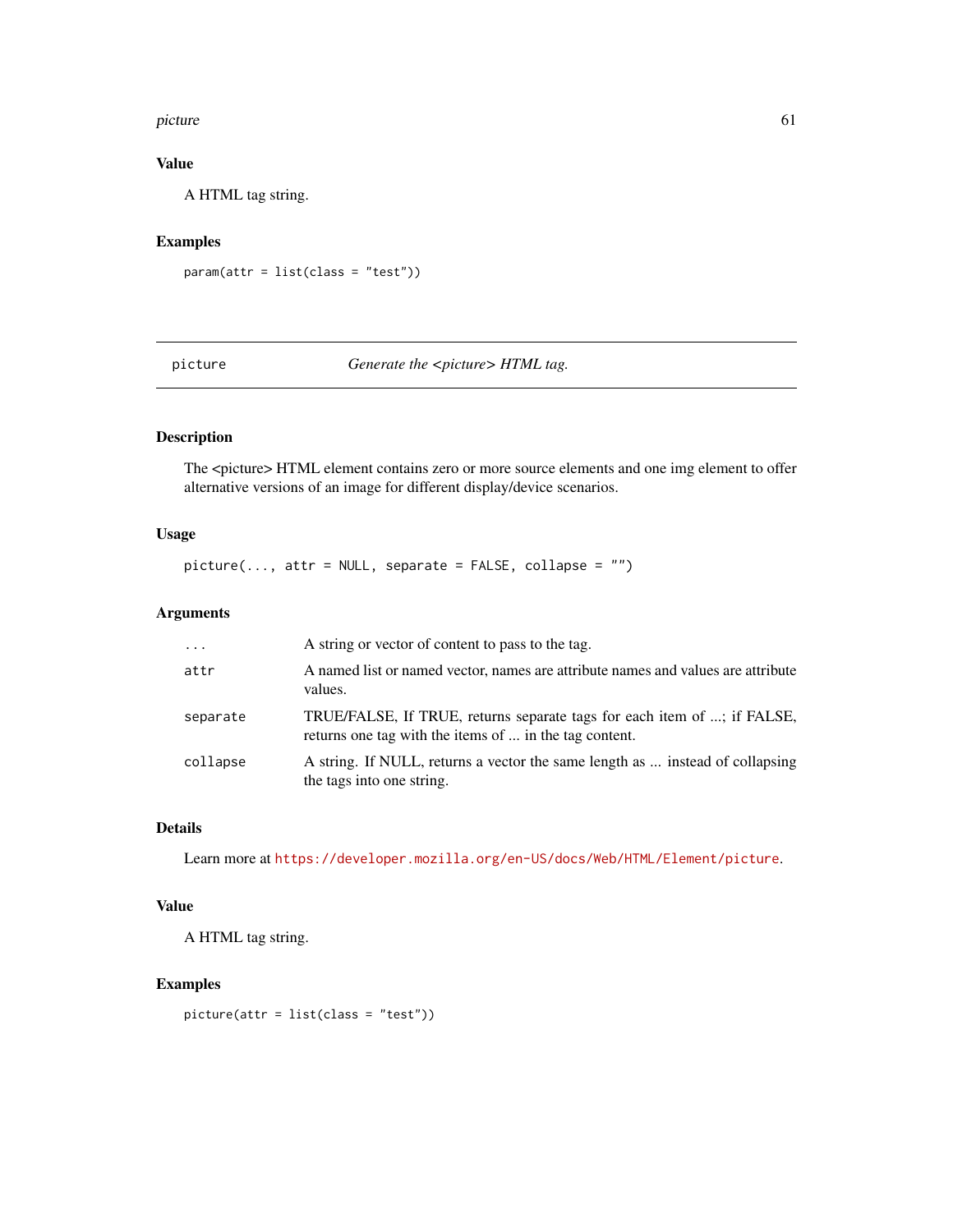#### pre *Generate the <pre> HTML tag.*

#### Description

The <pre> HTML element represents preformatted text which is to be presented exactly as written in the HTML file. The text is typically rendered using a non-proportional, or "monospaced, font. Whitespace inside this element is displayed as written.

## Usage

 $pre(..., attr = NULL, separate = FALSE, collapse = "")$ 

## Arguments

| $\ddots$ . | A string or vector of content to pass to the tag.                                                                                 |
|------------|-----------------------------------------------------------------------------------------------------------------------------------|
| attr       | A named list or named vector, names are attribute names and values are attribute<br>values.                                       |
| separate   | TRUE/FALSE, If TRUE, returns separate tags for each item of ; if FALSE,<br>returns one tag with the items of  in the tag content. |
| collapse   | A string. If NULL, returns a vector the same length as  instead of collapsing<br>the tags into one string.                        |

## Details

Learn more at <https://developer.mozilla.org/en-US/docs/Web/HTML/Element/pre>.

## Value

A HTML tag string.

## Examples

pre(attr = list(class = "test"))

progress *Generate the <progress> HTML tag.*

## Description

The <progress> HTML element displays an indicator showing the completion progress of a task, typically displayed as a progress bar.

#### Usage

```
progress(..., attr = NULL, separate = FALSE, collapse = "")
```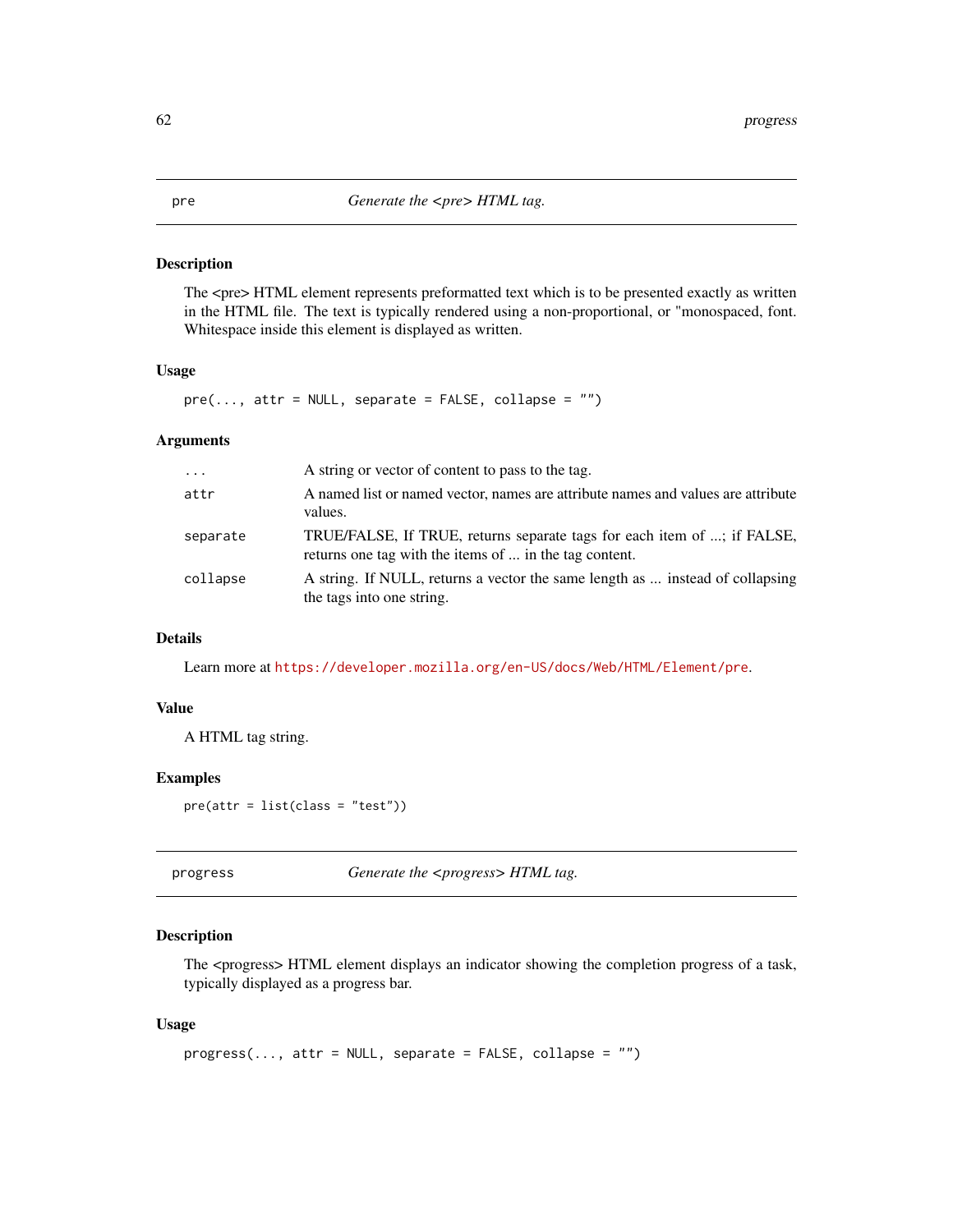# Arguments

| $\cdots$ | A string or vector of content to pass to the tag.                                                                                 |
|----------|-----------------------------------------------------------------------------------------------------------------------------------|
| attr     | A named list or named vector, names are attribute names and values are attribute<br>values.                                       |
| separate | TRUE/FALSE, If TRUE, returns separate tags for each item of ; if FALSE,<br>returns one tag with the items of  in the tag content. |
| collapse | A string. If NULL, returns a vector the same length as  instead of collapsing<br>the tags into one string.                        |

# Details

Learn more at <https://developer.mozilla.org/en-US/docs/Web/HTML/Element/progress>.

## Value

A HTML tag string.

## Examples

progress(attr = list(class = "test"))

q *Generate the <q> HTML tag.*

## Description

The <q> HTML element indicates that the enclosed text is a short inline quotation. Most modern browsers implement this by surrounding the text in quotation marks. This element is intended for short quotations that don't require paragraph breaks; for long quotations use the blockquote element.

## Usage

```
q(..., attr = NULL, separate = FALSE, collapse = "")
```

| $\cdots$ | A string or vector of content to pass to the tag.                                                                                 |
|----------|-----------------------------------------------------------------------------------------------------------------------------------|
| attr     | A named list or named vector, names are attribute names and values are attribute<br>values.                                       |
| separate | TRUE/FALSE, If TRUE, returns separate tags for each item of ; if FALSE,<br>returns one tag with the items of  in the tag content. |
| collapse | A string. If NULL, returns a vector the same length as  instead of collapsing<br>the tags into one string.                        |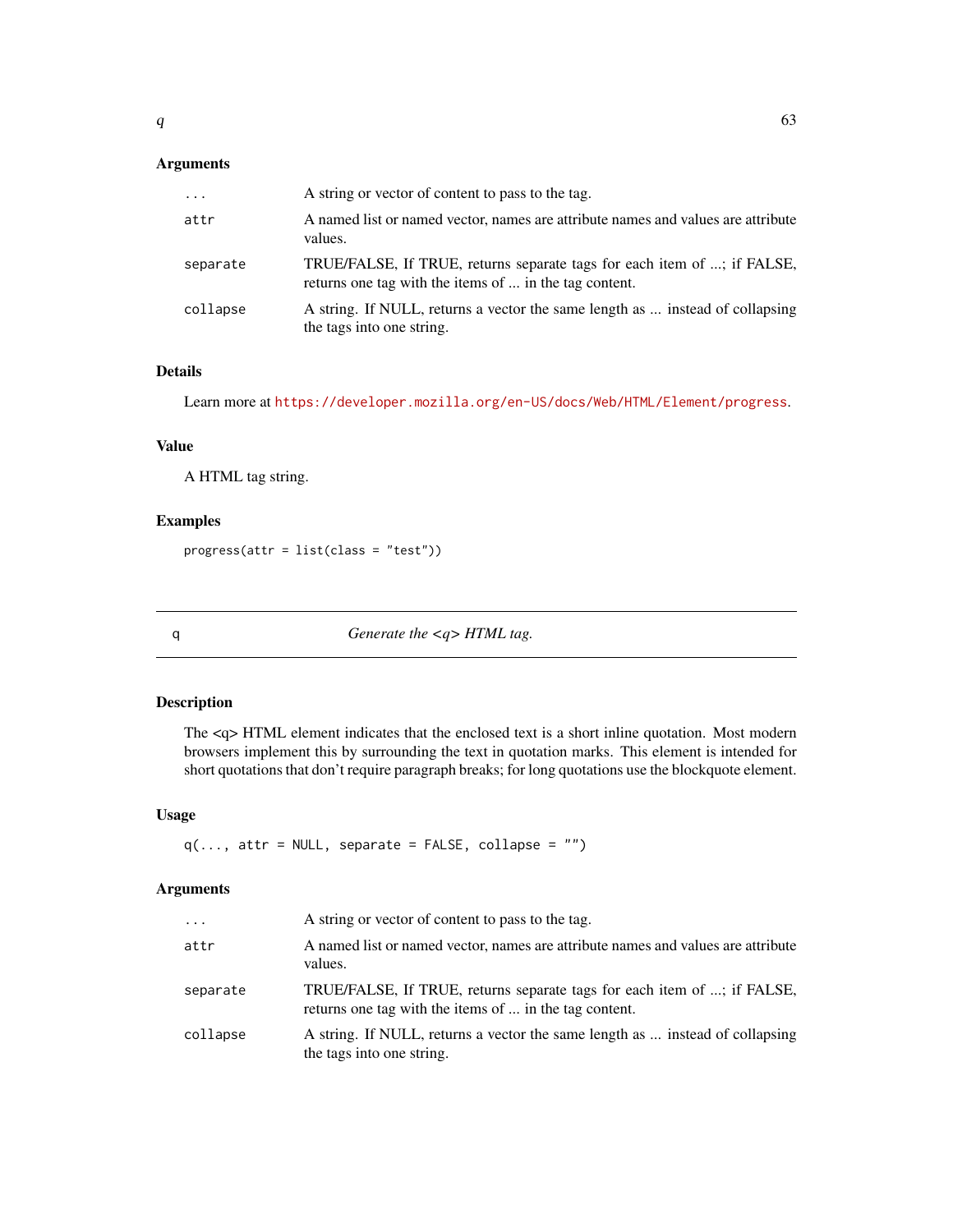# Details

Learn more at <https://developer.mozilla.org/en-US/docs/Web/HTML/Element/q>.

#### Value

A HTML tag string.

## Examples

 $q(attr = list(class = "test"))$ 

rp *Generate the <rp> HTML tag.*

## Description

The <rp> HTML element is used to provide fall-back parentheses for browsers that do not support display of ruby annotations using the ruby element. One  $\langle$ rp> element should enclose each of the opening and closing parentheses that wrap the rt element that contains the annotation's text.

#### Usage

 $rp(..., attr = NULL, separate = FALSE, collapse = "")$ 

## Arguments

| $\cdots$ | A string or vector of content to pass to the tag.                                                                                 |
|----------|-----------------------------------------------------------------------------------------------------------------------------------|
| attr     | A named list or named vector, names are attribute names and values are attribute<br>values.                                       |
| separate | TRUE/FALSE, If TRUE, returns separate tags for each item of ; if FALSE,<br>returns one tag with the items of  in the tag content. |
| collapse | A string. If NULL, returns a vector the same length as  instead of collapsing<br>the tags into one string.                        |

# Details

Learn more at <https://developer.mozilla.org/en-US/docs/Web/HTML/Element/rp>.

## Value

A HTML tag string.

## Examples

 $rp(attr = list(class = "test"))$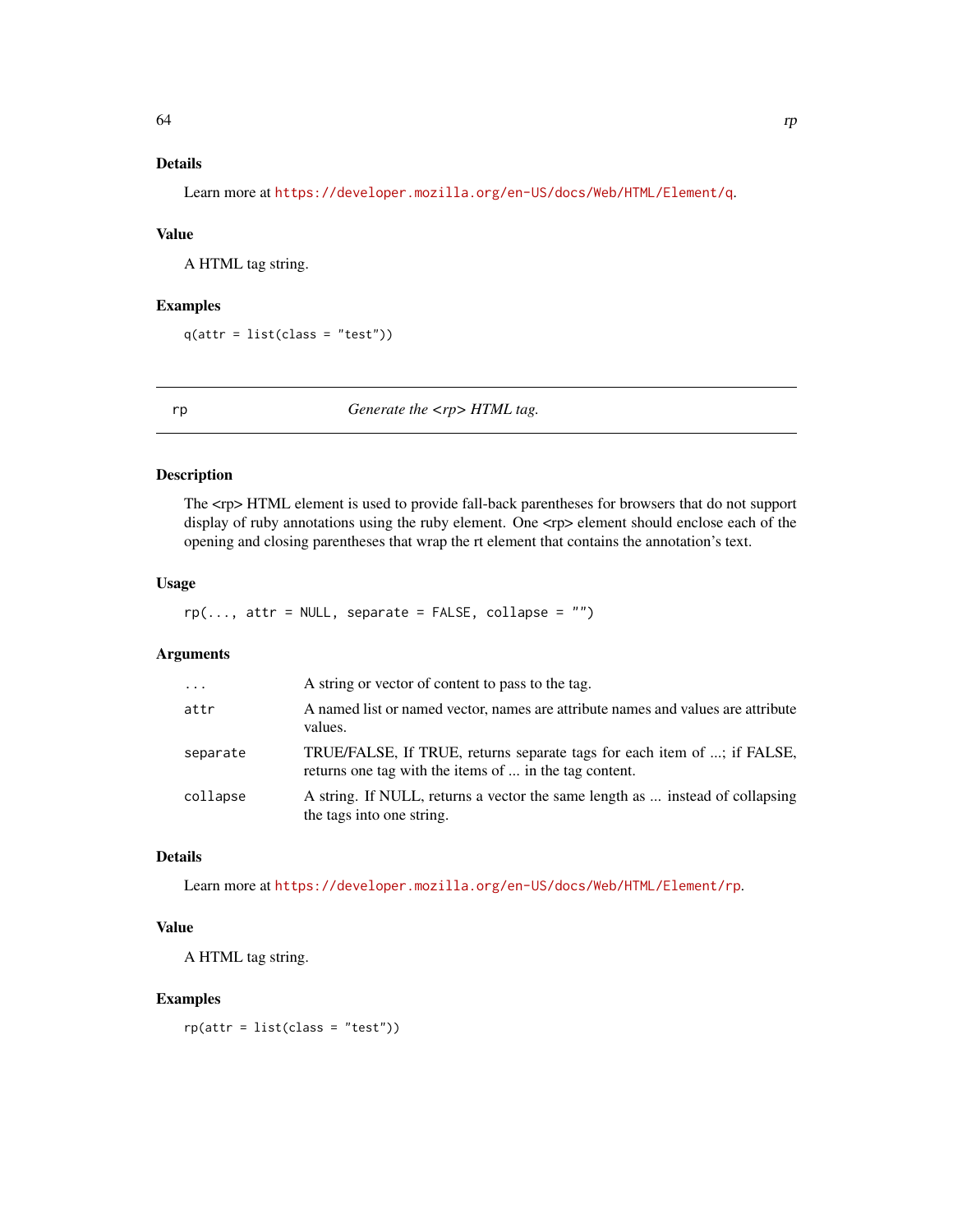The <rt> HTML element specifies the ruby text component of a ruby annotation, which is used to provide pronunciation, translation, or transliteration information for East Asian typography. The <rt> element must always be contained within a ruby element.

#### Usage

```
rt(..., attr = NULL, separate = FALSE, collapse = "")
```
## Arguments

| $\ddots$ | A string or vector of content to pass to the tag.                                                                                 |
|----------|-----------------------------------------------------------------------------------------------------------------------------------|
| attr     | A named list or named vector, names are attribute names and values are attribute<br>values.                                       |
| separate | TRUE/FALSE, If TRUE, returns separate tags for each item of ; if FALSE,<br>returns one tag with the items of  in the tag content. |
| collapse | A string. If NULL, returns a vector the same length as  instead of collapsing<br>the tags into one string.                        |

## Details

Learn more at <https://developer.mozilla.org/en-US/docs/Web/HTML/Element/rt>.

## Value

A HTML tag string.

#### Examples

rt(attr = list(class = "test"))

ruby *Generate the <ruby> HTML tag.*

## Description

The <ruby> HTML element represents small annotations that are rendered above, below, or next to base text, usually used for showing the pronunciation of East Asian characters. It can also be used for annotating other kinds of text, but this usage is less common.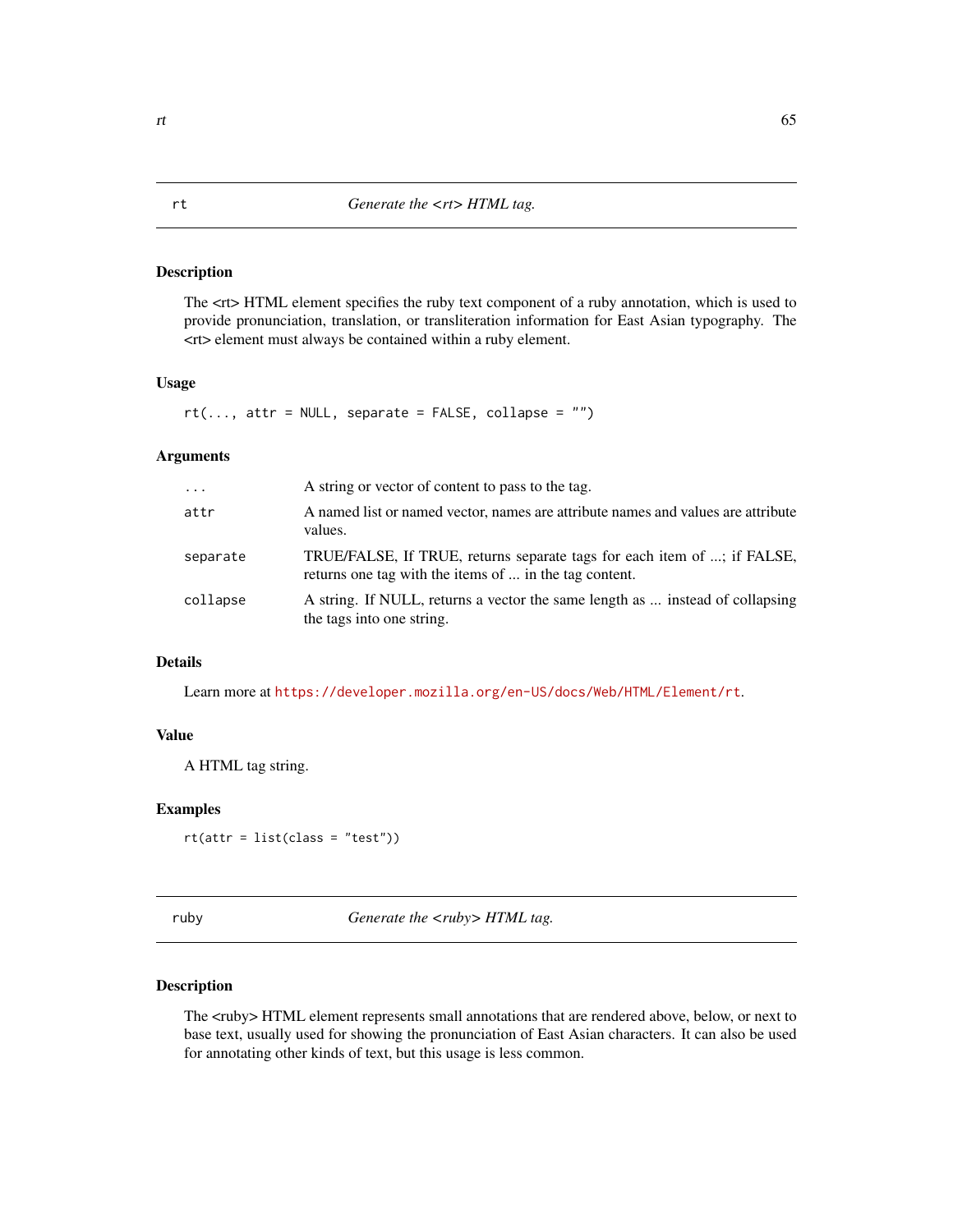## Usage

```
ruby(..., attr = NULL, separate = FALSE, collapse = "")
```
#### Arguments

| $\cdots$ | A string or vector of content to pass to the tag.                                                                                 |
|----------|-----------------------------------------------------------------------------------------------------------------------------------|
| attr     | A named list or named vector, names are attribute names and values are attribute<br>values.                                       |
| separate | TRUE/FALSE, If TRUE, returns separate tags for each item of ; if FALSE,<br>returns one tag with the items of  in the tag content. |
| collapse | A string. If NULL, returns a vector the same length as  instead of collapsing<br>the tags into one string.                        |

# Details

Learn more at <https://developer.mozilla.org/en-US/docs/Web/HTML/Element/ruby>.

## Value

A HTML tag string.

## Examples

ruby(attr = list(class = "test"))

s *Generate the <s> HTML tag.*

#### Description

The <s> HTML element renders text with a strikethrough, or a line through it. Use the <s> element to represent things that are no longer relevant or no longer accurate. However, <s> is not appropriate when indicating document edits; for that, use the del and ins elements, as appropriate.

#### Usage

 $s(..., attr = NULL, separate = FALSE, collapse = "")$ 

| $\ddots$ | A string or vector of content to pass to the tag.                                                                                 |
|----------|-----------------------------------------------------------------------------------------------------------------------------------|
| attr     | A named list or named vector, names are attribute names and values are attribute<br>values.                                       |
| separate | TRUE/FALSE, If TRUE, returns separate tags for each item of ; if FALSE,<br>returns one tag with the items of  in the tag content. |
| collapse | A string. If NULL, returns a vector the same length as  instead of collapsing<br>the tags into one string.                        |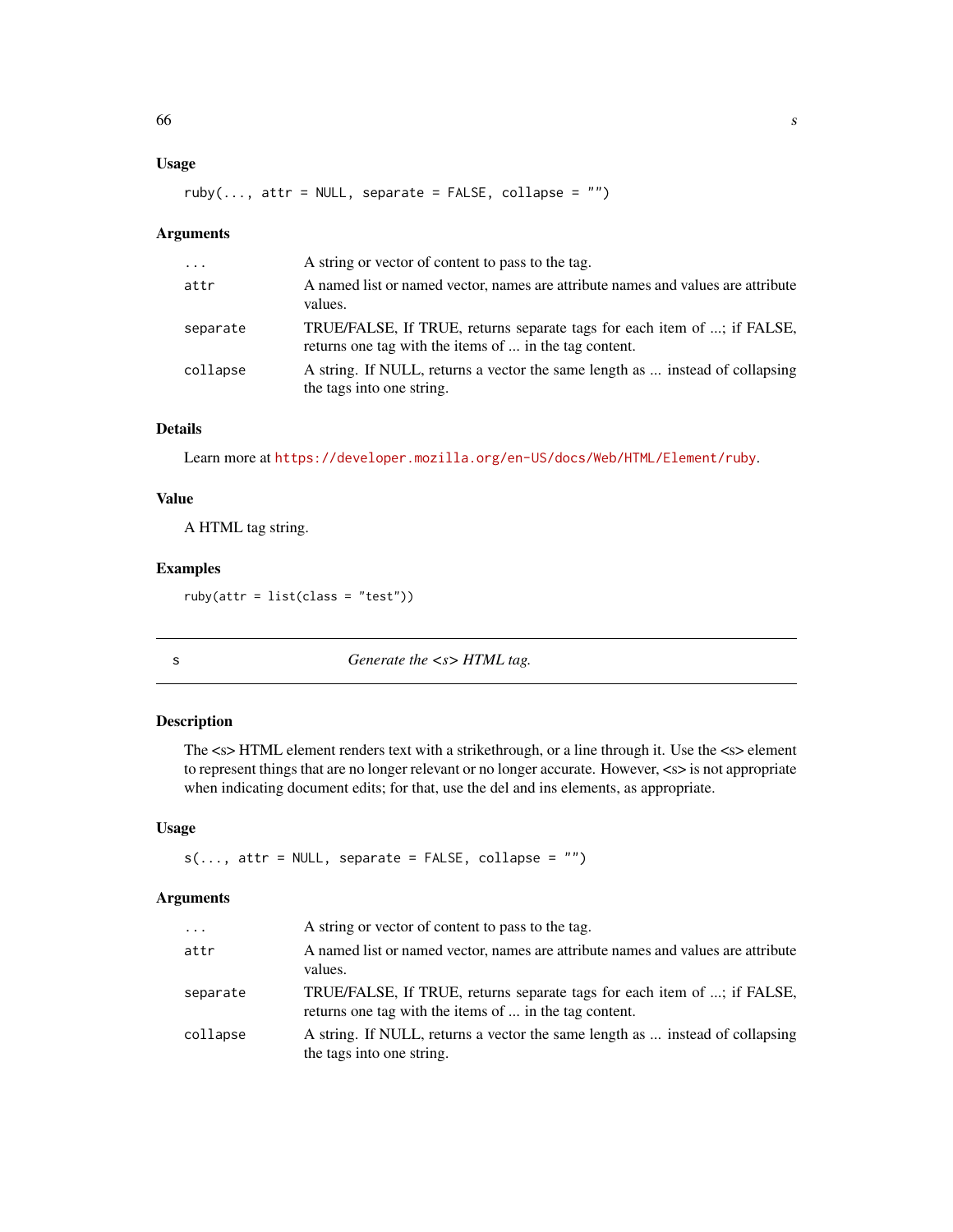$s$ amp 67

# Details

Learn more at <https://developer.mozilla.org/en-US/docs/Web/HTML/Element/s>.

#### Value

A HTML tag string.

## Examples

s(attr = list(class = "test"))

samp **Generate the <samp> HTML tag.** 

## Description

The <samp> HTML element is used to enclose inline text which represents sample (or quoted) output from a computer program. Its contents are typically rendered using the browser's default monospaced font (such as Courier or Lucida Console).

#### Usage

 $\text{sample}$ ..., attr = NULL, separate = FALSE, collapse = "")

## Arguments

| $\cdots$ | A string or vector of content to pass to the tag.                                                                                 |
|----------|-----------------------------------------------------------------------------------------------------------------------------------|
| attr     | A named list or named vector, names are attribute names and values are attribute<br>values.                                       |
| separate | TRUE/FALSE, If TRUE, returns separate tags for each item of ; if FALSE,<br>returns one tag with the items of  in the tag content. |
| collapse | A string. If NULL, returns a vector the same length as  instead of collapsing<br>the tags into one string.                        |

# Details

Learn more at <https://developer.mozilla.org/en-US/docs/Web/HTML/Element/samp>.

#### Value

A HTML tag string.

## Examples

samp(attr = list(class = "test"))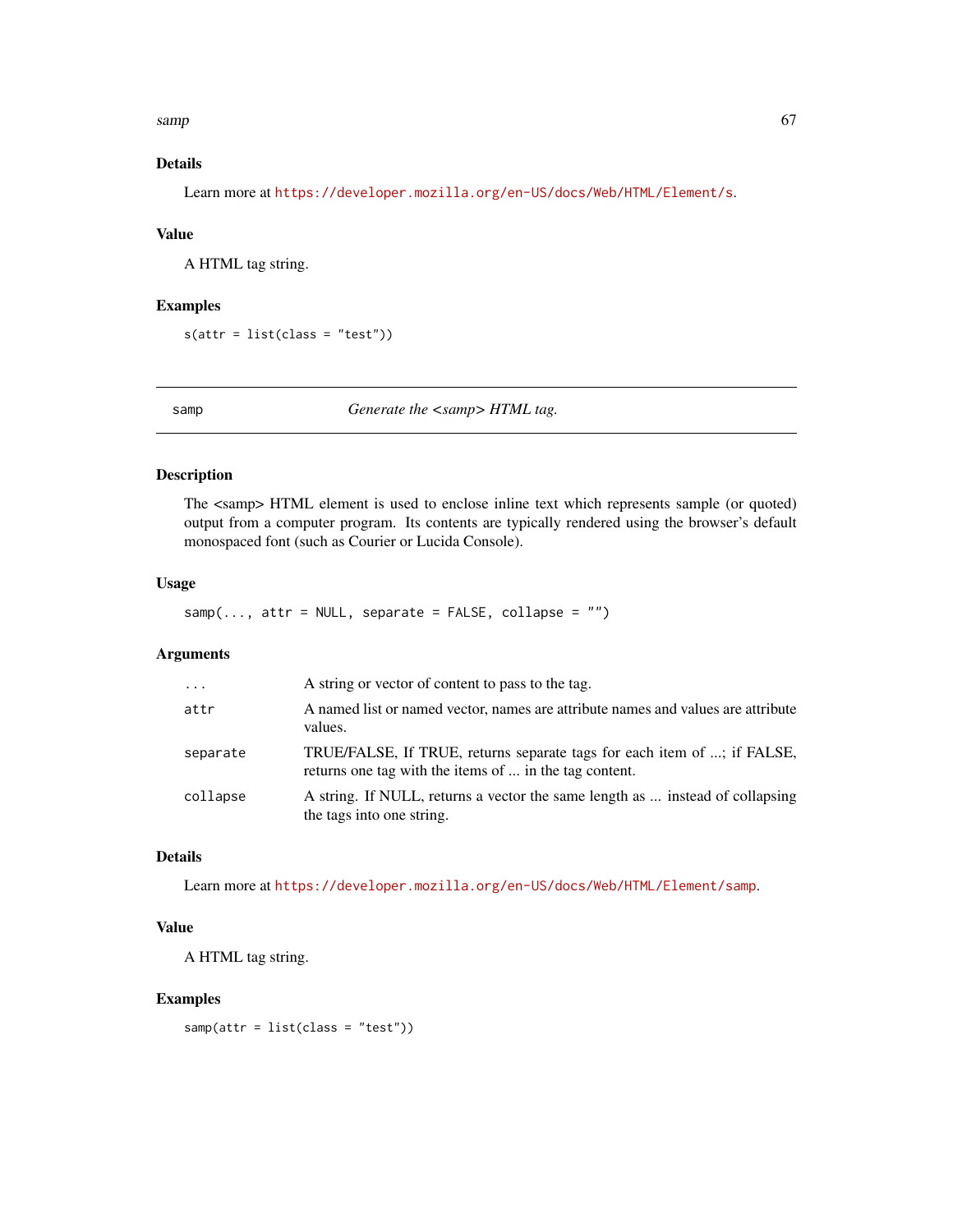The <script> HTML element is used to embed executable code or data; this is typically used to embed or refer to JavaScript code. The <script> element can also be used with other languages, such as WebGL's GLSL shader programming language and JSON.

#### Usage

```
script(..., attr = NULL, separate = FALSE, collapse = "")
```
#### Arguments

| $\ddots$ . | A string or vector of content to pass to the tag.                                                                                 |
|------------|-----------------------------------------------------------------------------------------------------------------------------------|
| attr       | A named list or named vector, names are attribute names and values are attribute<br>values.                                       |
| separate   | TRUE/FALSE, If TRUE, returns separate tags for each item of ; if FALSE,<br>returns one tag with the items of  in the tag content. |
| collapse   | A string. If NULL, returns a vector the same length as  instead of collapsing<br>the tags into one string.                        |

## Details

Learn more at <https://developer.mozilla.org/en-US/docs/Web/HTML/Element/script>.

## Value

A HTML tag string.

## Examples

```
script(attr = list(class = "test"))
```
section *Generate the <section> HTML tag.*

## Description

The <section> HTML element represents a generic standalone section of a document, which doesn't have a more specific semantic element to represent it. Sections should always have a heading, with very few exceptions.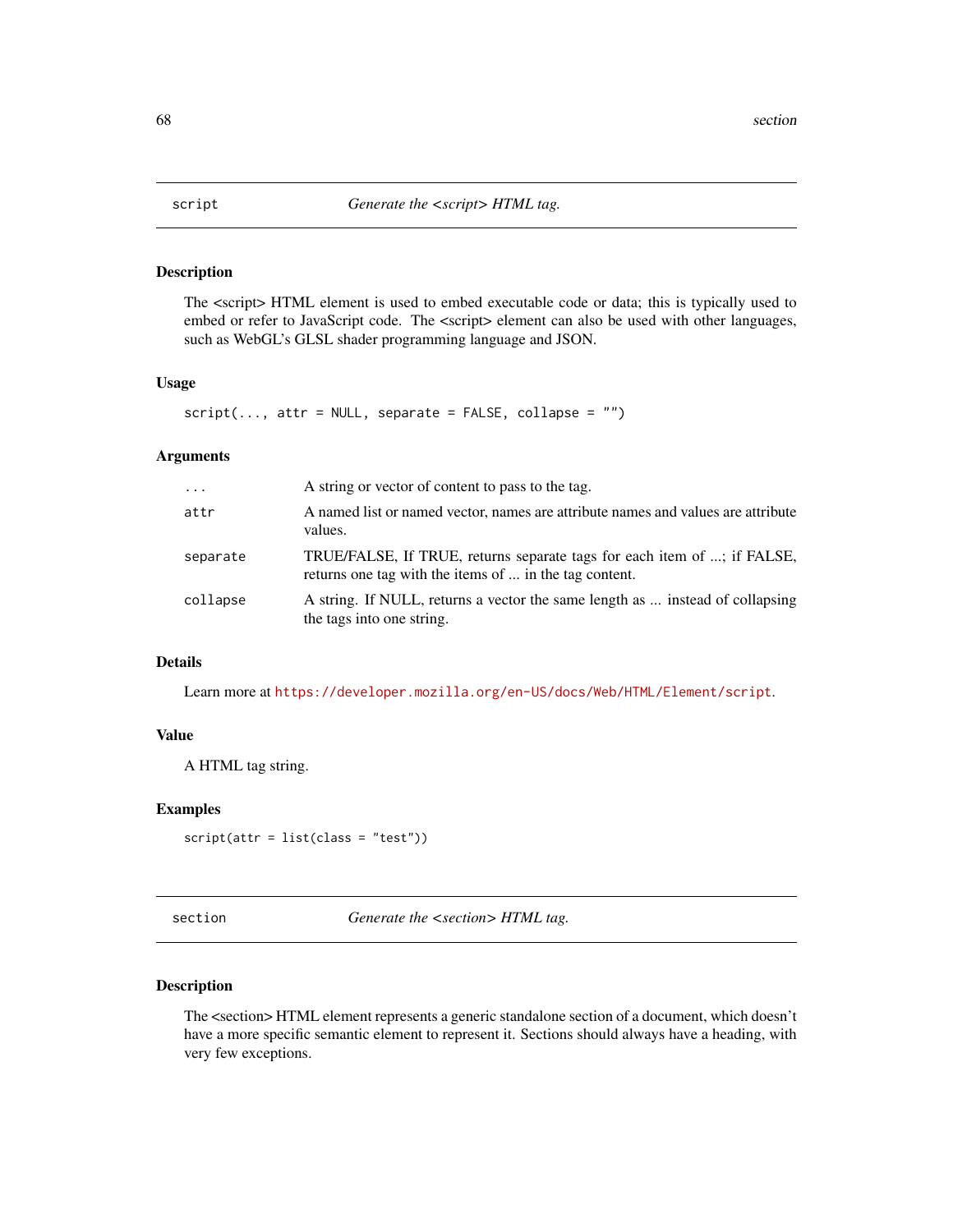#### select 69

# Usage

section(..., attr = NULL, separate = FALSE, collapse = "")

## Arguments

| $\cdot$  | A string or vector of content to pass to the tag.                                                                                 |
|----------|-----------------------------------------------------------------------------------------------------------------------------------|
| attr     | A named list or named vector, names are attribute names and values are attribute<br>values.                                       |
| separate | TRUE/FALSE, If TRUE, returns separate tags for each item of ; if FALSE,<br>returns one tag with the items of  in the tag content. |
| collapse | A string. If NULL, returns a vector the same length as  instead of collapsing<br>the tags into one string.                        |

# Details

Learn more at <https://developer.mozilla.org/en-US/docs/Web/HTML/Element/section>.

# Value

A HTML tag string.

## Examples

section(attr = list(class = "test"))

| - | ≏ |
|---|---|
|   |   |

Generate the <select> HTML tag.

## Description

The <select> HTML element represents a control that provides a menu of options:

## Usage

```
select(..., attr = NULL, separate = FALSE, collapse = "")
```

| $\cdots$ | A string or vector of content to pass to the tag.                                                                                 |
|----------|-----------------------------------------------------------------------------------------------------------------------------------|
| attr     | A named list or named vector, names are attribute names and values are attribute<br>values.                                       |
| separate | TRUE/FALSE, If TRUE, returns separate tags for each item of ; if FALSE,<br>returns one tag with the items of  in the tag content. |
| collapse | A string. If NULL, returns a vector the same length as  instead of collapsing<br>the tags into one string.                        |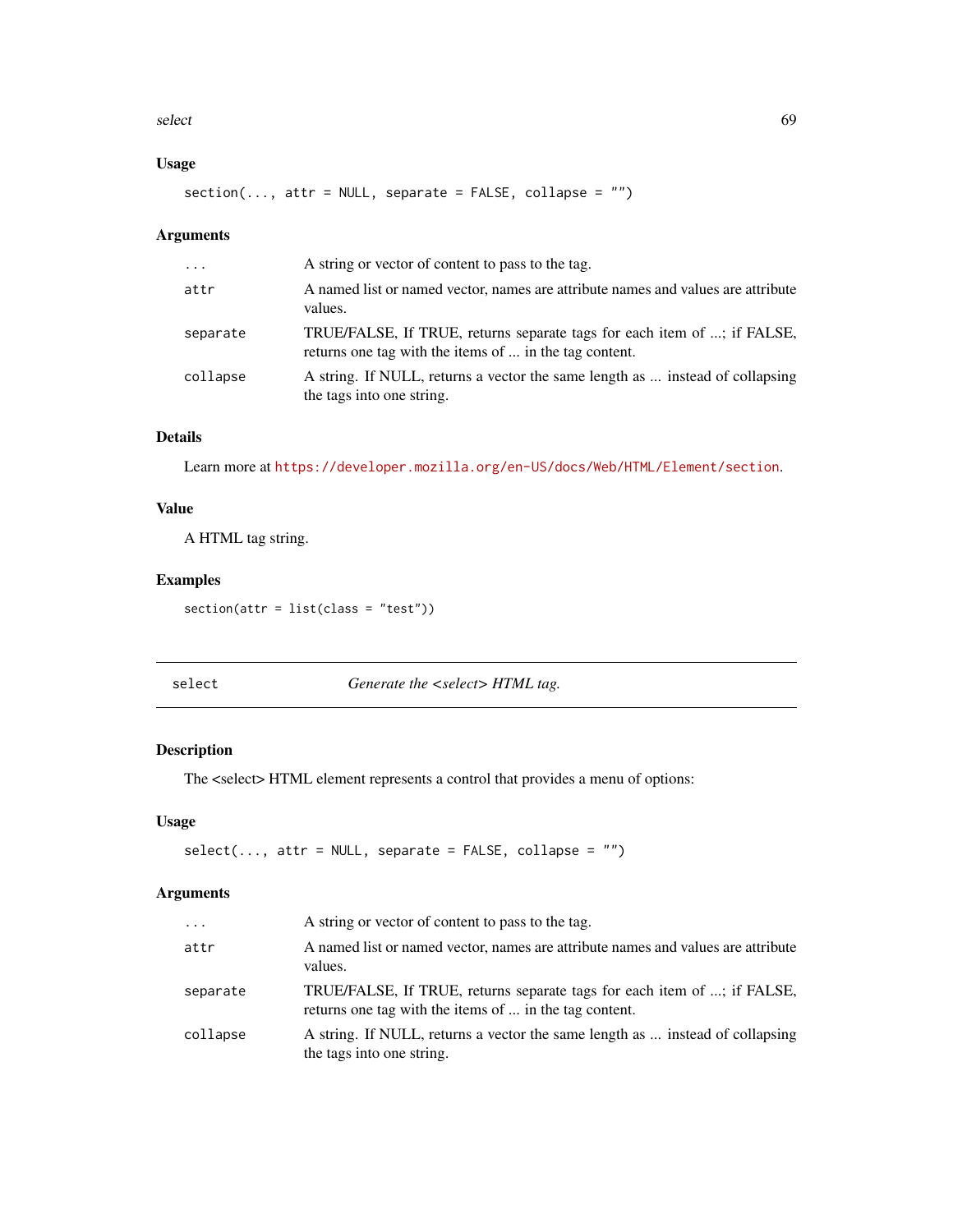# Details

Learn more at <https://developer.mozilla.org/en-US/docs/Web/HTML/Element/select>.

#### Value

A HTML tag string.

## Examples

```
select(attr = list(class = "test"))
```
slot *Generate the <slot>HTML tag.* 

## Description

The <slot> HTML element—part of the Web Components technology suite—is a placeholder inside a web component that you can fill with your own markup, which lets you create separate DOM trees and present them together.

#### Usage

```
slot(..., attr = NULL, separate = FALSE, collapse = "")
```
## Arguments

| $\cdot$  | A string or vector of content to pass to the tag.                                                                                 |
|----------|-----------------------------------------------------------------------------------------------------------------------------------|
| attr     | A named list or named vector, names are attribute names and values are attribute<br>values.                                       |
| separate | TRUE/FALSE, If TRUE, returns separate tags for each item of ; if FALSE,<br>returns one tag with the items of  in the tag content. |
| collapse | A string. If NULL, returns a vector the same length as  instead of collapsing<br>the tags into one string.                        |

# Details

Learn more at <https://developer.mozilla.org/en-US/docs/Web/HTML/Element/slot>.

## Value

A HTML tag string.

## Examples

slot(attr = list(class = "test"))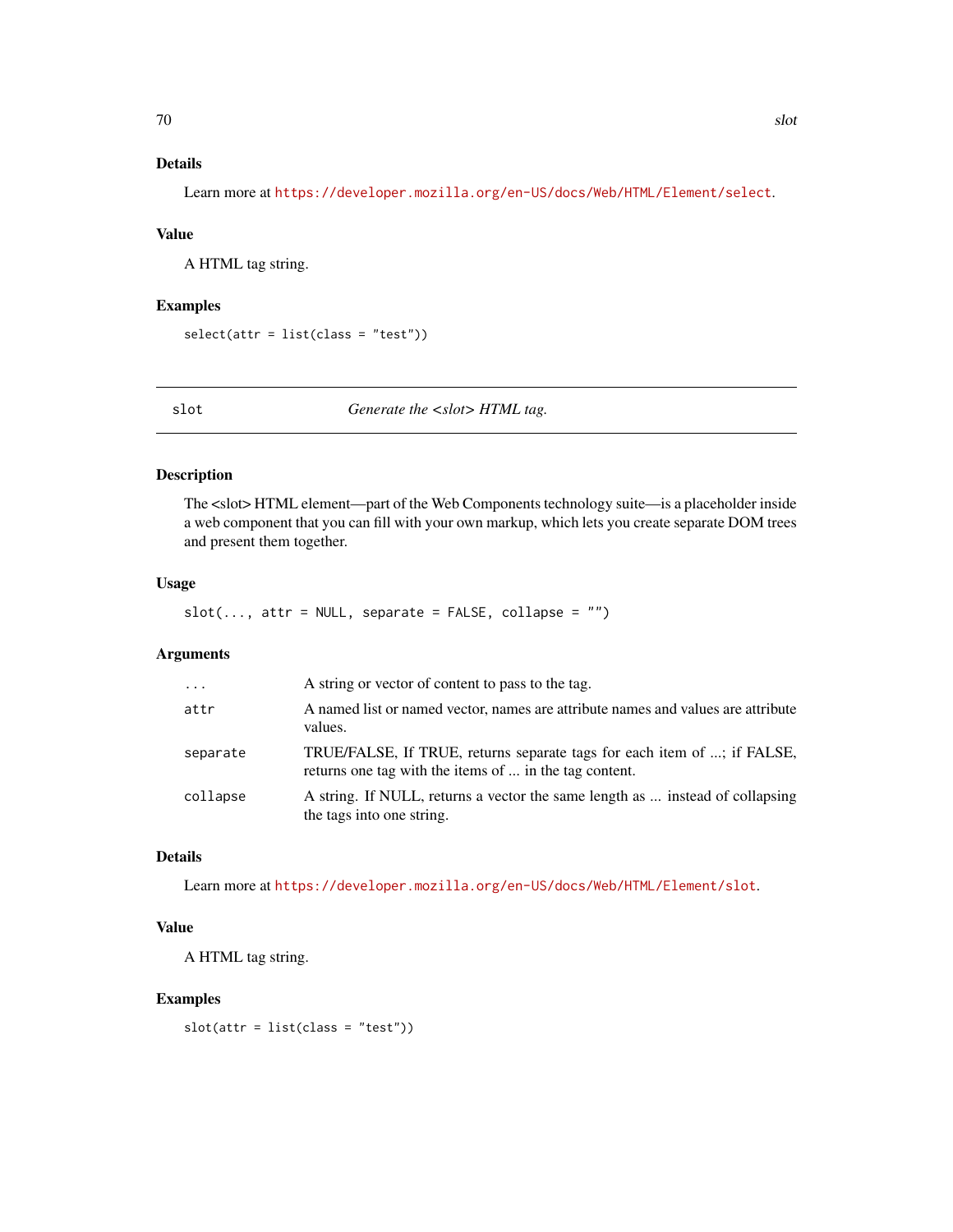The <small> HTML element represents side-comments and small print, like copyright and legal text, independent of its styled presentation. By default, it renders text within it one font-size smaller, such as from small to x-small.

#### Usage

 $small(..., attr = NULL, separate = FALSE, collapse = "")$ 

## Arguments

| $\cdot \cdot \cdot$ | A string or vector of content to pass to the tag.                                                                                 |
|---------------------|-----------------------------------------------------------------------------------------------------------------------------------|
| attr                | A named list or named vector, names are attribute names and values are attribute<br>values.                                       |
| separate            | TRUE/FALSE, If TRUE, returns separate tags for each item of ; if FALSE,<br>returns one tag with the items of  in the tag content. |
| collapse            | A string. If NULL, returns a vector the same length as  instead of collapsing<br>the tags into one string.                        |

#### Details

Learn more at <https://developer.mozilla.org/en-US/docs/Web/HTML/Element/small>.

#### Value

A HTML tag string.

#### Examples

small(attr = list(class = "test"))

source *Generate the <source> HTML tag.* 

## Description

The <source> HTML element specifies multiple media resources for the picture, the audio element, or the video element. It is an empty element, meaning that it has no content and does not have a closing tag. It is commonly used to offer the same media content in multiple file formats in order to provide compatibility with a broad range of browsers given their differing support for image file formats and media file formats.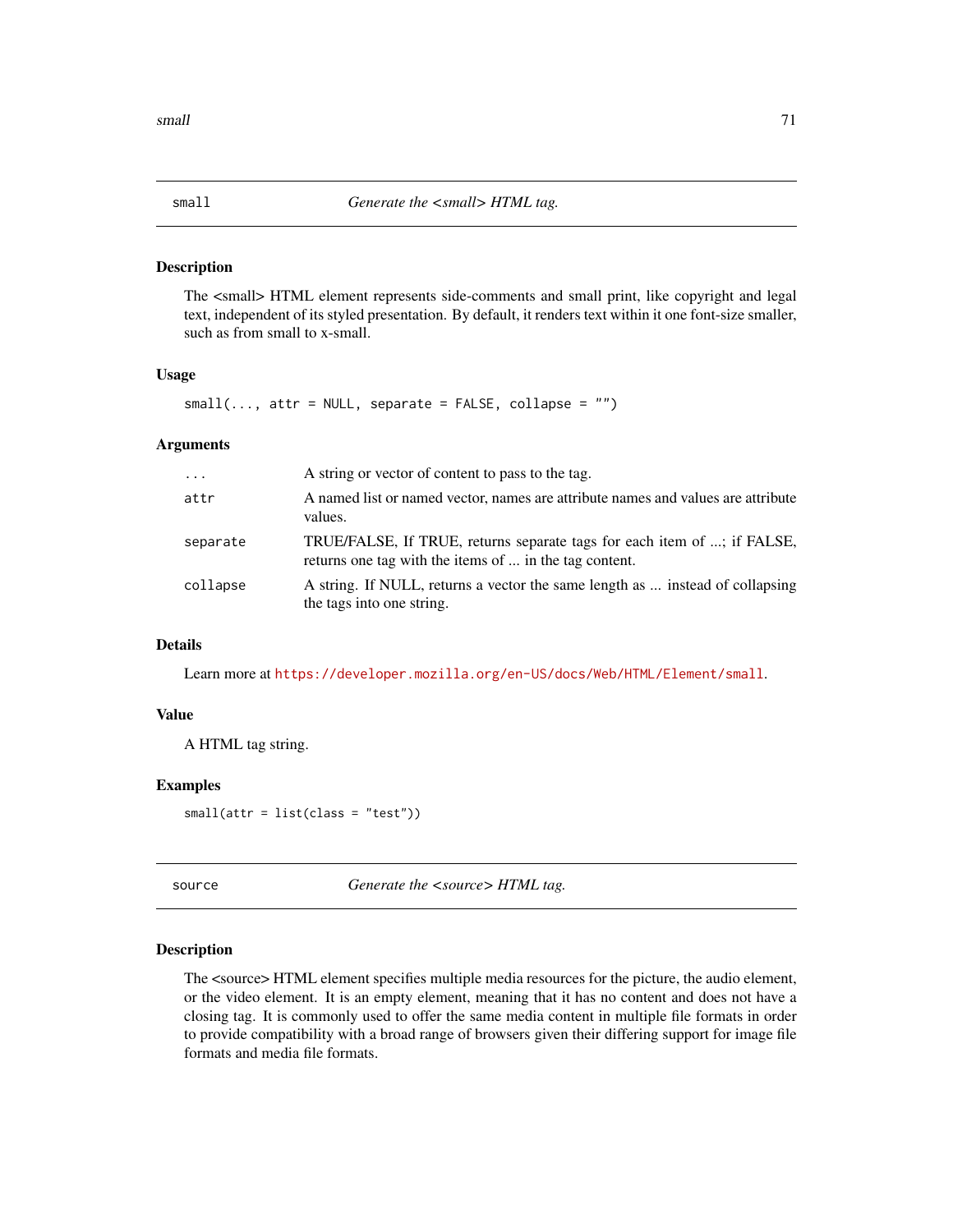#### Usage

```
source(attr = NULL, separate = FALSE, collapse = "")
```
#### Arguments

| attr     | A named list or named vector, names are attribute names and values are attribute<br>values.                                              |
|----------|------------------------------------------------------------------------------------------------------------------------------------------|
| separate | TRUE/FALSE, If TRUE, returns separate tags for each item of attr if length of<br>that item is greater than 1; if FALSE, returns one tag. |
| collapse | A string. If NULL, returns a vector the same length as the longest item of attr.<br>instead of one string.                               |

## Details

Learn more at <https://developer.mozilla.org/en-US/docs/Web/HTML/Element/source>.

## Value

A HTML tag string.

#### Examples

source(attr =  $list(class = "test")$ )

span *Generate the <span> HTML tag.* 

#### Description

The <span> HTML element is a generic inline container for phrasing content, which does not inherently represent anything. It can be used to group elements for styling purposes (using the class or id attributes), or because they share attribute values, such as lang. It should be used only when no other semantic element is appropriate. <span> is very much like a div element, but div is a block-level element whereas a <span> is an inline element.

## Usage

```
span(..., attr = NULL, separate = FALSE, collapse = "")
```

| $\cdots$ | A string or vector of content to pass to the tag.                                                                                 |
|----------|-----------------------------------------------------------------------------------------------------------------------------------|
| attr     | A named list or named vector, names are attribute names and values are attribute<br>values.                                       |
| separate | TRUE/FALSE, If TRUE, returns separate tags for each item of ; if FALSE,<br>returns one tag with the items of  in the tag content. |
| collapse | A string. If NULL, returns a vector the same length as  instead of collapsing<br>the tags into one string.                        |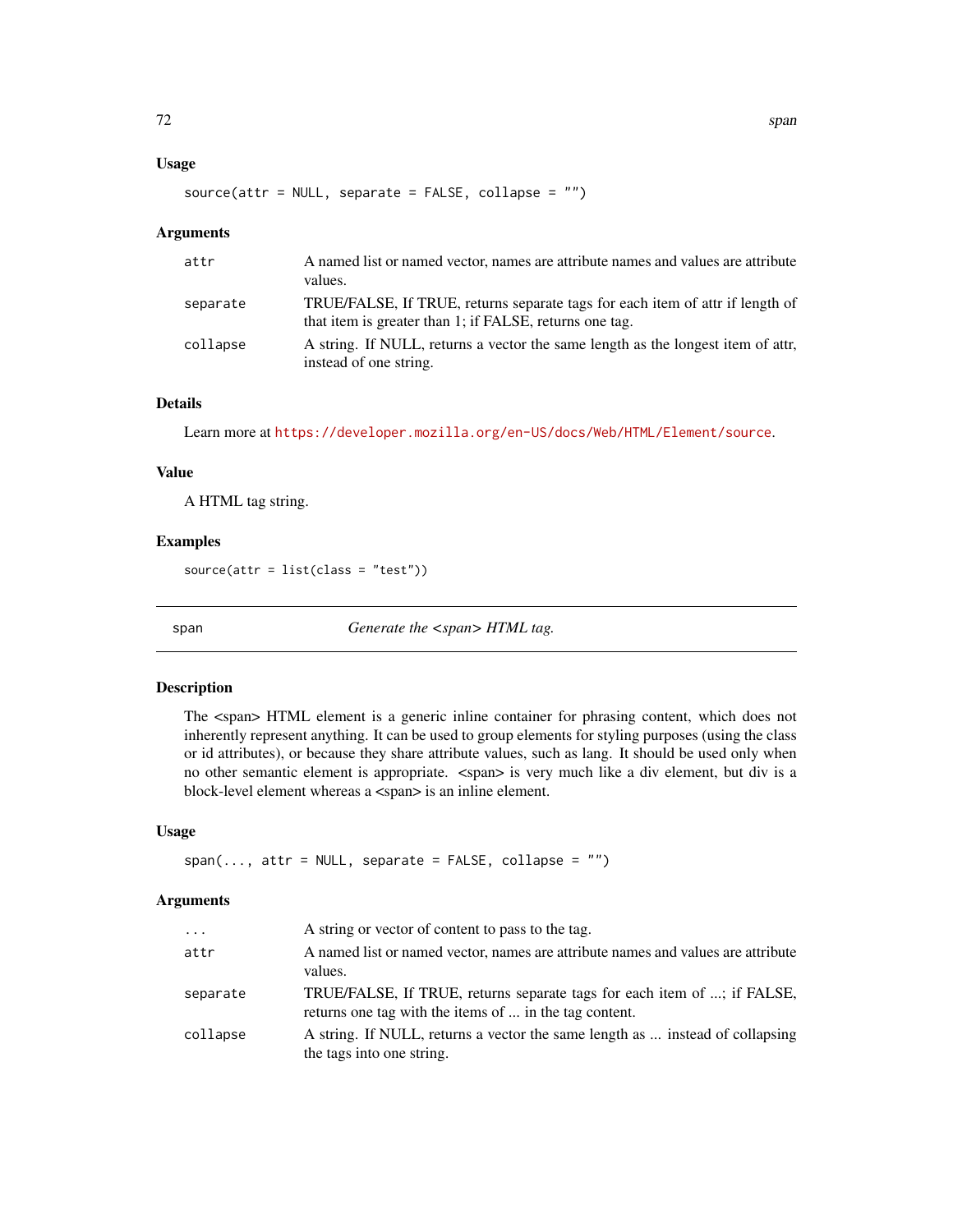#### <span id="page-72-0"></span>strong the contract of the contract of the contract of the contract of the contract of the contract of the contract of the contract of the contract of the contract of the contract of the contract of the contract of the con

# Details

Learn more at <https://developer.mozilla.org/en-US/docs/Web/HTML/Element/span>.

#### Value

A HTML tag string.

#### Examples

 $span(attr = list(class = "test"))$ 

strong *Generate the <strong> HTML tag.*

#### Description

The <strong> HTML element indicates that its contents have strong importance, seriousness, or urgency. Browsers typically render the contents in bold type.

# Usage

 $strong(\ldots, attr = NULL, separate = FALSE, collapse = "")$ 

# Arguments

| $\ddotsc$ | A string or vector of content to pass to the tag.                                                                                 |
|-----------|-----------------------------------------------------------------------------------------------------------------------------------|
| attr      | A named list or named vector, names are attribute names and values are attribute<br>values.                                       |
| separate  | TRUE/FALSE, If TRUE, returns separate tags for each item of ; if FALSE,<br>returns one tag with the items of  in the tag content. |
| collapse  | A string. If NULL, returns a vector the same length as  instead of collapsing<br>the tags into one string.                        |

# Details

Learn more at <https://developer.mozilla.org/en-US/docs/Web/HTML/Element/strong>.

# Value

A HTML tag string.

#### Examples

strong(attr = list(class = "test"))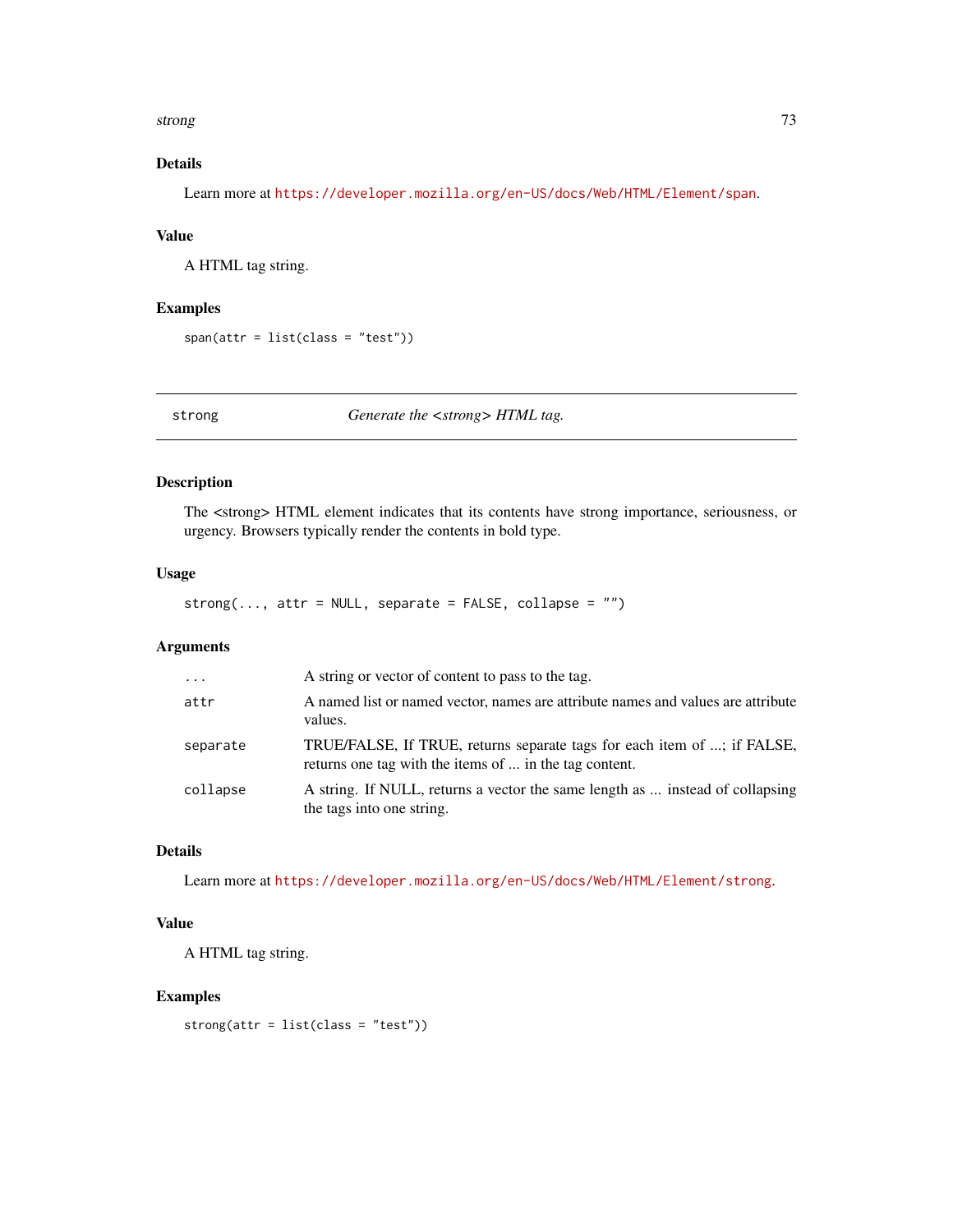The <style> HTML element contains style information for a document, or part of a document. It contains CSS, which is applied to the contents of the document containing the <style> element.

#### Usage

 $style(\ldots,$  attr = NULL, separate = FALSE, collapse = "")

# Arguments

| $\cdot$  | A string or vector of content to pass to the tag.                                                                                 |
|----------|-----------------------------------------------------------------------------------------------------------------------------------|
| attr     | A named list or named vector, names are attribute names and values are attribute<br>values.                                       |
| separate | TRUE/FALSE, If TRUE, returns separate tags for each item of ; if FALSE,<br>returns one tag with the items of  in the tag content. |
| collapse | A string. If NULL, returns a vector the same length as  instead of collapsing<br>the tags into one string.                        |

#### Details

Learn more at <https://developer.mozilla.org/en-US/docs/Web/HTML/Element/style>.

#### Value

A HTML tag string.

#### Examples

style(attr = list(class = "test"))

sub *Generate the <sub> HTML tag.* 

#### Description

The  $\langle$ sub> HTML element specifies inline text which should be displayed as subscript for solely typographical reasons. Subscripts are typically rendered with a lowered baseline using smaller text.

#### Usage

 $sub(..., attr = NULL, separate = FALSE, collapse = "")$ 

#### <span id="page-73-0"></span> $74$  sub-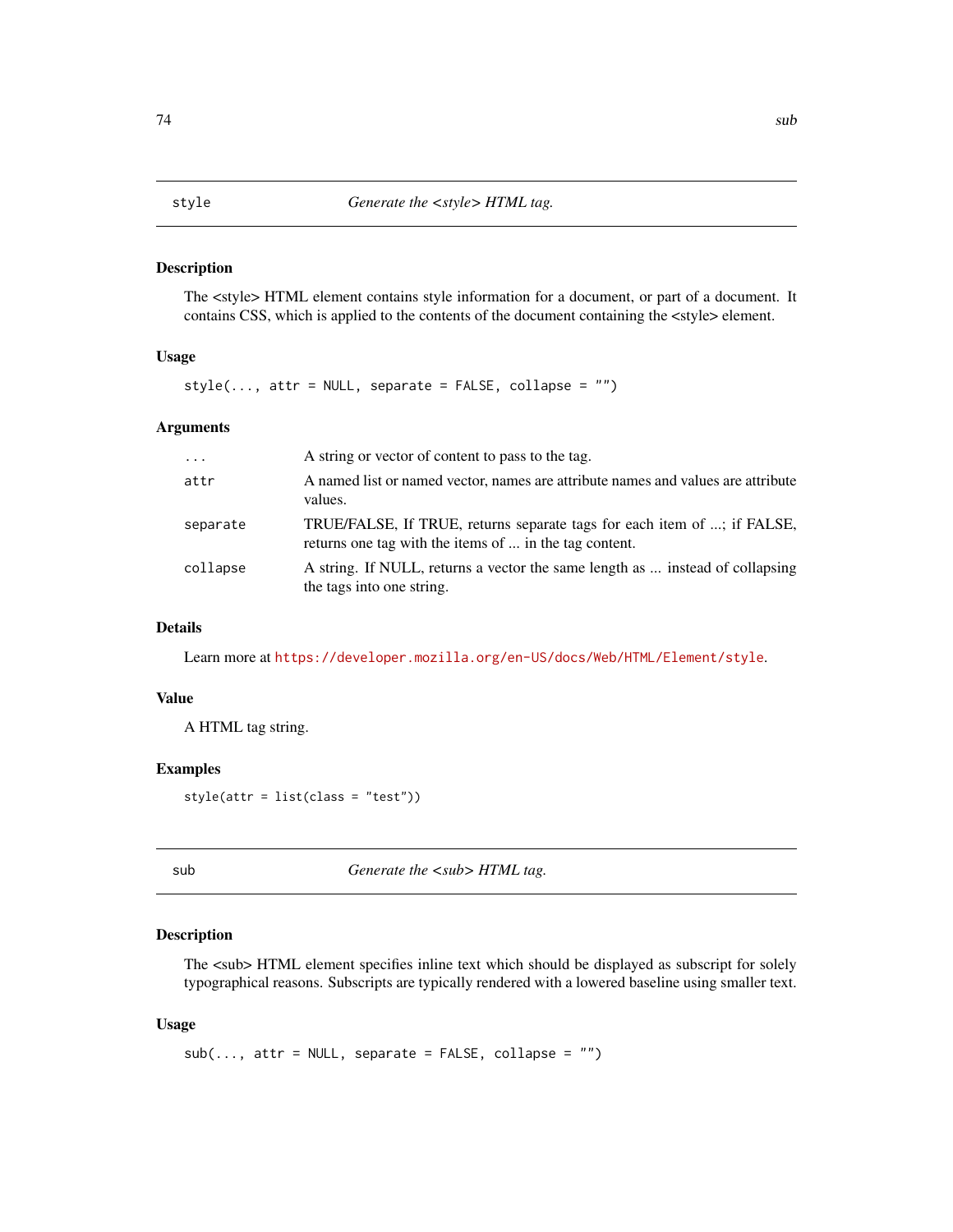#### <span id="page-74-0"></span>summary 75

#### Arguments

| $\cdot \cdot \cdot$ | A string or vector of content to pass to the tag.                                                                                 |
|---------------------|-----------------------------------------------------------------------------------------------------------------------------------|
| attr                | A named list or named vector, names are attribute names and values are attribute<br>values.                                       |
| separate            | TRUE/FALSE, If TRUE, returns separate tags for each item of ; if FALSE,<br>returns one tag with the items of  in the tag content. |
| collapse            | A string. If NULL, returns a vector the same length as  instead of collapsing<br>the tags into one string.                        |

# Details

Learn more at <https://developer.mozilla.org/en-US/docs/Web/HTML/Element/sub>.

# Value

A HTML tag string.

# Examples

sub(attr = list(class = "test"))

summary *Generate the <summary> HTML tag.*

#### Description

The <summary> HTML element specifies a summary, caption, or legend for a details element's disclosure box. Clicking the <summary> element toggles the state of the parent <details> element open and closed.

#### Usage

```
summary(..., attr = NULL, separate = FALSE, collapse = "")
```
# Arguments

| $\cdots$ | A string or vector of content to pass to the tag.                                                                                 |
|----------|-----------------------------------------------------------------------------------------------------------------------------------|
| attr     | A named list or named vector, names are attribute names and values are attribute<br>values.                                       |
| separate | TRUE/FALSE, If TRUE, returns separate tags for each item of ; if FALSE,<br>returns one tag with the items of  in the tag content. |
| collapse | A string. If NULL, returns a vector the same length as  instead of collapsing<br>the tags into one string.                        |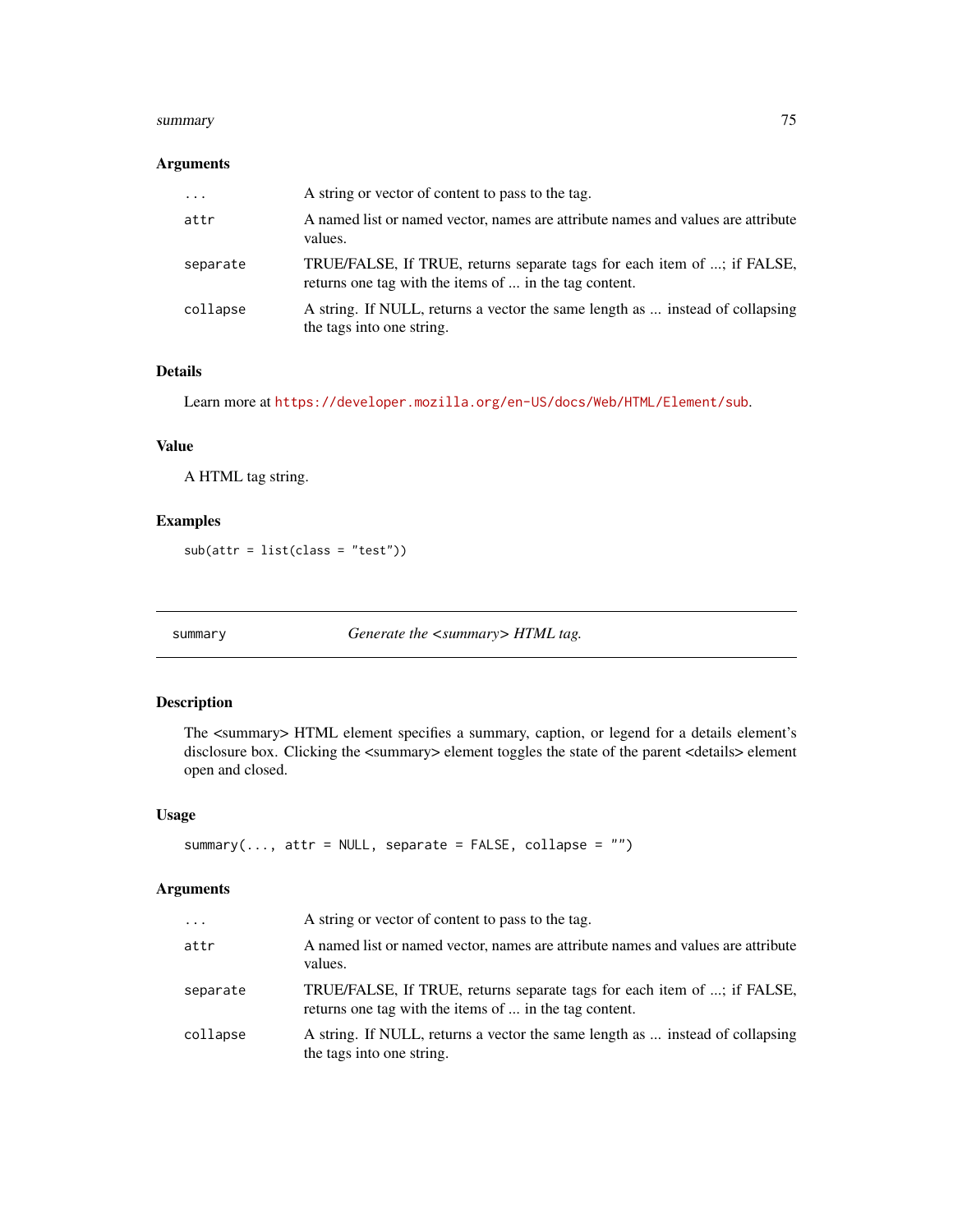# <span id="page-75-0"></span>Details

Learn more at <https://developer.mozilla.org/en-US/docs/Web/HTML/Element/summary>.

# Value

A HTML tag string.

#### Examples

```
summary(attr = list(class = "test"))
```
sup *Generate the*  $\langle \textit{sup} \rangle$  *HTML tag.* 

#### Description

The  $\langle$ sup> HTML element specifies inline text which is to be displayed as superscript for solely typographical reasons. Superscripts are usually rendered with a raised baseline using smaller text.

#### Usage

 $sup(..., attr = NULL, separate = FALSE, collapse = "")$ 

#### Arguments

| $\ddotsc$ | A string or vector of content to pass to the tag.                                                                                 |
|-----------|-----------------------------------------------------------------------------------------------------------------------------------|
| attr      | A named list or named vector, names are attribute names and values are attribute<br>values.                                       |
| separate  | TRUE/FALSE, If TRUE, returns separate tags for each item of ; if FALSE,<br>returns one tag with the items of  in the tag content. |
| collapse  | A string. If NULL, returns a vector the same length as  instead of collapsing<br>the tags into one string.                        |

# Details

Learn more at <https://developer.mozilla.org/en-US/docs/Web/HTML/Element/sup>.

# Value

A HTML tag string.

#### Examples

sup(attr = list(class = "test"))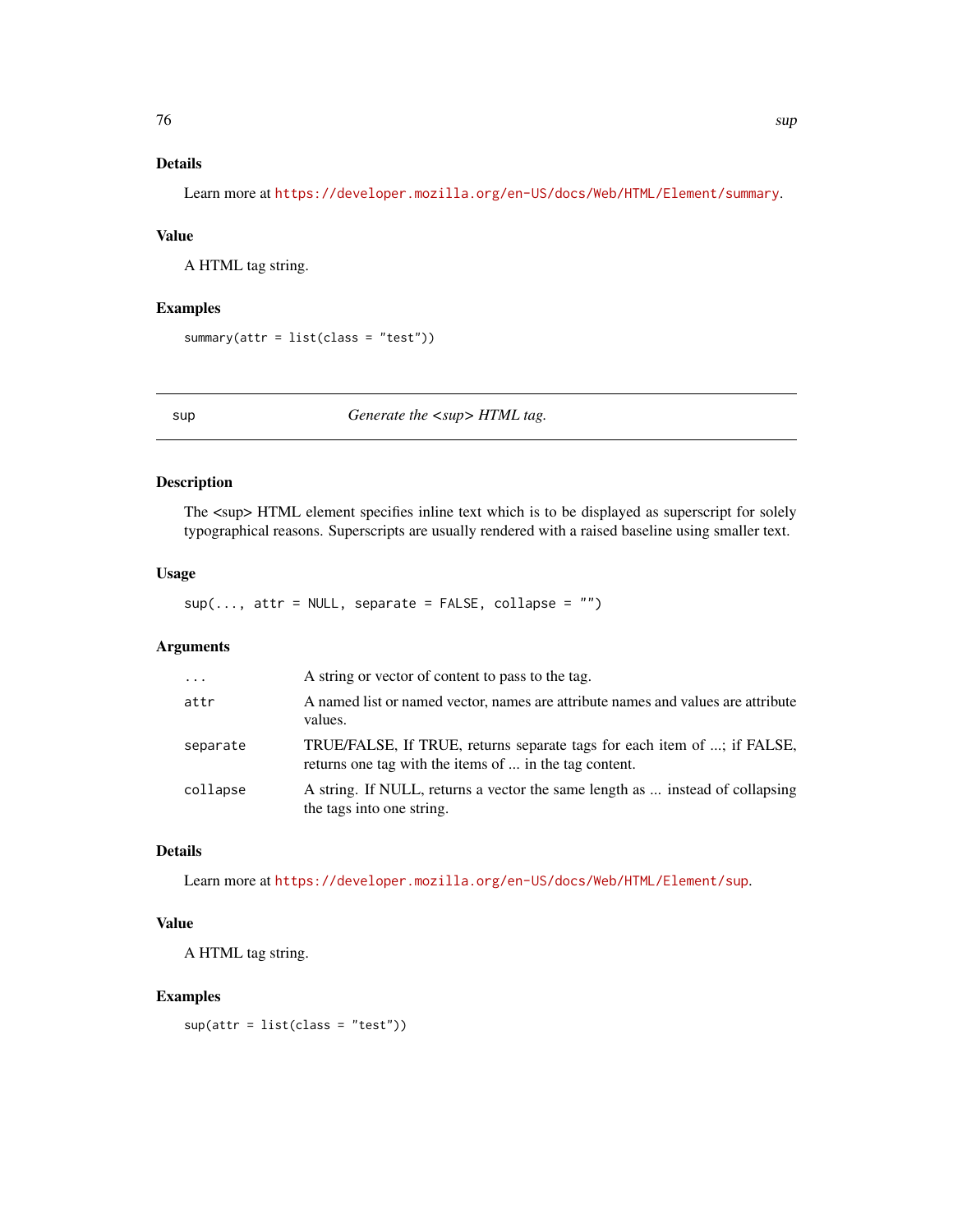<span id="page-76-0"></span>

The <table> HTML element represents tabular data — that is, information presented in a twodimensional table comprised of rows and columns of cells containing data.

# Usage

```
table(..., attr = NULL, separate = FALSE, collapse = "")
```
#### Arguments

| $\ddots$ . | A string or vector of content to pass to the tag.                                                                                 |
|------------|-----------------------------------------------------------------------------------------------------------------------------------|
| attr       | A named list or named vector, names are attribute names and values are attribute<br>values.                                       |
| separate   | TRUE/FALSE, If TRUE, returns separate tags for each item of ; if FALSE,<br>returns one tag with the items of  in the tag content. |
| collapse   | A string. If NULL, returns a vector the same length as  instead of collapsing<br>the tags into one string.                        |

# Details

Learn more at <https://developer.mozilla.org/en-US/docs/Web/HTML/Element/table>.

#### Value

A HTML tag string.

#### Examples

```
table(attr = list(class = "test"))
```
tag\_helper *Helper function to generate HTML5 strings*

#### Description

Helper function to generate HTML5 strings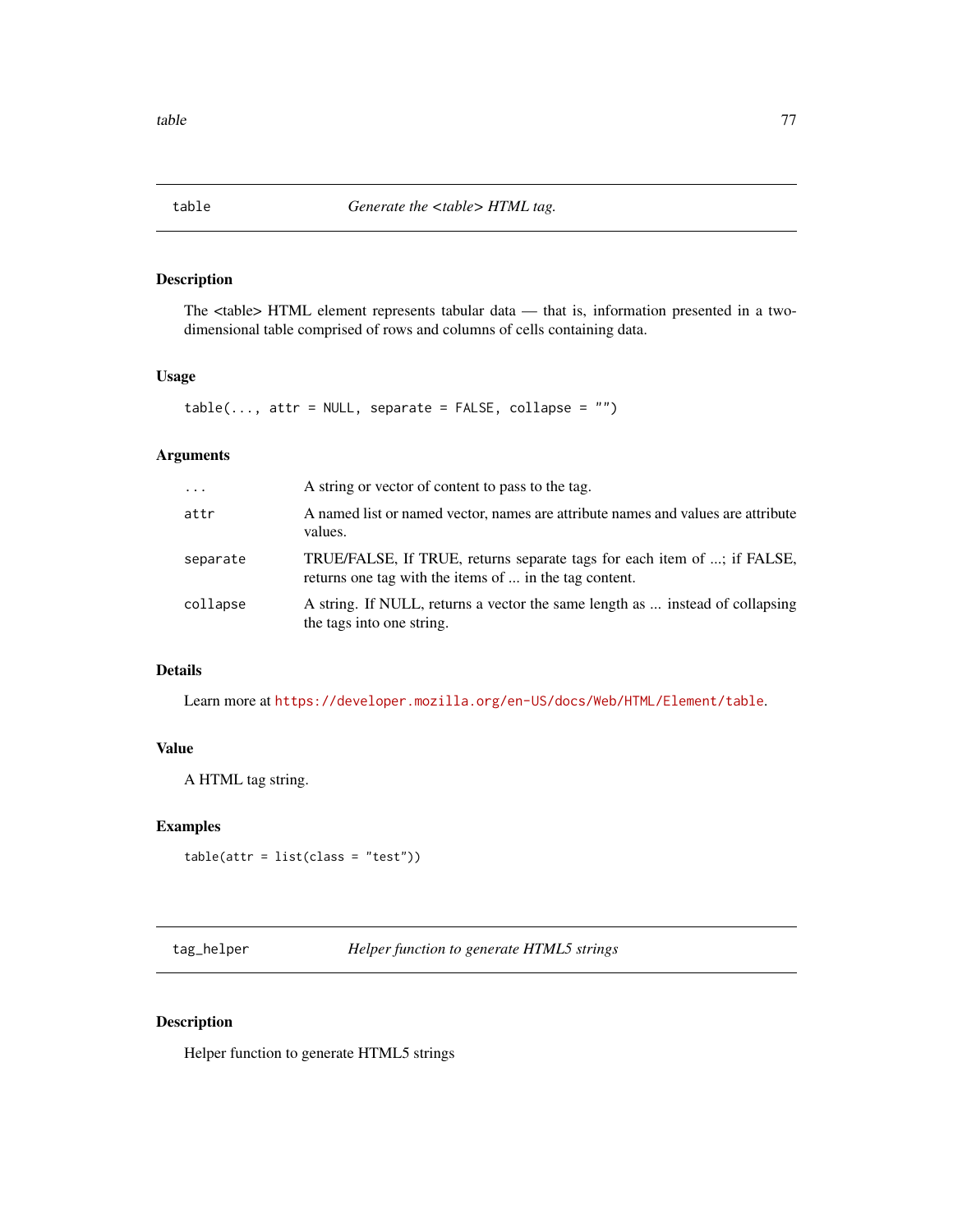78 tbody to the contract of the contract of the contract of the contract of the contract of the contract of the contract of the contract of the contract of the contract of the contract of the contract of the contract of th

# Usage

```
tag_helper(
  ...,
 attr = NULL,
  separate = FALSE,
 collapse = ",
  accepts_content = TRUE,
  tag
)
```
# Arguments

| $\ddots$ .      | A string or strings or vector of content to pass to the tag.                                                                      |  |
|-----------------|-----------------------------------------------------------------------------------------------------------------------------------|--|
| attr            | A named list or named vector, names are attribute names and values are attribute<br>values.                                       |  |
| separate        | TRUE/FALSE. If TRUE, returns separate tags for each item of ; if FALSE,<br>returns one tag with the items of  in the tag content. |  |
| collapse        | A string. If NULL, returns a vector the same length as  instead of collapsing<br>the tags into one string.                        |  |
| accepts_content |                                                                                                                                   |  |
|                 | TRUE/FALSE, if FALSE, does not include any content or end tag (ex: the input<br>tag).                                             |  |
| tag             | A string. The HTML5 tag to return.                                                                                                |  |

# Value

A HTML tag string.

# Examples

tag\_helper(attr = list(class = 'test'), tag = 'a')

tbody **Generate the <tbody> HTML tag.** 

# Description

The <tbody> HTML element encapsulates a set of table rows (tr elements), indicating that they comprise the body of the table (table).

#### Usage

tbody(..., attr = NULL, separate =  $FALSE$ , collapse = "")

<span id="page-77-0"></span>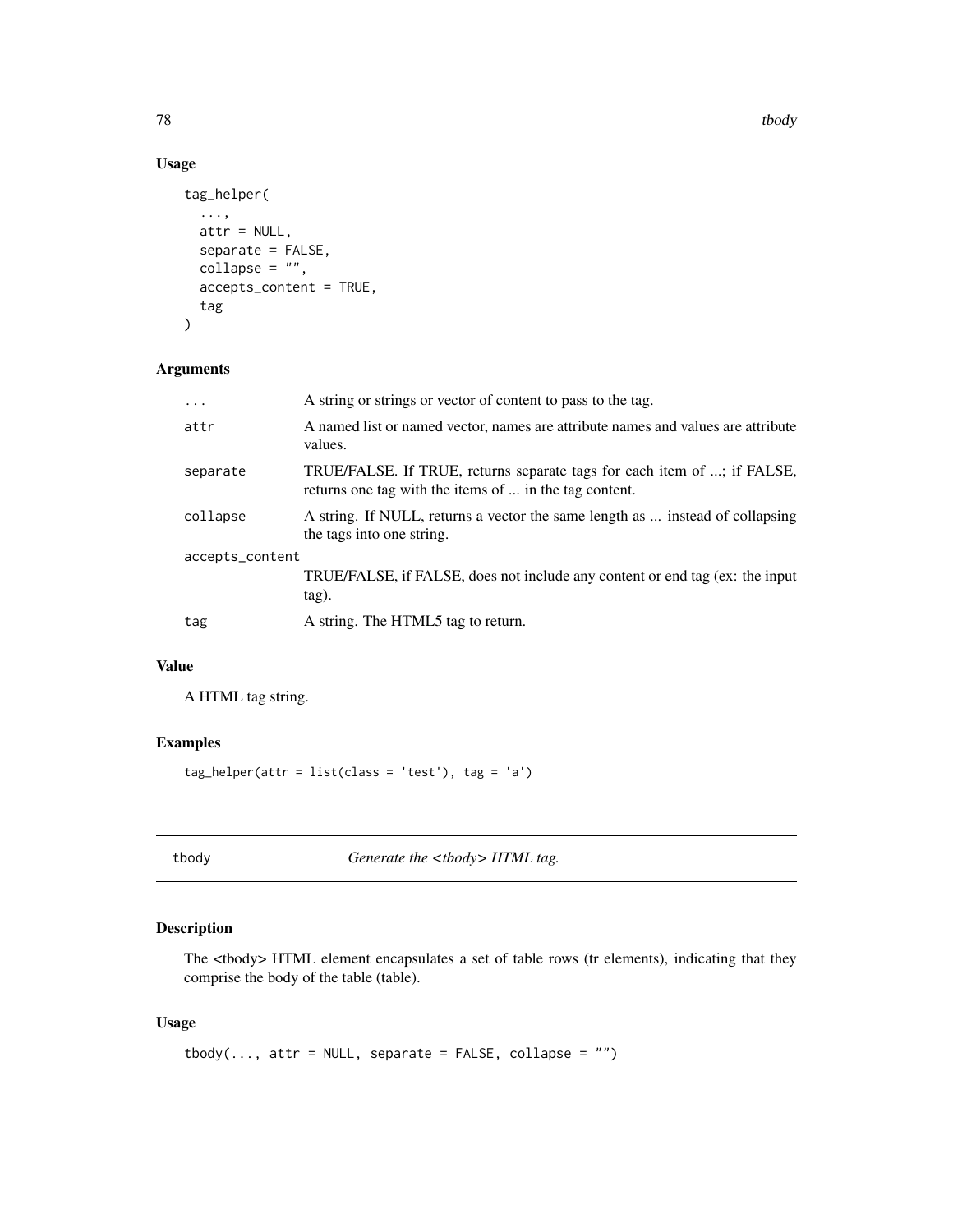<span id="page-78-0"></span>

| $\cdots$ | A string or vector of content to pass to the tag.                                                                                 |
|----------|-----------------------------------------------------------------------------------------------------------------------------------|
| attr     | A named list or named vector, names are attribute names and values are attribute<br>values.                                       |
| separate | TRUE/FALSE, If TRUE, returns separate tags for each item of ; if FALSE,<br>returns one tag with the items of  in the tag content. |
| collapse | A string. If NULL, returns a vector the same length as  instead of collapsing<br>the tags into one string.                        |

#### Details

Learn more at <https://developer.mozilla.org/en-US/docs/Web/HTML/Element/tbody>.

#### Value

A HTML tag string.

# Examples

```
tbody(attr = list(class = "test"))
```
td *Generate the <td> HTML tag.*

# Description

The <td> HTML element defines a cell of a table that contains data. It participates in the table model.

### Usage

 $td(..., attr = NULL, separate = FALSE, collapse = "")$ 

#### Arguments

| $\cdot$  | A string or vector of content to pass to the tag.                                                                                 |
|----------|-----------------------------------------------------------------------------------------------------------------------------------|
| attr     | A named list or named vector, names are attribute names and values are attribute<br>values.                                       |
| separate | TRUE/FALSE, If TRUE, returns separate tags for each item of ; if FALSE,<br>returns one tag with the items of  in the tag content. |
| collapse | A string. If NULL, returns a vector the same length as  instead of collapsing<br>the tags into one string.                        |

### Details

Learn more at <https://developer.mozilla.org/en-US/docs/Web/HTML/Element/td>.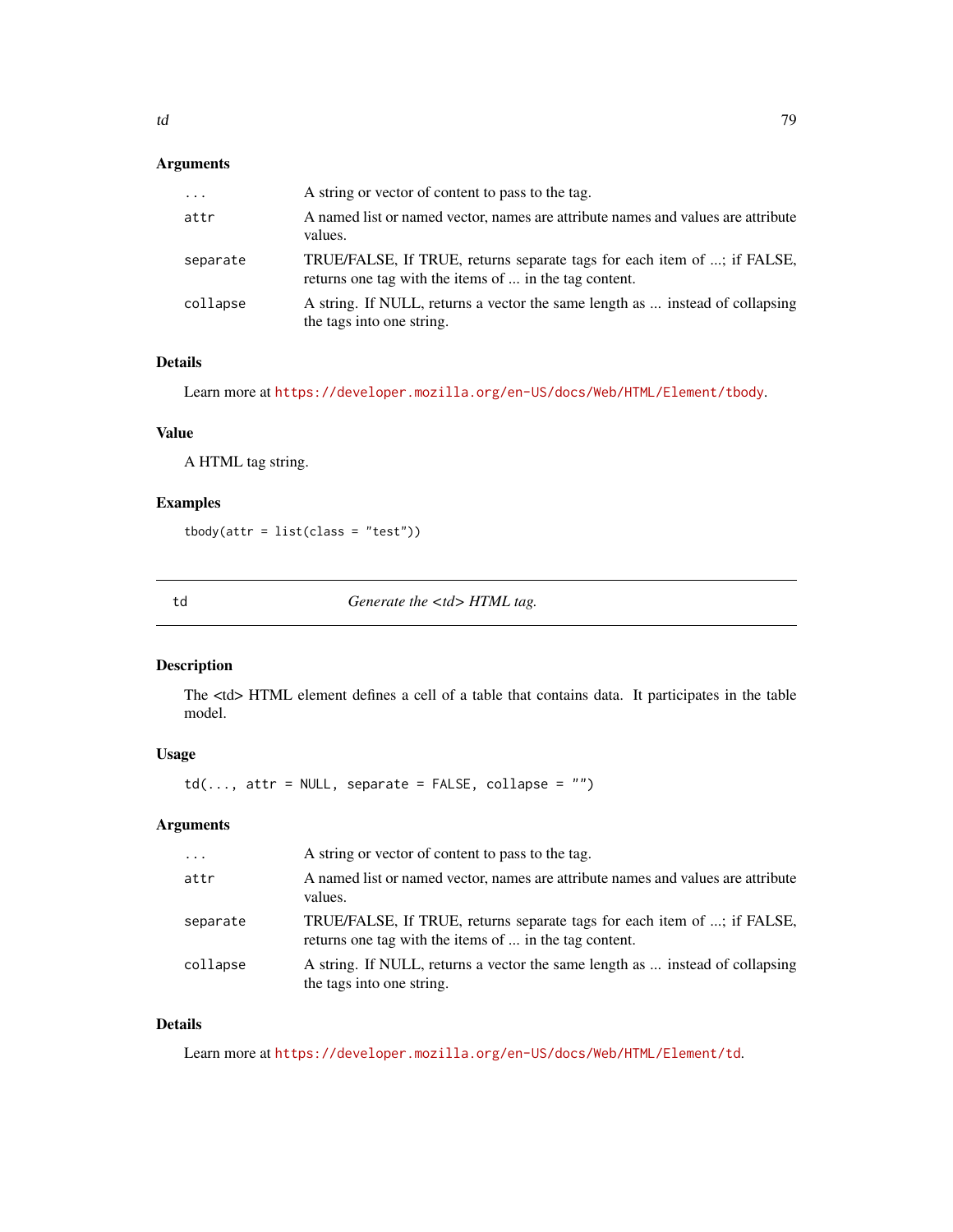# Value

A HTML tag string.

#### Examples

td(attr = list(class = "test"))

template *Generate the <template> HTML tag.*

# Description

The <template> HTML element is a mechanism for holding HTML that is not to be rendered immediately when a page is loaded but may be instantiated subsequently during runtime using JavaScript.

### Usage

 $template(..., attr = NULL, separate = FALSE, collapse = "")$ 

# Arguments

| $\cdot$  | A string or vector of content to pass to the tag.                                                                                 |
|----------|-----------------------------------------------------------------------------------------------------------------------------------|
| attr     | A named list or named vector, names are attribute names and values are attribute<br>values.                                       |
| separate | TRUE/FALSE, If TRUE, returns separate tags for each item of ; if FALSE,<br>returns one tag with the items of  in the tag content. |
| collapse | A string. If NULL, returns a vector the same length as  instead of collapsing<br>the tags into one string.                        |

# Details

Learn more at <https://developer.mozilla.org/en-US/docs/Web/HTML/Element/template>.

#### Value

A HTML tag string.

#### Examples

template(attr = list(class = "test"))

<span id="page-79-0"></span>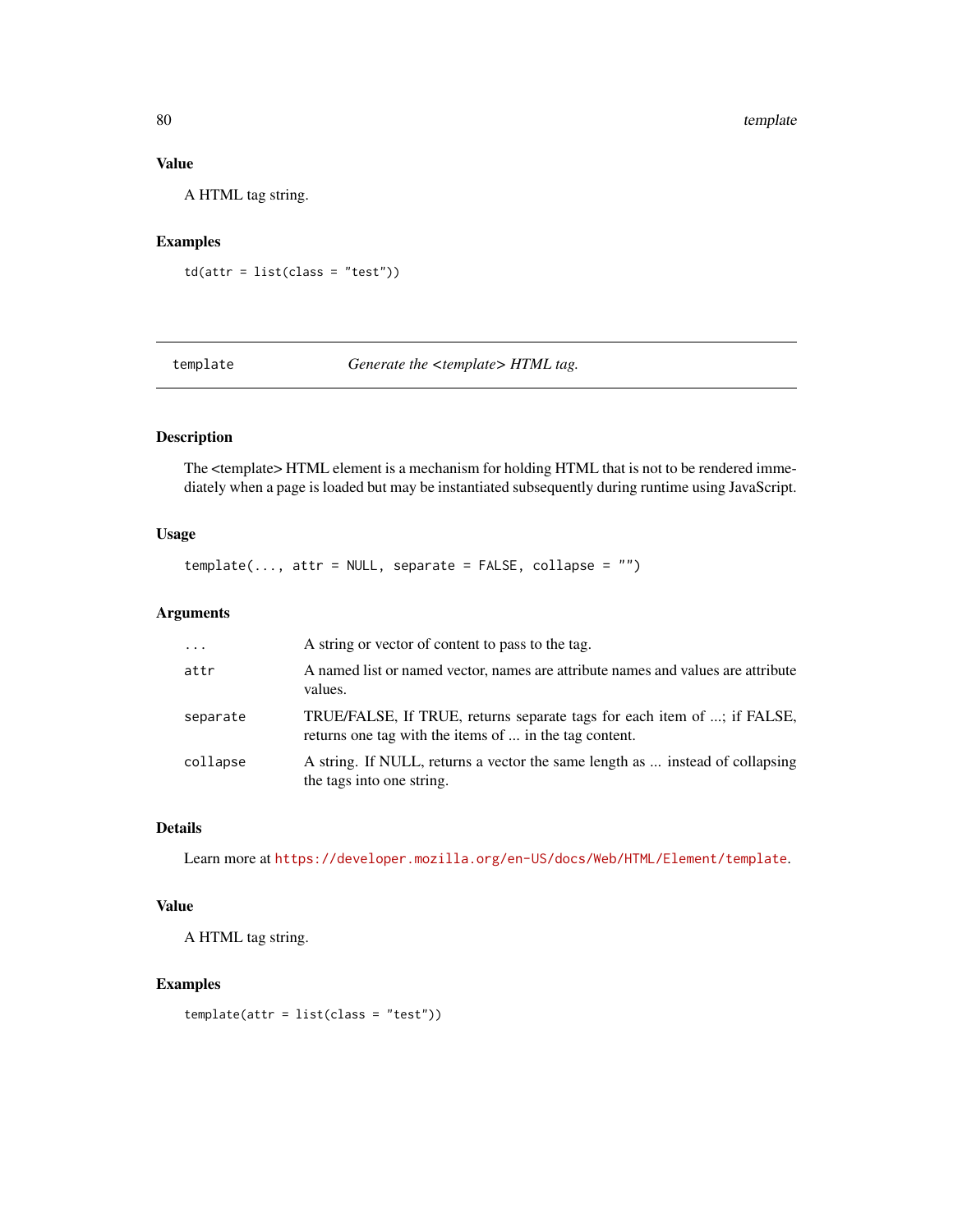<span id="page-80-0"></span>

The <textarea> HTML element represents a multi-line plain-text editing control, useful when you want to allow users to enter a sizeable amount of free-form text, for example a comment on a review or feedback form.

#### Usage

```
textarea(..., attr = NULL, separate = FALSE, collapse = "")
```
#### Arguments

| $\cdots$ | A string or vector of content to pass to the tag.                                                                                 |
|----------|-----------------------------------------------------------------------------------------------------------------------------------|
| attr     | A named list or named vector, names are attribute names and values are attribute<br>values.                                       |
| separate | TRUE/FALSE, If TRUE, returns separate tags for each item of ; if FALSE,<br>returns one tag with the items of  in the tag content. |
| collapse | A string. If NULL, returns a vector the same length as  instead of collapsing<br>the tags into one string.                        |

# Details

Learn more at <https://developer.mozilla.org/en-US/docs/Web/HTML/Element/textarea>.

#### Value

A HTML tag string.

#### Examples

 $text{text}(\text{attr} = \text{list}(\text{class} = "test"))$ 

tfoot *Generate the <tfoot>HTML tag.* 

# Description

The <tfoot> HTML element defines a set of rows summarizing the columns of the table.

#### Usage

```
tfoot(..., attr = NULL, separate = FALSE, collapse = "")
```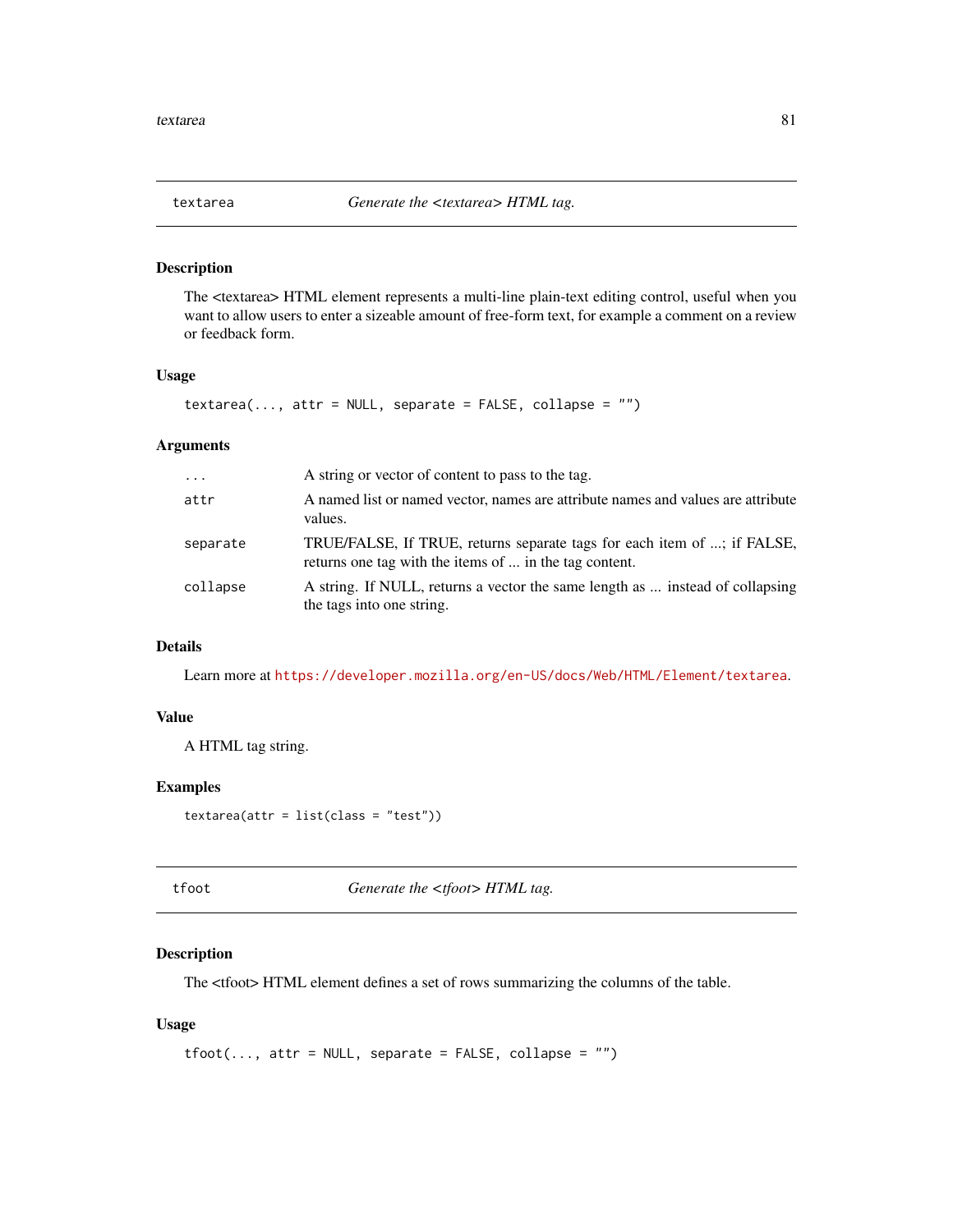<span id="page-81-0"></span>

| $\cdots$ | A string or vector of content to pass to the tag.                                                                                 |
|----------|-----------------------------------------------------------------------------------------------------------------------------------|
| attr     | A named list or named vector, names are attribute names and values are attribute<br>values.                                       |
| separate | TRUE/FALSE, If TRUE, returns separate tags for each item of ; if FALSE,<br>returns one tag with the items of  in the tag content. |
| collapse | A string. If NULL, returns a vector the same length as  instead of collapsing<br>the tags into one string.                        |

#### Details

Learn more at <https://developer.mozilla.org/en-US/docs/Web/HTML/Element/tfoot>.

# Value

A HTML tag string.

# Examples

tfoot(attr = list(class = "test"))

th *Generate the <th> HTML tag.* 

# Description

The <th> HTML element defines a cell as header of a group of table cells. The exact nature of this group is defined by the scope and headers attributes.

# Usage

 $th(..., attr = NULL, separate = FALSE, collapse = "")$ 

#### Arguments

| $\cdot$  | A string or vector of content to pass to the tag.                                                                                 |
|----------|-----------------------------------------------------------------------------------------------------------------------------------|
| attr     | A named list or named vector, names are attribute names and values are attribute<br>values.                                       |
| separate | TRUE/FALSE, If TRUE, returns separate tags for each item of ; if FALSE,<br>returns one tag with the items of  in the tag content. |
| collapse | A string. If NULL, returns a vector the same length as  instead of collapsing<br>the tags into one string.                        |

# Details

Learn more at <https://developer.mozilla.org/en-US/docs/Web/HTML/Element/th>.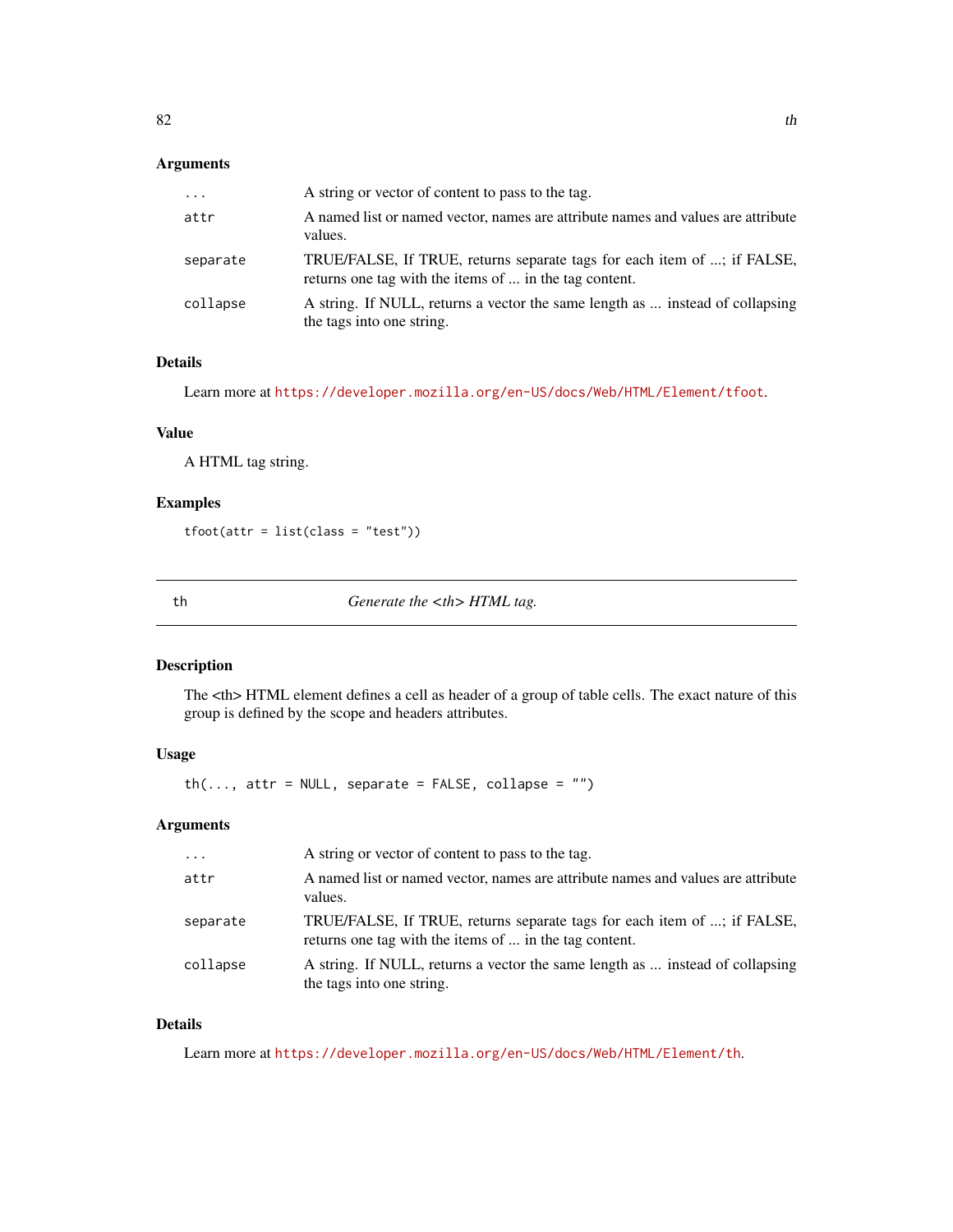#### <span id="page-82-0"></span>thead 83

# Value

A HTML tag string.

# Examples

 $th(attr = list(class = "test"))$ 

### thead *Generate the <thead> HTML tag.*

# Description

The <thead> HTML element defines a set of rows defining the head of the columns of the table.

# Usage

thead(..., attr = NULL, separate =  $FALSE$ , collapse = "")

# Arguments

| $\ddotsc$ | A string or vector of content to pass to the tag.                                                                                 |
|-----------|-----------------------------------------------------------------------------------------------------------------------------------|
| attr      | A named list or named vector, names are attribute names and values are attribute<br>values.                                       |
| separate  | TRUE/FALSE, If TRUE, returns separate tags for each item of ; if FALSE,<br>returns one tag with the items of  in the tag content. |
| collapse  | A string. If NULL, returns a vector the same length as  instead of collapsing<br>the tags into one string.                        |

# Details

Learn more at <https://developer.mozilla.org/en-US/docs/Web/HTML/Element/thead>.

# Value

A HTML tag string.

# Examples

thead(attr =  $list(class = "test")$ )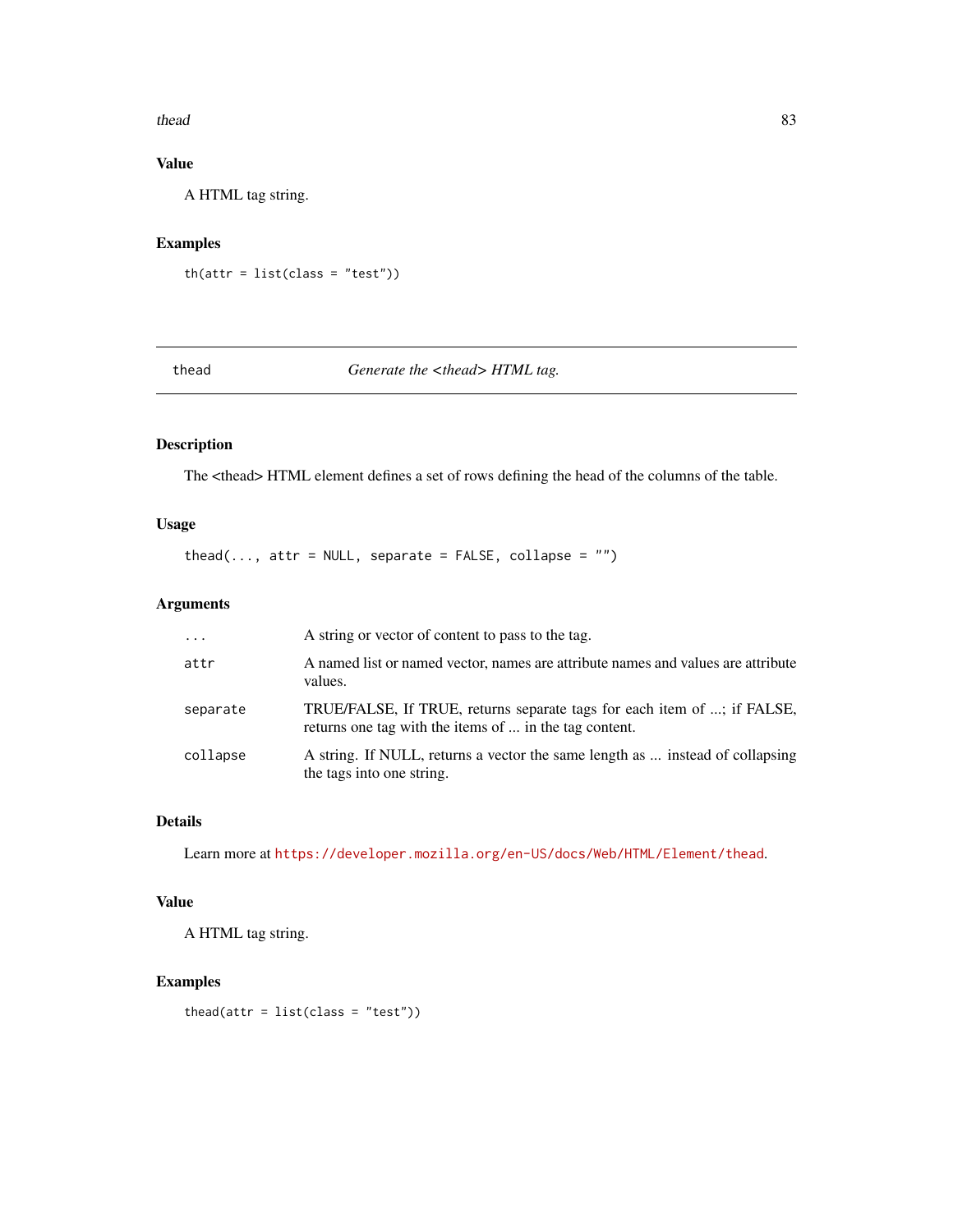<span id="page-83-0"></span>The <time> HTML element represents a specific period in time. It may include the datetime attribute to translate dates into machine-readable format, allowing for better search engine results or custom features such as reminders.

#### Usage

 $time(..., attr = NULL, separate = FALSE, collapse = "")$ 

#### Arguments

| $\cdots$ | A string or vector of content to pass to the tag.                                                                                 |
|----------|-----------------------------------------------------------------------------------------------------------------------------------|
| attr     | A named list or named vector, names are attribute names and values are attribute<br>values.                                       |
| separate | TRUE/FALSE, If TRUE, returns separate tags for each item of ; if FALSE,<br>returns one tag with the items of  in the tag content. |
| collapse | A string. If NULL, returns a vector the same length as  instead of collapsing<br>the tags into one string.                        |

# Details

Learn more at <https://developer.mozilla.org/en-US/docs/Web/HTML/Element/time>.

#### Value

A HTML tag string.

# Examples

 $time(attr = list(class = "test"))$ 

title *Generate the <title> HTML tag.*

#### Description

The <title> HTML element defines the document's title that is shown in a Browser's title bar or a page's tab. It only contains text; tags within the element are ignored.

#### Usage

 $title(..., attr = NULL, separate = FALSE, collapse = "")$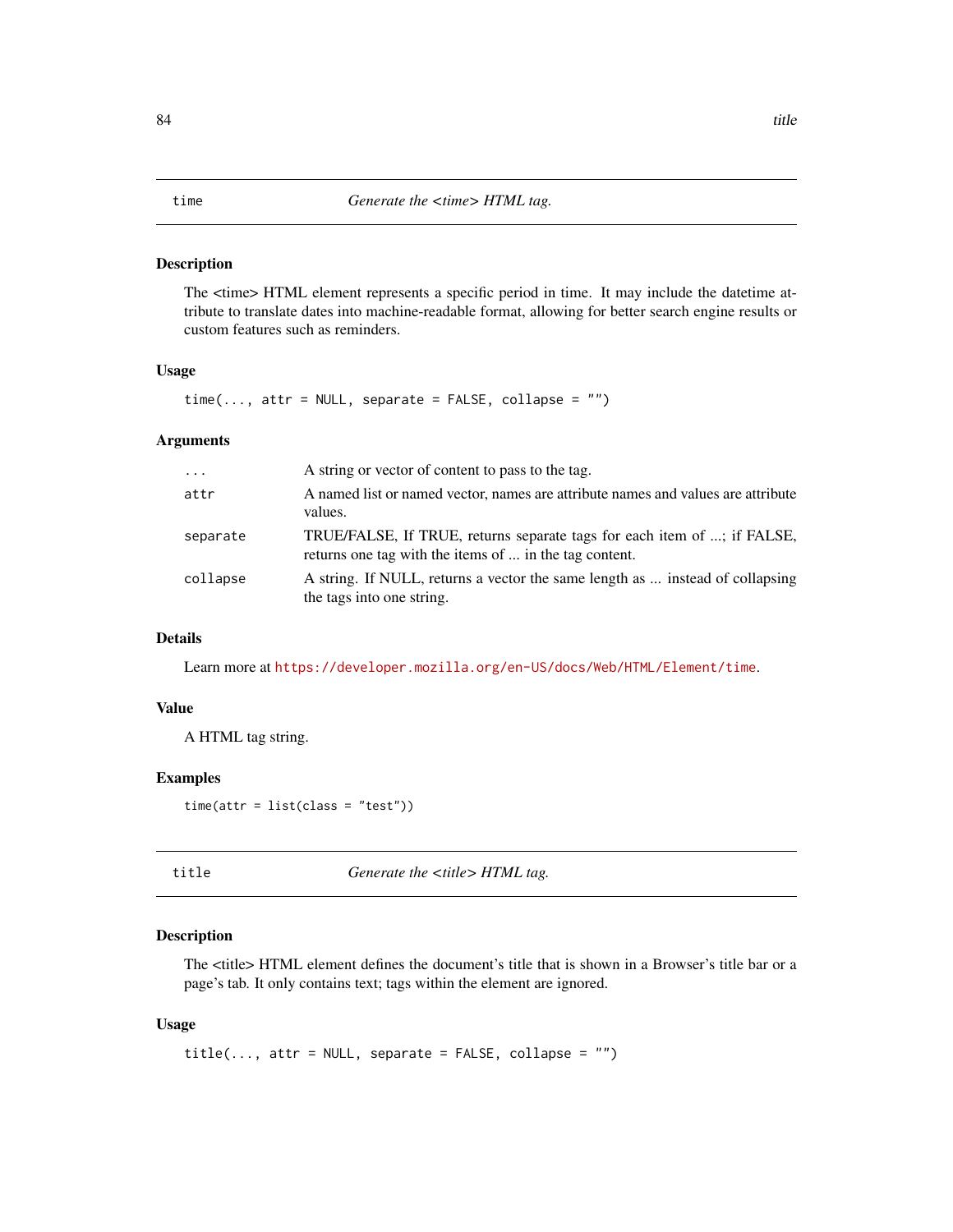<span id="page-84-0"></span>

| $\cdots$ | A string or vector of content to pass to the tag.                                                                                 |
|----------|-----------------------------------------------------------------------------------------------------------------------------------|
| attr     | A named list or named vector, names are attribute names and values are attribute<br>values.                                       |
| separate | TRUE/FALSE, If TRUE, returns separate tags for each item of ; if FALSE,<br>returns one tag with the items of  in the tag content. |
| collapse | A string. If NULL, returns a vector the same length as  instead of collapsing<br>the tags into one string.                        |

#### Details

Learn more at <https://developer.mozilla.org/en-US/docs/Web/HTML/Element/title>.

#### Value

A HTML tag string.

# Examples

title(attr = list(class = "test"))

tr *Generate the <tr> HTML tag.*

# Description

The <tr> HTML element defines a row of cells in a table. The row's cells can then be established using a mix of td (data cell) and th (header cell) elements.

# Usage

 $tr(..., attr = NULL, separate = FALSE, collapse = "")$ 

#### Arguments

| $\cdot$  | A string or vector of content to pass to the tag.                                                                                 |
|----------|-----------------------------------------------------------------------------------------------------------------------------------|
| attr     | A named list or named vector, names are attribute names and values are attribute<br>values.                                       |
| separate | TRUE/FALSE, If TRUE, returns separate tags for each item of ; if FALSE,<br>returns one tag with the items of  in the tag content. |
| collapse | A string. If NULL, returns a vector the same length as  instead of collapsing<br>the tags into one string.                        |

### Details

Learn more at <https://developer.mozilla.org/en-US/docs/Web/HTML/Element/tr>.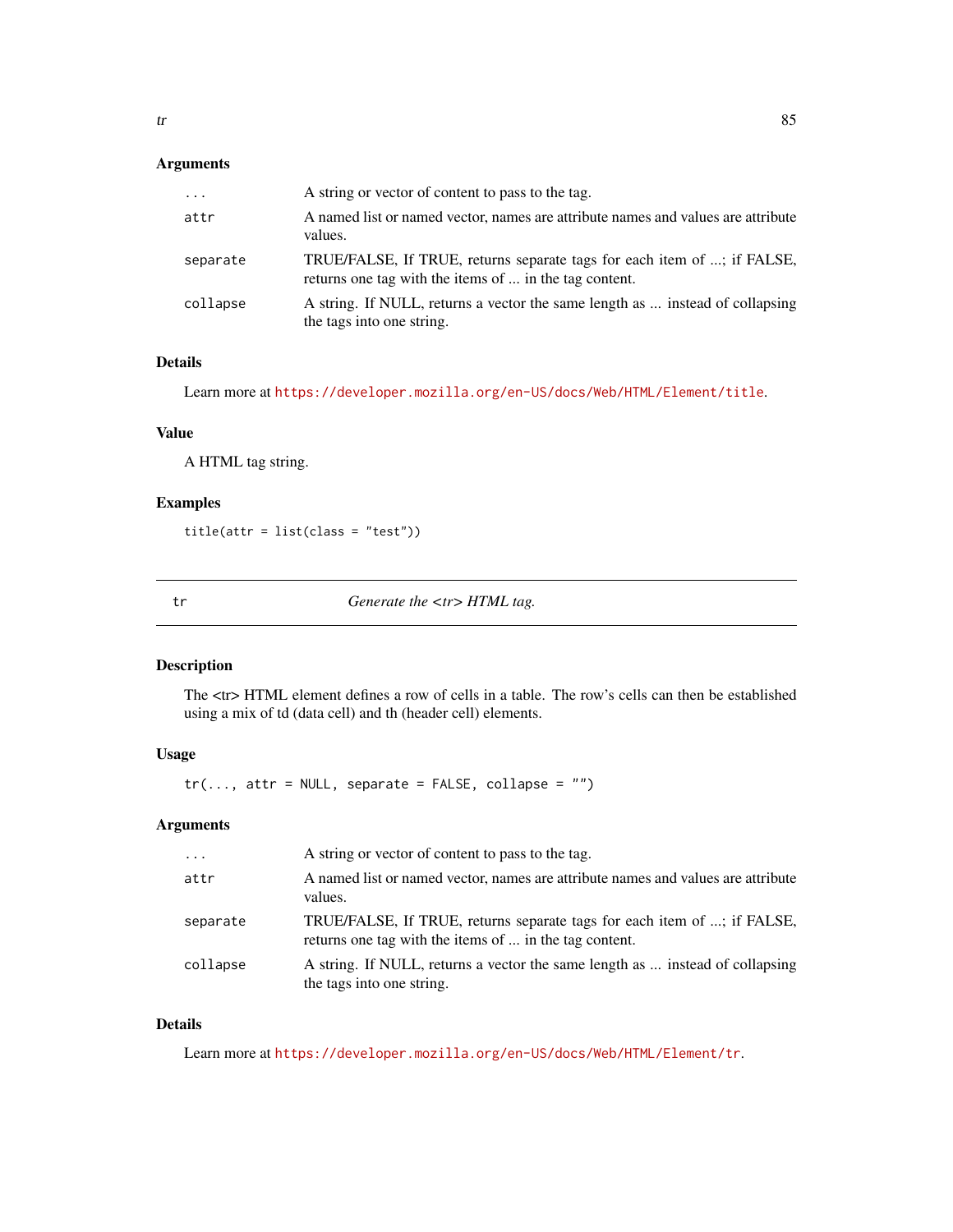# Value

A HTML tag string.

#### Examples

tr(attr = list(class = "test"))

# track *Generate the <track> HTML tag.*

#### Description

The <track> HTML element is used as a child of the media elements, audio and video. It lets you specify timed text tracks (or time-based data), for example to automatically handle subtitles. The tracks are formatted in WebVTT format (.vtt files) — Web Video Text Tracks.

# Usage

track(attr = NULL, separate = FALSE, collapse = "")

#### Arguments

| attr     | A named list or named vector, names are attribute names and values are attribute<br>values.                                              |
|----------|------------------------------------------------------------------------------------------------------------------------------------------|
| separate | TRUE/FALSE, If TRUE, returns separate tags for each item of attr if length of<br>that item is greater than 1; if FALSE, returns one tag. |
| collapse | A string. If NULL, returns a vector the same length as the longest item of attr.<br>instead of one string.                               |

#### Details

Learn more at <https://developer.mozilla.org/en-US/docs/Web/HTML/Element/track>.

#### Value

A HTML tag string.

# Examples

track(attr = list(class = "test"))

<span id="page-85-0"></span>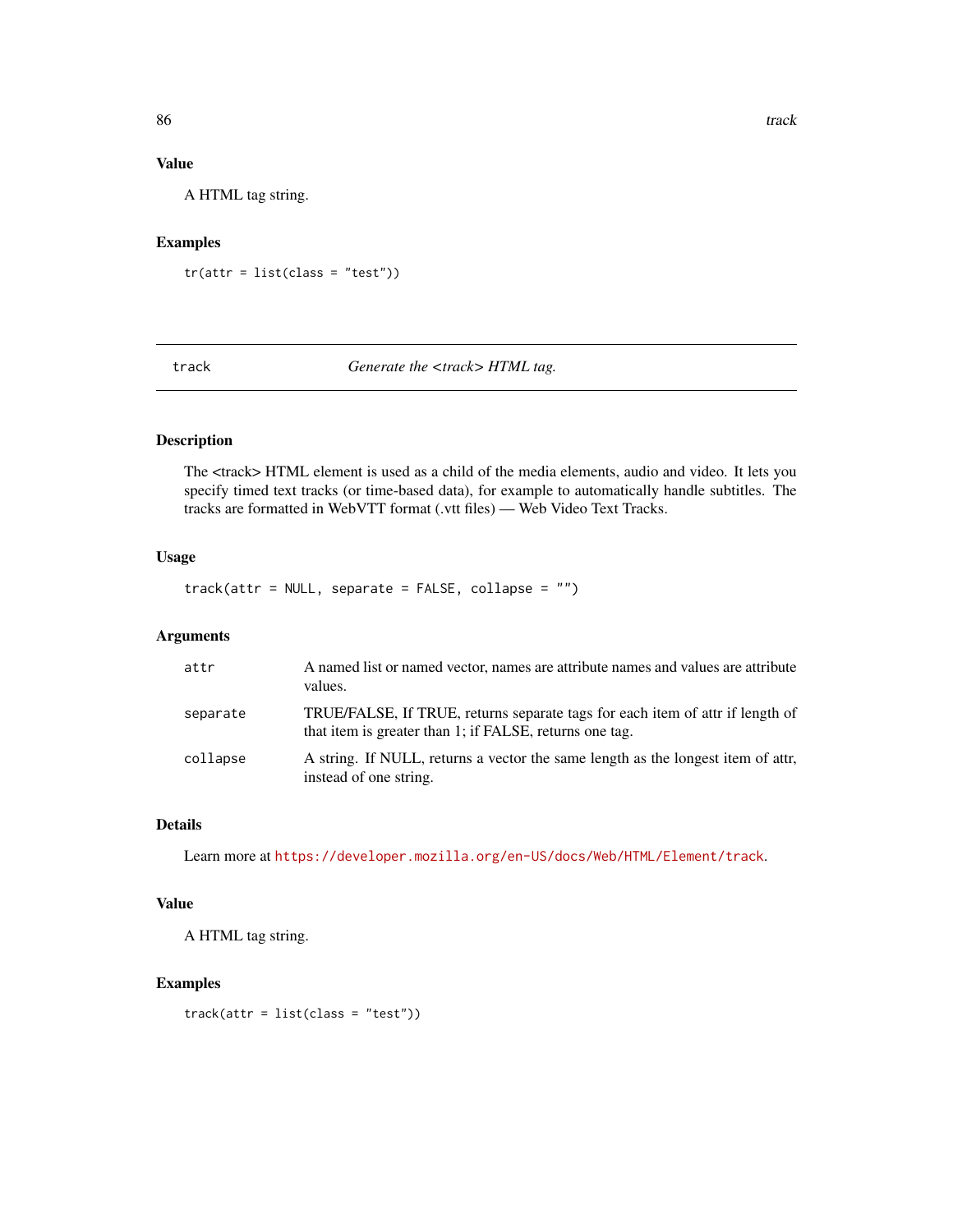<span id="page-86-0"></span>The  $\langle u \rangle$  HTML element represents a span of inline text which should be rendered in a way that indicates that it has a non-textual annotation. This is rendered by default as a simple solid underline, but may be altered using CSS.

#### Usage

 $u(\ldots, \text{attr} = \text{NULL}, \text{ separate} = \text{FALSE}, \text{ collapse} = \text{""})$ 

#### Arguments

| $\cdots$ | A string or vector of content to pass to the tag.                                                                                 |
|----------|-----------------------------------------------------------------------------------------------------------------------------------|
| attr     | A named list or named vector, names are attribute names and values are attribute<br>values.                                       |
| separate | TRUE/FALSE, If TRUE, returns separate tags for each item of ; if FALSE,<br>returns one tag with the items of  in the tag content. |
| collapse | A string. If NULL, returns a vector the same length as  instead of collapsing<br>the tags into one string.                        |

# Details

Learn more at <https://developer.mozilla.org/en-US/docs/Web/HTML/Element/u>.

#### Value

A HTML tag string.

#### Examples

 $u(attr = list(class = "test"))$ 

| × | I |  |
|---|---|--|
|   |   |  |

ul *Generate the <ul> HTML tag.*

# Description

The <ul> HTML element represents an unordered list of items, typically rendered as a bulleted list.

#### Usage

```
ul(..., attr = NULL, separate = FALSE, collapse = "")
```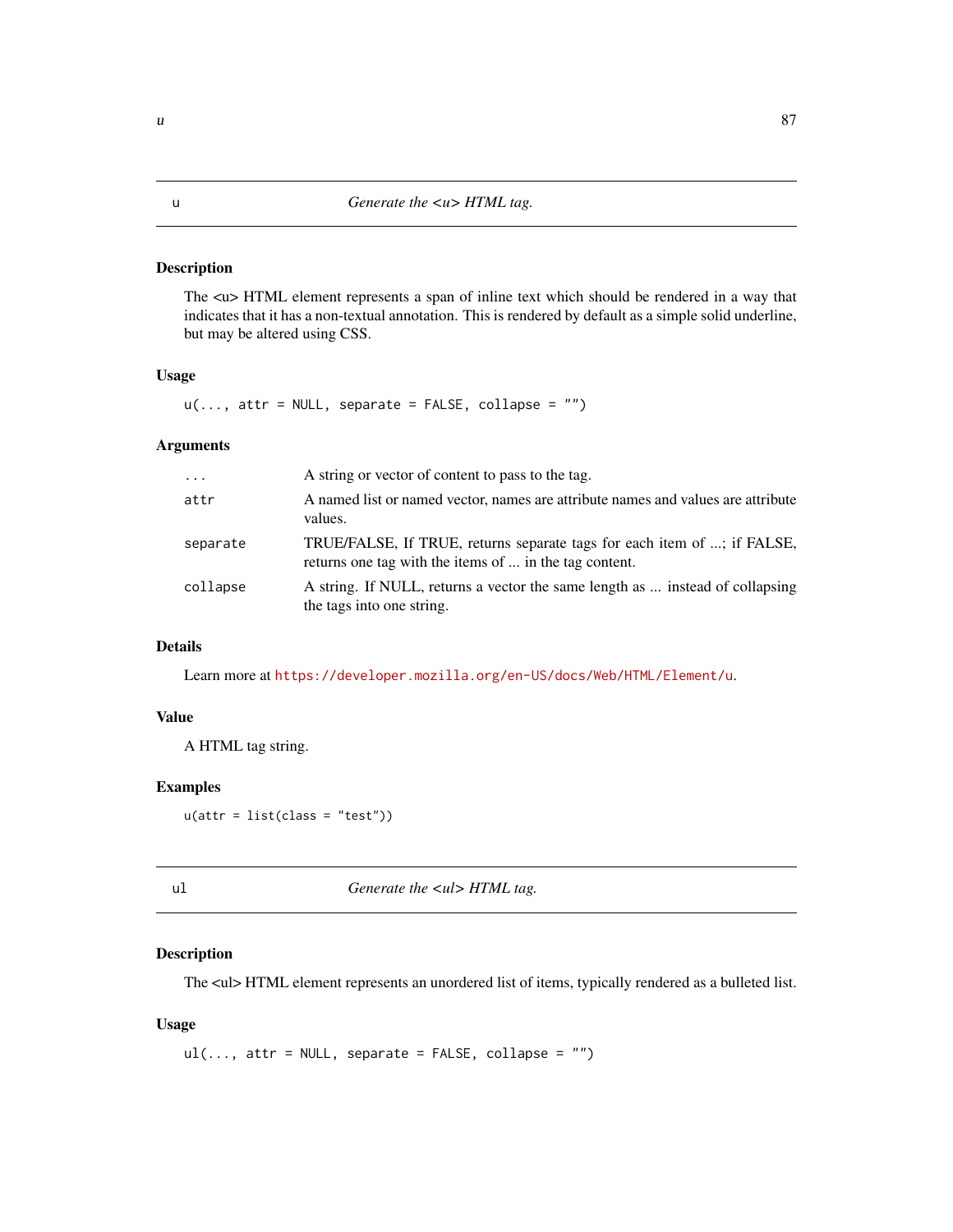<span id="page-87-0"></span>

| $\cdots$ | A string or vector of content to pass to the tag.                                                                                 |
|----------|-----------------------------------------------------------------------------------------------------------------------------------|
| attr     | A named list or named vector, names are attribute names and values are attribute<br>values.                                       |
| separate | TRUE/FALSE, If TRUE, returns separate tags for each item of ; if FALSE,<br>returns one tag with the items of  in the tag content. |
| collapse | A string. If NULL, returns a vector the same length as  instead of collapsing<br>the tags into one string.                        |

# Details

Learn more at <https://developer.mozilla.org/en-US/docs/Web/HTML/Element/ul>.

# Value

A HTML tag string.

# Examples

ul(attr = list(class = "test"))

var *Generate the <var> HTML tag.*

#### Description

The <var> HTML element represents the name of a variable in a mathematical expression or a programming context. It's typically presented using an italicized version of the current typeface, although that behavior is browser-dependent.

#### Usage

```
var(..., attr = NULL, separate = FALSE, collapse = "")
```
# Arguments

| $\cdots$ | A string or vector of content to pass to the tag.                                                                                 |
|----------|-----------------------------------------------------------------------------------------------------------------------------------|
| attr     | A named list or named vector, names are attribute names and values are attribute<br>values.                                       |
| separate | TRUE/FALSE, If TRUE, returns separate tags for each item of ; if FALSE,<br>returns one tag with the items of  in the tag content. |
| collapse | A string. If NULL, returns a vector the same length as  instead of collapsing<br>the tags into one string.                        |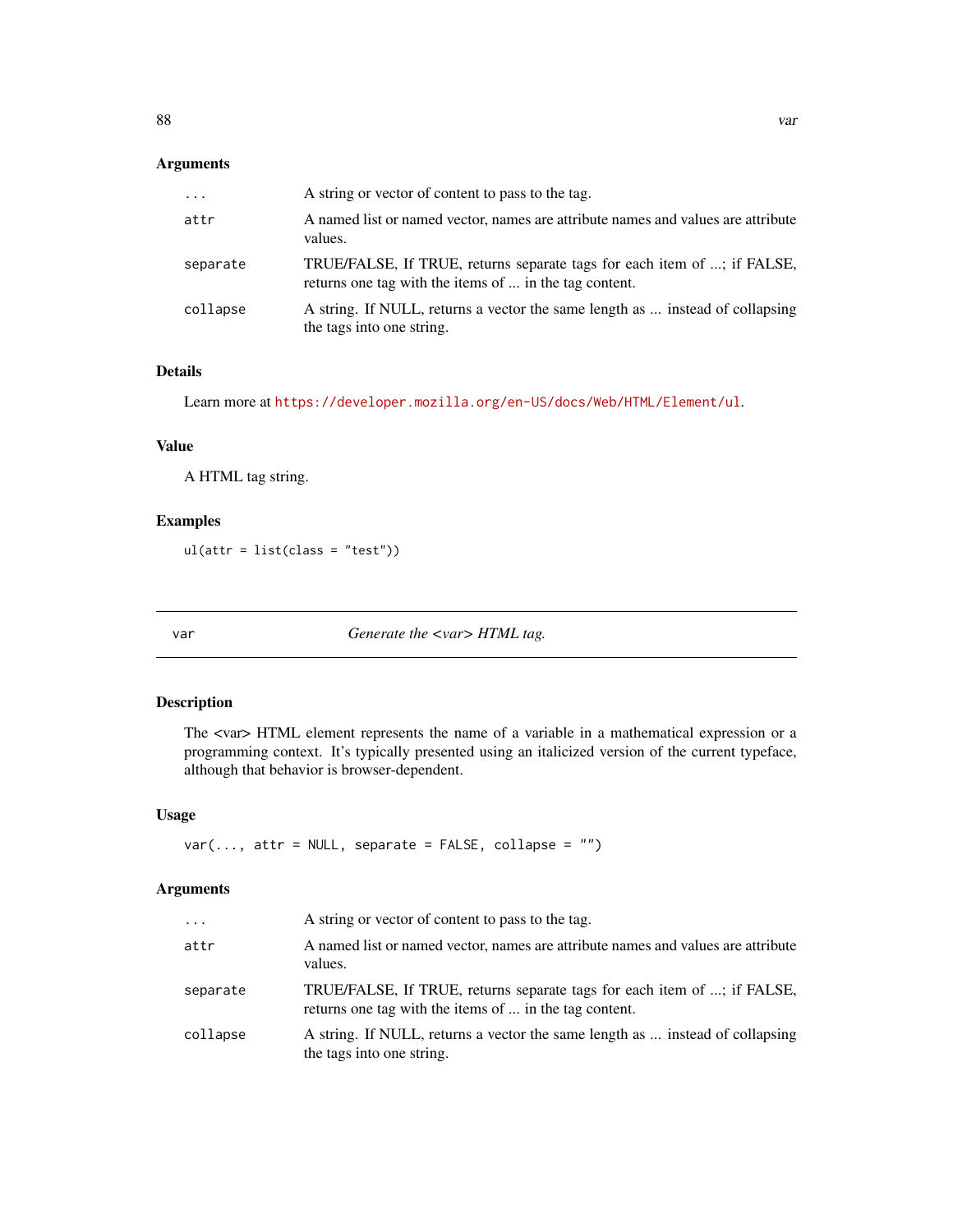<span id="page-88-0"></span>video 89

# Details

Learn more at <https://developer.mozilla.org/en-US/docs/Web/HTML/Element/var>.

#### Value

A HTML tag string.

#### Examples

var(attr = list(class = "test"))

video *Generate the <video> HTML tag.*

#### Description

The <video> HTML element embeds a media player which supports video playback into the document. You can use <video> for audio content as well, but the audio element may provide a more appropriate user experience.

#### Usage

 $video(..., attr = NULL, separate = FALSE, collapse = "")$ 

# Arguments

| $\cdots$ | A string or vector of content to pass to the tag.                                                                                 |
|----------|-----------------------------------------------------------------------------------------------------------------------------------|
| attr     | A named list or named vector, names are attribute names and values are attribute<br>values.                                       |
| separate | TRUE/FALSE, If TRUE, returns separate tags for each item of ; if FALSE,<br>returns one tag with the items of  in the tag content. |
| collapse | A string. If NULL, returns a vector the same length as  instead of collapsing<br>the tags into one string.                        |

# Details

Learn more at <https://developer.mozilla.org/en-US/docs/Web/HTML/Element/video>.

### Value

A HTML tag string.

#### Examples

video(attr = list(class = "test"))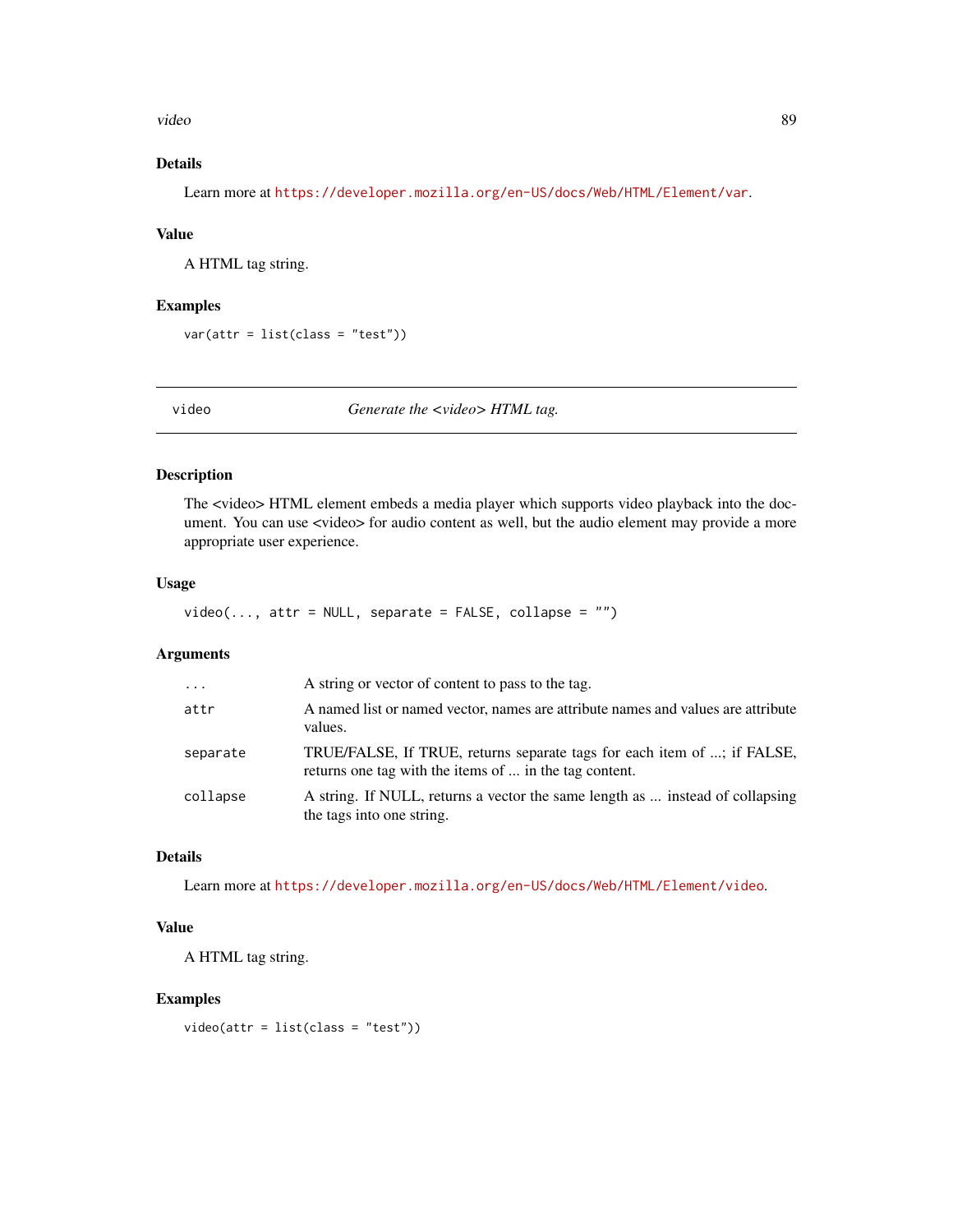The <wbr> HTML element represents a word break opportunity—a position within text where the browser may optionally break a line, though its line-breaking rules would not otherwise create a break at that location.

# Usage

 $wbr(attr = NULL, separate = FALSE, collapse = "")$ 

# Arguments

| attr     | A named list or named vector, names are attribute names and values are attribute<br>values.                                              |
|----------|------------------------------------------------------------------------------------------------------------------------------------------|
| separate | TRUE/FALSE, If TRUE, returns separate tags for each item of attr if length of<br>that item is greater than 1; if FALSE, returns one tag. |
| collapse | A string. If NULL, returns a vector the same length as the longest item of attr.<br>instead of one string.                               |

# Details

Learn more at <https://developer.mozilla.org/en-US/docs/Web/HTML/Element/wbr>.

#### Value

A HTML tag string.

# Examples

 $wbr(attr = list(class = "test"))$ 

#### <span id="page-89-0"></span>90 wbr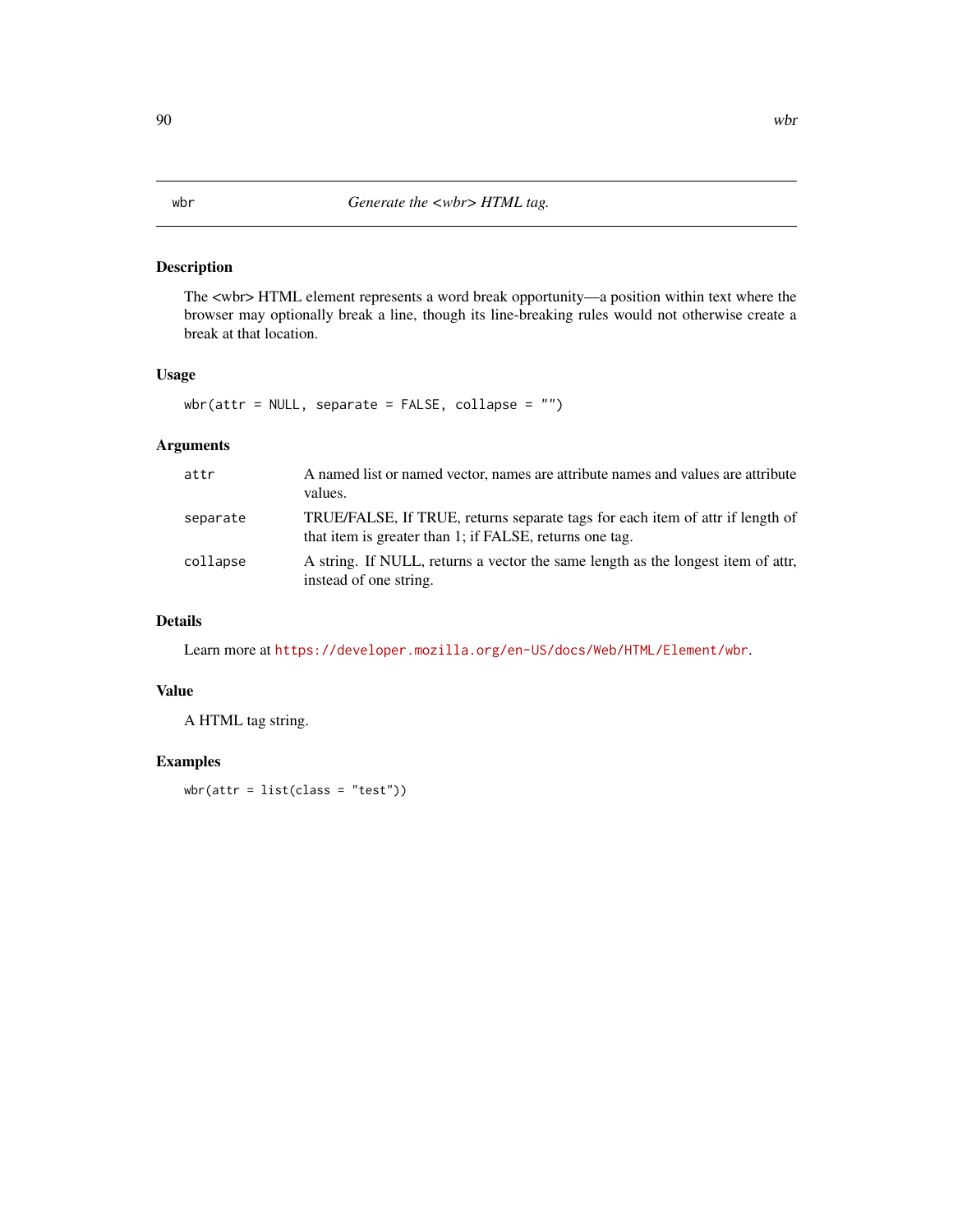# Index

∗ datasets boolean\_attributes, [14](#page-13-0) a, [4](#page-3-0) abbr, [5](#page-4-0) address, [5](#page-4-0) area, [6](#page-5-0) article, [7](#page-6-0) aside, [8](#page-7-0) attr\_helper, [8](#page-7-0) audio, [9](#page-8-0) b, [10](#page-9-0) base, [11](#page-10-0) bdi, [11](#page-10-0) bdo, [12](#page-11-0) blockquote, [13](#page-12-0) body, [14](#page-13-0) boolean\_attributes, [14](#page-13-0) br, [15](#page-14-0) button, [15](#page-14-0) canvas, [16](#page-15-0) caption, [17](#page-16-0) cite, [18](#page-17-0) code, [18](#page-17-0) col, [19](#page-18-0) colgroup, [20](#page-19-0) data, [21](#page-20-0) datalist, [21](#page-20-0) dd, [22](#page-21-0) del, [23](#page-22-0) details, [24](#page-23-0) dfn, [24](#page-23-0) dialog, [25](#page-24-0) div, [26](#page-25-0) dl, [27](#page-26-0) doctype, [27](#page-26-0) dt, [28](#page-27-0)

em, [29](#page-28-0) embed, [29](#page-28-0) fieldset, [30](#page-29-0) figcaption, [31](#page-30-0) figure, [32](#page-31-0) footer, [32](#page-31-0) form, [33](#page-32-0) h1, [34](#page-33-0) h2, [35](#page-34-0) h3, [35](#page-34-0) h4, [36](#page-35-0) h5, [37](#page-36-0) h6, [38](#page-37-0) head, [38](#page-37-0) header, [39](#page-38-0) hgroup, [40](#page-39-0) hr, [41](#page-40-0) html, [41](#page-40-0) i, [42](#page-41-0) iframe, [43](#page-42-0) img, [44](#page-43-0) input, [44](#page-43-0) ins, [45](#page-44-0) kbd, [46](#page-45-0) label, [47](#page-46-0) legend, [47](#page-46-0) li, [48](#page-47-0) link, [49](#page-48-0) main, [50](#page-49-0) map, [50](#page-49-0) mark, [51](#page-50-0) menu, [52](#page-51-0) meta, [53](#page-52-0) meter, [53](#page-52-0)